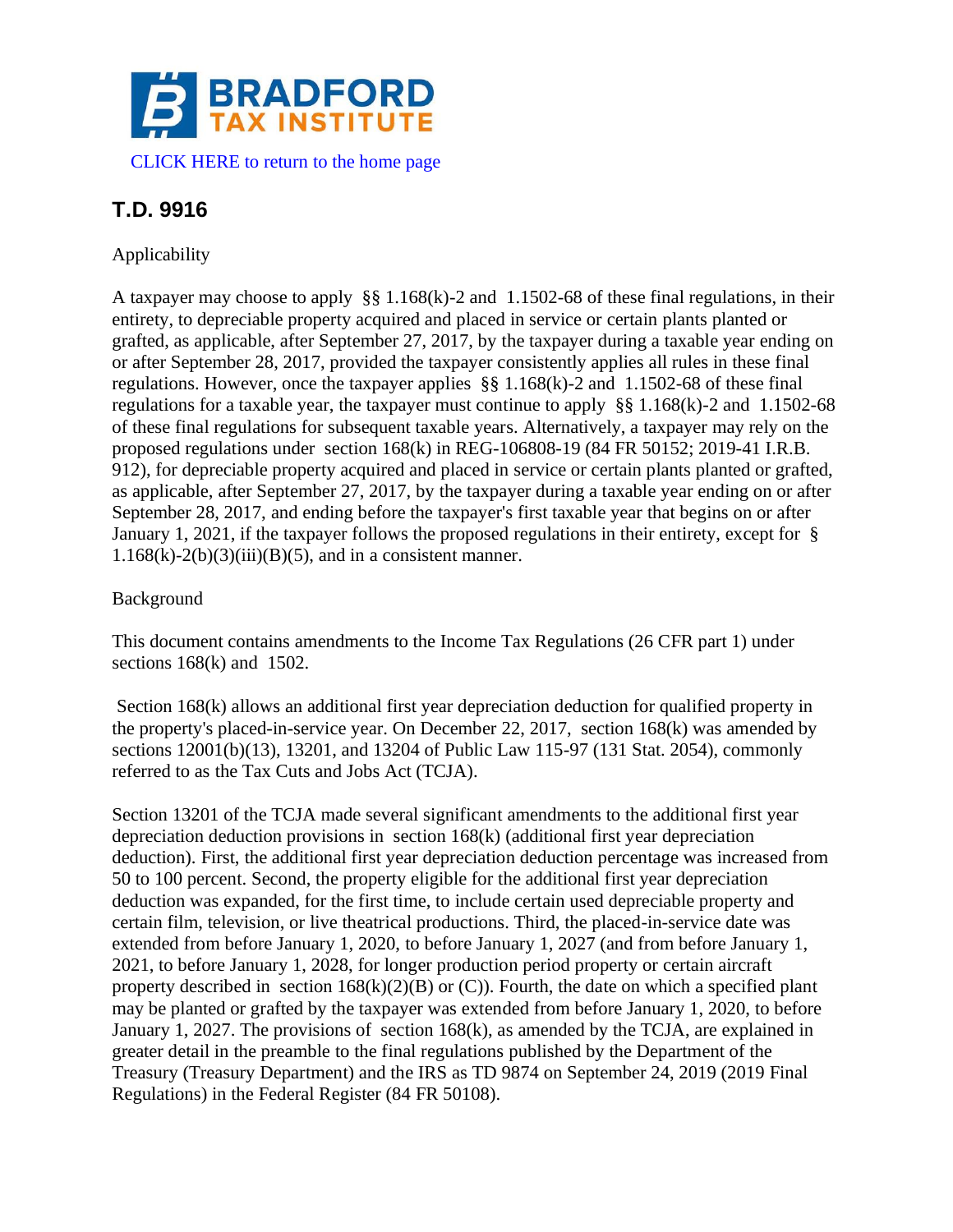Section 13201(h) of the TCJA provides the effective dates of the amendments to section 168(k) made by section 13201 of the TCJA. Except as provided in section  $13201(h)(2)$  of the TCJA, section 13201(h)(1) of the TCJA provides that these amendments apply to property acquired and placed in service after September 27, 2017. However, section 13201(h) of the TCJA also provides that property is not treated as acquired after the date on which a written binding contract is entered into for such acquisition. Section  $13201(h)(2)$  provides that the amendments apply to specified plants planted or grafted after September 27, 2017.

Additionally, section  $12001(b)(13)$  of the TCJA repealed section  $168(k)(4)$ , relating to the election to accelerate alternative minimum tax credits in lieu of the additional first year depreciation deduction, for taxable years beginning after December 31, 2017. Further, section  $13204(a)(B)(ii)$  repealed section  $168(k)(3)$ , so that qualified improvement property placed in service after December 31, 2017, was not eligible for the additional first year depreciation deduction. However, section 2307 of the Coronavirus Aid, Relief, and Economic Security Act, Public Law 116-136, 134 Stat. 281 (March 27, 2020) (CARES Act) amended section  $168(e)(3)(E)$  to provide that qualified improvement property is classified as 15-year property, thereby providing a 15-year recovery period under section 168(c) and making qualified improvement property again eligible for the additional first year depreciation deduction, consistent with the original intent of the TCJA. Section 2307 of the CARES Act is discussed in greater detail in part II. B of the Summary of Comments and Explanation of Revisions section in this preamble.

Unless otherwise indicated, all references to section 168(k) hereinafter are references to section 168(k) as amended by the TCJA.

On August 8, 2018, the Treasury Department and the IRS published a notice of proposed rulemaking (REG-104397-18) in the Federal Register (83 FR 39292) containing proposed regulations under section 168(k) (2018 Proposed Regulations). After full consideration of the comments received on the 2018 Proposed Regulations and the testimony heard at the public hearing on November 28, 2018, the Treasury Department and the IRS published the 2019 Final Regulations adopting the 2018 Proposed Regulations with modifications in response to such comments and testimony.

Concurrently with the publication of the 2019 Final Regulations, the Treasury Department and the IRS published an additional notice of proposed rulemaking (REG-106808-19) in the Federal Register (84 FR 50152) withdrawing certain provisions of the 2018 Proposed Regulations and proposing additional guidance under section 168(k) (2019 Proposed Regulations). The Summary of Comments and Explanation of Revisions section of this preamble summarizes the provisions of the 2019 Proposed Regulations, which are explained in greater detail in the preamble to the 2019 Proposed Regulations.

The Treasury Department and the IRS received written and electronic comments responding to the 2019 Proposed Regulations and held a public hearing on the 2019 Proposed Regulations on November 13, 2019. After full consideration of the comments received on the 2019 Proposed Regulations and the testimony heard at the public hearing, this Treasury decision adopts the 2019 Proposed Regulations with modifications in response to certain comments and testimony, as described in the Summary of Comments and Explanation of Revisions section.

Summary of Comments and Explanation of Revisions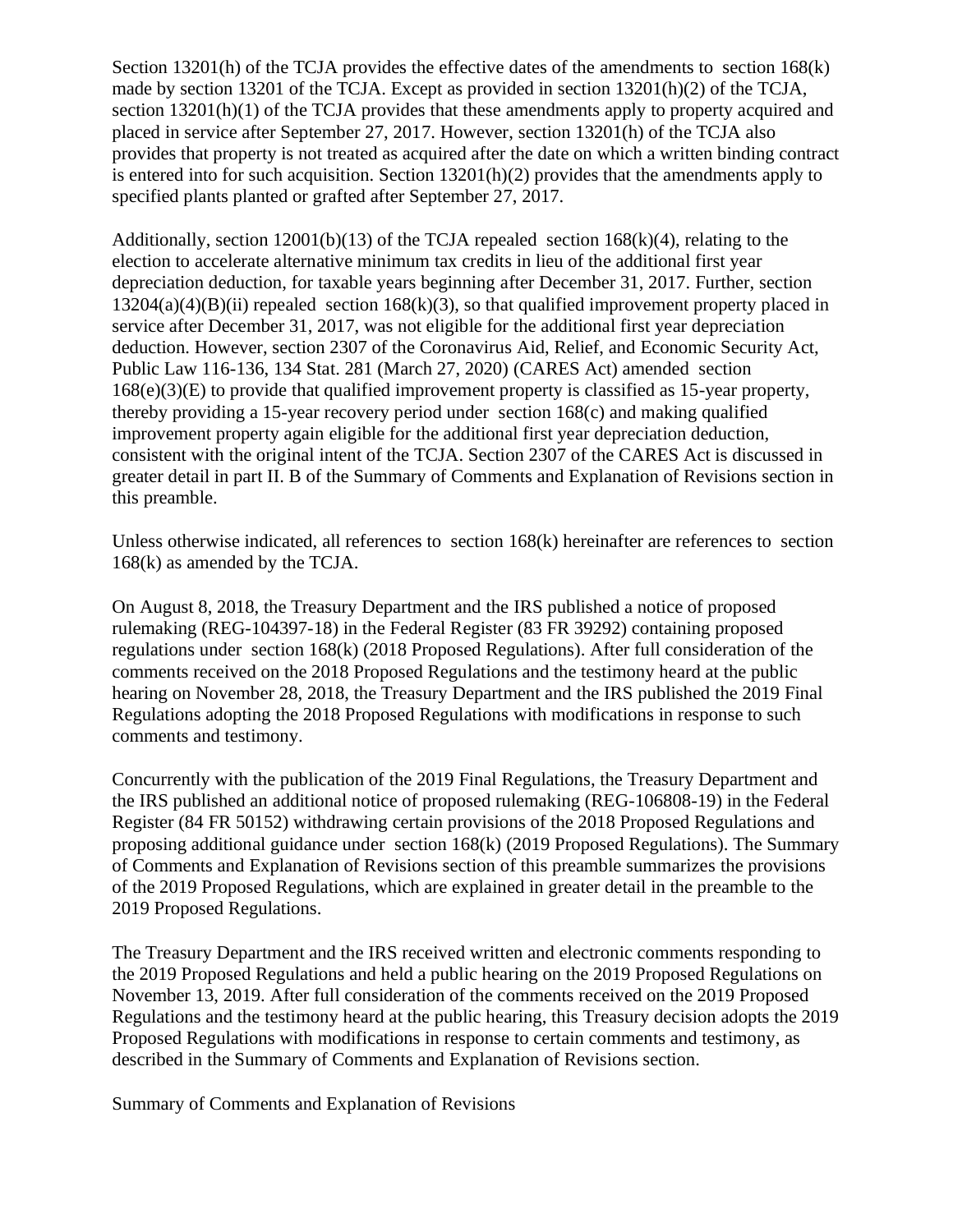The Treasury Department and the IRS received written comments from five commenters in response to the 2019 Proposed Regulations. In connection with these comments, some commenters also provided comments on aspects of the 2019 Final Regulations. All comments were considered and are available at https://www.regulations.gov or upon request. The comments addressing the 2019 Proposed Regulations and 2019 Final Regulations are summarized in this Summary of Comments and Explanation of Revisions section.

Because of the amendments to section 168(k) by the TCJA, the 2019 Final Regulations updated existing regulations in § 1.168(k)-1 by providing a new section at § 1.168(k)-2 for property acquired and placed in service after September 27, 2017. The 2019 Final Regulations also made conforming amendments to the existing regulations. The 2019 Final Regulations described and clarified the statutory requirements that must be met for depreciable property to qualify for the additional first year depreciation deduction provided by section 168(k), and they provided guidance to taxpayers in determining the additional first year depreciation deduction and the amount of depreciation otherwise allowable for this property.

These final regulations provide taxpayers with guidance regarding issues relating to the application of section 168(k) that are not addressed in the 2019 Final Regulations, along with clarifying changes to the 2019 Final Regulations. Specifically, these final regulations provide (1) rules relevant to the definition of qualified property, (2) rules for consolidated groups, (3) rules regarding components acquired or self-constructed after September 27, 2017, for larger selfconstructed property for which manufacture, construction, or production began before September 28, 2017, (4) rules regarding the application of the mid-quarter convention, as determined under section 168(d), and (5) changes to the definitions in the 2019 Final Regulations for the terms qualified improvement property, predecessor, and class of property. Also, the rules for consolidated groups have been moved from  $\S 1.168(k) - 2(b)(3)(v)$  of the 2019 Proposed Regulations to new § 1.1502-68 of these final regulations.

Part I of this Background section addresses operational rules. Part II of this Background section addresses definitions.

# I. Operational Rules

# A. Property Described in Section 168(k)(9)(B)

Section 1.168(k)-2(b)(2)(ii)(G) of the 2019 Proposed Regulations provides that, for purposes of section  $168(k)(9)(B)$ , floor plan financing interest is not taken into account for the taxable year by a trade or business that has had floor plan financing indebtedness if the sum of the amounts calculated under section  $163(j)(1)(A)$  and (B) for the trade or business for the taxable year equals or exceeds the business interest (which includes floor plan financing interest), as defined in section 163(j)(5), of the trade or business for the taxable year. If the business interest, which includes floor plan financing interest, exceeds the sum of the amounts calculated under section  $163(j)(1)(A)$  and (B) for the taxable year, the floor plan financing interest is taken into account for the taxable year for purposes of section  $168(k)(9)(B)$ . See Example 7 in § 1.168(k)- $2(b)(2)(iii)(G)$  of the 2019 Proposed Regulations. Floor plan financing indebtedness is defined in section  $163(i)(9)(B)$  and § 1.163(j)-1(b)(18) as indebtedness that is (i) used to finance the acquisition of motor vehicles held for sale or lease; and (ii) secured by the motor vehicles so acquired. Floor plan financing interest expense is defined in section  $163(i)(9)(A)$  and § 1.163(j)-1(b)(19) as interest paid or accrued on floor plan financing indebtedness.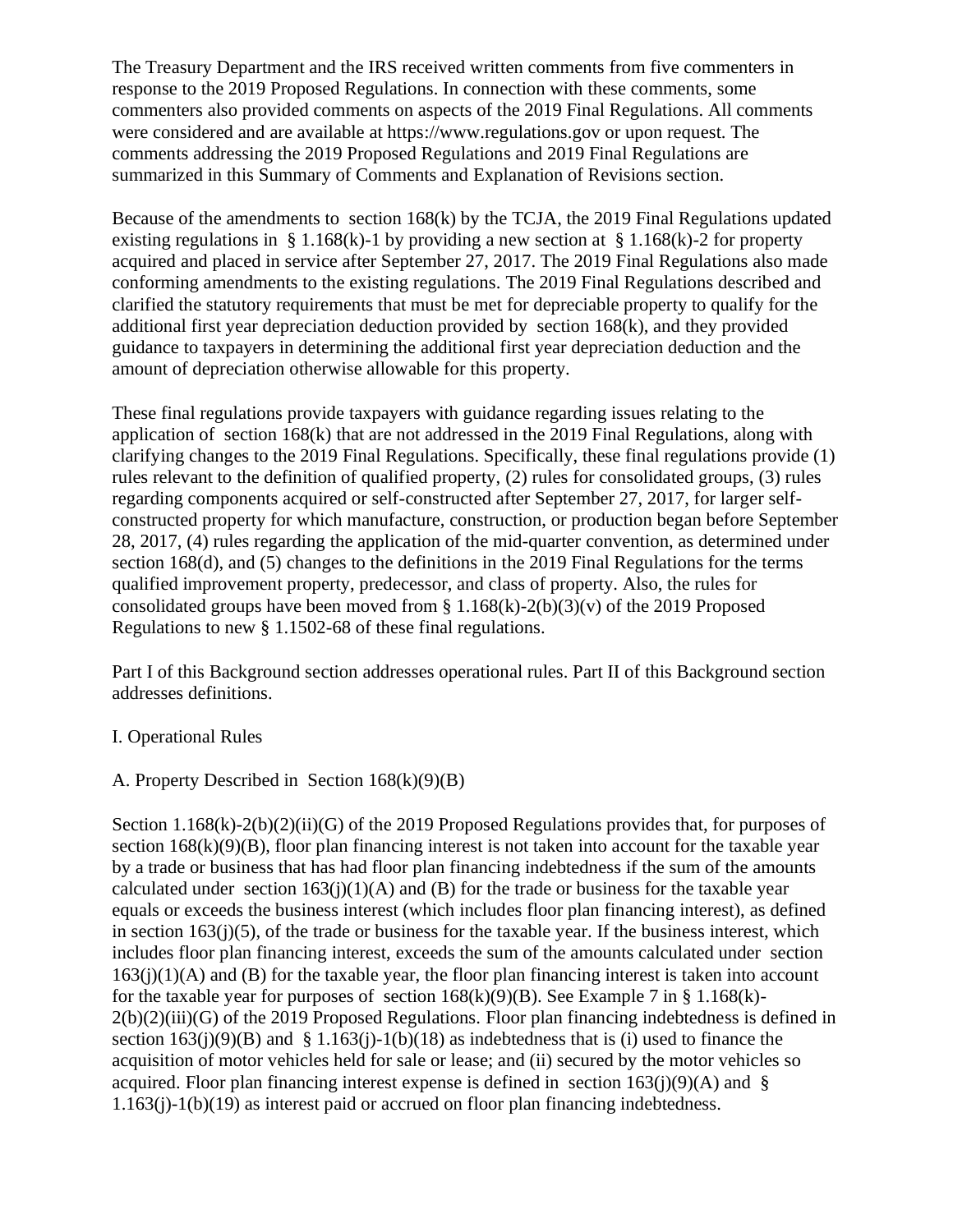A commenter on the 2019 Proposed Regulations requested that these final regulations allow a trade or business that has business interest expense, including floor plan financing interest expense, that exceeds the sum of the amounts calculated under section  $163(i)(1)(A)$  and (B) for the taxable year, to choose to limit its interest expense deduction to the sum of the amounts under section  $163(j)(1)(A)$  and (B), and not be precluded by section  $168(k)(9)(B)$  from claiming the additional first year depreciation deduction. The Treasury Department and the IRS do not interpret section 163(j)(1) as allowing such an option. Consistent with the plain language of section  $163(i)(1)$ , §  $1.163(i)-2(b)(1)$  provides that the amount allowed as a deduction for business interest expense for the taxable year generally cannot exceed the sum of (1) the taxpayer's business interest income for the taxable year, (2) 30 percent of the taxpayer's adjusted taxable income for the taxable year, and (3) the taxpayer's floor plan financing interest expense for the taxable year. Pursuant to section 2306(a) of the CARES Act, the adjusted taxable income percentage is increased from 30 to 50 percent for any taxable year beginning in 2019 or 2020, subject to certain exceptions. Because neither section  $163(i)(1)$  nor § 1.163(j)-2(b) provide an option for a trade or business with floor plan financing indebtedness to include or exclude its floor plan financing interest expense in determining the amount allowed as a deduction for business interest expense for the taxable year, the Treasury Department and the IRS decline to adopt this comment.

The commenter also requested that the Treasury Department and the IRS provide transition relief for taxpayers that treated, on their 2018 Federal income tax returns, section  $163(i)(1)$  as providing an option for a trade or business with floor plan financing indebtedness to include or exclude its floor plan financing interest expense in determining the amount allowed as a deduction for business interest expense for the taxable year. Further, the commenter requested transition relief for taxpayers with a trade or business with floor plan financing indebtedness that want to revoke their elections not to claim the additional first year depreciation for property placed in service during 2018 in order to rely on the 2019 Proposed Regulations. The Treasury Department and the IRS intend to issue published guidance that will address these requests.

# B. Used Property

1. Depreciable Interest

## a. Five-Year Safe Harbor

Section 1.168(k)-2(b)(3)(iii)(B)(1) of the 2019 Final Regulations provides that property is treated as used by the taxpayer or a predecessor at any time prior to acquisition by the taxpayer or predecessor if the taxpayer or the predecessor had a depreciable interest in the property at any time prior to such acquisition, whether or not the taxpayer or the predecessor claimed depreciation deductions for the property. To determine if the taxpayer or a predecessor had a depreciable interest in the property at any time prior to acquisition, the 2019 Final Regulations also provide that only the five calendar years immediately prior to the taxpayer's current placedin-service year of the property are taken into account (Five-Year Safe Harbor). If the taxpayer and a predecessor have not been in existence for this entire five-year period, the 2019 Final Regulations provide that only the number of calendar years the taxpayer and the predecessor have been in existence are taken into account.

Commenters requested clarification that the Five-Year Safe Harbor applies for purposes of the special rules for consolidated groups in § 1.168(k)-2(b)(3)(v) of the 2019 Proposed Regulations.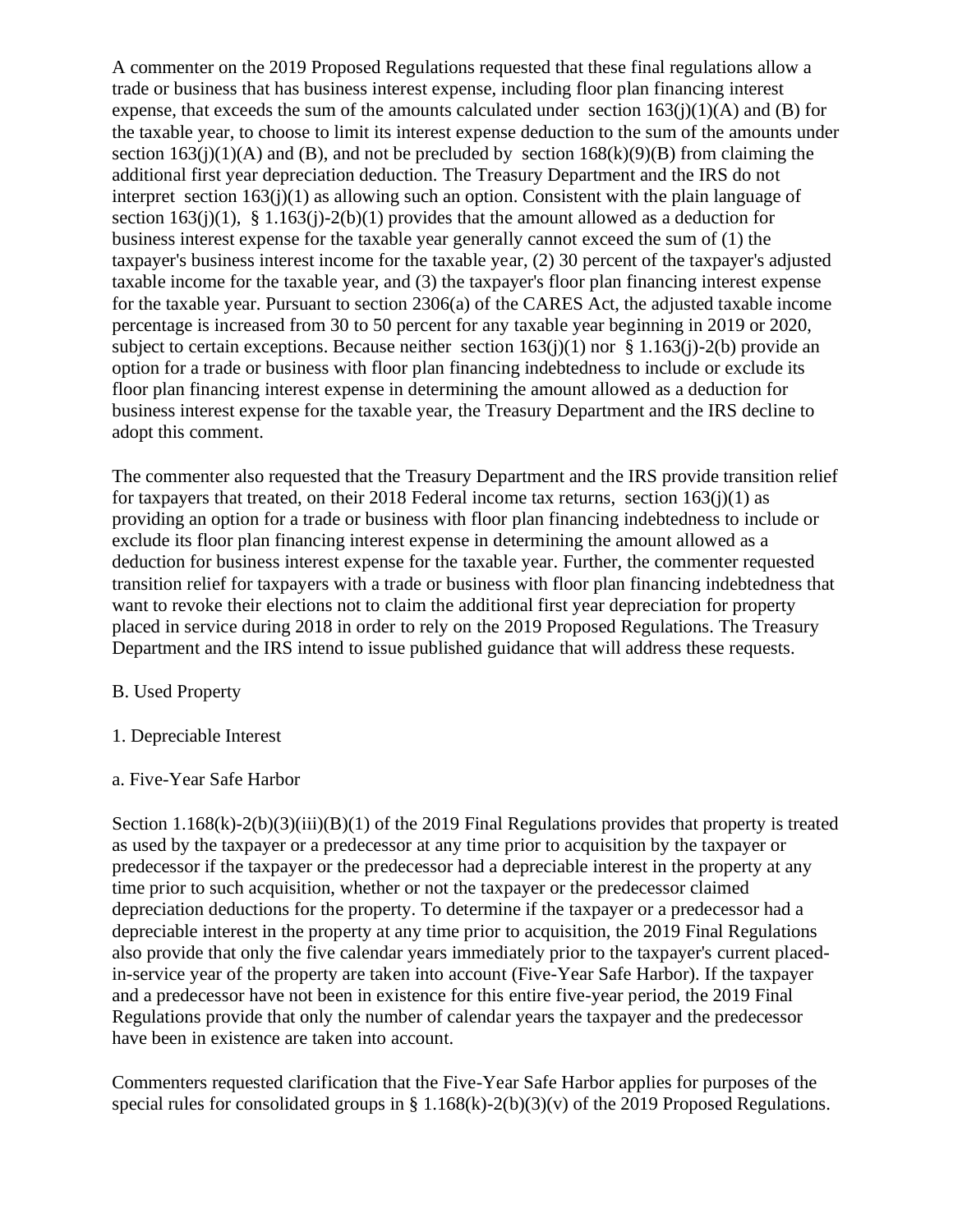A commenter also requested clarification whether "the partnership's current year" in § 1.168(k)-  $2(b)(3)(iii)(B)(5)$  of the 2019 Proposed Regulations (Partnership Lookthrough Rule) is the taxable year or the calendar year. These comments are addressed later in this Summary of Comments and Explanation of Revisions section.

In connection with comments received on the Five-Year Safe Harbor and the Partnership Lookthrough Rule, the Treasury Department and the IRS reviewed the Five-Year Safe Harbor and determined that clarification of this safe harbor would be beneficial. One commenter requested clarification of the Five-Year Safe Harbor as to: (1) Whether the "placed-in-service year" is the taxable year or the calendar year; and (2) whether the portion of the calendar year covering the period up to the placed-in-service date of the property is taken into account. The commenter also requested clarification regarding the application of the Five-Year Safe Harbor to situations where the taxpayer or a predecessor was not in existence during the entire 5-year lookback period. Specifically, the commenter pointed out that the safe harbor in the 2019 Final Regulations could be read to apply only to those periods in the 5-year lookback period that both the taxpayer and a predecessor are in existence, and not to those periods in the 5-year lookback period during which the taxpayer or a predecessor, or both, were in existence and had a depreciable interest in the property later acquired and placed in service by the taxpayer. The commenter suggested that the Five-Year Safe Harbor be clarified to say that the taxpayer and each predecessor is subject to a separate lookback period that begins no earlier than the date such person came into existence.

The Treasury Department and the IRS intended the "placed-in-service year" to be the current calendar year in which the property is placed in service by the taxpayer. Also, the Treasury Department and the IRS intended the portion of that calendar year covering the period up to the placed-in-service date of the property to be considered in determining whether the taxpayer or a predecessor previously had a depreciable interest. This approach is consistent with an exception to the de minimis use rule in § 1.168(k)-2(b)(3)(iii)(B)(4) of the 2019 Proposed Regulations, which is discussed in greater detail in part I.B.1.b of this Summary of Comments and Explanation of Revisions section. Pursuant to that exception, when a taxpayer places in service eligible property in Year 1, disposes of that property to an unrelated party in Year 1 within 90 calendar days of that placed-in-service date, and then reacquires the same property later in Year 1, the taxpayer is treated as having a prior depreciable interest in the property upon the taxpayer's reacquisition of the property in Year 1. This rule would be superfluous if the Five-Year Safe Harbor did not consider the portion of the calendar year covering the period up to the placed-inservice date of the property.

Accordingly, § 1.168 $(k)$ -2 $(b)(3)(iii)(B)(1)$  is amended to clarify that the five calendar years immediately prior to the current calendar year in which the property is placed in service by the taxpayer, and the portion of such current calendar year before the placed-in-service date of the property determined without taking into account the applicable convention, are taken into account to determine if the taxpayer or a predecessor had a depreciable interest in the property at any time prior to acquisition (lookback period). Section  $1.168(k)-2(b)(3)(iii)(B)(1)$  also is amended to adopt the suggestion of the commenter that each of the taxpayer and the predecessor be subject to a separate lookback period. These final regulations clarify that if the taxpayer or a predecessor, or both, have not been in existence during the entire lookback period, then only the portion of the lookback period during which the taxpayer or a predecessor, or both, have been in existence is taken into account to determine if the taxpayer or the predecessor had a depreciable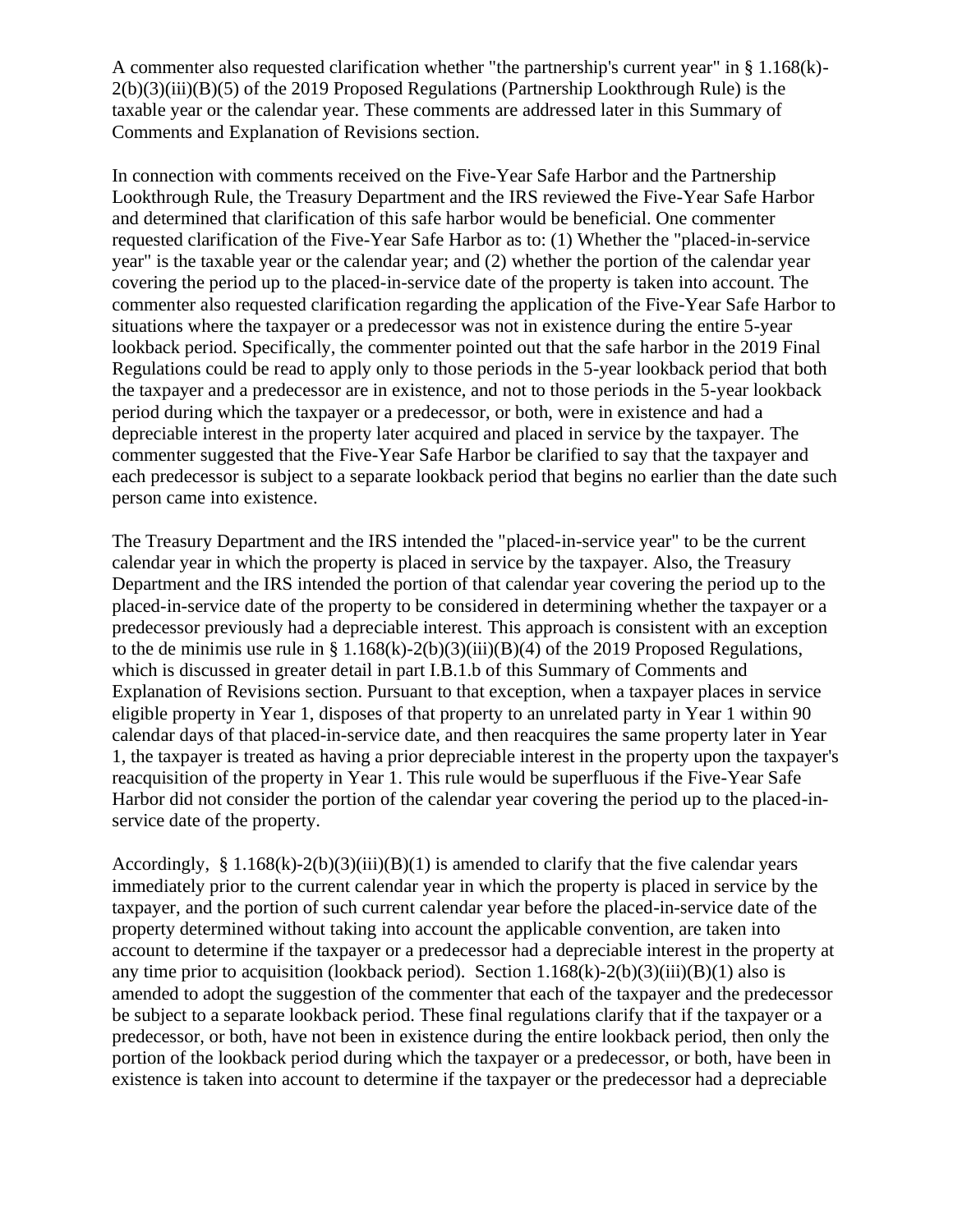interest in the property. More examples have been added to clarify the application of the Five-Year Safe Harbor.

## b. De Minimis Use

Section 1.168(k)-2(b)(3)(iii)(B)(4) of the 2019 Proposed Regulations provides an exception to the prior depreciable interest rule in the 2019 Final Regulations when the taxpayer disposes of property to an unrelated party within 90 calendar days after the taxpayer originally placed such property in service (De Minimis Use Rule). The 2019 Proposed Regulations also provide that the De Minimis Use Rule does not apply if the taxpayer reacquires and again places in service the property during the same taxable year the taxpayer disposed of the property. A commenter on the 2019 Proposed Regulations asked for clarification regarding the application of the De Minimis Use Rule in the following situations:

(1) The taxpayer places in service property in Year 1, disposes of that property to an unrelated party in Year 1 within 90 calendar days of that original placed-in-service date, and then reacquires and again places in service the same property later in Year 1 and does not dispose of the property again in Year 1;

(2) The taxpayer places in service property in Year 1, disposes of that property to an unrelated party in Year 2 within 90 calendar days of that original placed-in-service date, and then reacquires and again places in service the same property in Year 2 or later; and

(3) The taxpayer places in service property in Year 1 and disposes of that property to an unrelated party in Year 1 within 90 calendar days of that original placed-in-service date, then the taxpayer reacquires and again places in service the same property later in Year 1 and disposes of that property to an unrelated party in Year 2 within 90 calendar days of the subsequent placed-inservice date in Year 1, and the taxpayer reacquires and again places in service the same property in Year 4.

In situation 1, the additional first year depreciation deduction is not allowable for the property when it was initially placed in service in Year 1 by the taxpayer pursuant to  $\S 1.168(k)-2(g)(1)(i)$ of the 2019 Final Regulations. The additional first year depreciation deduction also is not allowable when the same property is subsequently placed in service in Year 1 by the same taxpayer under the De Minimis Use Rule in the 2019 Proposed Regulations. The commenter asserted that the additional first year depreciation deduction should be allowable for the property when it is placed in service again in Year 1 and is not disposed of again in Year 1, because the additional first year depreciation deduction is not allowable for the property when it initially was placed in service in Year 1 by the taxpayer. The Treasury Department and the IRS agree with this comment if the property is originally acquired by the taxpayer after September 27, 2017. The Treasury Department and the IRS decline to adopt this comment with respect to property that was originally acquired by the taxpayer before September 28, 2017, as the exception to the De Minimis Use Rule was intended to prevent certain churning transactions involving such property.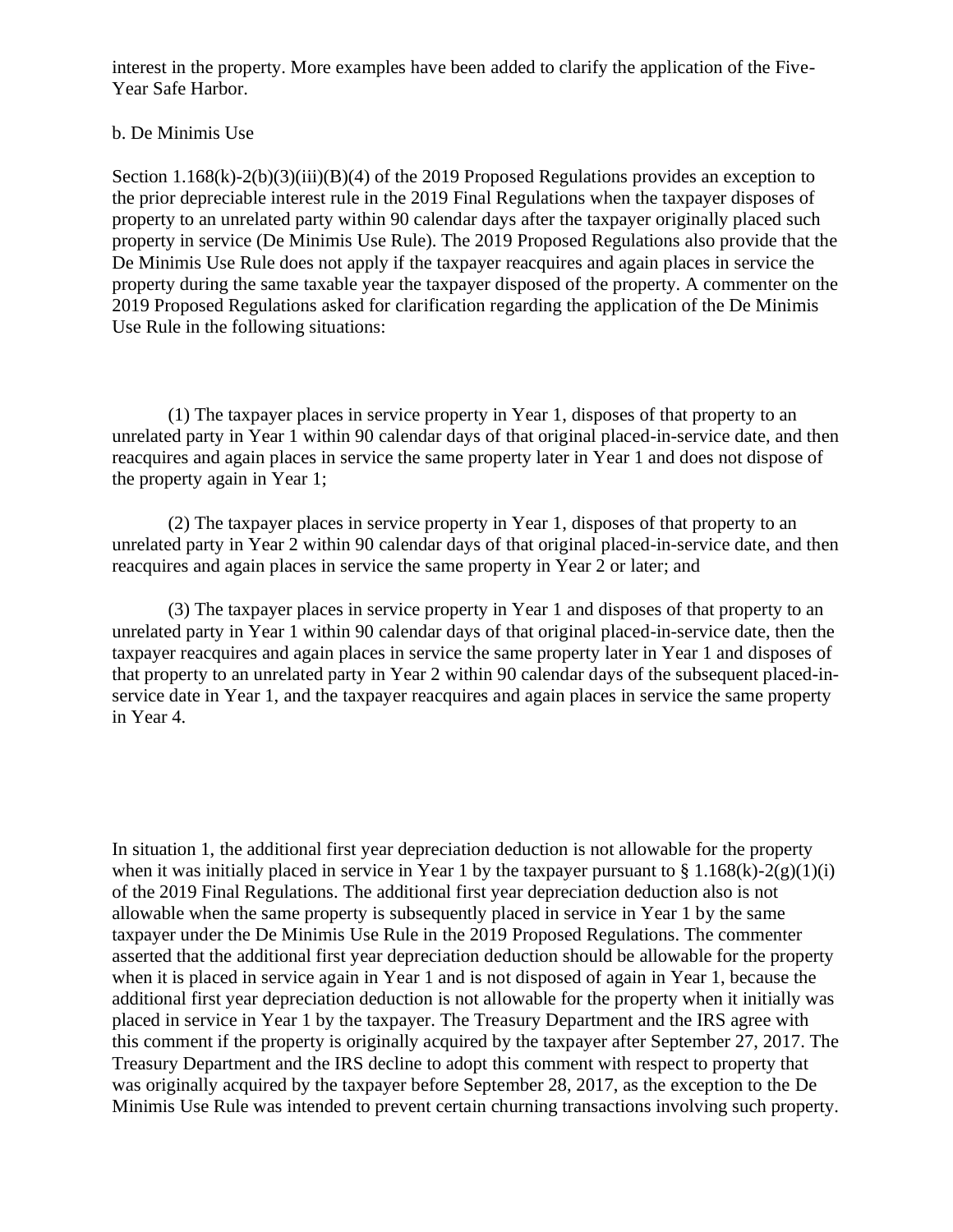The Treasury Department and the IRS believe that property that is placed in service, disposed of, and reacquired in the same taxable year is more likely to be part of a predetermined churning plan.

In situation 2, the additional first year depreciation deduction is allowable for the same property by the same taxpayer twice (in Year 1 when the property is initially placed in service, and in Year 2 when the property is placed in service again). This result is consistent with the De Minimis Use Rule in the 2019 Proposed Regulations, and this result is not changed in these final regulations.

In situation 3, the De Minimis Use Rule provides only one 90-day period that is disregarded in determining whether the taxpayer had a depreciable interest in the property prior to its reacquisition. That 90-day period is measured from the original placed-in-service date of the property by the taxpayer. As a result, the second 90-day period in situation 3 (during which the taxpayer reacquired the property in Year 1, again placed it in service in Year 1, and then disposed of it in Year 2) is taken into account in determining whether the taxpayer previously used the property when the taxpayer again places in service the property in Year 4.

The De Minimis Use Rule in these final regulations is clarified to reflect these results. These final regulations also include additional examples to illustrate the application of the De Minimis Use Rule in these situations and conforming changes to  $\S 1.168(k)-2(g)(1)(i)$  of the 2019 Final Regulations.

## 2. Application to Partnerships

The Treasury Department and the IRS received several comments regarding the Partnership Lookthrough Rule in § 1.168(k)-2(b)(3)(iii)(B)(5) of the 2019 Proposed Regulations, which addresses the extent to which a partner is deemed to have a depreciable interest in property held by a partnership. The Partnership Lookthrough Rule provides that a person is treated as having a depreciable interest in a portion of property prior to the person's acquisition of the property if the person was a partner in a partnership at any time the partnership owned the property. The Partnership Lookthrough Rule further provides that the portion of property in which a partner is treated as having a depreciable interest is equal to the total share of depreciation deductions with respect to the property allocated to the partner as a percentage of the total depreciation deductions allocated to all partners during the current calendar year and the five calendar years immediately prior to the partnership's current year.

One commenter requested that the Treasury Department and the IRS withdraw the Partnership Lookthrough Rule and replace it with a rule that treats a taxpayer as having a depreciable interest in an item of property only if the taxpayer was a controlling partner in a partnership at any time the partnership owned the property during the applicable lookback period. The Treasury Department and the IRS agree with the commenter that the Partnership Lookthrough Rule should be withdrawn. The Treasury Department and the IRS have determined that the complexity of applying the Partnership Lookthrough Rule would place a significant administrative burden on both taxpayers and the IRS. For this reason, these final regulations do not retain the Partnership Lookthrough Rule. Therefore, under these final regulations, a partner will not be treated as having a depreciable interest in partnership property solely by virtue of being a partner in the partnership. The Treasury Department and the IRS have determined that a replacement rule that applies only to controlling partners is not necessary because the related party rule in section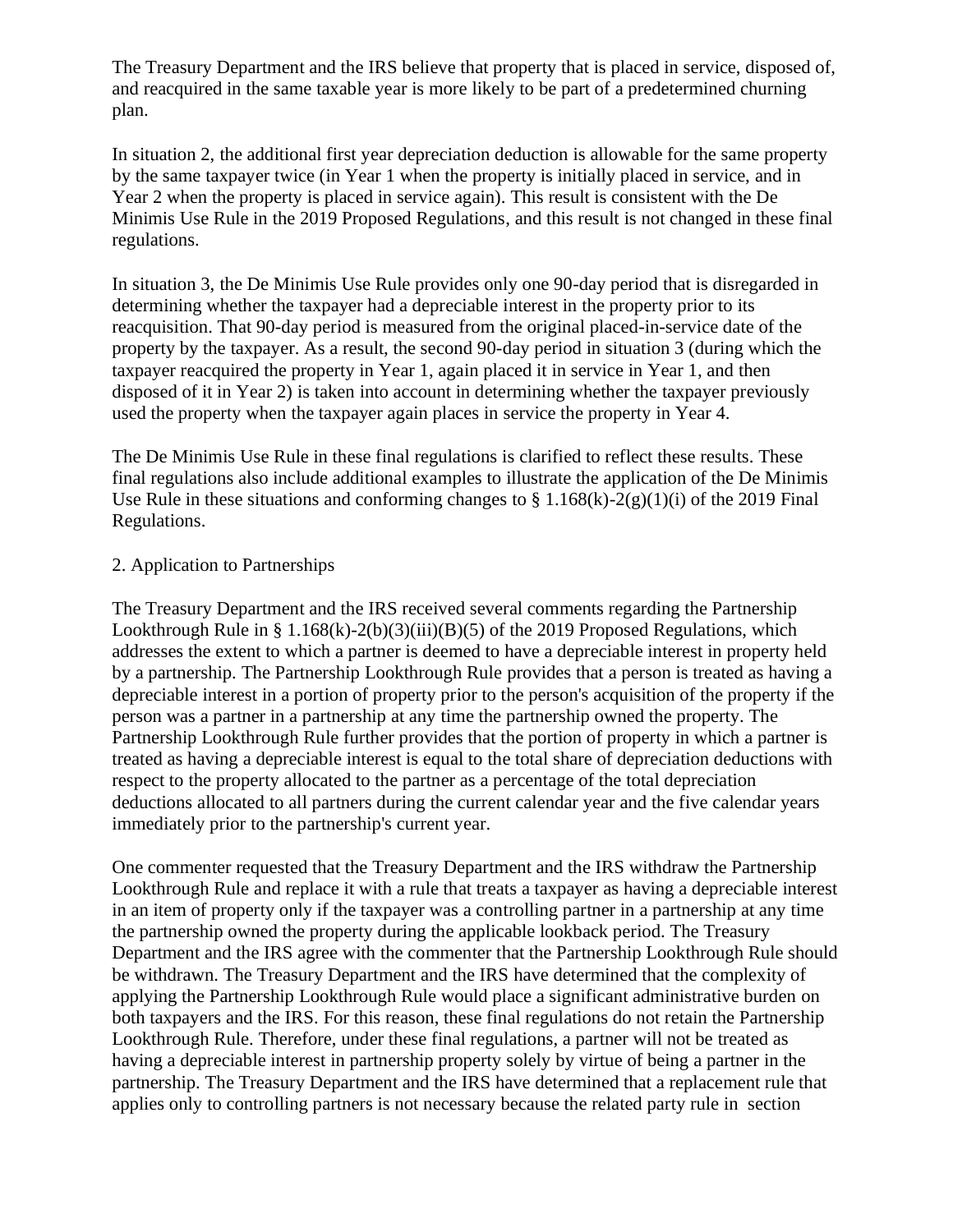179(d)(2)(A) applies to a direct purchase of partnership property by a current majority partner, and the series of related transactions rules in  $\S 1.168(k) - 2(b)(3)(iii)(C)$  prevents avoidance of the related party rule through the use of intermediary parties.

The same commenter recommended a number of changes to the Partnership Lookthrough Rule if it were to be retained. It is not necessary to address these comments, because these final regulations do not retain the Partnership Lookthrough Rule.

Additionally, one commenter recommended that the Treasury Department and the IRS clarify the operation of the section 168(k) regulations with respect to section 743(b) adjustments after transfers of partnership interests in section 168(i)(7) transactions, as described in the 2019 Final Regulations. The Treasury Department and the IRS have determined that this comment is outside of the scope of these final regulations.

# 3. Series of Related Transactions

Section 1.168(k)-2(b)(3)(iii)(C) of the 2019 Proposed Regulations provides special rules for a series of related transactions (Proposed Related Transactions Rule). The Proposed Related Transactions Rule generally provides that the relationship between the parties under section  $179(d)(2)(A)$  or (B) in a series of related transactions is tested immediately after each step in the series, and between the original transferor and the ultimate transferee immediately after the last transaction in the series. The Proposed Related Transactions Rule also provides that the relationship between the parties in a series of related transactions is not tested in certain situations. For example, a party in the series that is neither the original transferor nor the ultimate transferee is disregarded in applying the relatedness test if the party placed in service and disposed of the property in the party's same taxable year or did not place the property in service. The relationship between the parties also is not tested if the step is a transaction described in §  $1.168(k)-2(g)(1)(iii)$  (that is, a transfer of property in a transaction described in section  $168(i)(7)$ ) in the same taxable year that the property is placed in service by the transferor). Finally, the 2019 Proposed Regulations provide that the Proposed Related Transactions Rule does not apply to syndication transactions or when all transactions in the series are described in § 1.168(k)- $2(g)(1)(iii)$ .

A commenter stated that the Proposed Related Transactions Rule may disregard significant relationships that existed before the series, or that are formed as a result of the series. The commenter also stated that the rule does not address how relatedness should be tested when the relationship between the parties changes over the course of the series or when a party ceases to exist.

The commenter recommended that the final regulations test relatedness immediately before the first step in the series of related transactions and immediately after the last step in the series, similar to  $§ 1.197-2(h)(6)(ii)(B)$ . The commenter also recommended simplifying the Proposed Related Transactions Rule and alleviating knowledge burdens imposed on transferees and the IRS as to whether a transfer is pursuant to a series of related transactions, the date that a transferee in a series placed the asset in service, and whether a transferee is related to a transferor.

The Treasury Department and the IRS have determined that the rule in § 1.197-2(h)(6)(ii)(B) is not appropriate for testing relatedness for purposes of the additional first year depreciation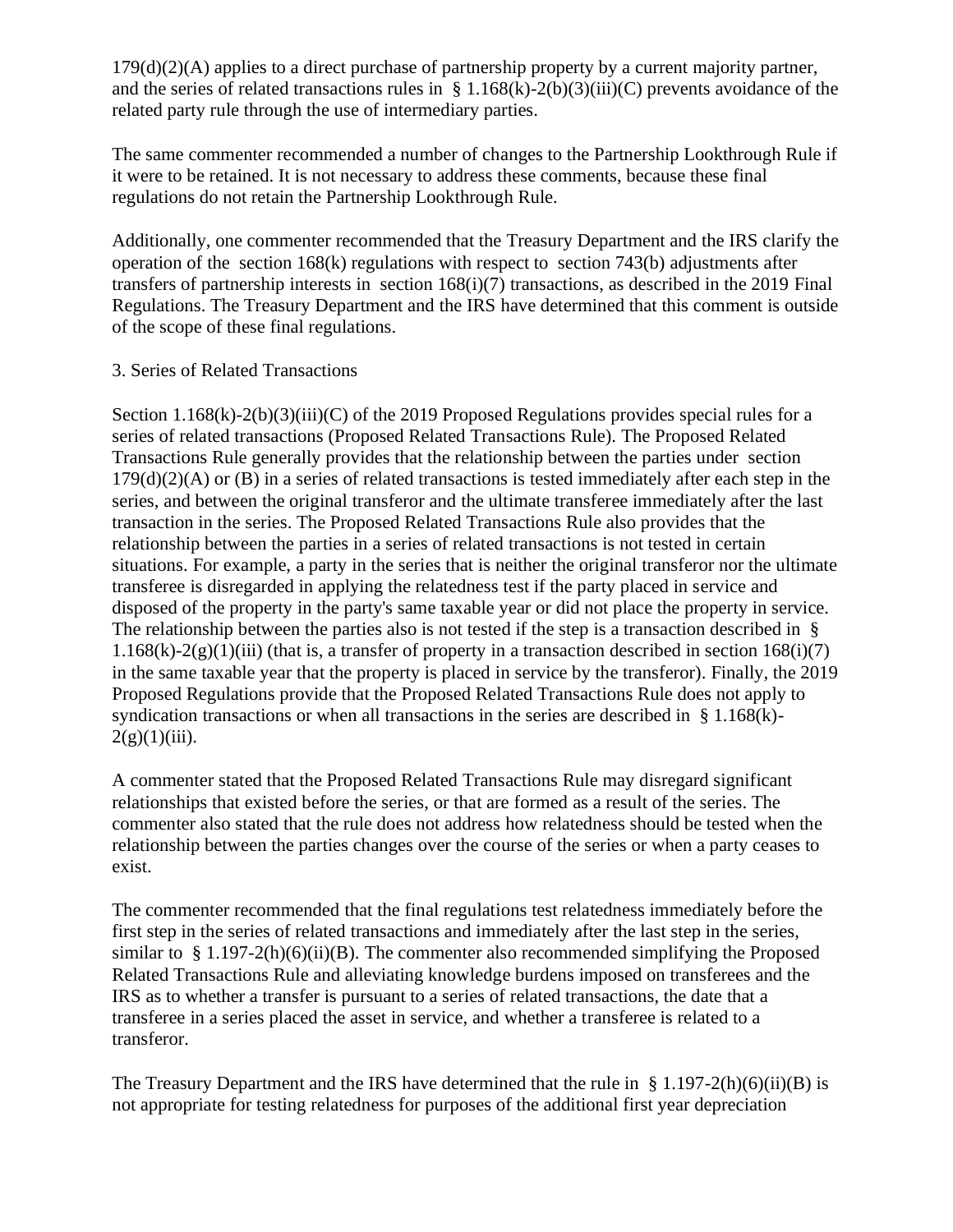deduction. Section 1.197-2(h)(6)(ii)(B) provides that relatedness is tested immediately before the first step in a series of related transactions and immediately after the last step in the series. The purpose of this rule is to prevent the churning of assets, and the relationship that is of importance is that of the first and last acquisition. In contrast, the purpose of the Proposed Related Transactions Rule is to determine whether each transferee in the series qualifies to claim the additional first year depreciation deduction for the assets and, therefore, testing for relatedness is done immediately after each step in the series. Testing for relatedness at no point in time other than immediately before the first step and immediately after the last step in the series would preclude all intermediaries in the series from claiming the additional first year depreciation deduction. Accordingly, the Treasury Department and the IRS do not adopt this recommendation.

The commenter also recommended several alternative approaches to testing relatedness: (1) Any transferee in a series of related transactions tests its relatedness to every prior transferor in the series; or (2) a transferee tests its relatedness only to its immediate transferor if the transferee demonstrated that it did not know, or have reason to know, that the transfer occurred pursuant to a series of related transactions.

The Treasury Department and the IRS have determined that requiring each transferee in a series of related transactions to test its relatedness to every prior transferor in the series would impose a significant administrative burden. Therefore, these final regulations do not adopt the commenter's first alternative approach.

The Treasury Department and the IRS also have determined that, because a series of related transactions generally is undertaken among the relevant parties pursuant to a preconceived plan, the rule in the commenter's second alternative approach would have limited application. Because the application of this approach would depend upon the taxpayer's demonstration that it did not know, and did not have reason to know, that a transfer occurred pursuant to a series, this rule also may be difficult for both taxpayers and the IRS to administer. Furthermore, this approach fails to adequately address situations where the parties other than the original transferor and the ultimate transferee in a series may be related or may become related pursuant to the series. Thus, these final regulations do not adopt the commenter's second alternative approach.

However, the Treasury Department and the IRS agree that the Proposed Related Transactions Rule should be simplified. The Treasury Department and the IRS also agree that this rule should be modified to take into account changes in the relationship between the parties, including a party ceasing to exist, over the course of a series of related transactions. For example, assume that, pursuant to a series of related transactions, A transfers property to B, B transfers property to C, and C transfers property to D. Under the Proposed Related Transactions Rule, relatedness is tested after each step and between D and A. Assume further that, at the beginning of the series, C was related to A but, prior to acquiring the property, C ceases to be related to A, or A ceases to exist. The Proposed Related Transactions Rule does not address how to treat such changes.

Accordingly, these final regulations provide that each transferee in a series of related transactions tests its relationship under section 179(d)(2)(A) or (B) with the transferor from which the transferee directly acquires the depreciable property (immediate transferor) and with the original transferor of the depreciable property in the series. The transferee is treated as related to the immediate transferor or the original transferor if the relationship exists either immediately before the first transfer of the depreciable property in the series or when the transferee acquires the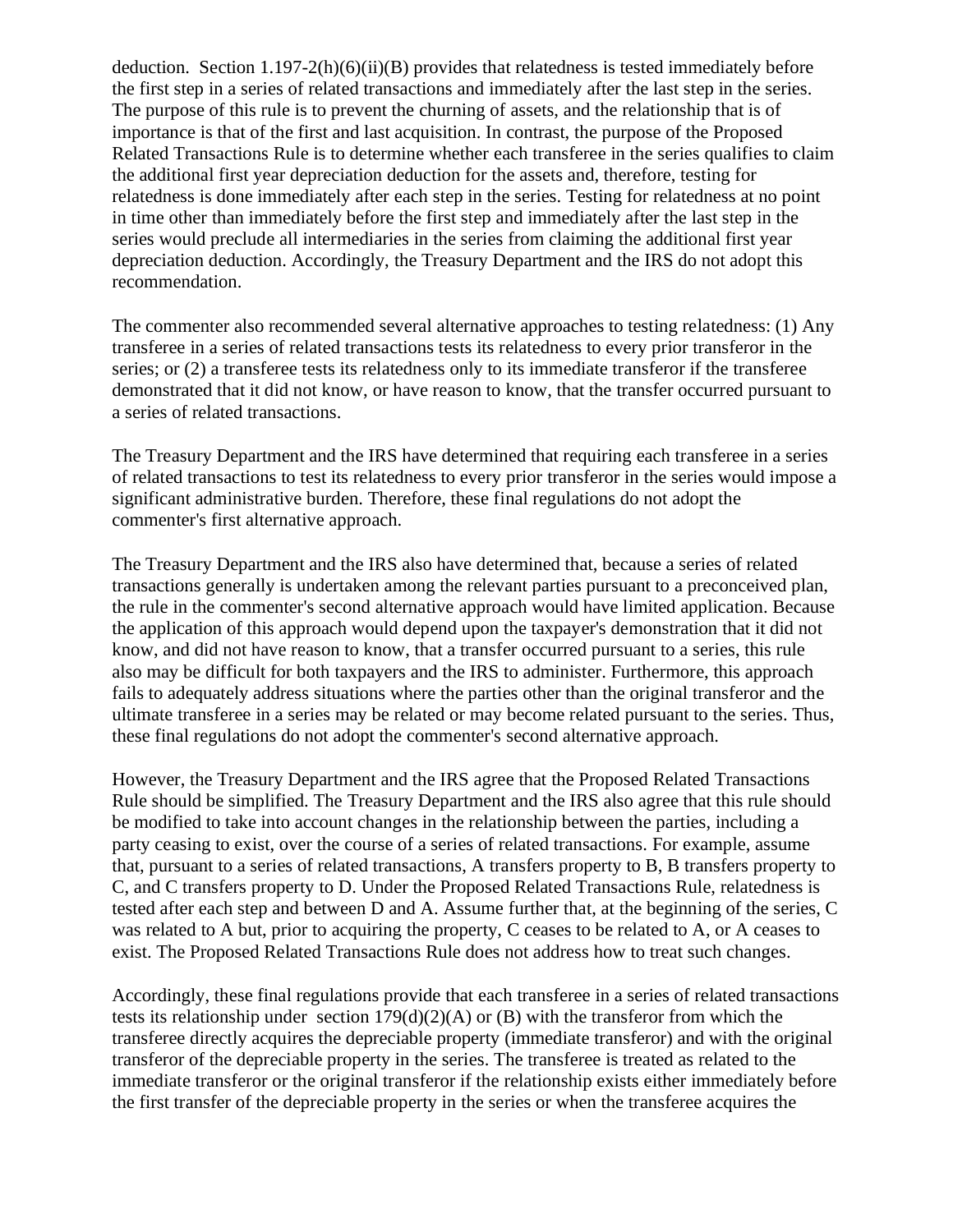property. Any transferor in a series of related transactions that ceases to exist during the series is deemed to continue to exist for purposes of testing relatedness.

These final regulations also provide a special rule that disregards certain transitory relationships created pursuant to a series of related transactions. More specifically, if a party acquires depreciable property in a series of related transactions in which the acquiring party acquires stock, meeting the requirements of section  $1504(a)(2)$ , of a corporation in a fully taxable transaction, followed by a liquidation of the acquired corporation under section 331, any relationship created as part of such series of transactions is disregarded in determining whether any party is related to such acquired corporation for purposes of testing relatedness. This rule is similar to  $§ 1.197-2(h)(6)(iii)$  and properly reflects the change in ownership of depreciable property in a series of related transactions without taking into account certain transitory relationships the purpose of which is unrelated to the additional first year depreciation deduction.

Finally, these final regulations provide that, if a transferee in a series of related transactions acquires depreciable property from a transferor that was not in existence immediately prior to the first transfer of the property in the series (new transferor), the transferee tests its relationship with the party from which the new transferor acquired the depreciable property. Examples illustrating these revised rules are provided in these final regulations.

## 4. Application to Members of a Consolidated Group

a. The 2019 Proposed Regulations

The 2019 Proposed Regulations provide special rules addressing the availability of the additional first year depreciation deduction upon the acquisition of depreciable property by a member of a consolidated group, as defined in § 1.1502-1(b) and (h), respectively. Under the 2019 Proposed Regulations, if a member acquires property in which the consolidated group had a depreciable interest at any time prior to the member's acquisition of such property, then the member is treated as previously having a depreciable interest in such property (Group Prior Use Rule). This rule was first included in the 2018 Proposed Regulations to address situations in which property is disposed of by one member of a consolidated group and subsequently is acquired by another member of the same consolidated group, because the Treasury Department and the IRS had determined that allowing the additional first year depreciation deduction in such situations would not clearly reflect the income of the consolidated group. See 83 FR 39292, 39295 (Aug. 8, 2018). For purposes of the Group Prior Use Rule, a consolidated group is treated as having a depreciable interest in property during the time any current or former member of the group had a depreciable interest while a member of the group. See  $\S 1.168(k) - 2(b)(3)(v)(A)$  of the 2019 Proposed Regulations.

Further, when members of a consolidated group acquire both depreciable property and the stock of a corporation that previously had a depreciable interest in such property pursuant to the same series of related transactions, the 2019 Proposed Regulations treat the member that acquires the property as previously having a depreciable interest in such property (Stock and Asset Acquisition Rule). See § 1.168(k)-2(b)(3)(v)(B) of the 2019 Proposed Regulations. Like the Group Prior Use Rule, the Stock and Asset Acquisition Rule initially was included in the 2018 Proposed Regulations. As stated in the preamble to those regulations, the Treasury Department and the IRS have determined that, in substance, this series of related transactions is the same as a series of related transactions in which a consolidated group acquired the selling corporation,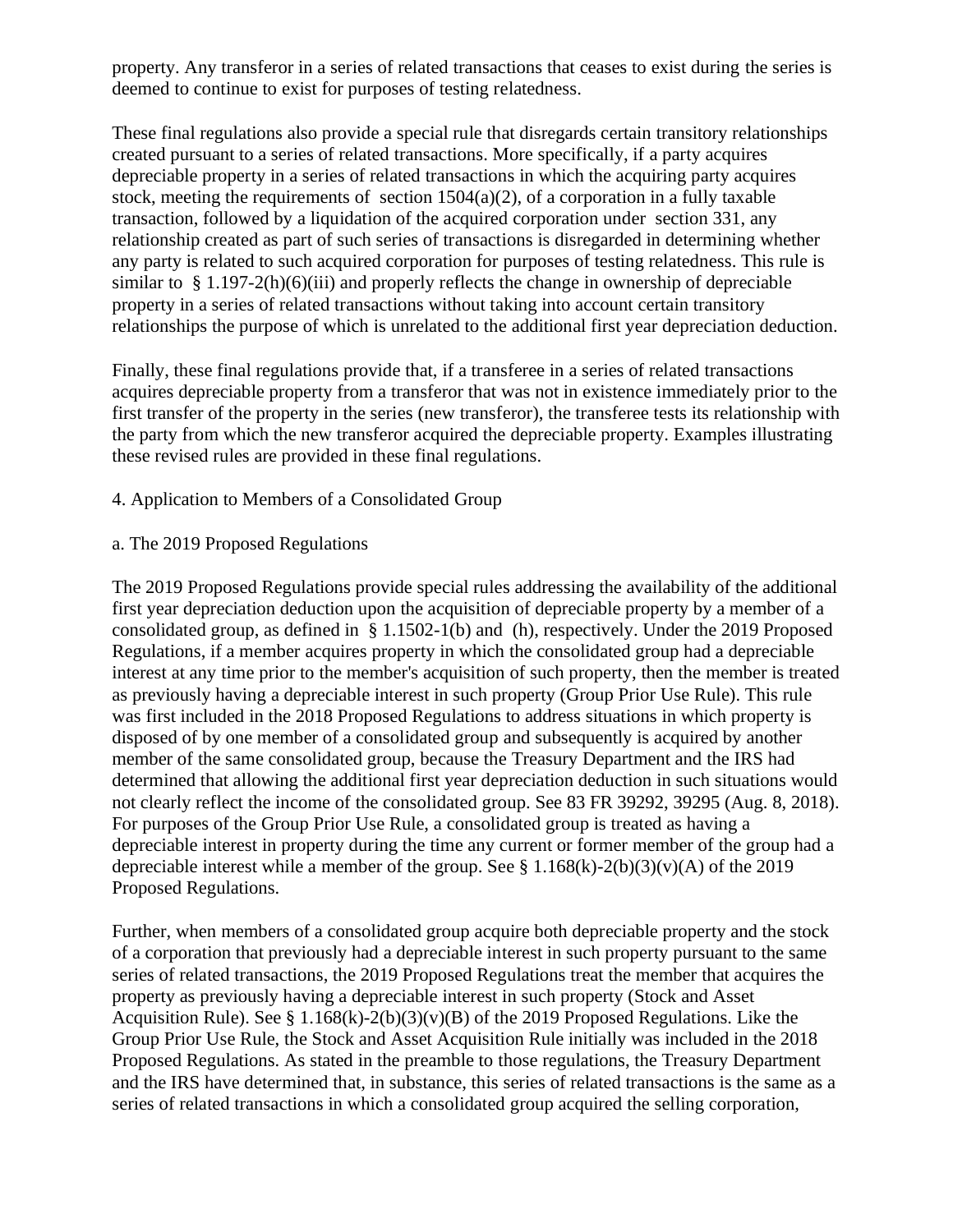which subsequently reacquired the property in which it previously had a depreciable interest and then transferred it to another member of the consolidated group. In that situation, the additional first year depreciation deduction would not be allowed. See 83 FR 39292, 39295 (Aug. 8, 2018). Both the Group Prior Use Rule and the Stock and Asset Acquisition Rule are adopted in these final regulations with certain modifications, as discussed further in part I.B.4.b(2) of this Summary of Comments and Explanation of Revisions section.

The 2019 Proposed Regulations also include rules addressing transfers of depreciable property between members of the same consolidated group. One such rule (Proposed Consolidated Asset Acquisition Rule) applies if a member (transferee member) acquires depreciable property from another member of the same consolidated group in a taxable transaction and, as part of the same series of related transactions, the transferee member then ceases to be a member of that group within 90 calendar days of the date of the property acquisition. Under the Proposed Consolidated Asset Acquisition Rule, the transferee member is treated as (1) acquiring the property one day after the date on which the transferee member ceases to be a member of the consolidated group (Deconsolidation Date) for all Federal income tax purposes, and (2) placing the property in service no earlier than one day after the Deconsolidation Date for purposes of depreciation and the investment credit allowed by section 38. See §  $1.168(k)-2(b)(3)(v)(C)$  of the 2019 Proposed Regulations.

The Treasury Department and the IRS also determined that, in general, deemed acquisitions of property pursuant to a section 338 election or a section 336(e) election should be subject to the same treatment as actual acquisitions of property because such deemed acquisitions generally are respected as actually occurring for Federal income tax purposes. See §§ 1.336-2(e) and 1.338-  $1(a)(2)$ ; see also § 1.336-1(a)(1) (generally providing that, except to the extent inconsistent with section 336(e), the results of section 336(e) should coincide with those of section 338(h)(10)). Accordingly, the Treasury Department and the IRS proposed a rule analogous to the Proposed Consolidated Asset Acquisition Rule for deemed acquisitions of property pursuant to such an election (Proposed Consolidated Deemed Acquisition Rule, and together with the Proposed Consolidated Asset Acquisition Rule, the Proposed Consolidated Acquisition Rules).

Section 338 and section 336(e) both provide elections to treat certain transfers of a target corporation's stock as transfers of the target corporation's assets. If a section 338 election is made for a "qualified stock purchase" (QSP), then the target corporation generally is treated as two separate corporations before and after the acquisition date for Federal income tax purposes. As a result of the election, "old target" is deemed to sell its assets to an unrelated person at the close of the acquisition date at fair market value, and "new target" is deemed to acquire those assets from an unrelated person at the beginning of the following day. See section 338(a). If the election is a section 338(h)(10) election, then old target is deemed to liquidate following the deemed sale of its assets. See  $§$  1.338-1(a)(1).

Generally, a similar sale and liquidation are deemed to occur if a section 336(e) election is made for a "qualified stock disposition" (QSD) of target corporation stock. However, if a section 336(e) election is made for a QSD described in section  $355(d)(2)$  or (e)(2), then a different transaction is deemed to occur. In that case, old target is deemed to sell its assets to an unrelated party and then reacquire those assets from an unrelated party, and old target is not deemed to liquidate (sale-to-self model). See § 1.336-2(b).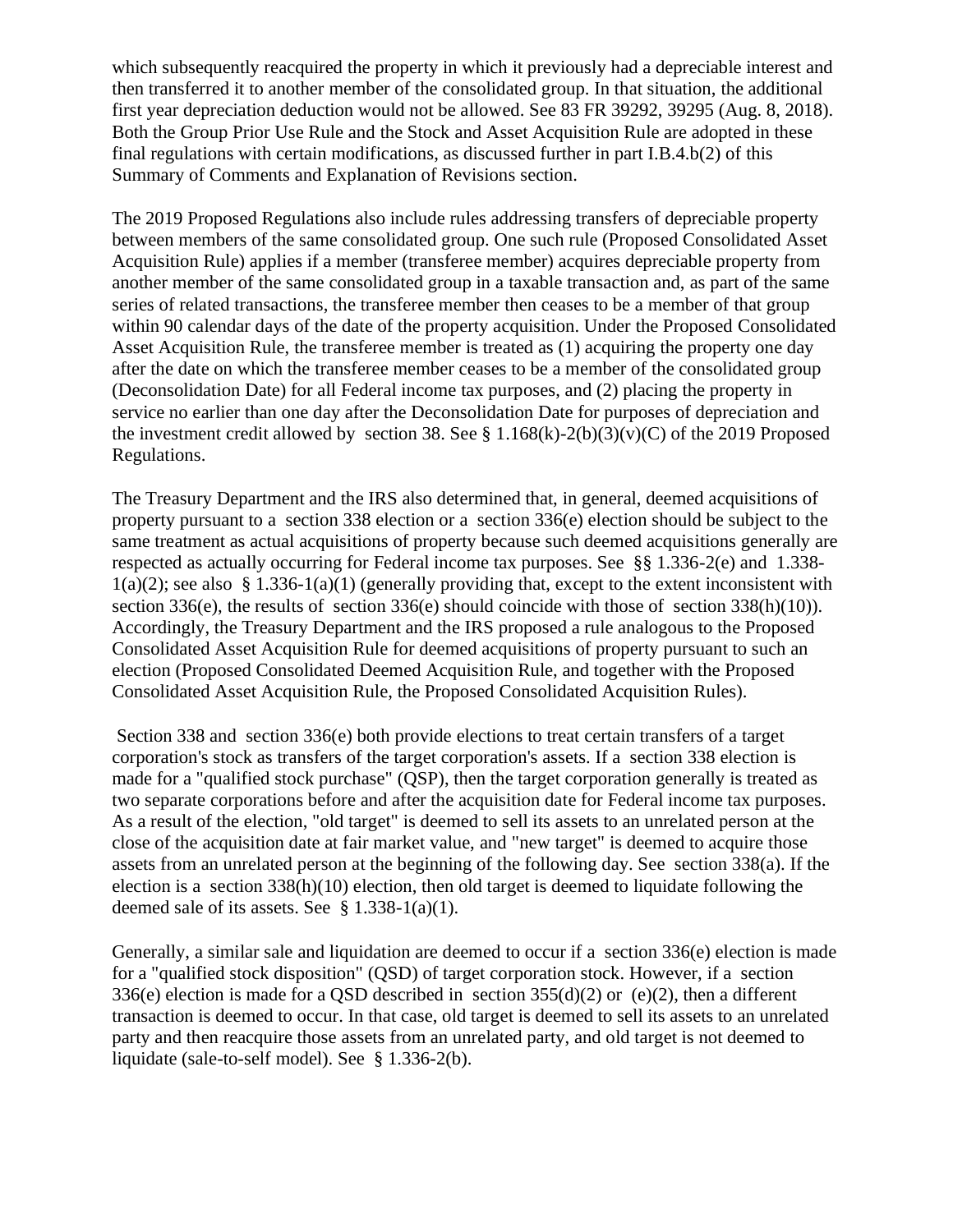The Proposed Consolidated Deemed Acquisition Rule changes certain aspects of the deemed acquisitions that result from a section 338 election or a section 336(e) election. This proposed rule applies if a member (transferee member) acquires, in a QSP or QSD, stock of another member (target) that holds depreciable property and, as part of the same series of related transactions, the transferee member and target cease to be members of the selling consolidated group within 90 calendar days of the QSP or QSD. Under this proposed rule, (1) the acquisition date or disposition date, as applicable, is treated as the day that is one day after the Deconsolidation Date for all Federal income tax purposes, and (2) new target is treated as placing the property in service no earlier than one day after the Deconsolidation Date for purposes of depreciation and the investment credit allowed by section 38. The Proposed Consolidated Deemed Acquisition Rule does not apply to QSDs described in section 355(d)(2) or (e)(2). See § 1.168(k)-2(b)(3)(v)(D) of the 2019 Proposed Regulations.

b. Comments on Consolidated Group Rules in the 2019 Proposed Regulations

The Treasury Department and the IRS received comments regarding the foregoing consolidated group rules in the 2019 Proposed Regulations.

(1) The Proposed Consolidated Acquisition Rules

(a) Issues Under the Proposed Consolidated Acquisition Rules

The Proposed Consolidated Acquisition Rules were intended to make the additional first year depreciation deduction available to the buyer of depreciable property in an intercompany transaction, as defined in §  $1.1502 - 13(b)(1)(i)$ , if the buyer member leaves the consolidated group within 90 calendar days pursuant to the same series of related transactions that includes the property acquisition. As discussed in the preamble to the 2019 Proposed Regulations, the Treasury Department and the IRS have determined that, in substance, such a transaction should be treated the same as if the buyer member first left the consolidated group and then purchased the depreciable property (in which case the buyer member would be allowed to claim the additional first year depreciation deduction). See 84 FR 50152, 50156 (Sep. 24, 2019). Treating the property acquisition as occurring after the buyer member leaves the consolidated group reduces the likelihood that the transfer fails to satisfy the "purchase" requirements in section  $179(d)(2)$  and (3), helps ensure that the buyer member is not attributed the seller member's prior use of the property, and precludes the application of section  $168(i)(7)$ .

Commenters appreciated the Proposed Consolidated Acquisition Rules. However, commenters also argued that, because these rules treat certain actual or deemed asset acquisitions as occurring on a date that is different than the date on which the acquisitions occurred up to 90 calendar days after the date of such an acquisition for all Federal income tax purposes, these rules create some uncertainty and raise certain implementation issues.

Many of the questions raised by commenters regarding the Proposed Consolidated Acquisition Rules concern the period beginning on the date of the actual or deemed asset acquisition and ending on the Deconsolidation Date (interim period). In particular, commenters noted that tax items may arise during the interim period from both the depreciable property acquired by the transferee member and the consideration received by the transferor member. Commenters asked how income, deductions, or other tax items from the transferred depreciable property during the interim period should be reported, particularly if the asset acquisition occurs in one taxable year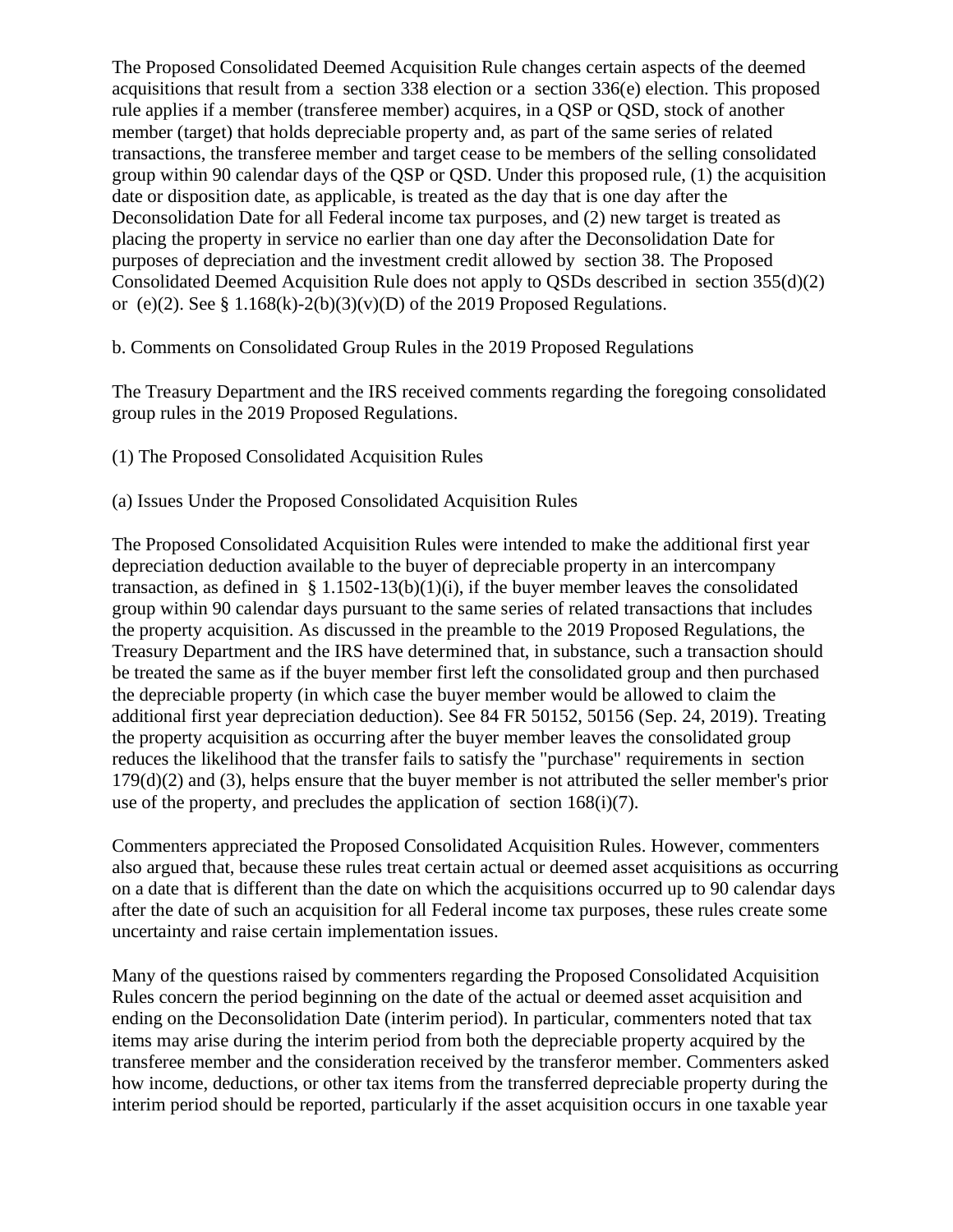and the Deconsolidation Date occurs in the subsequent taxable year. Additionally, commenters suggested that the consideration used to acquire depreciable property from the transferor member may consist of stock or debt instruments that produce dividends or interest during the interim period. According to commenters, the Proposed Consolidated Acquisition Rules do not address how such income should be reported. Commenters also asked how changes in the depreciable property (or the seller consideration) during the interim period-such as a change in value, or a change in use that affects eligibility for the additional first year depreciation deduction-should be taken into account, and how tax items associated with the property should be reported if the transferor member leaves the selling group during the interim period.

Commenters also raised questions about the interim period relating specifically to the Proposed Consolidated Deemed Acquisition Rule. Commenters noted that additional transaction steps, such as property transfers by the transferee member to target, or the assumption of additional liabilities of the transferee member by target, may occur between the date of the QSP and the Deconsolidation Date. If these transaction steps occur, commenters asked whether the aggregate deemed sale price (ADSP) and adjusted grossed-up basis (AGUB) (see §§ 1.338-4 and 1.338-5, respectively) are adjusted and, if so, how.

Additionally, commenters asked about the interaction of the Proposed Consolidated Acquisition Rules with section 355. More specifically, if the transferee member is relying on the acquired assets to satisfy the "active trade or business" requirements of section 355(b) in connection with the distribution of the transferee member's stock, commenters asked whether the Proposed Consolidated Acquisition Rules could prevent the distribution from qualifying under section 355 because the asset acquisition would be treated as occurring one day after the transferee member has left the selling group. See section  $355(b)(1)(A)$  (providing that the distributing corporation and the controlled corporation must be "engaged immediately after the distribution in the active conduct of a trade or business").

The Treasury Department and the IRS appreciate the comments received with regard to the Proposed Consolidated Acquisition Rules. The Treasury Department and the IRS agree that these proposed rules could create uncertainty and raise implementation issues. As a result, these final regulations adopt an alternative approach (Delayed Bonus Approach) that would alleviate many of the concerns raised by commenters. See the discussion in part I.B.4.b(1)(e) of this Summary of Comments and Explanation of Revisions section.

## (b) The 90-Day Requirement

The Proposed Consolidated Acquisition Rules apply only if, as part of the same series of related transactions, the transferee member leaves (or, in the case of a deemed asset purchase, the transferee member and target leave) the transferor member's consolidated group within 90 calendar days of the date of the property acquisition (90-day requirement). See part I.B.4.a of this Summary of Comments and Explanation of Revisions section. The 90-day requirement was based in part on the rule for syndication transactions in section  $168(k)(2)(E)(iii)$  and § 1.168(k)- $2(b)(3)(vi)$  and  $(b)(4)(iv)$ . By capping the period of time that could elapse between the property transfer date and the Deconsolidation Date, the 90-day requirement was intended to limit the scope of certain issues created by treating the asset acquisition as occurring after the actual transfer date under the Proposed Consolidated Acquisition Rules. See the discussion in part I.B.4.b(1)(a) of this Summary of Comments and Explanation of Revisions section.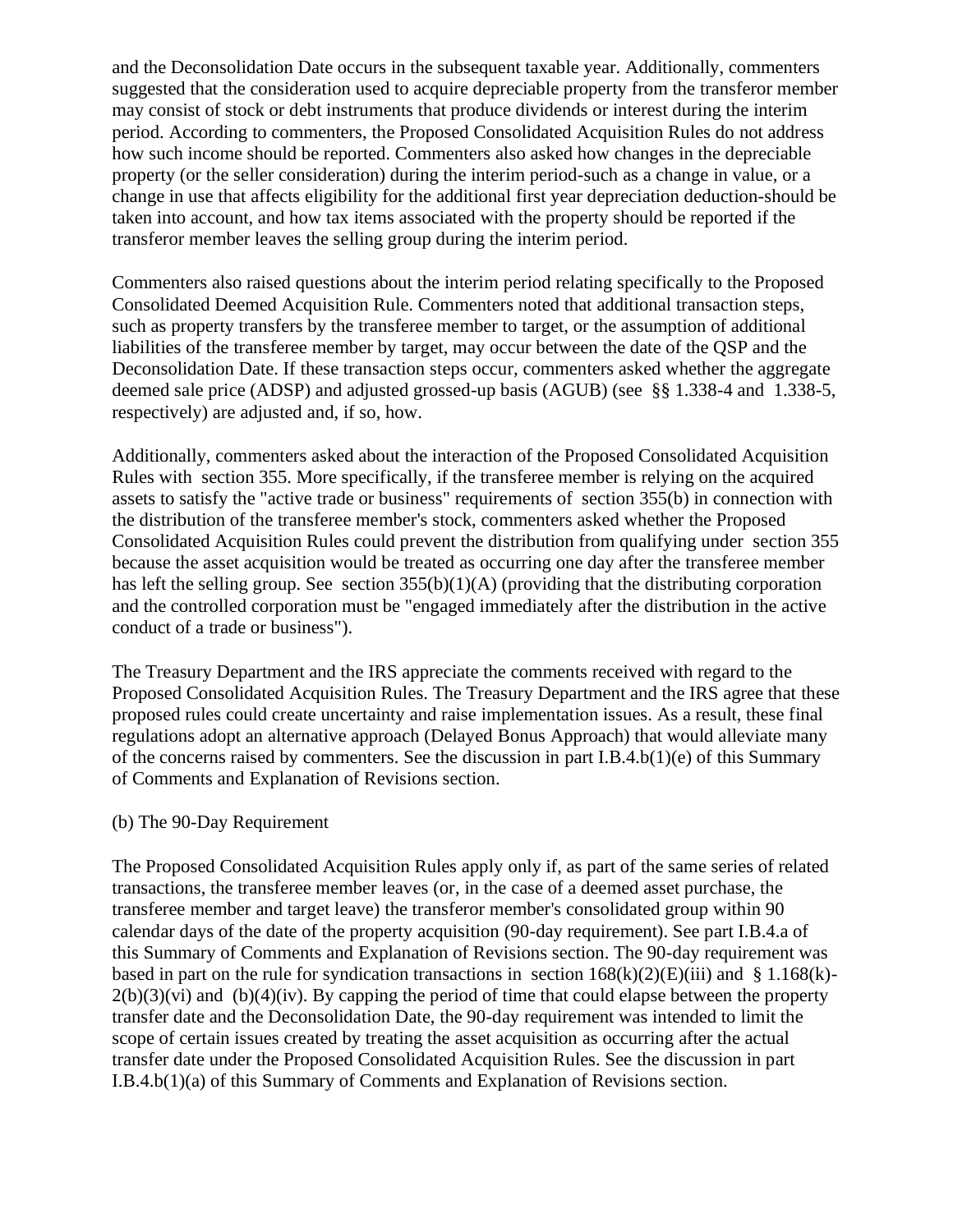The Treasury Department and the IRS received several comments recommending the elimination of the 90-day requirement. The commenters generally argued that, in many cases, the 90-day requirement will be difficult for taxpayers to satisfy. In business transactions, an intercompany asset transfer may be a preparatory step undertaken well in advance of the Deconsolidation Date, particularly if the transaction involves the transfer of legal title to assets. Additionally, delays in regulatory approval for the transaction may preclude the transferee member from leaving the consolidated group within 90 days. Moreover, one commenter argued that the rationale for the 90-day requirement for syndication transactions differs from the rationale for such a requirement in the Proposed Consolidated Acquisition Rules. The commenter noted that the syndication exception in section  $168(k)(2)(E)(iii)$  specifies a period of time that ownership of an asset (rather than the relationship between the transferor and transferee, as in the Proposed Consolidated Acquisition Rules) should be disregarded, and the commenter suggested that the primary authority for disregarding periods of transitory ownership is the step transaction doctrine rather than section 168(k). Commenters also suggested that the 90-day requirement does not further the policy goals of section 168(k). In other words, so long as there is a series of related transactions, whether the asset acquisition and the deconsolidation occur within 90 days should not be determinative. Based on the foregoing, the commenters recommended removing the 90 day requirement and simply retaining the "series of related transactions" requirement.

The Treasury Department and the IRS agree with commenters that the 90-day requirement would be difficult for taxpayers to satisfy in many ordinary-course business transactions. The Treasury Department and the IRS also have determined that the Delayed Bonus Approach would eliminate many of the aforementioned issues with the Proposed Consolidated Acquisition Rules by respecting the date on which each transaction in the series actually occurs. Consequently, the Delayed Bonus Approach does not include a 90-day requirement. See the discussion in part I.B.4.b(1)(e) of this Summary of Comments and Explanation of Revisions section.

## (c) Assets to Which the Proposed Consolidated Acquisition Rules Apply

Under the 2019 Proposed Regulations, the Proposed Consolidated Acquisition Rules apply to actual or deemed acquisitions of "depreciable property," regardless of whether such property is of a type that is eligible for the additional first year depreciation deduction (eligible property) or of a type that is ineligible for the additional first year depreciation deduction (ineligible property). For example, under a literal reading of the Proposed Consolidated Asset Acquisition Rule, a member's acquisition of several parcels of depreciable real estate that is not eligible property from another member would be subject to this rule (assuming that all other requirements for application of this rule are satisfied), even though none of the transferred property is eligible property. Similarly, a member's acquisition of the stock of a target corporation whose assets largely consist of depreciable real estate that is not eligible property would be subject to the Proposed Consolidated Deemed Acquisition Rule (again, assuming that all other requirements for application of this rule are satisfied), even though most of the target corporation's assets are not eligible property.

One commenter recommended that the final regulations limit the application of the Proposed Consolidated Acquisition Rules to actual or deemed acquisitions of eligible property. The commenter explained that application of the Proposed Consolidated Acquisition Rules to ineligible property would not further the purposes of section 168(k) and might lack statutory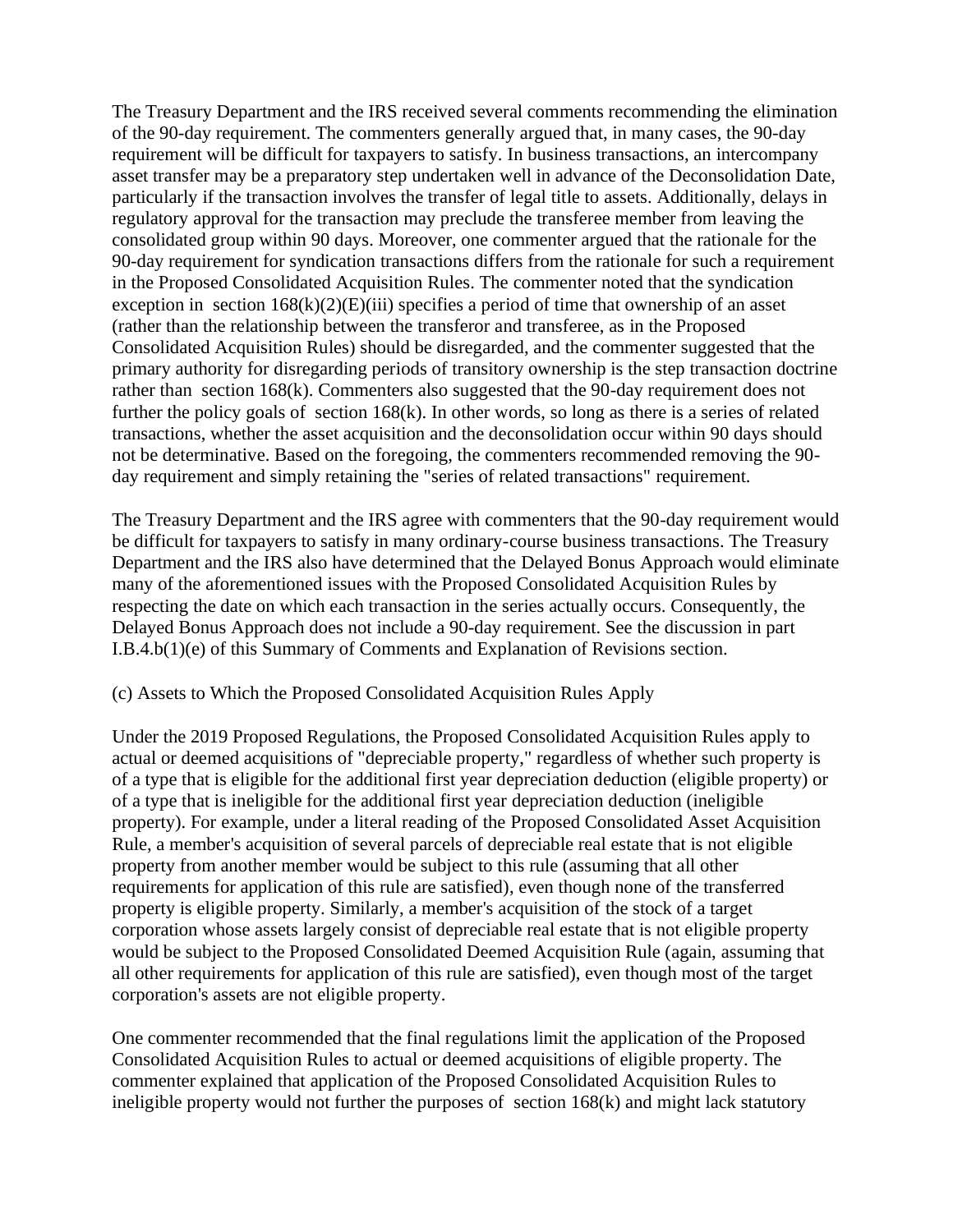authority. The commenter also asserted that such an application might create a trap for unwary taxpayers who do not consult the regulations under section 168(k) when planning transfers of ineligible property.

The Treasury Department and the IRS agree that the Proposed Consolidated Acquisition Rules should apply only to eligible property. Thus, the Delayed Bonus Approach applies solely to depreciable property, as defined in § 1.168(b)-1(a)(1), that meets the requirements in § 1.168(k)-2(b)(2), determined without regard to  $\S 1.168(k)$ -2(b)(2)(ii)(C) (election not to claim the additional first year depreciation for a class of property) except on the day after the Deconsolidation Date. See the discussion in part I.B.4.b(1)(e) of this Summary of Comments and Explanation of Revisions section.

(d) Application of the Proposed Consolidated Deemed Acquisition Rule to Qualified Stock Dispositions Described in Section  $355(d)(2)$  or (e)(2)

The Proposed Consolidated Deemed Acquisition Rule does not apply to QSDs described in section 355(d)(2) or (e)(2). As explained in part  $2(D)(iv)$  of the Explanation of Provisions section in the 2019 Proposed Regulations and part II(C)(2)(c) of the Summary of Comments and Explanation of Revisions section in the 2019 Final Regulations, the Treasury Department and the IRS determined that this limitation would be appropriate because the rules applicable to such QSDs do not treat a new target corporation as acquiring assets from an unrelated person. See §  $1.336 - 2(b)(2)$ .

One commenter argued that, although the sale-to-self model in § 1.336-2(b)(2) could be construed as violating the "no prior use" requirement in section  $168(k)(2)(E)(ii)(I)$  and §  $1.168(k) - 2(b)(3)(iii)(A)(1)$ , this model should not control eligibility for the additional first year depreciation deduction, for several reasons. First, the commenter argued that there is no policy rationale under section  $168(k)$  for treating QSDs described in section  $355(d)(2)$  or (e)(2) differently than other transactions for which an election under section 336(e) is made. Second, the commenter argued that the sale-to-self model was not intended to be applied, and has not been applied, for all Federal income tax purposes. See, for example, § 1.336-2(b)(2)(ii)(C) (for purposes of section 197(f)(9), section 1091, and any other provision designated in the Internal Revenue Bulletin by the Internal Revenue Service, old target in its capacity as the deemed seller of assets is treated as separate and distinct from, and unrelated to, old target in its capacity as the deemed acquirer of assets). Third, the commenter suggested that taxpayers will structure around the exclusion for these QSDs in order to avail themselves of the Proposed Consolidated Deemed Acquisition Rule. Thus, the commenter recommended expanding this rule to include all types of QSD for which an election under section 336(e) is made.

The Treasury Department and the IRS do not agree with the commenter's recommendation to expand the scope of the Proposed Consolidated Deemed Acquisition Rule to include all types of OSD for which an election under section  $336(e)$  is made. In general, a section  $336(e)$  election should not affect the tax consequences to which the purchaser or the distributee would have been subject with respect to the acquisition of target stock if a section 336(e) election had not been made. See § 1.336-2(c). As explained in the preamble to the final section 336(e) regulations, the Treasury Department and the IRS believe that "the predominant feature of the section 336(e) election with respect to a section  $355(d)(2)$  or (e)(2) transaction is the section 355 transaction." 78 FR 28347, 28469 (May 15, 2013). Following such a transaction, the controlled corporation (that is, old target) generally remains in existence, and it retains its earnings and profits and other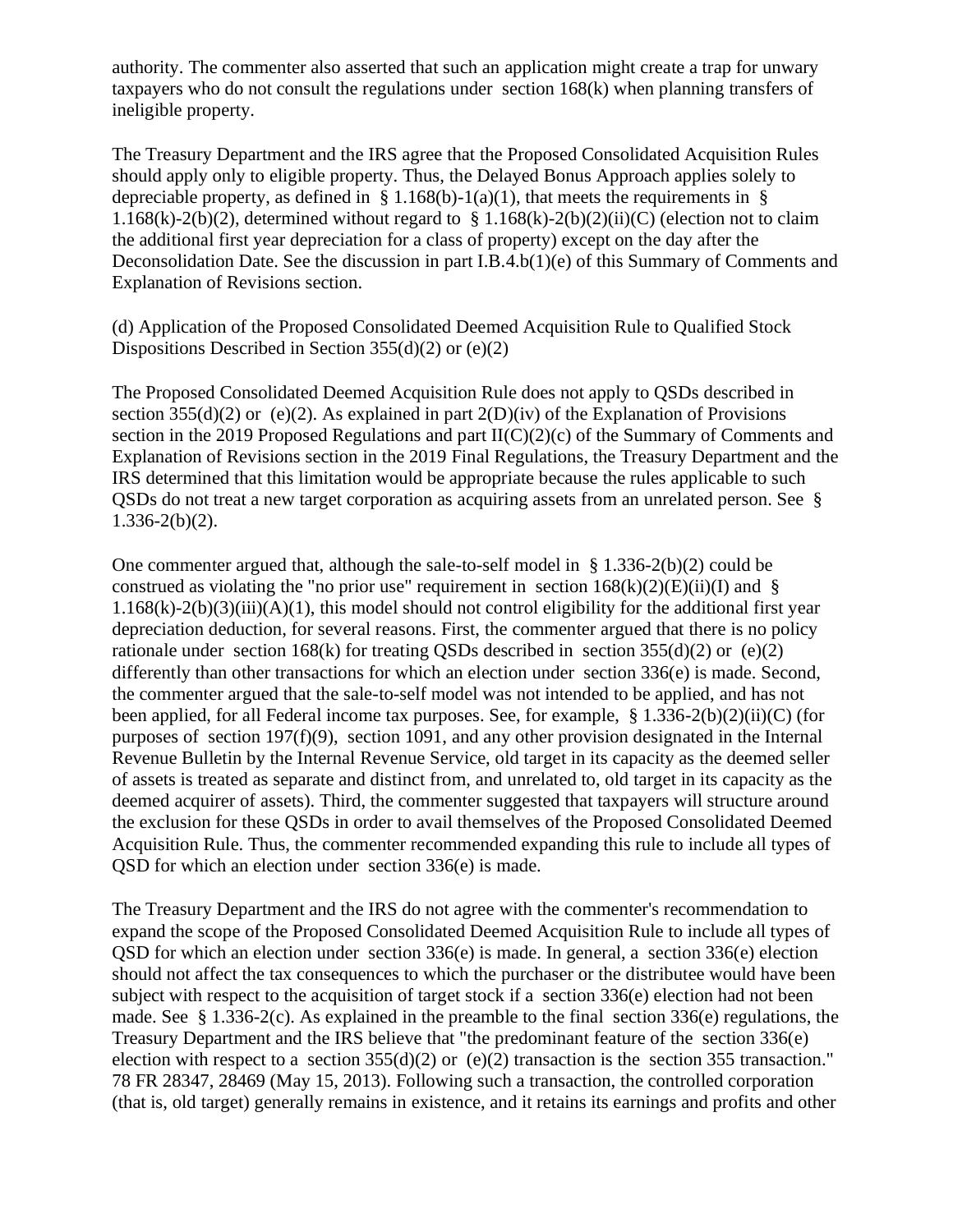tax attributes. Because old target remains in existence under this construct, such attributes would include old target's prior use of its depreciable property. Accordingly, the Treasury Department and the IRS decline to expand the scope of the Proposed Consolidated Deemed Acquisition Rule.

# (e) Alternative Approaches

Commenters recommended several alternative approaches to alleviate the uncertainties and implementation issues raised by the Proposed Consolidated Acquisition Rules. This part I.B.4.b(1)(e) of this Summary of Comments and Explanation of Revisions section discusses each alternative approach.

## (i) Delayed Bonus Approach

The first alternative approach recommended by commenters (Delayed Bonus Approach) would treat the asset acquisition as occurring on the date such acquisition actually occurred for all Federal income tax purposes and, thus, as generally being subject to all Federal income tax rules that ordinarily would apply (with the exception of the series of related transactions rules in §  $1.168(k)-2(b)(3)(iii)(C)$ . For example, during the interim period, the transferee member would recognize depreciation on all depreciable transferred assets (including the eligible property), and the transferor member would recognize gain or loss in accordance with section  $168(i)(7)$  and § 1.1502-13(c)(2).

Absent additional rules, the transferee member would not be able to claim the additional first year depreciation deduction (see sections 179(d)(2)(A) and (B) and the Group Prior Use Rule). To enable the transferee member to claim this deduction, the Delayed Bonus Approach treats the transferee member as (1) selling the eligible property to an unrelated third party one day after the Deconsolidation Date for an amount equal to the member's basis in the eligible property at such time, and then (2) acquiring identical, but different, eligible property from another unrelated third party for the same amount (deemed sale and purchase of eligible property). For this purpose, the transferee member's basis in the eligible property on the day after the Deconsolidation Date is the value of the consideration paid by the transferee member for the property less any depreciation deductions taken by the member with respect to such property during the interim period.

The Treasury Department and the IRS have determined that the Delayed Bonus Approach would achieve the objectives of the Proposed Consolidated Acquisition Rules (that is, permitting additional first year depreciation to the transferee member after the member leaves the selling group pursuant to a series of related transactions) while creating fewer collateral consequences. Moreover, because the Delayed Bonus Approach would respect the asset acquisition as occurring on the actual acquisition date for all Federal income tax purposes, this approach would provide taxpayers with greater certainty regarding the tax consequences of the acquisition and the treatment of tax items arising during the interim period.

Thus, these final regulations adopt the Delayed Bonus Approach for actual and deemed acquisitions of eligible property that satisfy certain requirements. As noted in part I.B.4.b(1)(b) of this Summary of Comments and Explanation of Revisions section, the Delayed Bonus Approach does not include a 90-day requirement because this approach would not raise the same issues as the Proposed Consolidated Acquisition Rules. Furthermore, as noted in part I.B.4.b(1)(c) of this Summary of Comments and Explanation of Revisions section, the transferee member's (or target's) deemed sale and purchase of assets the day after the Deconsolidation Date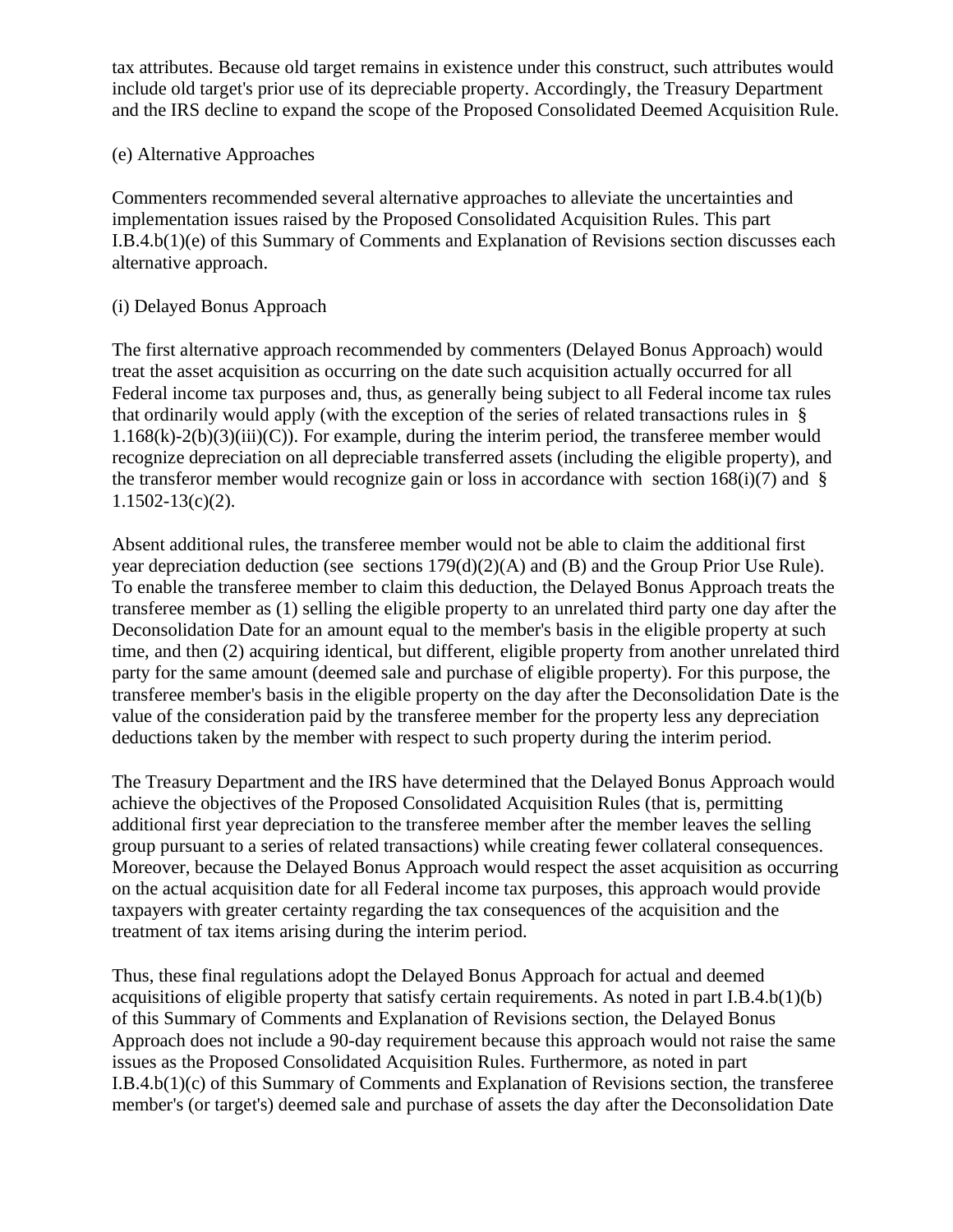under the Delayed Bonus Approach applies solely to eligible property (rather than to all depreciable assets).

Under the Delayed Bonus Approach in these final regulations, the transferee member (or target) is treated as selling and then purchasing eligible property for cash. Accordingly, the deemed sale and purchase of eligible property cannot be characterized as an exchange of property that is eligible for nonrecognition treatment under section 1031. Moreover, in the deemed sale and purchase of eligible property, the transferee member (or target) is treated as acquiring used property (deemed replacement property). Accordingly, the original use of such property does not commence with the transferee member (or target). As a result, the deemed sale and purchase of eligible property does not allow the deemed replacement property to be eligible for federal income tax credits or deductions that require new property. For example, such property does not satisfy the original use requirement in section  $48(a)(3)(B)(ii)$  for the energy credit.

Because the cost of the deemed replacement property (and, consequently, the adjusted basis in such property) is identical to the transferee member's (or target's) adjusted basis in the eligible property, a question has arisen as to whether section  $179(d)(3)$  and §  $1.168(k)-2(b)(3)(iii)(A)(3)$ potentially could apply to prevent the transferee member (or target) from claiming the additional first year depreciation deduction for such property. To avoid any potential uncertainty in this regard, these final regulations expressly provide that the acquisition of the deemed replacement property does not result in the basis in such property being determined, in whole or in part, by reference to the basis of other property held at any time by the transferee member or target.

The Treasury Department and the IRS note that, under the Delayed Bonus Approach in these final regulations, the deemed sale and purchase of eligible property are treated as occurring for all Federal income tax purposes. Treating the deemed sale and purchase of eligible property as applicable solely for purposes of sections 168 and 179 (and not for all Federal income tax purposes) could lead to complications and inconsistencies. Under such an approach, taxpayers would be required to treat each piece of eligible property as two separate assets: (1) An asset that exists for purposes of sections 168 and 179; and (2) an asset that exists for all other Federal income tax purposes. Therefore, this approach could present difficulties in determining, for instance, (1) how any depreciation claimed with respect to the asset that exists for purposes of sections 168 and 179 affects the taxpayer's adjusted basis in the asset that exists for all other Federal income tax purposes, and (2) how to calculate the gain or loss recognized on a future disposition of the eligible property.

The Delayed Bonus Approach does not apply to property unless such property is eligible property as of the time of its acquisition by the transferee member, the Deconsolidation Date, and the day after the Deconsolidation Date. For this purpose, the status of acquired property as "eligible property" is generally determined without regard to  $\S 1.168(k)-2(b)(2)(ii)(C)$  (property subject to an election not to claim the additional first year depreciation deduction for a class of property). As a result, a series of related transactions may be subject to the Delayed Bonus Approach even if the common parent of the selling consolidated group makes an election under section 168(k)(7) not to claim the additional first year depreciation deduction for a class of property placed in service by the transferee member for the short taxable year ending on the Deconsolidation Date. However, to avoid creating a trap for the unwary, the definition of "eligible property" takes into account any such election made for the taxable year that includes the day after the Deconsolidation Date. Accordingly, one component in the definition of eligible property effectively provides that for such taxable year, the transferee member cannot have made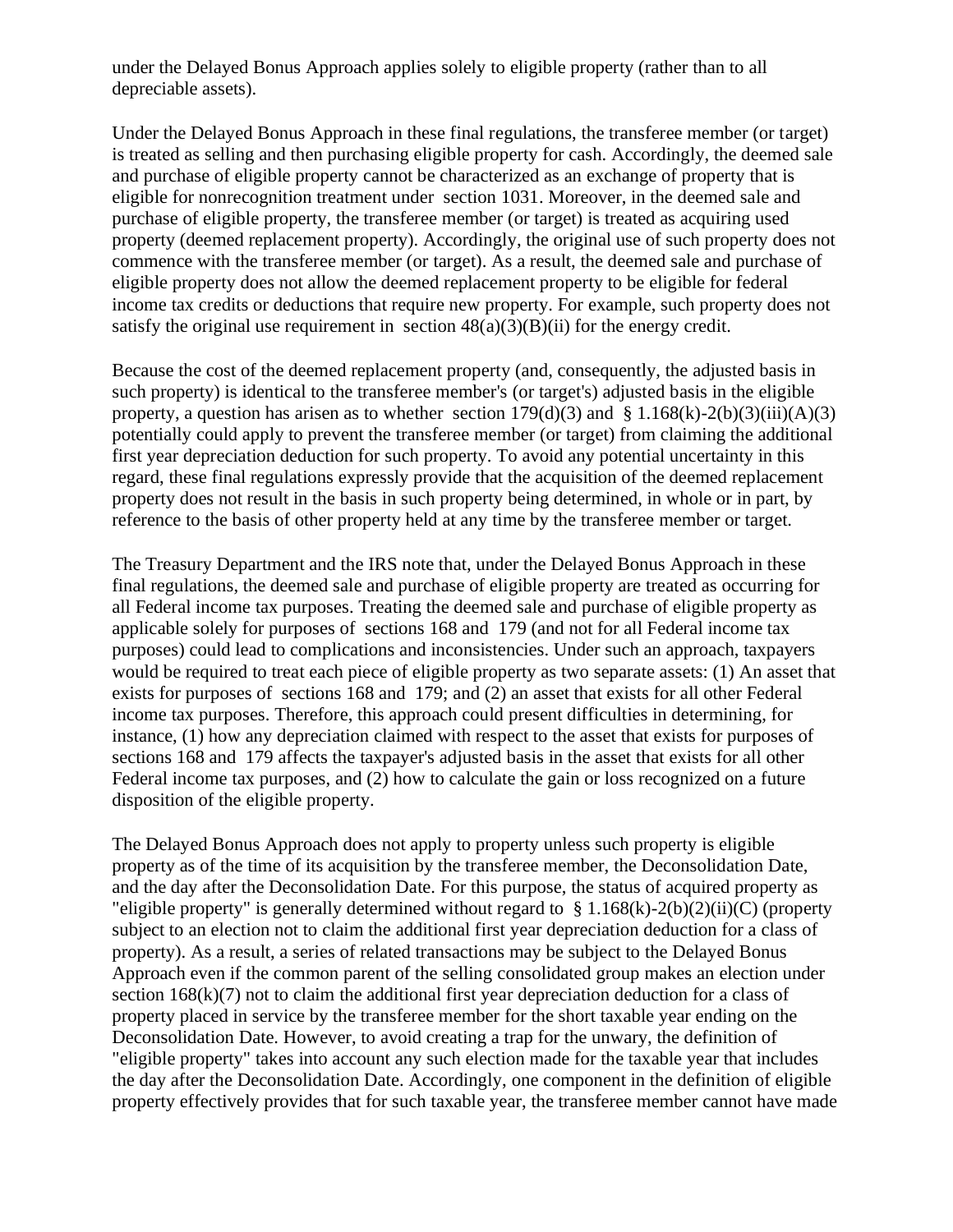an election under section  $168(k)(7)$  not to claim the additional first year depreciation deduction for the class of property to which the acquired property belongs. By extension, the Delayed Bonus Approach does not apply to acquired property belonging to a class of property with respect to which the transferee makes an election under section  $168(k)(7)$ , for property placed in service in the taxable year that includes the day after the Deconsolidation Date.

Additionally, these final regulations allow taxpayers to elect out of the application of the Delayed Bonus Approach with respect to all eligible property that otherwise would be subject to the Delayed Bonus Approach. If a taxpayer makes this election for a transaction, the taxpayer also is deemed to have made such an election for all other transactions in the same series of related transactions that otherwise would be subject to the Delayed Bonus Approach and that involve the same (or a related) transferee member or target. To provide clarity and uniformity with the other elections in  $\S 1.168(k)$ -2, these final regulations provide that the election may be revoked only by filing a request for a private letter ruling and obtaining the Commissioner of Internal Revenue's written consent to revoke the election.

A commenter requested confirmation that the deemed sale and purchase of eligible property under the Delayed Bonus Approach would not prevent the transferee member's deconsolidation in a stock distribution from qualifying under section 355. In other words, if such eligible property comprises the transferee member's entire trade or business, the deemed sale and purchase might be viewed as precluding the distribution from satisfying the "active trade or business" requirement in section 355(b). See section 355(b)(2)(C) (a corporation is treated as engaged in the active conduct of a trade or business only if, among other things, such trade or business was not acquired in a recognition transaction during the five-year period ending on the date of the distribution). The Treasury Department and the IRS are considering this issue and request comments for purposes of potential future guidance.

## (ii) Other Alternative Approaches

The second alternative approach recommended by commenters (Modified Consolidated Acquisition Approach) would be identical to the Proposed Consolidated Acquisition Rules, except that the asset acquisition would not be treated as occurring on the day after the Deconsolidation Date for all Federal income tax purposes. Instead, the asset acquisition would be treated as occurring on the day after the Deconsolidation Date solely for purposes of determining (1) whether the requirements of section  $168(k)$  are satisfied and, if so, (2) the amount, location, and timing of the transferee member's (or new target's) additional first year depreciation deduction with respect to the depreciable property. For all other Federal income tax purposes, the asset acquisition would be treated as occurring on the date such acquisition actually occurred.

The third alternative approach recommended by commenters (Frozen Depreciation Approach) is the same as the Delayed Bonus Approach, except that the transferee member would not be permitted to claim depreciation deductions during the interim period for the acquired assets (and the transferor member would not be required to take into account gain or loss from the asset acquisition under  $§ 1.1502-13(c)$ .

The Treasury Department and the IRS have determined that, although the Modified Consolidated Acquisition Approach would address certain issues and uncertainties created by the Proposed Consolidated Acquisition Rules, this approach would create other issues and uncertainties by delaying the asset acquisition date for purposes of section 168(k) but not for other Federal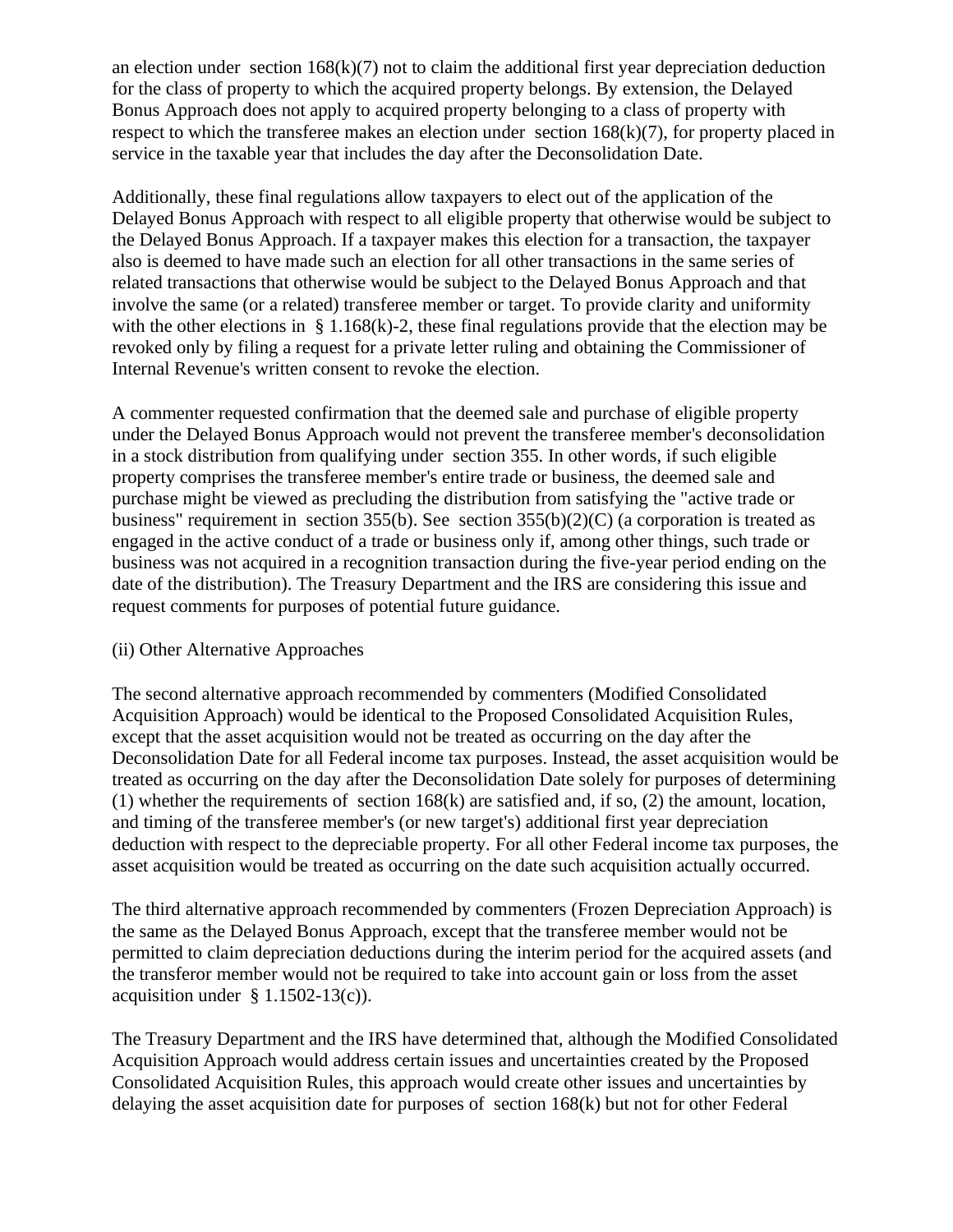income tax purposes. For instance, if the Modified Consolidated Acquisition Approach were applied to a deemed asset acquisition pursuant to a section  $338(h)(10)$  election, the acquisition date would be delayed until one day after the Deconsolidation Date for purposes of section 168 $(k)$ , but old target would be deemed to sell its assets and liquidate pursuant to  $\hat{\S}$ 1.338(h)(10)-1(d)(4)(i) on the actual acquisition date for all other Federal income tax purposes. This duality could complicate the calculation and allocation of the ADSP and AGUB among the target's assets by creating two separate acquisition dates, and thus two different dates on which such calculation and allocation must be determined. Therefore, these final regulations do not adopt the Modified Consolidated Acquisition Approach.

Similarly, with respect to the Frozen Depreciation Approach, the Treasury Department and the IRS have determined that holding the transferee member's depreciation deductions (and the transferor member's gain or loss on the asset acquisition) in abeyance could create some of the same issues as those identified by commenters with regard to the Proposed Consolidated Acquisition Rules. Such issues include the proper manner for reporting transactions that are part of a series of related transactions spanning multiple taxable years, and the appropriate way to account for changes in the depreciable property during the interim period. Accordingly, if the Frozen Depreciation Approach were to be adopted, the 90-day requirement might be required to limit the scope of such issues. Thus, these final regulations also do not adopt this approach.

## (2) Application of the Five-Year Safe Harbor

As discussed in part I.B.1.a of this Summary of Comments and Explanation of Revisions section, the Five-Year Safe Harbor in § 1.168(k)-2(b)(3)(iii)(B)(1) of these final regulations provides that, in determining if the taxpayer or a predecessor previously had a depreciable interest in property, "only the five calendar years immediately prior to the current calendar year in which the property is placed in service by the taxpayer, and the portion of such current calendar year before the placed-in-service date of the property without taking into account the applicable convention, are taken into account." Commenters requested confirmation that the Five-Year Safe Harbor applies for purposes of the Group Prior Use Rule and the Stock and Asset Acquisition Rule.

The Treasury Department and the IRS did not intend to require a different (and longer) "look back" period for consolidated group members than for other taxpayers. Accordingly, these final regulations clarify the Group Prior Use Rule to provide that a member of a consolidated group is treated as having a depreciable interest in property only if the group had a depreciable interest within the "lookback period." This period, which is defined in these final regulations in accordance with the Five-Year Safe Harbor, includes both the five calendar years immediately prior to the current calendar year in which the property is placed in service by the member and the portion of such current calendar year before the placed-in-service date of the property, without taking into account the applicable convention. Similarly, these final regulations clarify that the Stock and Asset Acquisition Rule applies only if the corporation that joins the consolidated group had a depreciable interest in the property within the lookback period. These final regulations have modified Examples 26, 27, and 30 in  $\S 1.168(k)$ -2(b)(3)(vii) of the 2019 Proposed Regulations (Examples 1, 2, and 3 in § 1.1502-68(d) of these final regulations) accordingly.

(3) Request for Additional Examples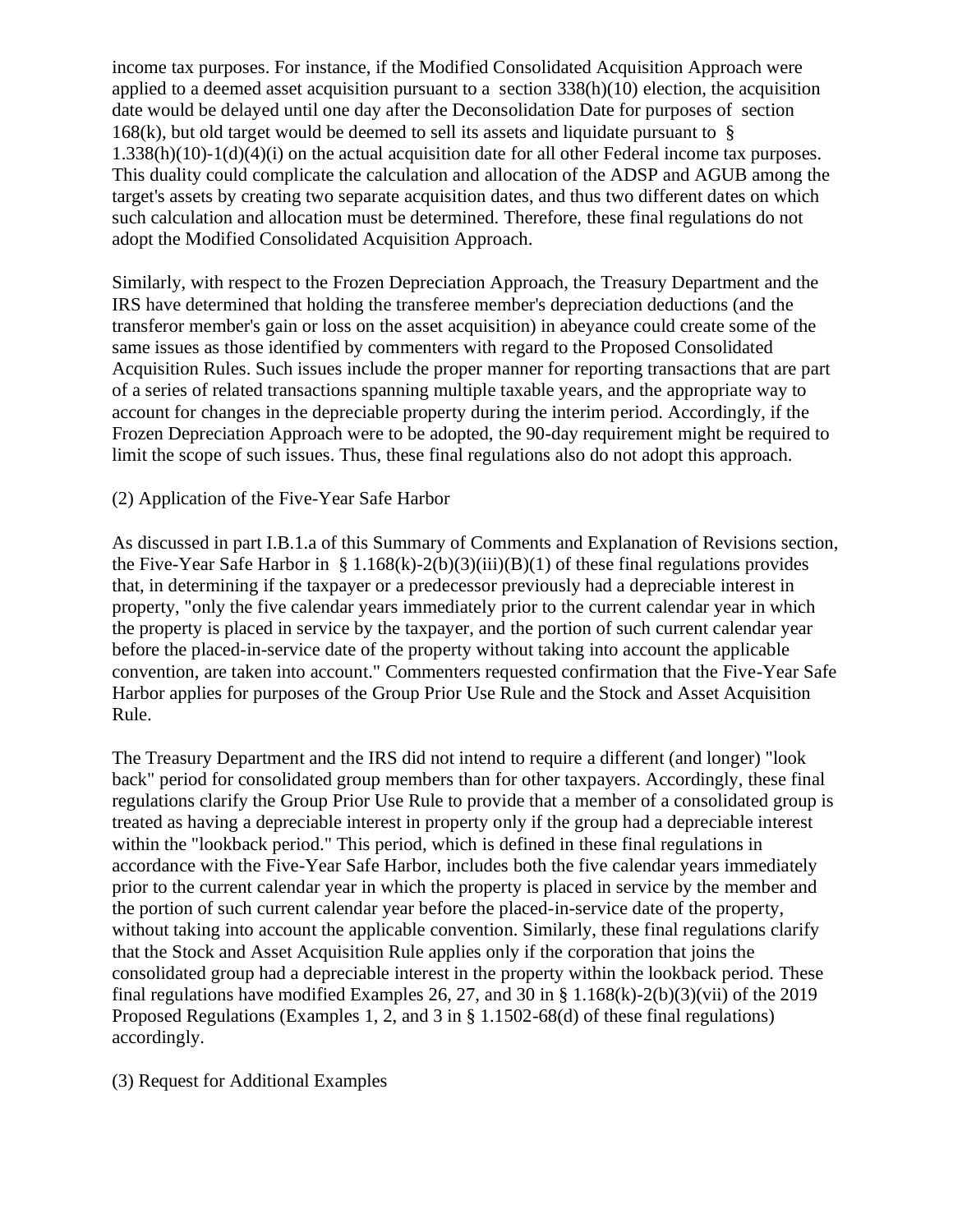One commenter requested several additional examples to clarify the application of the aforementioned special rules for consolidated groups. One such example would illustrate that the Group Prior Use Rule does not apply to situations in which an asset is acquired by a former group member (other than the member that directly held the asset) following the termination of the group. Another such example would address the consequences of an asset acquisition by one member of a consolidated group if, in an unrelated transaction, a corporation that previously had a depreciable interest in the property becomes a member of the same consolidated group.

The Treasury Department and the IRS agree that such examples would be helpful and have included them in these final regulations.

## (4) Movement of Consolidated Rules to Regulations Under Section 1502

The Treasury Department and the IRS have determined that moving the section 168(k) rules for consolidated groups to the regulations under section 1502 would facilitate the identification and application of these rules by practitioners. Thus, these rules have been moved from  $\S 1.168(k)$ - $2(b)(3)(v)$  of the 2019 Proposed Regulations to new § 1.1502-68.

## C. Acquisition of Property

1. Acquisition of a Trade or Business or an Entity

Section 1.168(k)-2(b)(5)(iii)(G) of the 2019 Proposed Regulations provides that a contract to acquire all or substantially all of the assets of a trade or business or to acquire an entity is binding if it is enforceable under State law against the parties to the contract and that certain conditions do not prevent the contract from being a binding contract. This proposed rule also provides that it applies to a contract for the sale of stock of a corporation that is treated as an asset sale as a result of an election under section 338.

The Treasury Department and the IRS are aware of potential questions regarding whether § 1.168(k)-2(b)(5)(iii)(G) of the 2019 Proposed Regulations also applies to a contract for the sale of stock of a corporation that is treated as an asset sale as a result of an election under section 336(e). The Federal income tax consequences of a section 336(e) election made with respect to a qualified stock disposition not described, in whole or in part, in section  $355(d)(2)$  or (e)(2) are similar to the Federal income tax consequences of a section 338 election. See §§ 1.336-1(a)(1) and  $1.336-2(b)(1)$ . Accordingly, these final regulations clarify that §  $1.168(k)-2(b)(5)(iii)(G)$ applies to a contract for the sale of stock of a corporation that is treated as an asset sale as a result of an election under section 336(e) made for a disposition described in § 1.336-2(b)(1).

2. Property Not Acquired Pursuant to a Written Binding Contract

Section 1.168 $(k)$ -2(b)(5)(v) of the 2019 Proposed Regulations provides that, in general, the acquisition date of property that the taxpayer acquires pursuant to a contract that does not meet the definition of a written binding contract in §  $1.168(k) - 2(b)(5)(iii)$  of the 2019 Final Regulations is the date on which the taxpayer paid or incurred more than 10 percent of the total cost of the property, excluding the cost of any land and preliminary activities. A commenter on the 2019 Proposed Regulations requested the bifurcation of a particular type of contract that the taxpayer has determined does not meet the definition of a written binding contract in § 1.168(k)- 2(b)(5)(iii) of the 2019 Final Regulations. The contract at issue is cancelable at any time by the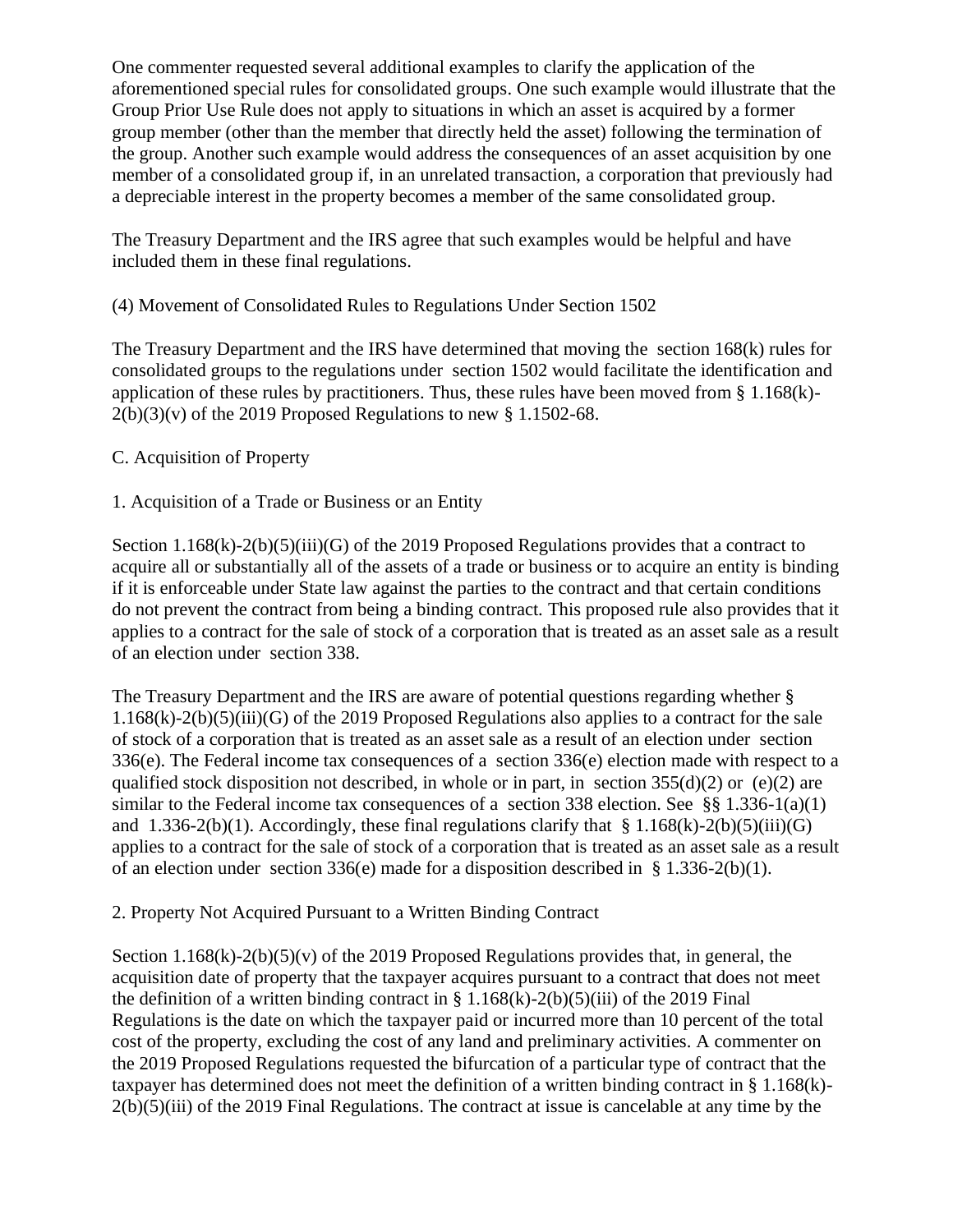taxpayer/customer without penalty and requires the taxpayer to reimburse the contractor only for the costs the contractor has incurred, plus the contractor's profit margin, prior to the date the contractor receives a notice of cancellation by the taxpayer. For such a contract, the commenter requested that the final regulations allow the contract to be bifurcated into a binding contract for the period prior to the effective date of section 13201 of the TCJA and a separate non-binding contract for the period after the effective date of section 13201 of the TCJA. If the final regulations allow such a bifurcation, the commenter asserted that, if more than 10 percent of the costs of the project are paid or incurred by the taxpayer before the effective date of section 13201 of the TCJA, none of such costs are eligible for the 100-percent additional first year depreciation deduction, but all costs paid or incurred by the taxpayer after the effective date of section 13201 of the TCJA would meet the acquisition date requirements for the 100-percent additional first year depreciation deduction.

The Treasury Department and the IRS have determined that the change made in these final regulations to the component election (see part I.C.3 of this Summary of Comments and Explanation of Revisions section) generally addresses this comment. Therefore, the Treasury Department and the IRS decline to provide a special rule for this particular type of contract.

## 3. Component Election

Section 1.168(k)-2(c) of the 2019 Proposed Regulations allows a taxpayer to elect to treat one or more components acquired or self-constructed after September 27, 2017, of certain larger selfconstructed property as being eligible for the additional first year depreciation deduction (Component Election). The larger self-constructed property must be qualified property under section  $168(k)(2)$ , as in effect before the enactment of the TCJA, for which the manufacture, construction, or production began before September 28, 2017. However, the election is not available for components of larger self-constructed property when such components are not otherwise eligible for the additional first year depreciation deduction.

# a. Eligible Larger Self-Constructed Property

Pursuant to § 1.168(k)-2(c)(2)(ii) of the 2019 Proposed Regulations, larger self-constructed property that is placed in service by the taxpayer after December 31, 2019, or larger selfconstructed property described in section  $168(k)(2)(B)$  or (C), as in effect on the day before enactment of the TCJA, that is placed in service after December 31, 2020, is not eligible larger self-constructed property. Accordingly, any components of such property that are acquired or self-constructed after September 27, 2017, do not qualify for the Component Election. A commenter on the 2019 Proposed Regulations requested that the final regulations remove this cut-off date for when the larger self-constructed property must be placed in service because it does not reflect the intent of section 13201 of the TCJA of promoting capital investment, modernization, and growth. If a taxpayer constructs a building, the Treasury Department and the IRS are aware that taxpayers have questioned whether the larger self-constructed property is the building or the tangible personal property constructed as part of the building.

After considering these comments and the comment for property not acquired pursuant to a written binding contract (see part I.C.2 of this Summary of Comments and Explanation of Revisions section), the Treasury Department and the IRS have determined to expand the larger self-constructed property that is eligible for the Component Election. These final regulations provide that eligible larger self-constructed property also includes property that is manufactured,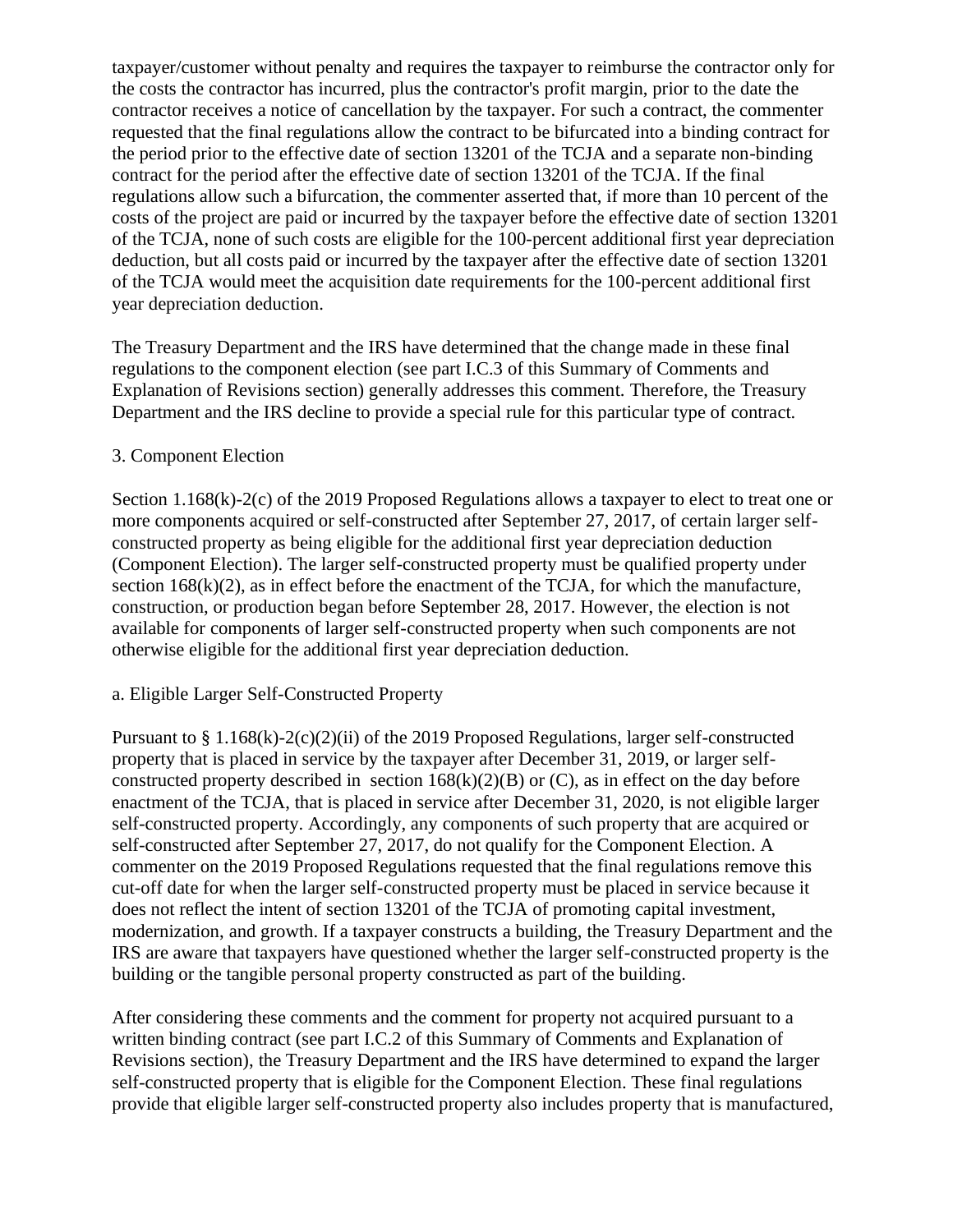constructed, or produced for the taxpayer by another person under a written contract that does not meet the definition of a binding contract under  $\S$  1.168(k)-2(b)(5)(iii) of the 2019 Final Regulations (written non-binding contract) and that is entered into prior to the manufacture, construction, or production of the property for use by the taxpayer in its trade or business or for its production of income. Further, these final regulations remove the requirement that the larger self-constructed property be qualified property under section  $168(k)(2)$ , as in effect on the day before the enactment of the TCJA, and instead provide that the larger self-constructed property must be (i) MACRS property with a recovery period of 20 years or less, computer software, water utility property, or qualified improvement property under section  $168(k)(3)$  as in effect on the day before the enactment date of the TCJA, and (ii) qualified property under  $\S 1.168(k) - 2(b)$ of the 2019 Final Regulations and these final regulations, determined without regard to the acquisition date requirement in  $\S 1.168(k)$ -2(b)(5), for which the taxpayer begins the manufacture, construction, or production before September 28, 2017. As a result of this change, the cut-off dates for when the larger self-constructed property must be placed in service by the taxpayer now align with the placed-in-service dates under section  $168(k)(6)$  and § 1.168(k)- $2(b)(4)(i)$ . Because the Component Election is an exception to the acquisition date requirements in § 1.168(k)-2(b)(5)(iv) of the 2019 Final Regulations and § 1.168(k)-2(b)(5)(v) of these final regulations, and such rules do not apply to qualified film, television, and live theatrical productions, the Treasury Department and the IRS have determined to retain the rule in § 1.168(k)-2(c) of the 2019 Proposed Regulations to exclude these productions from being eligible for the Component Election.

With regard to the taxpayers' question of whether the larger self-constructed property is the building constructed by the taxpayer or the tangible personal property constructed as part of the building, all tangible personal property constructed as part of that building generally is MACRS property with a recovery period of 20 years or less. As a result, the Treasury Department and the IRS have determined that such tangible personal property is the larger self-constructed property for purposes of the Component Election if the construction of all tangible personal property of the building began before September 28, 2017, and any eligible component of such tangible personal property is eligible for the Component Election. Accordingly, these final regulations clarify that all property that is constructed as part of residential rental property, nonresidential real property, or an improvement to such property, and that is MACRS property with a recovery period of 20 years or less, computer software, water utility property, or qualified improvement property under section  $168(k)(3)$  as in effect on the day before the enactment date of the TCJA, is the larger self-constructed property for purposes of the Component Election.

## b. Eligible Components

To be eligible for the Component Election, § 1.168(k)-2(c)(3) of the 2019 Proposed Regulations provides that a component of the larger self-constructed property must be qualified property under § 1.168(k)-2(b) of the 2019 Final Regulations and these final regulations that is acquired or self-constructed by the taxpayer after September 27, 2017. These final regulations retain this rule. In addition, these final regulations clarify that the acquisition date of a component acquired pursuant to a written binding contract is determined under  $\S 1.168(k) - 2(b)(5)(ii)(B)$  of the 2019 Final Regulations. If a component is acquired or self-constructed pursuant to a written nonbinding contract, these final regulations provide that the rules under  $\S 1.168(k) - 2(b)(5)(v)$  of these final regulations determine the acquisition date of such component or when manufacture, construction, or production of such component begins. These final regulations also include a conforming change to  $\S 1.168(k)-2(b)(5)(v)$  clarifying that these rules apply to property that is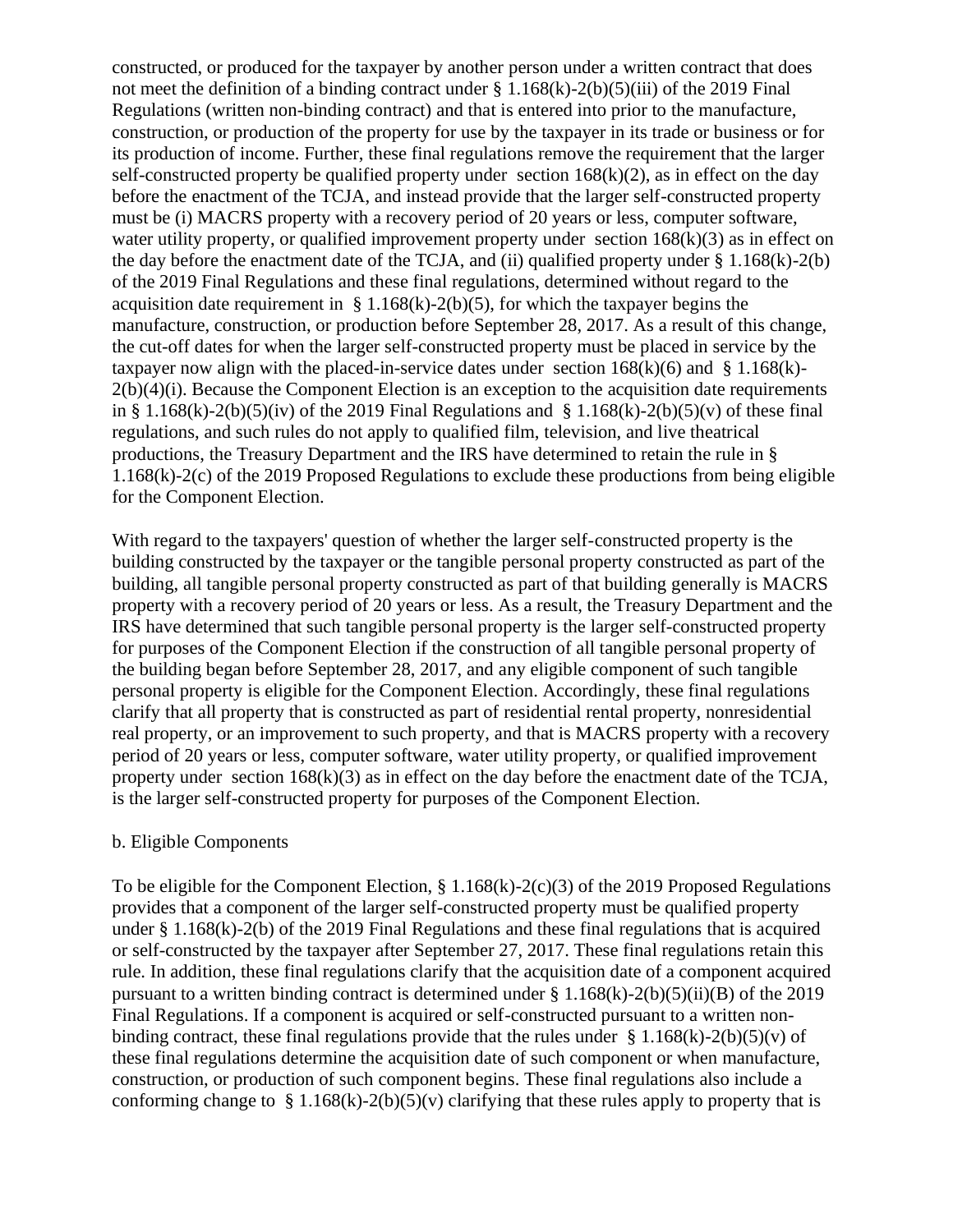self-constructed pursuant to a written non-binding contract, and amend  $\S 1.168(k) - 2(d)(3)$  to provide a rule similar to the rule in §  $1.168(k)-2(b)(5)(v)$  for property that is described in section  $168(k)(2)(B)$  or (C) and is not acquired pursuant to a written binding contract.

# D. Property Described in Section 168(k)(2)(B)

Section 1.168(k)-2(e)(1)(iii) of the 2019 Proposed Regulations provides that rules similar to the rules in section 4.02(1)(b) of Notice 2007-36 (2007-17 I.R.B. 1000) apply for determining the amounts of unadjusted depreciable basis attributable to the manufacture, construction, or production of property described in section  $168(k)(2)(B)$  before January 1, 2027. These final regulations clarify that such rules apply regardless of whether the manufacture, construction, or production of such property is pursuant to a written binding contract or a written non-binding contract.

# II. Definitions

# A. Depreciable Property

Section 1.168(b)-1(a)(1) defines the term "depreciable property" for purposes of section 168. See also § 1.168 $(k)$ -2(b)(1). In connection with its comments on the special rules for consolidated groups in §  $1.168(k)-2(b)(3)(v)$  of the 2019 Proposed Regulations, a commenter requested the final regulations provide either an explicit definition of that term or an alternate term that is expressly limited to property the nature of which is eligible for the additional first year depreciation deduction.

The definition of "depreciable property" in  $\S 1.168(b) - 1(a)(1)$  is the same definition of that term in § 1.168(k)-1(a)(2)(i) for purposes of section 168(k) as in effect before the enactment of the TCJA. The Treasury Department and the IRS are not aware of problems with applying the definition under either § 1.168(b)-1(a)(1) or § 1.168(k)-1(a)(2)(i). Moreover, the Treasury Department and the IRS have determined that such definition clearly describes which property is depreciable property. Accordingly, the Treasury Department and the IRS decline to adopt this comment. However, the rules in § 1.1502-68 for consolidated groups use the term "eligible property" to identify the types of depreciable property eligible for the additional first year depreciation deduction.

# B. Qualified Improvement Property

Section 1.168(b)-1(a)(5) of the 2019 Final Regulations defines the term "qualified improvement property" for purposes of section 168. Section 168(e)(6), as amended by section 13204 of the TCJA, and § 1.168(b)-1(a)(5)(i)(A) and (a)(5)(ii) provide the definition of that term for improvements placed in service after December 31, 2017. Section 2307 of the CARES Act amended section  $168(e)(3)(E)$ , (e)(6), and (g)(3)(B). Section  $2307(a)(1)(A)$  of the CARES Act added a new clause (vii) to the end of section  $168(e)(3)(E)$  to provide that qualified improvement property is classified as 15-year property. Section  $2307(a)(1)(B)$  of the CARES Act amended the definition of qualified improvement property in section  $168(e)(6)$  by providing that the improvement must be "made by the taxpayer." In addition, section  $2307(a)(2)$  of the CARES Act amended the table in section  $168(g)(3)(B)$  to provide a recovery period of 20 years for qualified improvement property for purposes of the alternative depreciation system under section  $168(g)$ . These amendments to section  $168(e)$  and (g) are effective as if included in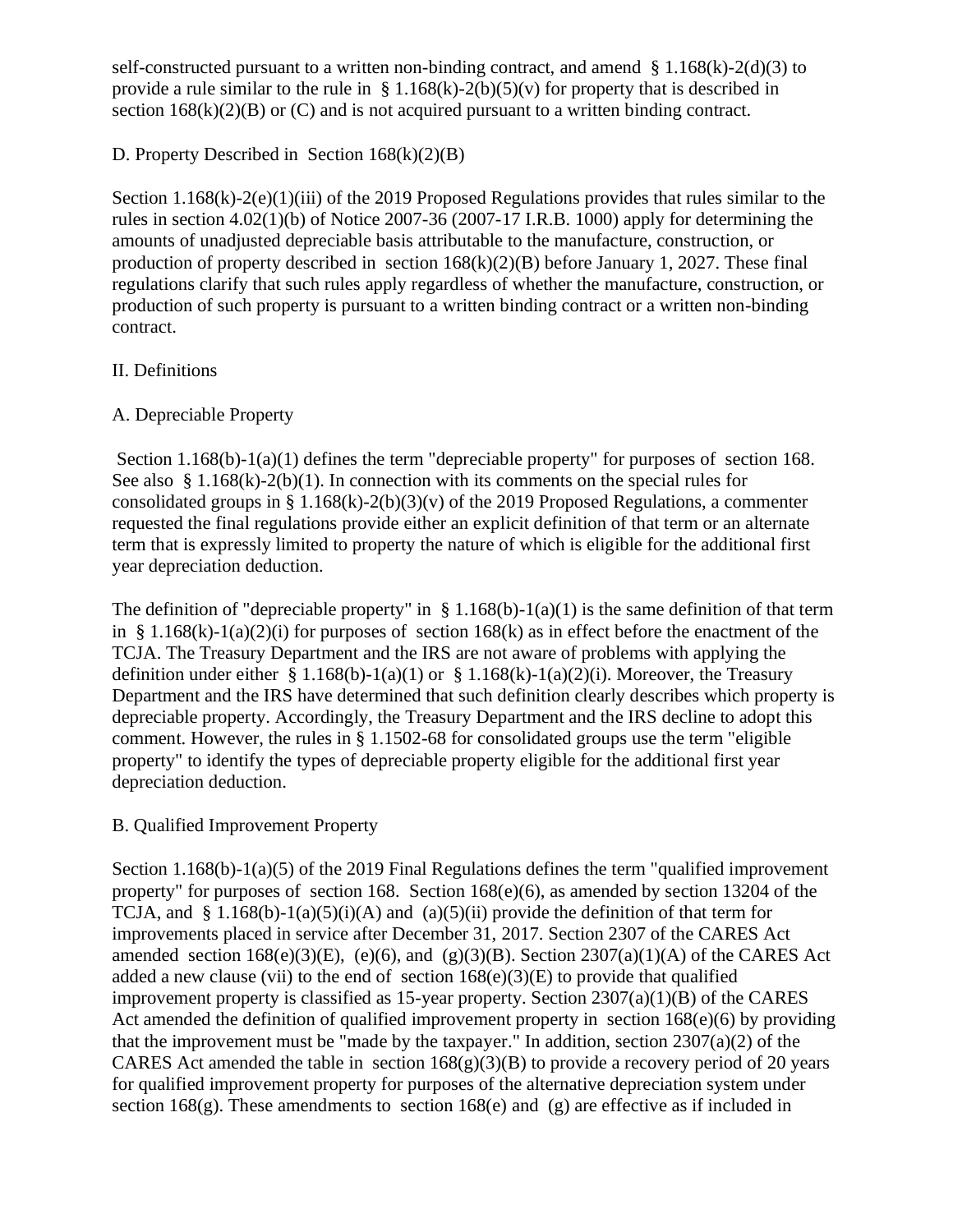section 13204 of the TCJA and, therefore, apply to property placed in service after December 31, 2017.

As a result of these changes by section 2307 of the CARES Act, these final regulations amend §  $1.168(b)-1(a)(5)(i)(A)$  to provide that the improvement must be made by the taxpayer. The Treasury Department and the IRS are aware of questions regarding the meaning of "made by the taxpayer" with respect to third-party construction of the improvement and the acquisition of a building in a transaction described in section 168(i)(7)(B) (pertaining to treatment of transferees in certain nonrecognition transactions) that includes an improvement previously made by, and placed in service by, the transferor or distributor of the building. In this regard, the Treasury Department and the IRS believe that an improvement is made by the taxpayer if the taxpayer makes, manufactures, constructs, or produces the improvement for itself or if the improvement is made, manufactured, constructed, or produced for the taxpayer by another person under a written contract. In contrast, if a taxpayer acquires nonresidential real property in a taxable transaction and such nonresidential real property includes an improvement previously placed in service by the seller of such nonresidential real property, the improvement is not made by the taxpayer.

Consistent with section  $168(i)(7)$  (pertaining to treatment of transferees in certain nonrecognition transactions), the Treasury Department and the IRS also believe that if a transferee taxpayer acquires nonresidential real property in a transaction described in section 168(i)(7)(B) (for example, section 351 or 721), any improvement that was previously made by, and placed in service by, the transferor or distributor of such nonresidential real property and that is qualified improvement property in the hands of the transferor or distributor is treated as being made by the transferee taxpayer, and thus is qualified improvement property in the hands of the transferee taxpayer, but only for the portion of its basis in such property that does not exceed the transferor's or distributor's adjusted depreciable basis of this property. However, because the basis is determined by reference to the transferor's or distributor's adjusted basis in the improvement, the transferee taxpayer's acquisition does not satisfy section  $179(d)(2)(C)$  and § 1.179-4(c)(1)(iv) and thus, does not satisfy the used property acquisition requirements of  $\S$ 1.168(k)-2(b)(3)(iii). Accordingly, the qualified improvement property is not eligible for the additional first year depreciation deduction in the hands of the transferee taxpayer, except as provided in §  $1.168(k)-2(g)(1)(iii)$ .

An example has been added to  $\S 1.168(k)-2(b)(2)(iii)$  to illustrate the eligibility of qualified improvement property for the additional first year depreciation deduction.

## C. Predecessor and Class of Property

Section 1.168 $(k)$ -2(a)(2)(iv)(B) of the 2019 Final Regulations defines a predecessor as including a transferor of an asset to a transferee in a transaction in which the transferee's basis in the asset is determined, in whole or in part, by reference to the basis of the asset in the hands of the transferor. A commenter requested clarification of whether this definition was intended to apply only with respect to the specific property transferred or more broadly. The Treasury Department and the IRS intended the definition of a "predecessor" in §  $1.168(k)-2(a)(2)(iv)(B)$  of the 2019 Final Regulations to be property-specific. Similarly, the Treasury Department and the IRS intended the definition of a "class of property" in  $\S 1.168(k)$ -2(f)(1)(ii)(G) of the 2019 Final Regulations (regarding basis adjustments in partnership assets under section 743(b)) to be partner-specific. Accordingly, these final regulations amend  $\S 1.168(k)$ -2(a)(2)(iv)(B) of the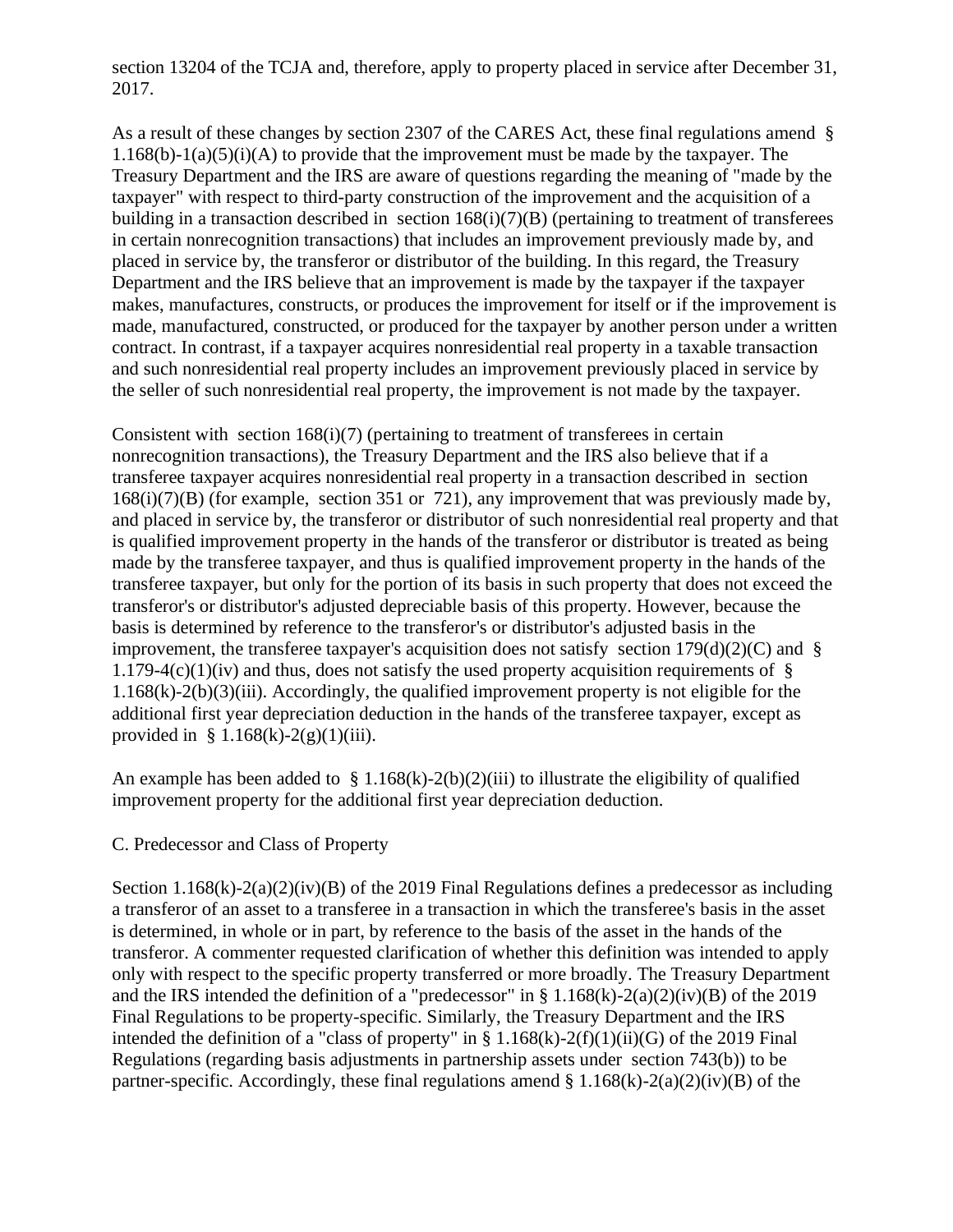2019 Final Regulations to substitute "the" for "an", and these final regulations amend § 1.168(k)-  $2(f)(1)(ii)(G)$  of the 2019 Final Regulations to substitute "Each" for "A".

Pursuant to § 1.168(k)-2(a)(2)(iv)(E) of the 2019 Final Regulations, a transferor of an asset to a trust is a predecessor with respect to the trust. The Treasury Department and the IRS intended that this provision apply only to transfers involving carryover basis. Because  $\S 1.168(k)$ - $2(a)(2)(iv)(B)$  of the 2019 Final Regulations applies to such transfers, these final regulations remove § 1.168 $(k)$ -2(a) $(2)(iv)$ (E) of the 2019 Final Regulations.

## Statement of Availability of IRS Documents

The IRS Revenue Procedures and Revenue Rulings cited in this document are published in the Internal Revenue Bulletin (or Cumulative Bulletin) and are available from the Superintendent of Documents, U.S. Government Publishing Office, Washington, DC 20402, or by visiting the IRS website at http://www.irs.gov.

# Applicability Date

The definition of qualified improvement property in § 1.168(b)-1(a)(5)(i)(A) of these final regulations applies to depreciable property placed in service by the taxpayer after December 31, 2017. Sections 1.168(k)-2 and 1.1502-68 of these final regulations apply to depreciable property, including certain components, acquired after September 27, 2017, and placed in service, or certain plants planted or grafted, as applicable, by the taxpayer during or after the taxpayer's taxable year that begins on or after January 1, 2021. However, a taxpayer may choose to apply §§ 1.168(k)-2 and 1.1502-68 of these final regulations to depreciable property, including certain components, acquired and placed in service after September 27, 2017, or certain plants planted or grafted after September 27, 2017, as applicable, by the taxpayer during a taxable year ending on or after September 28, 2017, provided the taxpayer applies all rules in §§ 1.168(k)-2 and 1.1502-68 (to the extent relevant) in their entirety and in a consistent manner. See section 7805(b)(7).

In the case of property described in § 1.1502-68(e)(2)(i) of these final regulations that is acquired in a transaction that satisfies the requirements of  $\S 1.1502-68(c)(1)(ii)$  or  $(c)(2)(ii)$  of these final regulations, the taxpayer may apply §§ 1.168(k)-2 and 1.1502-68 of these final regulations for such property only if the rules are applied, in their entirety and in a consistent manner, by all parties to the transaction, including the transferor member, the transferee member, and the target, as applicable, and the consolidated groups of which they are members, for the taxable year(s) in which the transaction occurs and the taxable year(s) that includes the day after the deconsolidation date, as defined in  $\S 1.1502-68(a)(2)(iii)$  of these final regulations.

Additionally, once a taxpayer applies §§ 1.168(k)-2 and 1.1502-68 of these final regulations, in their entirety, for a taxable year, the taxpayer must continue to apply §§ 1.168(k)-2 and 1.1502- 68 of these final regulations, in their entirety, for the taxpayer's subsequent taxable years.

Alternatively, a taxpayer may rely on the proposed regulations under section 168(k) in regulation project REG-106808-19 (84 FR 50152; 2019-41 I.R.B. 912), with respect to depreciable property, including certain components, acquired and placed in service after September 27, 2017, or certain plants planted or grafted after September 27, 2017, as applicable, by the taxpayer during a taxable year ending on or after September 28, 2017, and before the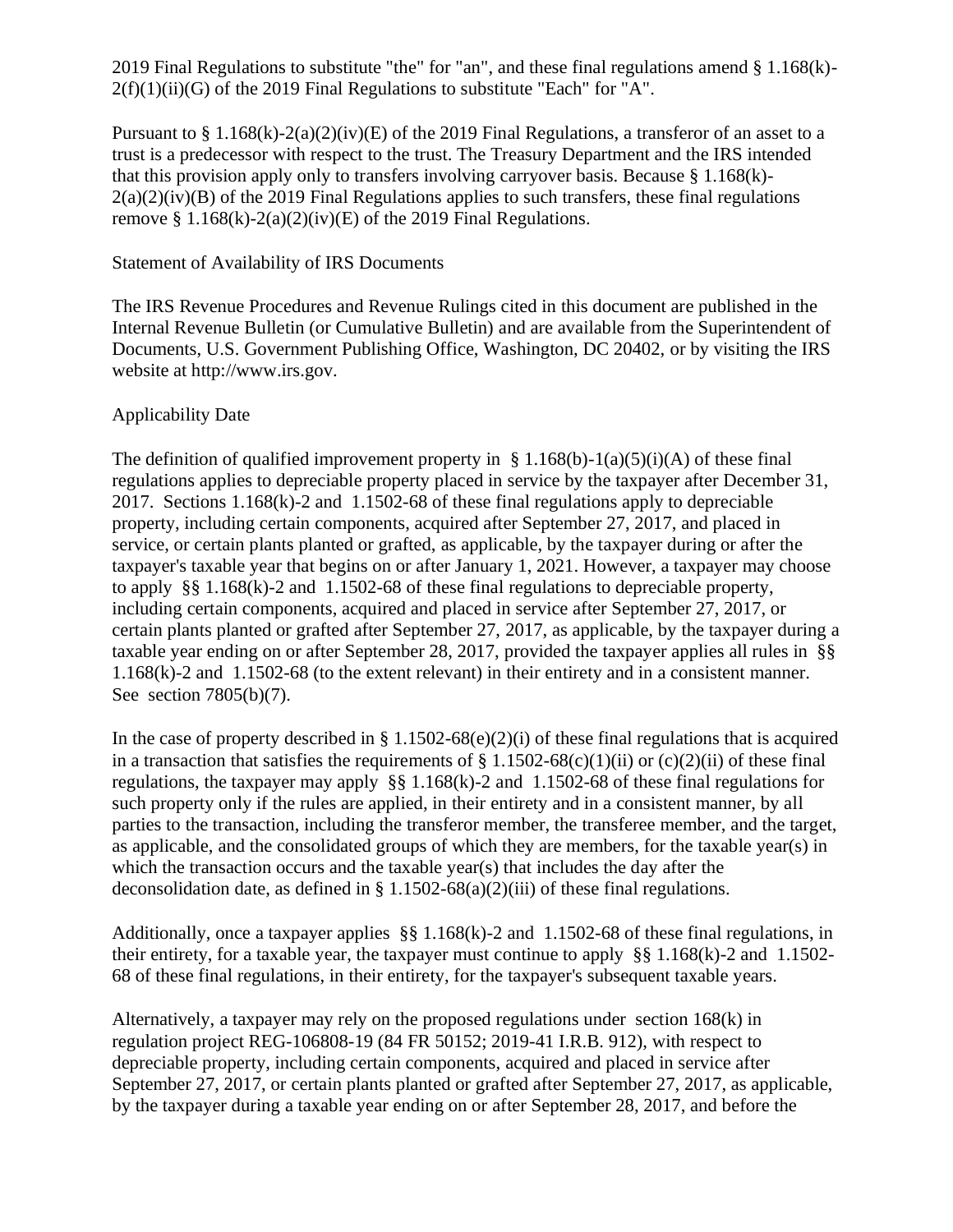taxpayer's first taxable year that begins on or after January 1, 2021, if (1) the taxpayer follows the proposed regulations in their entirety, except for the Partnership Lookthrough Rule in proposed § 1.168(k)-2(b)(3)(iii)(B)(5), and in a consistent manner, and (2) all members of a consolidated group consistently rely on the same set of rules. Further, if such property is acquired in a transaction described in proposed  $\S 1.168(k)$ -2(b)(3)(v)(C) or (D), the taxpayer may rely on the proposed regulations under section 168(k) for such property only if the rules are followed, in their entirety and in a consistent manner, by all parties to the transaction, including the transferor member, the transferee member, and the target, as applicable, and the consolidated groups of which they are members, for the taxable year(s) in which the transaction occurs and the taxable year(s) that includes the day after the Deconsolidation Date. For this purpose, the terms transferor member, transferee member, and target have the meaning provided in proposed § 1.168(k)-2(b)(3)(v)(C) and (D), and the term Deconsolidation Date has the meaning provided in proposed § 1.168(k)-2(b)(3)(v)(C)(1).

## Special Analyses

## I. Regulatory Planning and Review-Economic Analysis

Executive Orders 12866, 13563, and 13771 direct agencies to assess costs and benefits of available regulatory alternatives and, if regulation is necessary, to select regulatory approaches that maximize net benefits (including (i) potential economic, environmental, and public health and safety effects, (ii) potential distributive impacts, and (iii) equity). Executive Order 13563 emphasizes the importance of quantifying both costs and benefits, reducing costs, harmonizing rules, and promoting flexibility.

These final regulations have been designated as subject to review under Executive Order 12866 pursuant to the Memorandum of Agreement (April 11, 2018) (MOA) between the Treasury Department and the Office of Management and Budget (OMB) regarding review of tax regulations. The Office of Information and Regulatory Affairs has designated these regulations as economically significant under section 1(c) of the MOA. Accordingly, the OMB has reviewed these regulations.

## A. Background

## i. Bonus Depreciation

In general, section 168(k) allows taxpayers to immediately deduct some portion of investment in certain types of capital assets referred to as the "bonus percentage." This provision is colloquially referred to as "bonus depreciation." Public Law 115-97, commonly referred to as the Tax Cuts and Jobs Act (TCJA), increased the bonus percentage from 50 percent to 100 percent for qualified property acquired after September 27, 2017, which accelerates depreciation deductions relative to previous law. The TCJA also removed the "original use" requirement, meaning that taxpayers could claim bonus depreciation on certain "used" property. The TCJA made several other modest changes to the operation of section 168(k). First, it excluded from the definition of qualified property any property used by rate-regulated utilities and certain firms (primarily automobile dealerships) with "floor plan financing indebtedness" as defined under section 163(j). Furthermore, section  $168(k)(2)(a)(ii)(IV)$  and (V) allowed qualified film, television, and live theatrical productions (as defined under Section 181) to qualify for bonus depreciation.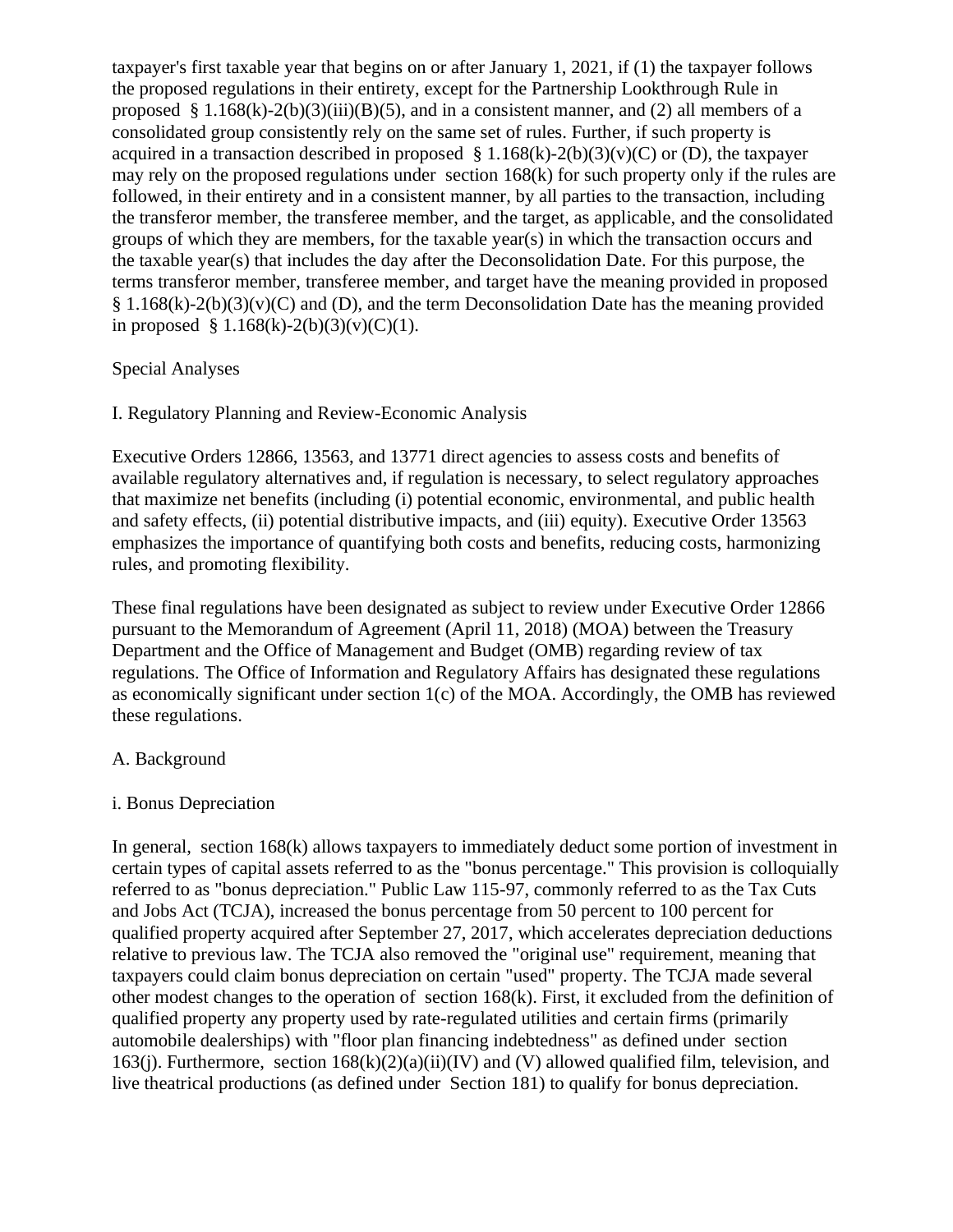The Treasury Department and the IRS promulgated regulations under  $\S 1.168(k)$ -2 to generally provide structure and clarity for the implementation of section 168(k). Such regulations were proposed as REG-104397-18 (2018 Proposed Regulations) and finalized as TD 9874 (2019 Final Regulations). However, the Treasury Department and the IRS determined that there remained several outstanding issues requiring clarification that should be subject to notice and comment. In response, the Treasury Department and the IRS issued an additional notice of proposed rulemaking as REG 106808-19 (2019 Proposed Regulations). These final regulations finalize the 2019 Proposed Regulations with only minor changes.

These final regulations (these regulations) address ambiguities related to the operation of section  $168(k)(9)$ , which describes property that is ineligible for bonus depreciation. Second, these regulations create a de minimis rule which provides that a taxpayer will be deemed not to have had a prior depreciable interest in a property-and thus that property will be eligible for bonus depreciation in that taxpayer's hands (assuming it otherwise qualifies)-if the taxpayer previously disposed of that property within 90 days of the date on which that property was originally placed in service. Third, these regulations provide for the treatment of an asset acquisition as part of a sale of a member of a consolidated group from one group to another. Fourth, these regulations clarify the treatment of a series of related transactions. Finally, these regulations provide an election to treat certain components of larger self-constructed property as eligible for the increased bonus percentage even if the construction of such larger self-constructed property began before September 28, 2017.

## B. Economic Analysis

## 1. No-Action Baseline

In this analysis, the Treasury Department and the IRS assess the benefits and costs of these regulations relative to a no-action baseline reflecting anticipated Federal income tax-related behavior in the absence of these regulations.

## 2. Summary of Economic Effects

These regulations provide certainty and consistency in the application of section 168(k) by providing definitions and clarifications regarding the statute's terms and rules. In the absence of the guidance provided in these regulations, the chance that different taxpayers might interpret the statute differently is exacerbated. For example, two similarly situated taxpayers might interpret the statutory provisions pertaining to the definition of property eligible for bonus depreciation differently, with one taxpayer pursuing a project that another comparable taxpayer might decline because of a different interpretation of whether property is eligible for bonus depreciation under 168(k). If this second taxpayer's activity is more profitable, an economic loss arises. Similar situations may arise under each of the provisions addressed by these regulations. Certainty and clarity over tax treatment generally also reduce compliance costs for taxpayers and increase overall economic performance.

An economic loss might also arise if all taxpayers have similar interpretations under the baseline of the tax treatment of particular deductible items but those interpretations differ slightly from the interpretation Congress intended for deductions of these items. For example, these regulations may specify a tax treatment that few or no taxpayers would adopt in the absence of specific guidance but that nonetheless advances Congressional intent. In these cases, guidance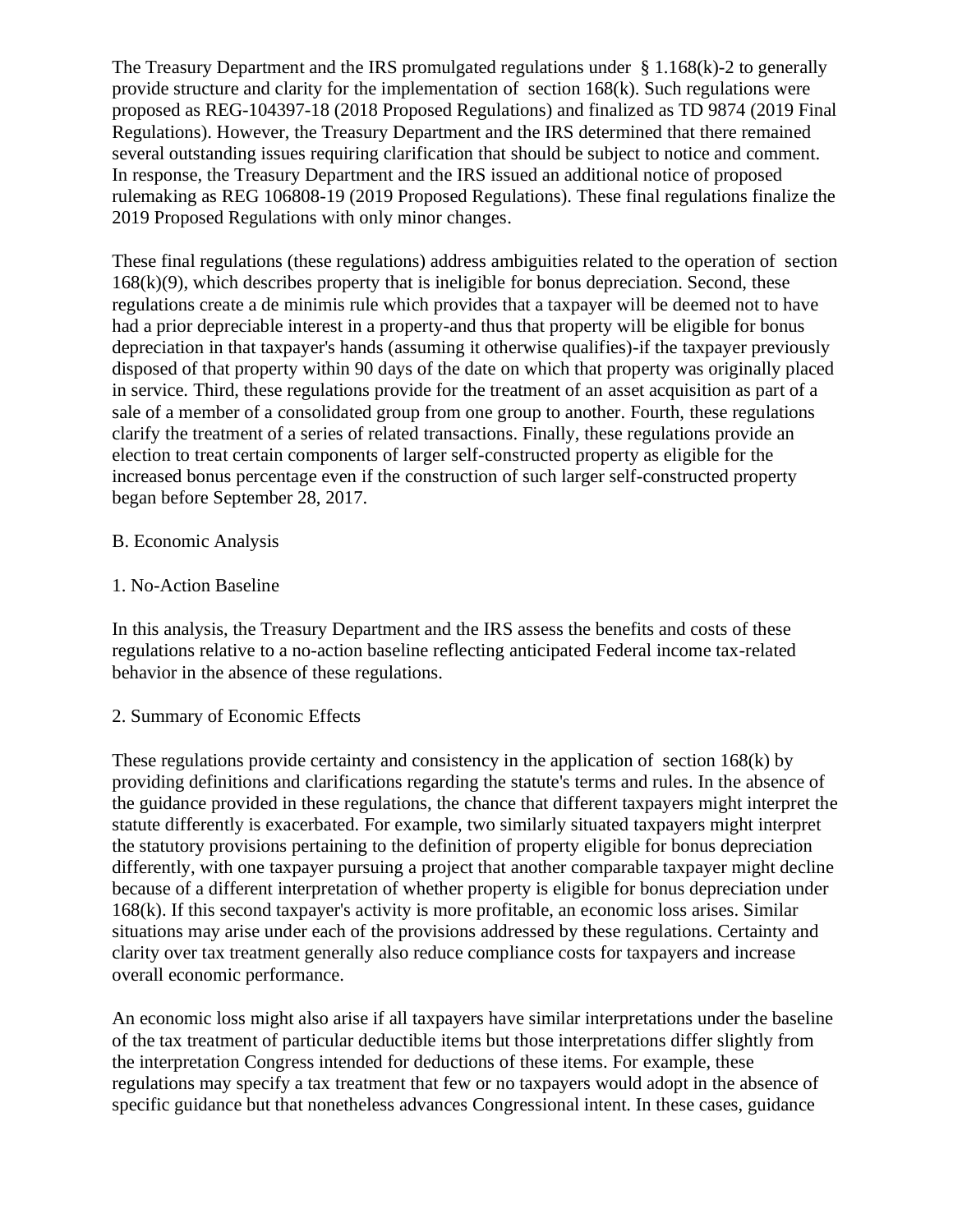provides value by bringing economic decisions closer in line with the intent and purpose of the statute.

While no guidance can curtail all differential or inaccurate interpretations of the statute, these regulations significantly mitigate the chance for differential or inaccurate interpretations and thereby increase economic efficiency.

Because these regulations clarify the tax treatment of bonus depreciation for certain taxpayers, there is the possibility that business decisions may change as a result of these regulations relative to the no-action baseline. Averaged across taxpayers in the economy, these regulations will tend to expand the pool of property that is eligible for bonus depreciation, thus reducing effective tax rates for affected taxpayers, relative to the no-action baseline. This reduction in effective tax rates, viewed in isolation, is generally projected to increase economic activity by these taxpayers relative to the no-action baseline.

3. Economic Analysis of Specific Provisions

# i. Property Excluded From Bonus by Section  $168(k)(9)$

Section  $168(k)(9)$  provides that property used by certain businesses is not eligible for bonus depreciation. These businesses include certain rate-regulated utilities and certain firms (primarily motor vehicle dealerships) with floor plan financing indebtedness and total interest expense that exceeds certain thresholds.

These regulations clarify that those taxpayers that lease property to such businesses described by section  $168(k)(9)$  may claim bonus depreciation, so long as other requirements of section  $168(k)$ are met. This approach broadly follows existing normalization rules (which pre-date TCJA and which provide generally for the reconciliation of tax income and book income for regulatory purposes for utilities), which provide that lessors to public utilities are not bound by such rules so long as they themselves are not a public utility. The Treasury Department and the IRS expect that this guidance will be easy for taxpayers to interpret and comply with. To the extent that lessors can claim bonus depreciation, it is plausible that the market-clearing lease price for such assets will fall, potentially enabling some expansions of output and contributing to economic growth.

These regulations next clarify which businesses fall under the umbrella of section  $168(k)(9)(A)$ (utilities) and section  $168(k)(9)(B)$  (firms with floor plan financing indebtedness). In regards to section  $168(k)(9)(A)$ , which applies to property that is "primarily used" in certain utilities businesses, these regulations provide that the "primary use" of property is consistent with how primary use is determined in existing regulations under section 167. This application should be familiar to taxpayers, and thus relatively easy to comply with.

The statutory language of section  $168(k)(9)(B)$  is somewhat ambiguous, requiring more substantive clarifications. First, section  $168(k)(9)(B)$  provides that firms with floor plan financing indebtedness are ineligible for bonus depreciation "if the floor plan financing interest [from such indebtedness] was taken into account under  $\lceil$  section 163(j)(1)(C)]." These regulations clarify that such interest is in fact "taken into account" only if the firm in fact received a benefit from section  $163(j)(1)(C)$ -i.e., if total business interest expense (including floor plan financing interest) exceeds business interest income plus 30 percent (50 percent for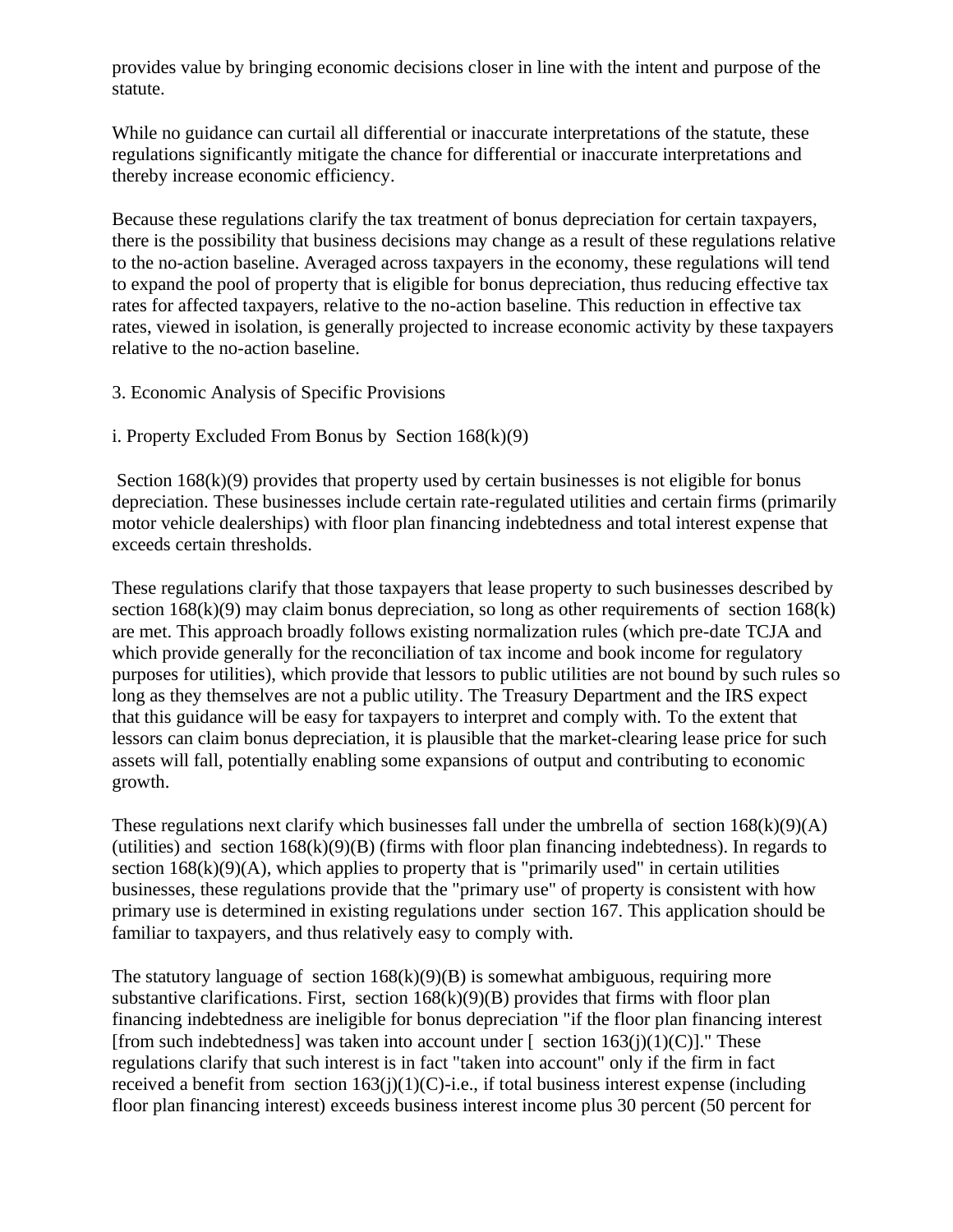taxable years beginning during 2019 and 2020) of adjusted taxable income. This decision allows more firms to claim bonus depreciation than if the Treasury Department and the IRS had made the opposite interpretation (deeming all firms with floor plan financing interest to be ineligible for bonus depreciation, regardless of whether the firm received a benefit from section  $163(j)(1)(C)$ ). However, the Treasury Department and the IRS expect that most taxpayers would have interpreted the phrase "taken into account" in the same manner as these regulations in the absence of these regulations, implying that the economic effects of this provision are modest.

An additional ambiguity in section  $168(k)(9)(B)$  pertains to the length of time that the section applies to a given firm. The section refers to a "trade or business that has had floor plan financing indebtedness... if the floor plan financing interest related to such indebtedness was taken into account under  $\lceil \cdot \text{section 163(i)(1)(C)} \rceil$  (emphasis added). Consider a firm (Example A) that received a benefit from section  $163(j)(C)(1)$  in the 2021 tax year (meaning that its interest deduction would have been smaller if not for section  $163(j)(C)(1)$ ) but not in the 2022 tax year or any other later year. The Treasury Department and the IRS considered two options to address the length of time to which this designation would apply: (i) In perpetuity, such that such businesses would be forever ineligible for bonus depreciation; or (ii) annually; that is, section  $168(k)(9)(B)$  is determined on an annual basis. Under this option, the firm in Example A would not be eligible for bonus depreciation in 2021, but so long as the other requirements were met, it would be eligible for bonus depreciation in 2022.

These regulations adopt the second option. This interpretation enables more firms to be eligible for bonus depreciation in more years, relative to the alternative regulatory approach, and would thus potentially increase investment by such firms. The Treasury Department and the IRS expect that a substantial proportion of taxpayers would have come to a different conclusion regarding the interpretation of this timing in the absence of these regulations. Therefore, this provision could be expected to affect economic activity by these taxpayers relative to the no-action baseline.

The Treasury Department and the IRS engaged in an analysis of these effects based on historical tax data, parameter values from the economic literature for the effect of bonus depreciation on investment, and assumptions regarding taxpayer interpretations in the absence of these regulations. This analysis projects that this provision will cause investment to increase in this industry by no greater than \$55 million in any year, and approximately \$25 million per year on average over the period from 2019-2028, relative to the no-action baseline. Additionally, this analysis projects that some share of this increased investment will reduce investment in other industries through crowd-out effects.

## ii. Prior Depreciable Interest

In general, to be statutorily eligible for bonus depreciation, a given property may not have been owned and depreciated by the same firm in the past. This requirement has the effect of penalizing any tax-driven "churning" of assets, whereby a firm could sell and soon thereafter repurchase the same asset in order to claim the 100 percent deduction. The 2019 Final Regulations defined "ownership" for this purpose as having a prior depreciable interest. These regulations create an exception that provides that a taxpayer does not have a prior depreciable interest in a given property if the taxpayer disposed of the property within 90 days of the initial date when the property was placed in service (additional requirements apply to the extent the original acquisition occurred prior to September 28, 2017). The Treasury Department and the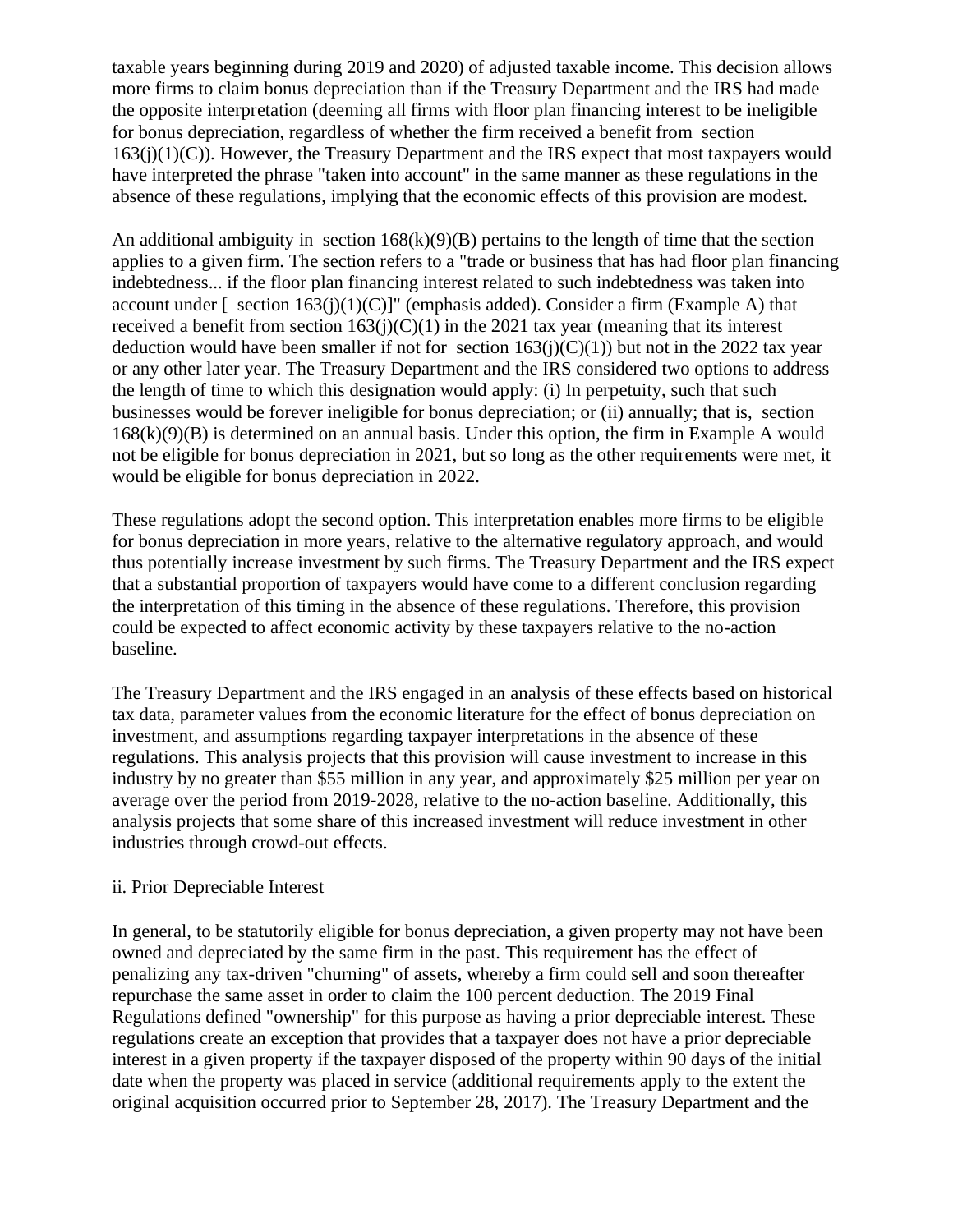IRS instituted this rule to address situations where temporary ownership of property is necessary to facilitate certain lease arrangements so that the property subsequently purchased off-lease is not ineligible for bonus depreciation and to coordinate with the syndication transaction rules of section  $168(k)(2)(E)(iii)$ .

The Treasury Department and the IRS do not anticipate substantial economic effects of this provision. Nevertheless, it will generally have the effect of causing more property to be eligible for bonus depreciation (increasing incentives to invest) relative to the no-action baseline. This provision is not expected to meaningfully increase tax-driven or economically wasteful churning of assets relative to the no-action baseline.

## iii. Group Prior Use Rule

These regulations clarify several aspects of the "Group Prior Use Rule" as introduced in the 2018 Proposed Regulations. Under that rule, all members of a consolidated group are treated as having had a depreciable interest in a property if any member of the consolidated group had such a depreciable interest. First, these final regulations clarify that the rule ceases to be in effect once the consolidated group terminates as a result of joining another consolidated group. Second, these regulations clarify that the Group Prior Use Rule does not apply to a corporation after it deconsolidates from the consolidated group, so long as that corporation did not in fact previously own that property. As is the case with the prior use rules generally, the Treasury Department and the IRS do not anticipate large economic effects as a result of this section of these regulations relative to the no-action baseline.

## iv. Purchases of Assets as Part of Acquisition of Entire Business

These regulations clarify the procedure for certain purchases of assets by a given corporation from a related party that are a part of an integrated plan involving the selling of that corporation from one group to another. Specifically, these regulations provide that the deduction for bonus depreciation is allowed in such circumstances and should be claimed by the acquiring group. These regulations provide for a similar treatment in the case of deemed acquisitions in the case of an election under section  $338(h)(10)$  or or section  $336(e)$ . These rules cause the tax treatment to reflect the economic reality, in which the acquiring group is bearing the economic outlay of the asset purchase, and that acquiring group had no economic prior depreciable interest. By aligning the tax consequences with the economic allocations, this treatment minimizes potential distortions caused by the anti-churning rules relative to the no-action baseline.

## v. Component Rule Election

In 2010, Congress increased the bonus percentage from 50 percent to 100 percent for property placed in service between September 9, 2010 and December 31, 2011. In 2011, the IRS issued Revenue Procedure 2011-26 to allow taxpayers to elect to have the 100 percent bonus rate apply to components of larger self-constructed property whose construction began before September 9, 2010, so long as (1) the components were acquired (or self-constructed) after that date and (2) the larger self-constructed property itself otherwise qualifies for bonus depreciation generally. These regulations provide an analogous rule, replacing September 9, 2010 with September 28, 2017. This provision will allow more property to qualify for 100 percent bonus depreciation relative to the no-action baseline. Furthermore, this provision provides neutrality between taxpayers who acquire distinct, smaller pieces of depreciable property and those taxpayers that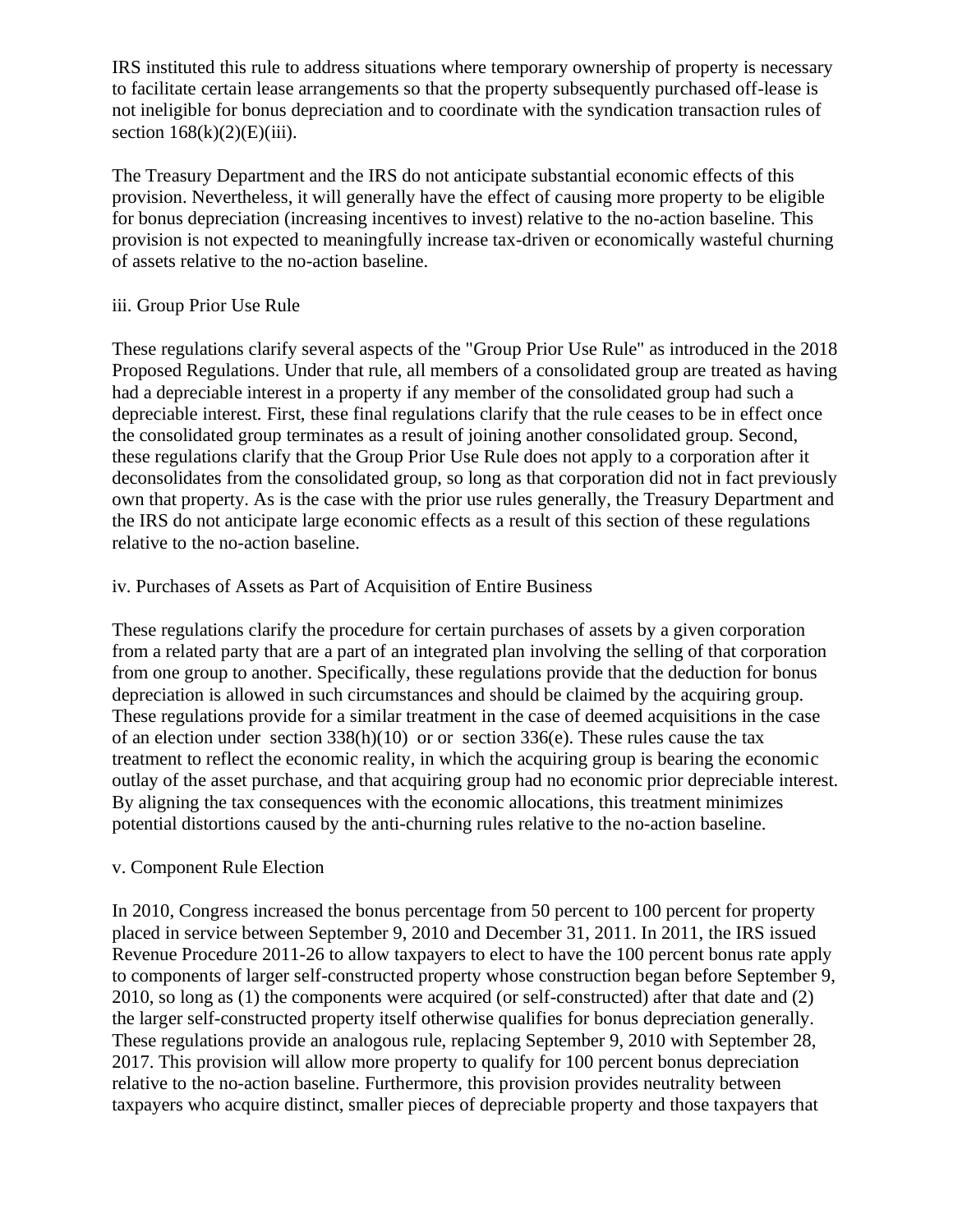invest a similar amount in fewer, larger pieces of depreciable property whose construction takes place over a longer period of time. By treating similar taxpayers (and similar choices) similarly, this rule enhances economic efficiency by minimizing tax-related distortions. However, the Treasury Department and the IRS project these rules to have only a modest effect on future economic decisions relative to the no-action baseline. These rules affect only taxpayers (1) that acquire (or self-construct) components after September 27, 2017 and (2) that began construction of the larger self-constructed property prior to September 28, 2017 (approximately 32 months ago). The Treasury Department and the IRS expect relatively few taxpayers to be affected by this provision going forward.

## vi. Series of Related Transactions

The 2018 Proposed Regulations provided that, in a series of related transactions, the relationship between the transferor and transferee of an asset was determined only after the final transaction in the series (Series of Related Transactions Rule). Commenters had expressed confusion regarding whether this rule applies to testing whether parties are related under section  $179(d)(2)$ , or whether it applies more broadly (e.g., in determining whether the taxpayer had a prior depreciable interest). These regulations clarify that this Series of Related Transactions Rule is intended only to test the relatedness of the parties involved in the series of related transactions.

These regulations further revise the Series of Related Transactions Rule to address its application in various situations. Under these regulations, relatedness is tested after each step of the series of related transactions and between the original transferor in the series and the direct transferor, with a substantial exception that any intermediary (i.e., a taxpayer other than the original transferor or ultimate transferee) is disregarded so long as that intermediary (1) never places the property in service or (2) disposes of the property in the same taxable year in which it was placed in service. Testing relatedness after each step in the transaction allows certain intermediaries in the series to claim bonus depreciation if they maintained use of the property for a non-trivial length of time. The Treasury Department and the IRS do not predict substantial economic effects of this provision relative to the no-action baseline.

## vii. Miscellaneous

These regulations put forward rules to the extent existing regulations apply in slightly new contexts. In particular, these regulations clarify when a binding contract is in force to acquire all or substantially all the assets of a trade or business. Additionally, consistent with the rules of § 1.168(d)-1(b)(4), these regulations provide that, for the purpose of determining whether the midquarter convention applies, depreciable basis is not reduced by the amount of bonus depreciation.

The Treasury Department and the IRS do not anticipate large economic effects of these clarifications relative to the no-action baseline, though the additional clarity provided by these regulations will likely reduce compliance burdens.

## 4. Number of Affected Taxpayers

The most substantial components of these regulations affect the ability of dealers of motor vehicles to claim bonus depreciation. Based on data from tax year 2017, the Treasury Department and the IRS estimate that there are approximately 94,000 taxpayers in that industry who may be affected by these regulations based on the taxpayer's voluntarily reported NAICS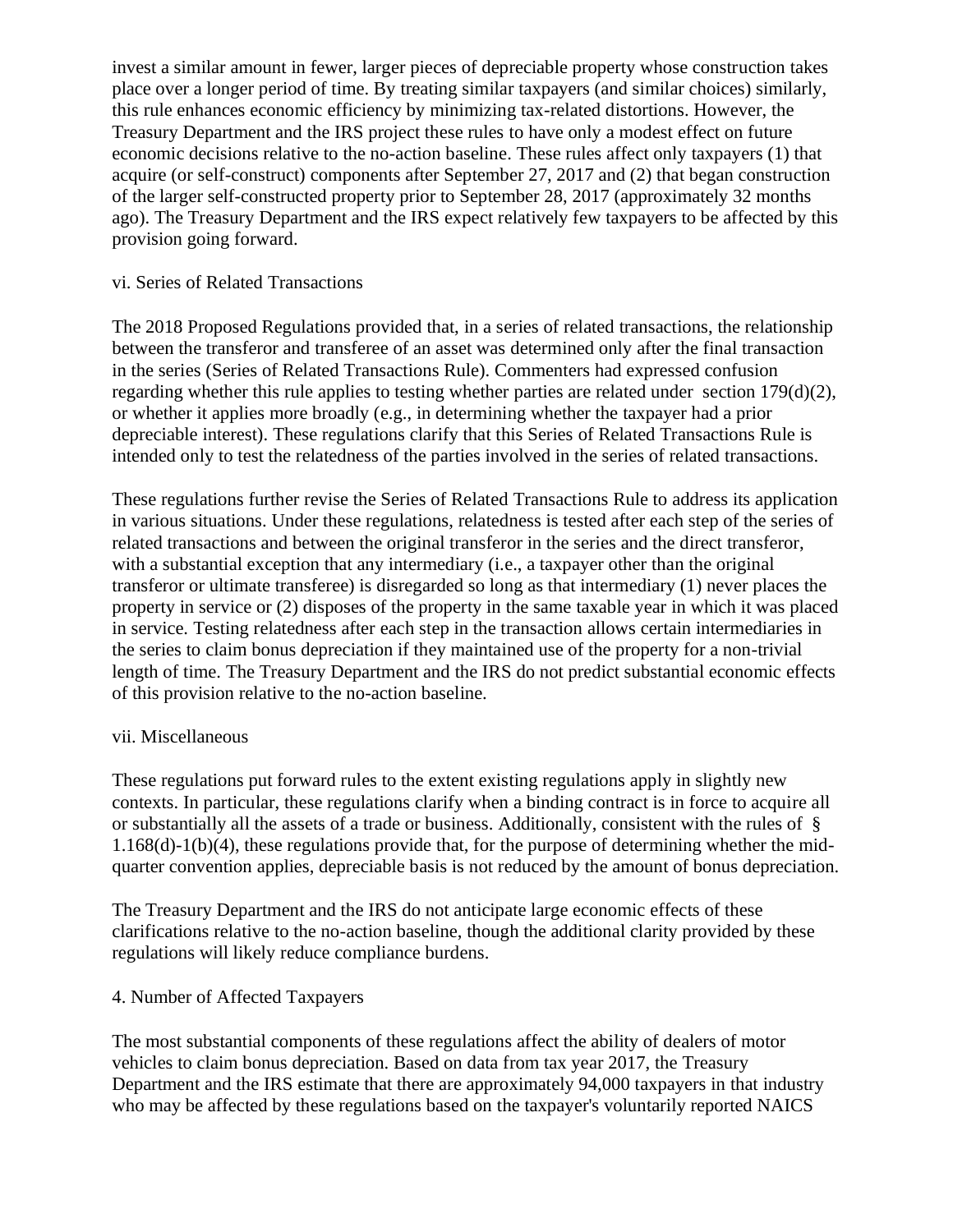code. Of this 94,000, 14,000 are filers of Form 1120, 42,000 are filers of Form 1120S, 12,000 are filers of Form 1065, and 26,000 are filers of Form 1040. Additionally, other components of these regulations may have a very slight effect on all taxpayers that claim bonus depreciation. Including such taxpayers, these regulations may affect approximately 2.85 million taxpayers, including 160,000 filers of Form 1120, 560,000 filers of Form 1120S, 400,000 filers of Form 1065, and 1.75 million filers of Form 1040.

## II. Paperwork Reduction Act

The collections of information in these final regulations are in §§  $1.168(k)-2(c)$  and  $1.1502-$ 68(c)(4). The collection of information in § 1.168(k)-2(c) is an election that a taxpayer may make to treat one or more components acquired or self-constructed after September 27, 2017, of certain larger self-constructed property as being eligible for the 100-percent additional first year depreciation deduction under section 168(k). The larger self-constructed property must be MACRS property with a recovery period of 20 years or less, computer software, water utility property, or qualified improvement property placed in service by the taxpayer after September 27, 2017, and before January 1, 2018, that is qualified property under section  $168(k)(2)$  for which the manufacture, construction, or production began before September 28, 2017. The election is made by attaching a statement to a Federal income tax return indicating that the taxpayer is making the election under  $\S 1.168(k)-2(c)$  and whether the taxpayer is making the election for all or some of the components described in § 1.168(k)-2(c).

The collection of information in § 1.1502-68(c)(4) is an election that a taxpayer may make to not claim the additional first year depreciation deduction for qualified property, and which § 1.1502-  $68(c)(1)$  or (2) would otherwise require the taxpayer to claim such deduction when a member of a consolidated group acquires from another member property eligible for the additional first year depreciation deduction (or stock of a third member holding such property), and the acquirer member (and acquired member, if applicable) then leaves the consolidated group. To make the election, the corporation must attach a statement to its timely filed federal income tax return (including extensions) for the taxable year that begins after the date on which it leaves the consolidated group. The statement must describe the transaction(s) to which § 1.1502-68(c)(1) or (2) would apply and state that the corporation elects not to claim the additional first year depreciation deduction for any property transferred in such transaction(s).

For purposes of the Paperwork Reduction Act of 1995 ( 44 U.S.C. 3507(d)) (PRA), the reporting burden associated with  $\S 1.168(k)-2(c)$  will be reflected in the PRA submission associated with income tax returns in the Form 1120 series, Form 1040 series, Form 1041 series, and Form 1065 series (for OMB control numbers, see chart at the end of this part II of this Special Analysis section). The estimate for the number of impacted filers with respect to the collection of information described in this part is 0 to 41,775 respondents. Partial data was available to directly estimate the upper bound for the number of impacted filers. The upper bound estimate is based on the change in volume of federal income tax return filers that amended a 2017 or 2018 filing a nonzero entry on Form 4562 Line 14 (additional first year depreciation deduction).

For purposes of the PRA, the reporting burden associated with  $\S 1.1502-68(c)(4)$  will be reflected in the PRA submission associated with income tax returns in the Form 1120 series (for OMB control number, see chart at the end of this part II of this Special Analysis section). The estimate for the number of impacted filers with respect to the collection of information described in this part is 0 to 500 respondents. Partial data was available to estimate the upper bound for the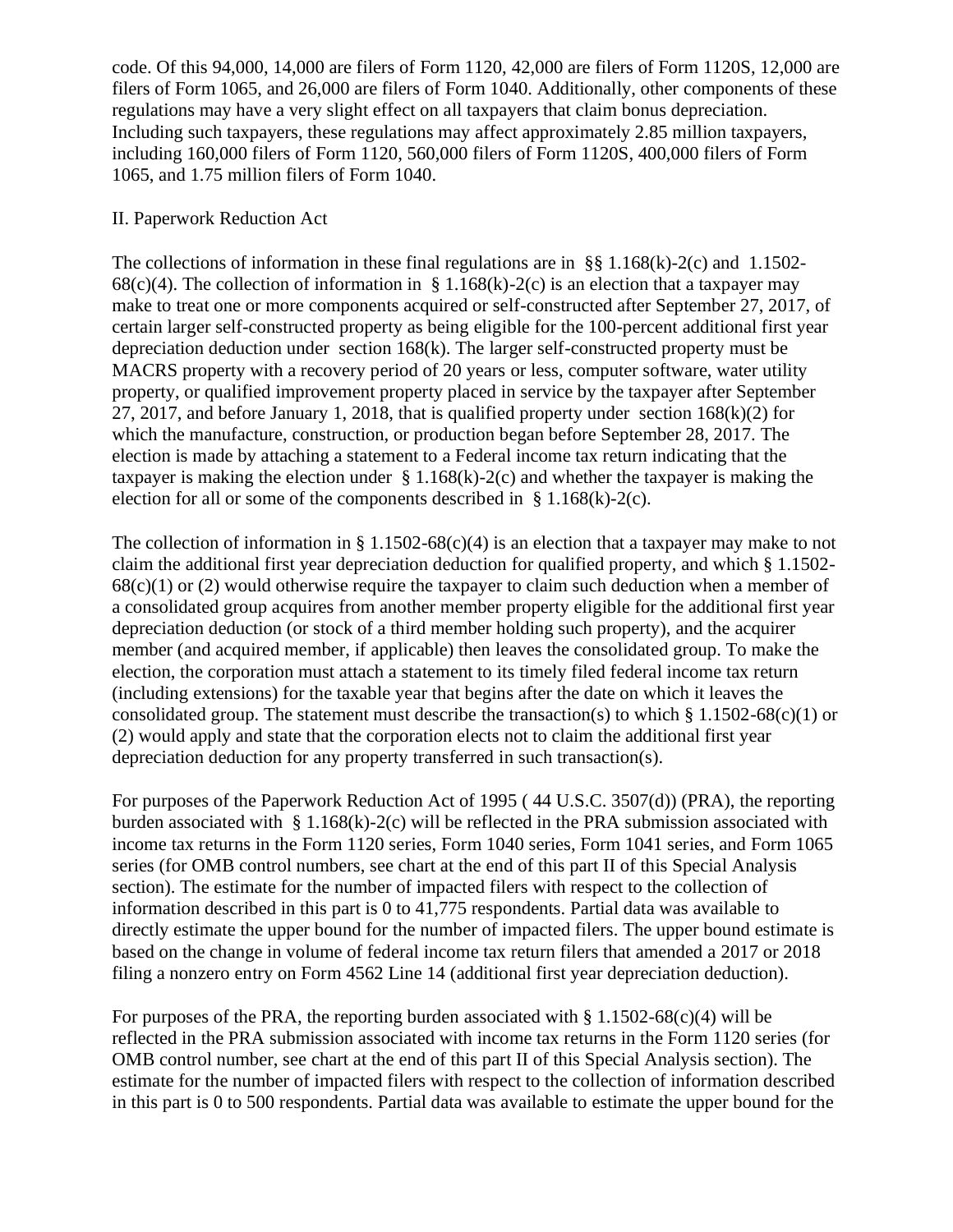number of impacted filers. The upper bound estimate is based on the observed volume of federal income tax return filers that are a subsidiary corporation of a parent, have a history of reporting depreciation on a Form 4562, and based on the parent's consolidated federal tax return filing in 2017 and 2018, the subsidiary deconsolidated from the consolidated group.

The IRS estimates the number of affected filers to be the following:

Tax Forms Impacted

Collection of information Number of Forms to which the information may be attached

respondents

(estimated)

Part III

Section 1.168(k)-2(c) Election for components of larger self-constructed property for which the manufacture, construction, or production begins before September 28, 2017 0-41,775 Form 1120 series, Form 1040 series, Form 1041 series, and Form 1065 series.

Section 1.1502-68 $(c)(4)$  Election to not claim the additional first year depreciation deduction under § 1.1502-68(c)(1) or (2) for property owned by a subsidiary corporation of a consolidated group that is qualified property after the subsidiary corporation leaves the consolidated group 0-500 Form 1120 series.

tnsrc FNSource: IRS:RAAS:KDA (CDW 5-16-20 for § 1.168(k)-2(c) election and CDW 5-15- 20 for § 1.1502-68(c)(4)(i) election).

The current status of the PRA submissions related to the tax forms that will be revised as a result of the information collections in the section 168(k) regulations and the section 1502 regulations is provided in the accompanying table. As described earlier, the reporting burdens associated with the information collections in the regulations are included in the aggregated burden estimates for OMB control numbers 1545-0123 (which represents a total estimated burden time for all forms and schedules for corporations of 3.344 billion hours and total estimated monetized costs of \$61.558 billion (\$2019)), 1545-0074 (which represents a total estimated burden time, including all other related forms and schedules for individuals, of 1.721 billion hours and total estimated monetized costs of \$33.267 billion (\$2019)), and 1545-0092 (which represents a total estimated burden time, including all other related forms and schedules for trusts and estates, of 307,844,800 hours and total estimated monetized costs of \$9.950 billion (\$2016)). The IRS is currently in the process of revising the methodology it uses to estimate burden and costs for OMB control number 1545-0092. It is expected that future estimates under this OMB control number will include dollar estimates of annual burden costs to taxpayers calculated using this revised methodology. The overall burden estimates provided for the OMB control numbers below are aggregate amounts that relate to the entire package of forms associated with the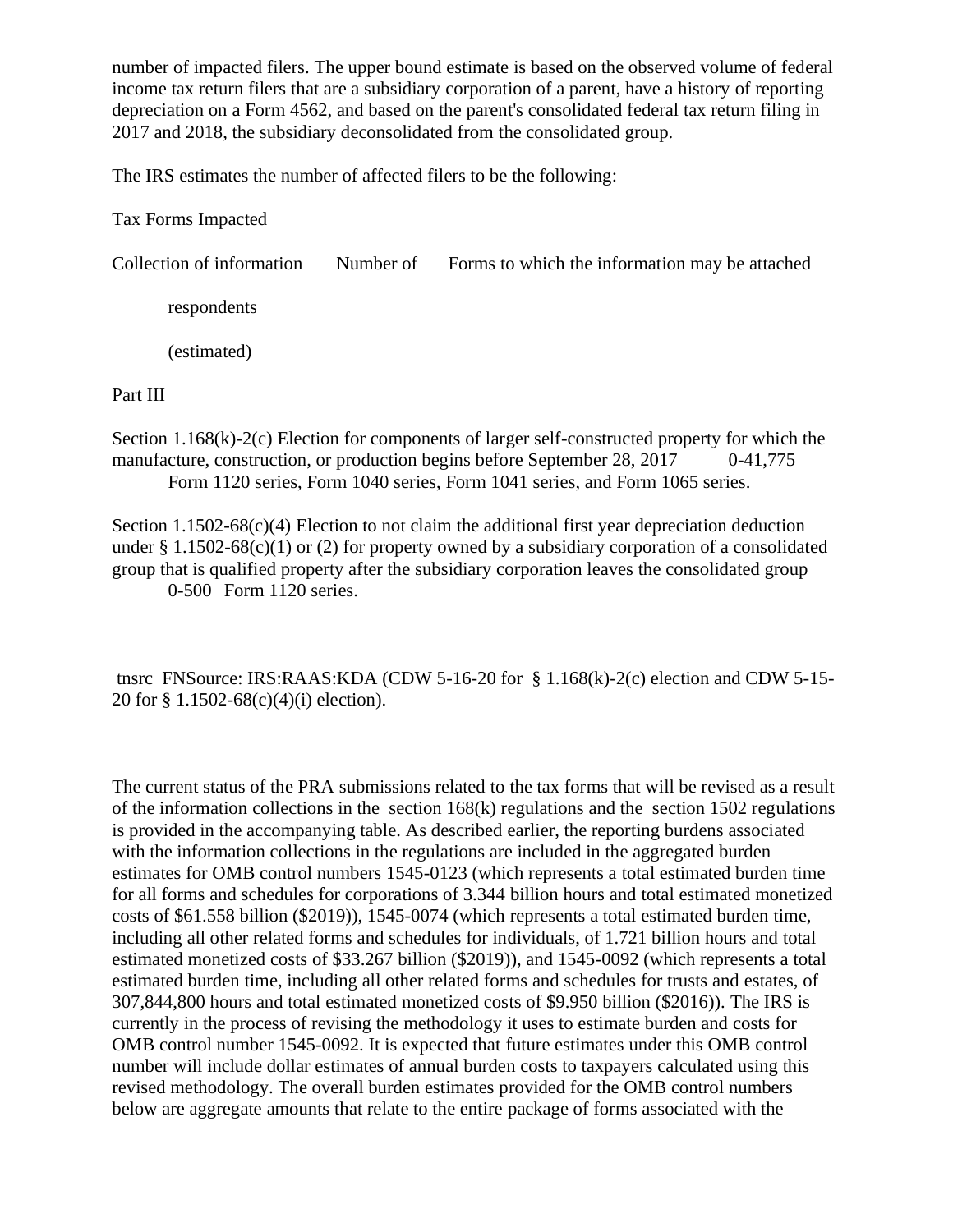applicable OMB control number and will in the future include, but not isolate, the estimated burden of the tax forms that will be created or revised as a result of the information collections in the regulations. These numbers are therefore unrelated to the future calculations needed to assess the burden imposed by the regulations. These burdens have been reported for other regulations that rely on the same OMB control numbers to conduct information collections under the PRA, and the Treasury Department and the IRS urge readers to recognize that these numbers are duplicates and to guard against over counting the burden that the regulations that cite these OMB control numbers imposed prior to the TCJA. No burden estimates specific to the forms affected by the regulations are currently available. The Treasury Department and the IRS have not estimated the burden, including that of any new information collections, related to the requirements under the regulations. For the OMB control numbers discussed earlier, the Treasury Department and the IRS estimate PRA burdens on a taxpayer-type basis rather than a provisionspecific basis. Those estimates would capture changes made by the TCJA and those that arise out of discretionary authority exercised in these final regulations and other regulations that affect the compliance burden for those forms.

The Treasury Department and the IRS request comments on all aspects of information collection burdens related to these final regulations, including estimates for how much time it would take to comply with the paperwork burdens described earlier for each relevant form and ways for the IRS to minimize the paperwork burden. In addition, when available, drafts of IRS forms are posted for comment at https://apps.irs.gov/app/picklist/list/draftTaxForms.htm. IRS forms are available at https://www.irs.gov/forms-instructions. Forms will not be finalized until after they have been approved by OMB under the PRA.

Form Type of filer OMB No(s). Status

Form 1040 Individual (NEW Model) 1545-0074 Approved by OIRA through 1/31/2021.

(02)Link: https://www.federalregister.gov/documents/2019/09/30/2019-21066/proposedcollection-comment-request-for-form-1040-form-1040nr-form-1040nr-ez-form-1040x-1040-srand

Form 1041 Trusts and estates 1545-0092 Approved by OIRA through 5/3/2022.

(02)Link: https://www.federalregister.gov/documents/2018/04/04/2018-06892/proposedcollection-comment-request-for-form-1041

Forms 1065 and 1120 Business (NEW Model) 1545-0123 Approved by OIRA through 1/31/2021.

(02)Link: https://www.federalregister.gov/documents/2019/09/30/2019-21068/proposedcollection-comment-request-for-forms-1065-1066-1120-1120-c-1120-f-1120-h-1120-nd-1120-s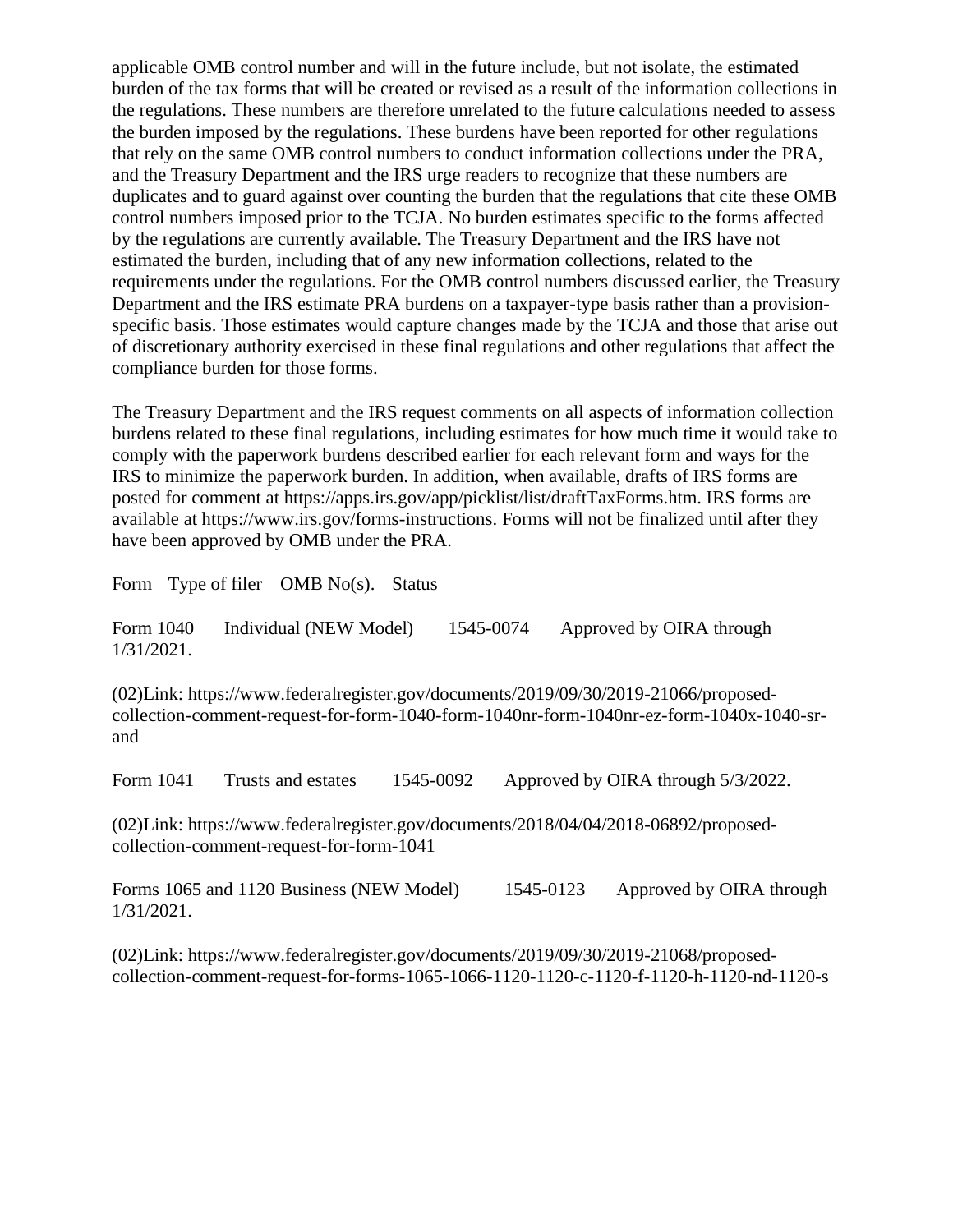## III. Regulatory Flexibility Act

It is hereby certified that these final regulations will not have a significant economic impact on a substantial number of small entities within the meaning of section 601(6) of the Regulatory Flexibility Act (5 U.S.C. chapter 6).

Section 168(k) generally affects taxpayers that own and use depreciable property in their trades or businesses or for their production of income. The reporting burden in  $\S 1.168(k)-2(c)$ generally affects taxpayers that elect to have the 100-percent additional first year depreciation deduction apply to components that are acquired or self-constructed after September 27, 2017, of depreciable property for which the manufacture, construction, or production began before September 28, 2017. The election is made by attaching a statement to a Federal income tax return indicating that the taxpayer is making the election under  $\S 1.168(k)-2(c)$  and whether the taxpayer is making this election for all or some of the components described in  $\S 1.168(k)-2(c)$ .

The reporting burden in  $\S 1.1502-68(c)(4)$  generally affects taxpayers that elect to not claim the additional first year depreciation deduction for qualified property, and which  $\S 1.1502-68(c)(1)$ or (2) would otherwise require the taxpayer to claim such deduction when a member of a consolidated group acquires from another member property eligible for the additional first year depreciation deduction (or stock of a third member holding such property), and the acquirer member (and acquired member, if applicable) then leaves the consolidated group. To make the election, the corporation must attach a statement to its timely filed federal income tax return (including extensions) for the taxable year that begins after the date on which it leaves the consolidated group. The statement must describe the transaction(s) to which  $\S 1.1502-68(c)(1)$  or (2) would apply and state that the corporation elects not to claim the additional first year depreciation deduction for any property transferred in such transaction(s).

For purposes of the PRA, the Treasury Department and the IRS estimate that there are 0 to 41,775 respondents of all sizes that are likely to be impacted by the collection of information in § 1.168(k)-2(c). Most of these filers are likely to be small entities (business entities with gross receipts of \$25 million or less pursuant to section  $448(c)(1)$ ). The Treasury Department and the IRS estimate the number of filers affected by  $\S$  1.168(k)-2(c) to be the following:

Form Gross receipts of \$25 million or less Gross receipts over \$25 million

| Form 1040                                                                     | 0-7,000 Respondents (estimated)  | 0-25 Respondents (estimated).    |
|-------------------------------------------------------------------------------|----------------------------------|----------------------------------|
| Form 1065                                                                     | 0-12,000 Respondents (estimated) | 0-500 Respondents (estimated).   |
| Form 1120                                                                     | 0-1,500 Respondents (estimated)  | 0-750 Respondents (estimated).   |
| Form 1120S                                                                    | 0-19,000 Respondents (estimated) | 0-1,000 Respondents (estimated). |
| 0-39,500 Respondents (estimated)<br>0-2,275 Respondents (estimated).<br>Total |                                  |                                  |

tnsrc FNSource: IRS:RAAS:KDA (CDW 5-6-20).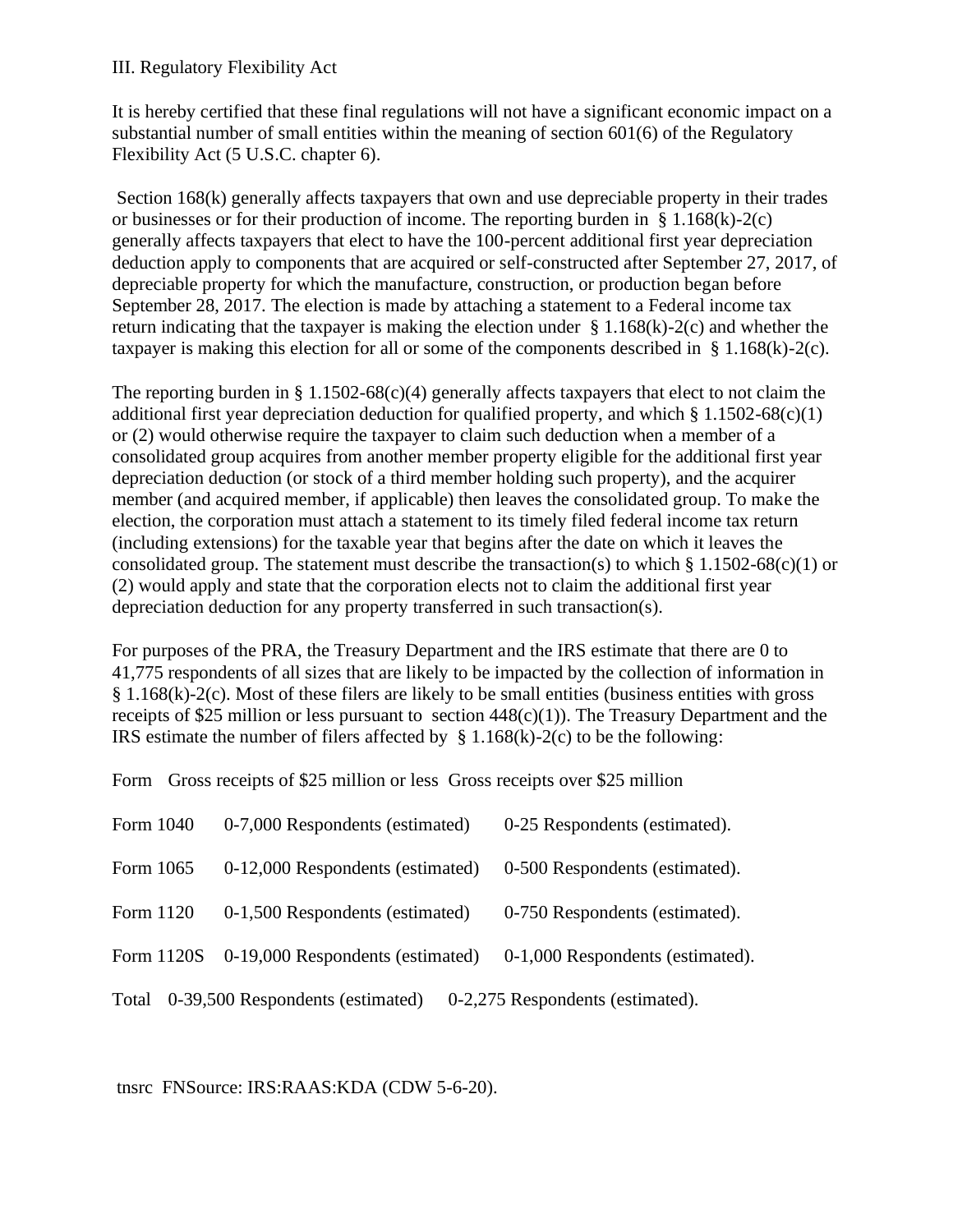For purposes of the PRA, the Treasury Department and the IRS estimate that there are 0 to 500 respondents of all sizes that are likely to be impacted by the collection of information in §  $1.1502-68(c)(4)$ . Only a small number of these filers are likely to be small entities, business entities with gross receipts of \$25 million or less pursuant to section 448(c)(1). The Treasury Department and the IRS estimate the number of filers affected by  $\S 1.1502-68(c)(4)(i)$  to be the following:

Form Gross receipts of \$25 million or less Gross receipts over \$25 million

Form 1120 0-67 Respondents (estimated) 0-433 Respondents (estimated).

tnsrc FNSource: IRS:RAAS:KDA (CDW 5-15-2020).

Regardless of the number of small entities potentially affected by these final regulations, the Treasury Department and the IRS have concluded that  $\S$ § 1.168(k)-2(c) and 1.1502-68(c)(4) will not have a significant economic impact on a substantial number of small entities. As a result of all changes in these final regulations, the Treasury Department and the IRS estimate that individual taxpayers who have gross receipts of \$25 million or less and experience an increase in burden will incur an average increase of 0 to 3 hours, and business taxpayers that have gross receipts of \$25 million or less and experience an increase in burden will incur an average increase of 0 to 2 hours (Source: IRS:RAAS (8-28-2019)). Because the elections in §§ 1.168(k)-  $2(c)$  and 1.1502-68 $(c)(4)$  are one of several changes in these final regulations, the Treasury Department and the IRS expect the average increase in burden to be less for the collections of information in §§ 1.168(k)-2(c) and 1.1502-68(c)(4) than the average increase in burden in the preceding sentence. The Treasury Department and the IRS also note that many taxpayers with gross receipts of \$25 million or less may experience a reduction in burden as a result of all changes in these final regulations.

Additionally: (1) Many small businesses are not required to capitalize under section 263(a) the amount paid or incurred for the acquisition of depreciable tangible property that costs \$5,000 or less if the business has an applicable financial statement or costs \$500 or less if the business does not have an applicable financial statement, pursuant to  $\S 1.263(a)-1(f)(1)$ ; (2) many small businesses are no longer required to capitalize under section 263A the costs to construct, build, manufacture, install, improve, raise, or grow depreciable property if their average annual gross receipts are \$26,000,000 or less (2020 inflation adjusted amount); and (3) a small business that capitalizes costs of depreciable tangible property may deduct under section 179 up to \$1,040,000 (2020 inflation adjusted amount) of the cost of such property placed in service during the taxable year if the total cost of depreciable tangible property placed in service during the taxable year does not exceed \$2,590,000 (2020 inflation adjusted amount). Therefore, the Treasury Department and the IRS have determined that a substantial number of small entities will not be subject to these final regulations. Further,  $\S$ § 1.168(k)-2(c) and 1.1502-68(c)(4) apply only if the taxpayer chooses to make an election. Finally, no comments regarding the economic impact of these regulations on small entities were received. Accordingly, the Secretary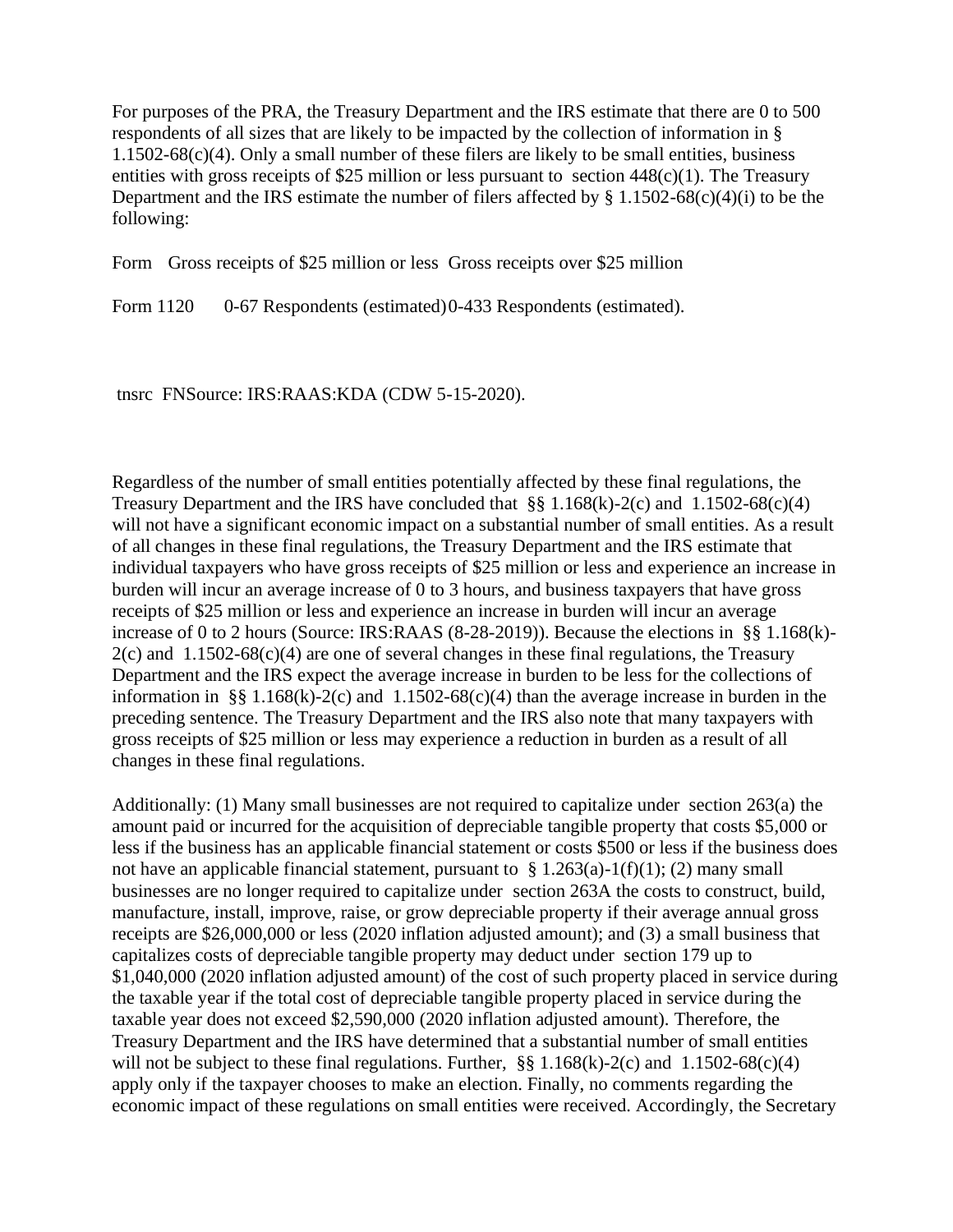of the Treasury's delegate certifies that these final regulations will not have a significant economic impact on a substantial number of small entities.

Pursuant to section 7805(f) of the Code, the proposed rule preceding this final rule was submitted to the Chief Counsel for the Office of Advocacy of the Small Business Administration for comment on its impact on small business, and no comments were received from the Chief Counsel for the Office of Advocacy of the Small Business Administration.

# IV. Unfunded Mandates Reform Act

Section 202 of the Unfunded Mandates Reform Act of 1995 requires that agencies assess anticipated costs and benefits and take certain other actions before issuing a final rule that includes any Federal mandate that may result in expenditures in any one year by a state, local, or tribal government, in the aggregate, or by the private sector, of \$100 million in 1995 dollars, updated annually for inflation. In 2019, that threshold is approximately \$154 million. These final regulations do not include any Federal mandate that may result in expenditures by state, local, or tribal governments, or by the private sector in excess of that threshold.

## V. Executive Order 13132: Federalism

Executive Order 13132 (entitled "Federalism") prohibits an agency from publishing any rule that has federalism implications if the rule either imposes substantial, direct compliance costs on state and local governments, and is not required by statute, or preempts state law, unless the agency meets the consultation and funding requirements of section 6 of the Executive order. These final regulations do not have federalism implications and do not impose substantial direct compliance costs on state and local governments or preempt state law within the meaning of the Executive order.

## VI. Congressional Review Act

The Administrator of the Office of Information and Regulatory Affairs of the OMB has determined that this Treasury decision is a major rule for purposes of the Congressional Review Act ( 5 U.S.C. 801 et seq.) (CRA). Under section 801(3) of the CRA, a major rule takes effect 60 days after the rule is published in the Federal Register. Accordingly, the Treasury Department and IRS are adopting these final regulations with the delayed effective date generally prescribed under the Congressional Review Act.

## Drafting Information

The principal authors of these final regulations are Kathleen Reed and Elizabeth R. Binder of the Office of Associate Chief Counsel (Income Tax and Accounting). However, other personnel from the Treasury Department and the IRS participated in their development.

List of Subjects in 26 CFR Part 1

Income taxes, Reporting and recordkeeping requirements.

Adoption of Amendments to the Regulations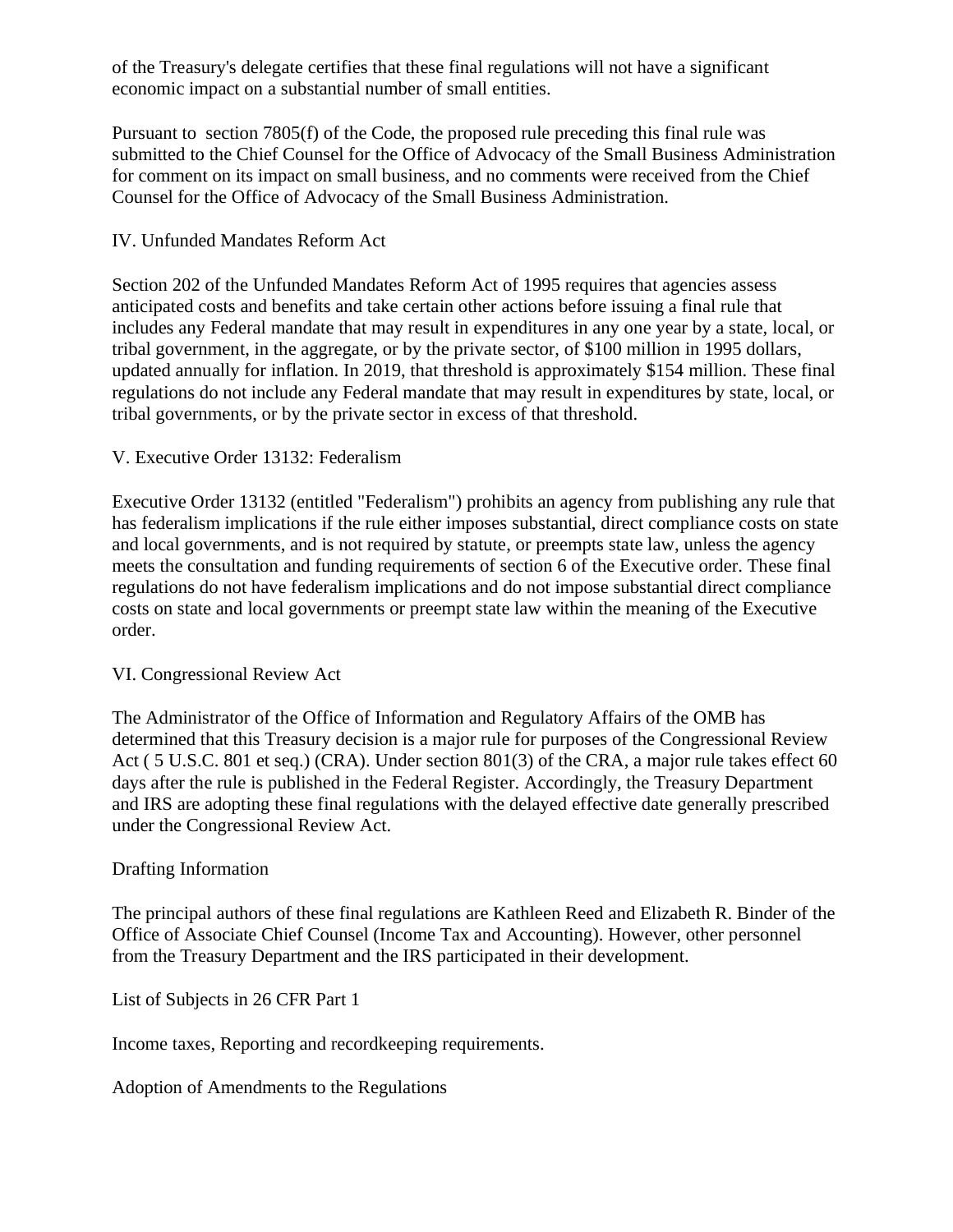Accordingly, 26 CFR part 1 is amended as follows:

PART 1-INCOME TAXES

▪Paragraph 1. The authority citation for part 1 is amended by adding an entry for § 1.1502-68 in numerical order to read in part as follows:

Authority: 26 U.S.C. 7805

\*\*\*

\*\*\*\*\* Section 1.1502-68 also issued under 26 U.S.C. 1502.

\*\*\*\*\*  $\text{Par. 2. Section } 1.168(b)-1$  is amended by:

 $\blacksquare$ 1. Revising paragraph (a)(5)(i)(A);

 $\bullet$ 2. In paragraph (b)(2)(i), removing "paragraphs (b)(2)(ii) and (iii)" and adding "paragraphs  $(b)(2)(ii)$  through  $(iv)$ " in its place; and

 $\blacktriangleright$  3. Adding paragraph (b)(2)(iv).

The addition and revision read as follows:

§ 1.168(b)-1 Definitions.

(a) \*\*\*

 $(5)$  \*\*\*

(i) \*\*\*

(A) For purposes of section  $168(e)(6)$ , the improvement is made by the taxpayer and is placed in service by the taxpayer after December 31, 2017;

\*\*\*\*\* (b) \*\*\*  $(2)$  \*\*\*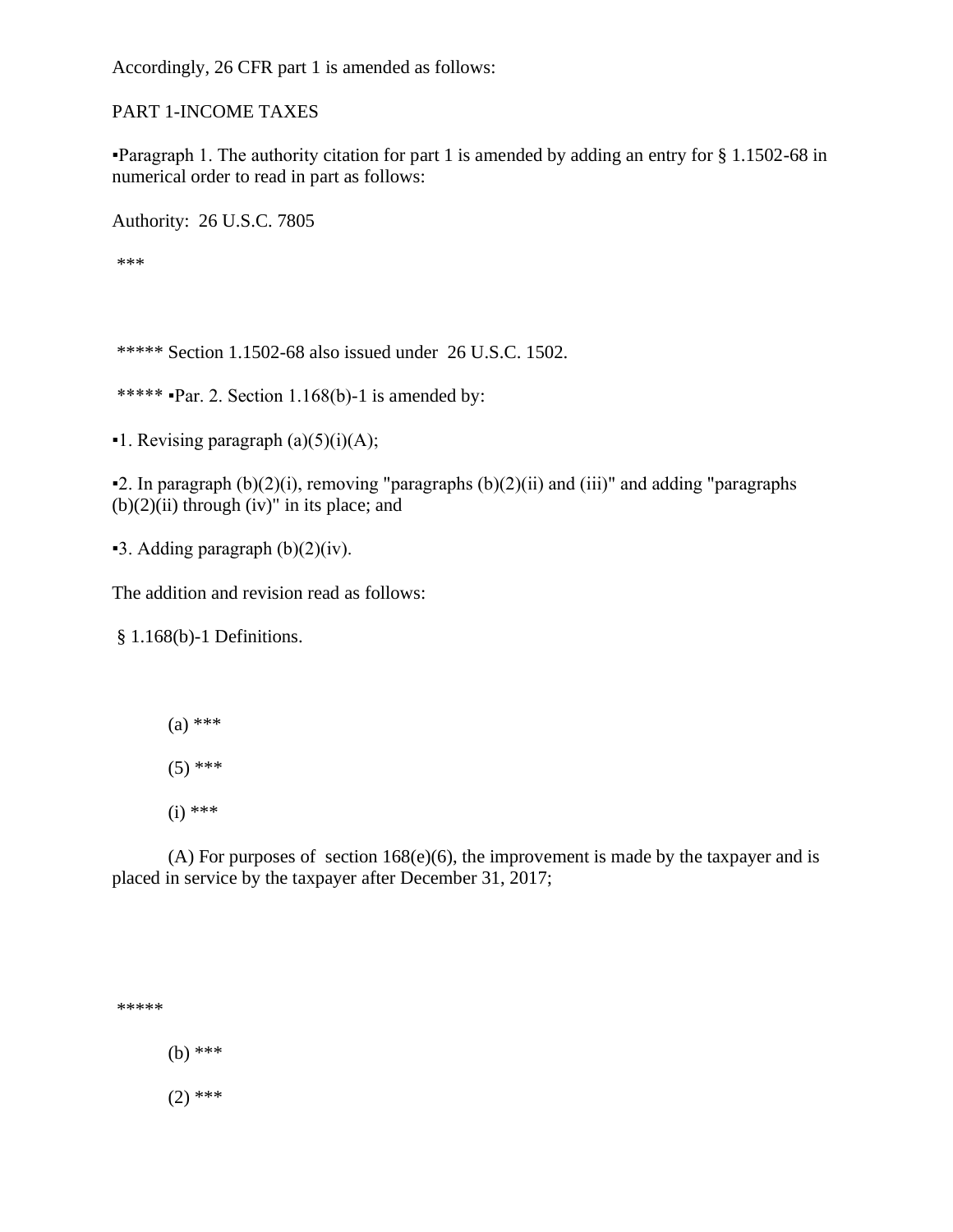(iv) Addition of language in paragraph  $(a)(5)(i)(A)$  of this section. The language "is made by the taxpayer and" in paragraph  $(a)(5)(i)(A)$  of this section applies to property placed in service by the taxpayer after December 31, 2017.

**•Par. 3. Section 1.168(k)-0 is amended under § 1.168(k)-2 by:** 

 $\bullet$ 1. Adding entries for (b)(3)(iii)(C), (b)(3)(v), (b)(5)(iii)(G), (b)(5)(v), (c), (c)(1) and (2),  $(c)(2)(i)$  through (iv),  $(c)(3)$ ,  $(c)(3)(i)$  through (iii),  $(c)(4)$ ,  $(c)(4)(i)$  and (ii),  $(c)(5)$ ,  $(c)(5)(i)$  and (ii), (c)(6), (c)(6)(i) and (ii), (c)(7), (c)(7)(i) and (ii), and (c)(8) and (c)(9);

- $\blacktriangleright$  2. Revising the entry for (d)(3)(iv);
- $\bullet$ 3. Adding entries for (d)(4), (f)(7), and (g)(11);
- $-4$ . Revising the entries for (h)(2) and (3); and
- $\bullet$  5. Adding entries for  $(h)(3)(i)$  through (iii).

The additions and revisions read as follows:

§ 1.168(k)-0 Table of contents.

\*\*\*\*\* § 1.168(k)-2 Additional first year depreciation deduction for property acquired and placed in service after September 27, 2017.

\*\*\*\*\*

(b) \*\*\*

 $(3)$  \*\*\*

- $(iii)$  \*\*\*
- (C) Special rules for a series of related transactions.

\*\*\*\*\*

(v) Application to members of a consolidated group.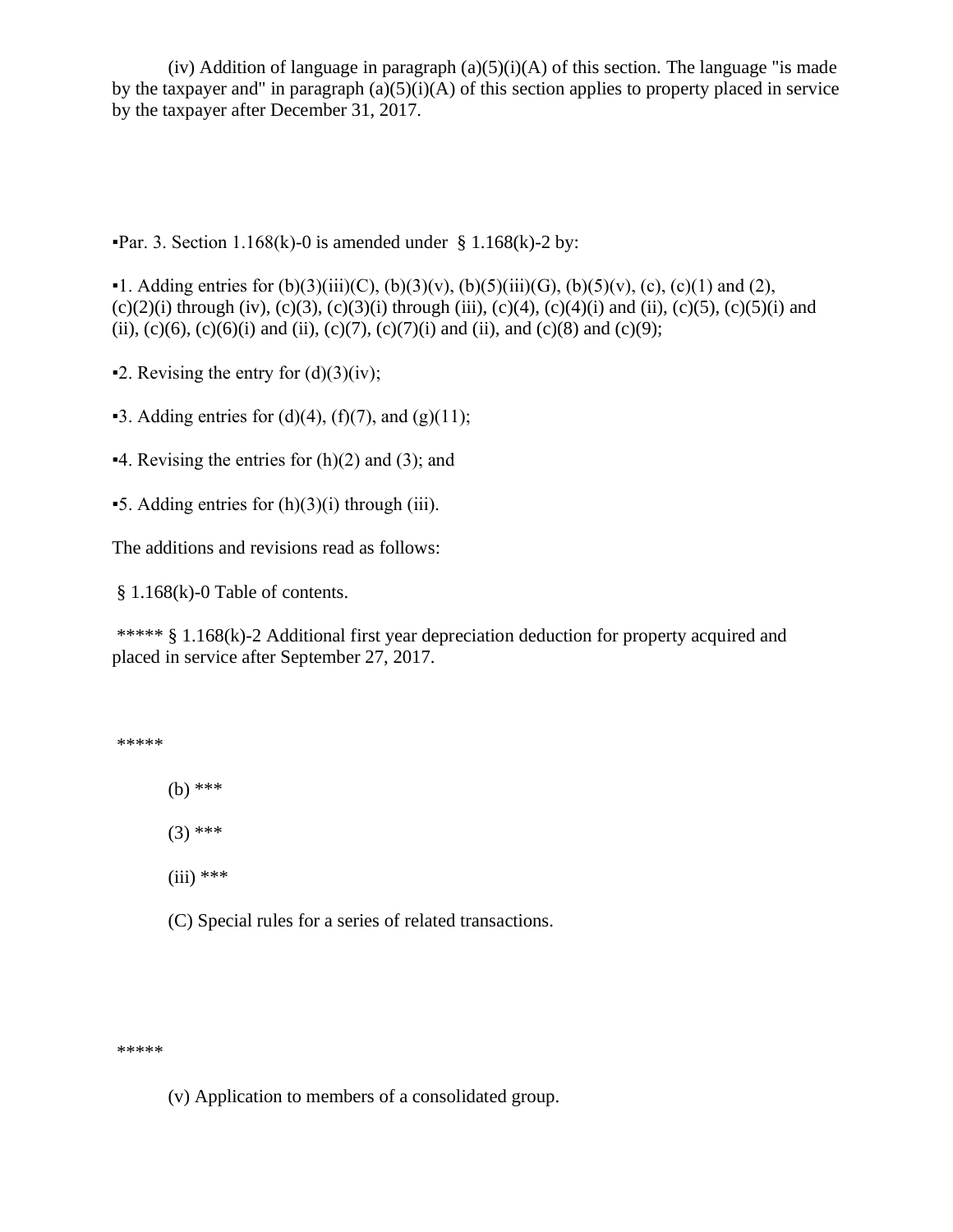\*\*\*\*\*

 $(5)$  \*\*\*

 $(iii)$  \*\*\*

(G) Acquisition of a trade or business or an entity.

\*\*\*\*\*

(v) Determination of acquisition date for property not acquired pursuant to a written binding contract.

\*\*\*\*\*

(c) Election for components of larger self-constructed property for which the manufacture, construction, or production begins before September 28, 2017.

(1) In general.

(2) Eligible larger self-constructed property.

(i) In general.

- (ii) Residential rental property or nonresidential real property.
- (iii) Beginning of manufacture, construction, or production.

(iv) Exception.

- (3) Eligible components.
- (i) In general.
- (ii) Acquired components.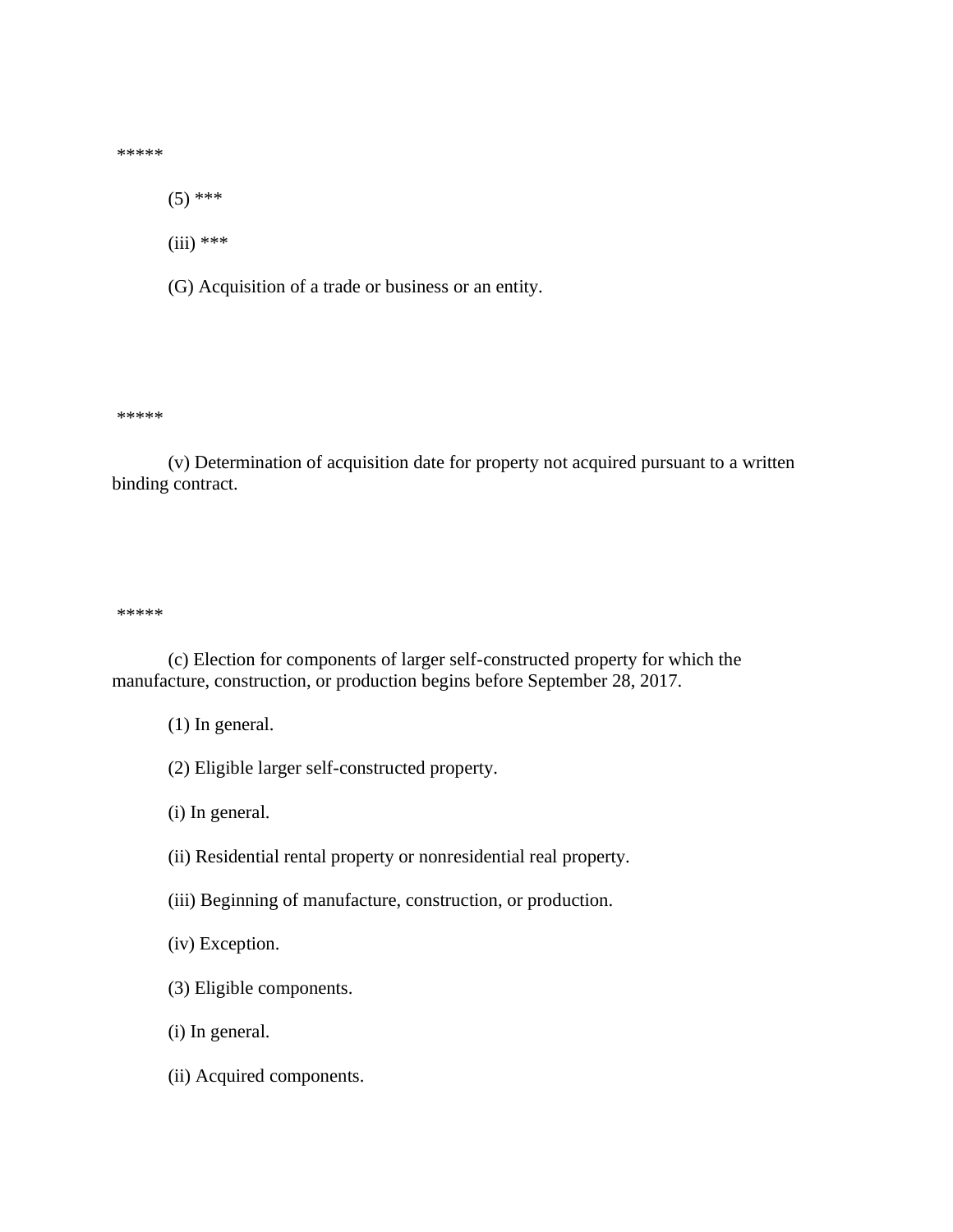- (iii) Self-constructed components.
- (4) Special rules.
- (i) Installation costs.
- (ii) Property described in section  $168(k)(2)(B)$ .
- (5) Computation of additional first year depreciation deduction.
- (i) Election is made.
- (ii) Election is not made.
- (6) Time and manner for making election.
- (i) Time for making election.
- (ii) Manner of making election.
- (7) Revocation of election.
- (i) In general.
- (ii) Automatic 6-month extension.
- (8) Additional procedural guidance.
- (9) Examples.
- (d) \*\*\*
- (3) \*\*\*

(iv) Determination of acquisition date for property not acquired pursuant to a written binding contract.

(4) Examples.

\*\*\*\*\*

(f) \*\*\*

(7) Additional procedural guidance.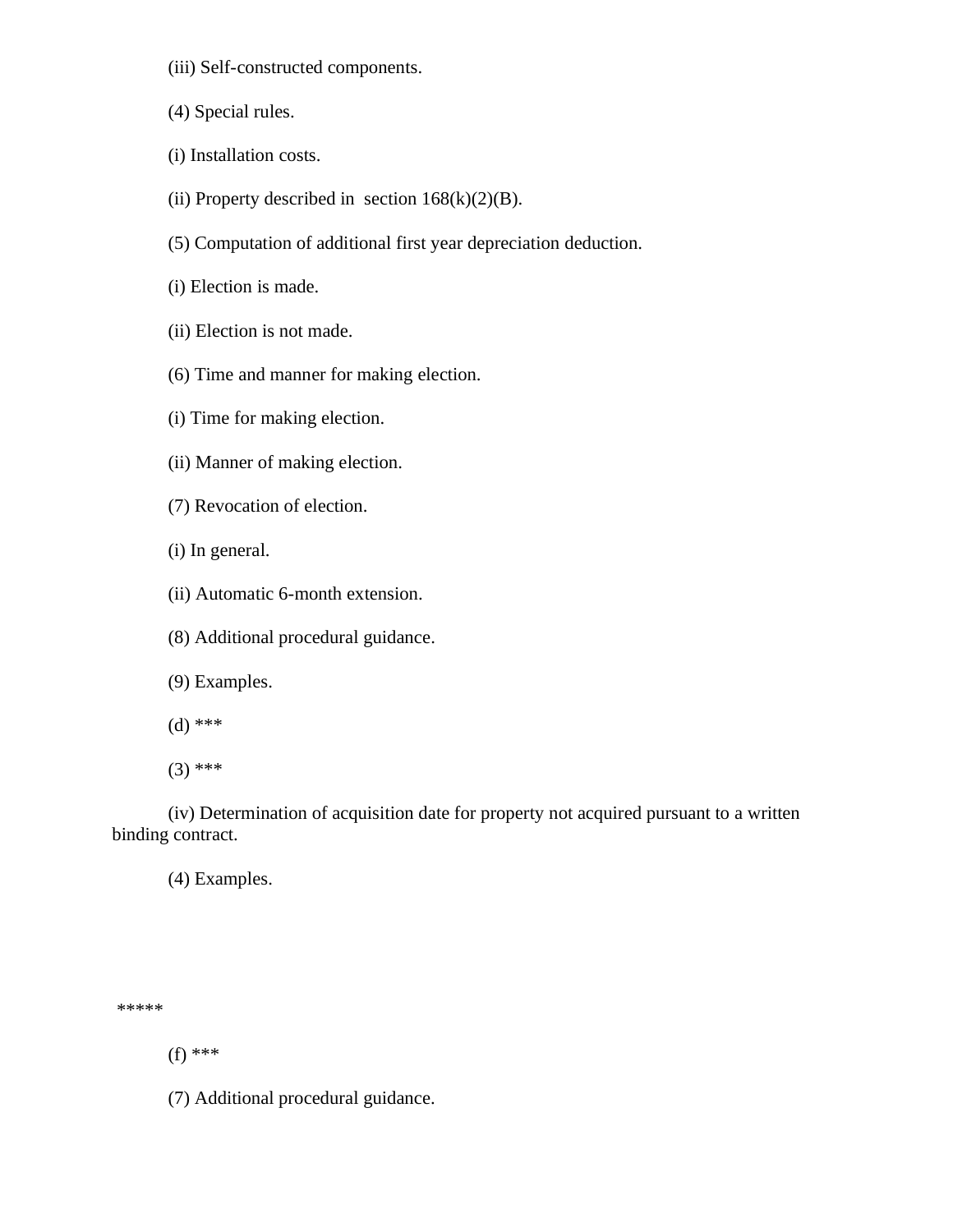(g) \*\*\*

- (11) Mid-quarter convention.
- (h) \*\*\*
- (2) Applicability of this section for prior taxable years.
- (3) Early application of this section and § 1.1502-68.
- (i) In general.
- (ii) Early application to certain transactions.
- (iii) Bound by early application.

 $\text{·Par. } 4$ . Section 1.168(k)-2 is amended by:

 $\bullet$  1. At the end of paragraph (a)(1), removing the period and adding ", except as provided in paragraph (c) of this section." in its place;

- $\bullet$ 2. In paragraph (a)(2)(iv)(B), removing "an asset" and adding "the asset" in its place;
- $\bullet$ 3. After the semicolon at the end of paragraph (a)(2)(iv)(C), adding the word "or";
- $\blacktriangleright$ 4. In paragraph (a)(2)(iv)(D), removing "; or" and adding a period in its place;
- **-5.** Removing paragraph  $(a)(2)(iv)(E)$ ;
- $\bullet$ 6. Revising paragraphs (b)(2)(ii)(F) and (G);
- $\blacktriangleright$  7. Adding paragraphs (b)(2)(iii)(F) through (I);
- **•8.** Revising the second and third sentences in paragraph  $(b)(3)(iii)(B)(1);$
- **•9.** Adding paragraphs  $(b)(3)(iii)(B)(4)$ ,  $(b)(3)(iii)(C)$ ,  $(b)(3)(v)$ , and  $(b)(3)(vii)(Y)$  through  $(OO)$ ;
- $\bullet$ 10. Revising the last sentence in paragraph (b)(5)(ii)(A);

 $\bullet$  11. In the first sentence in paragraph (b)(5)(iii)(A), removing the word "A" at the beginning of the sentence and adding "Except as provided in paragraph (b)(5)(iii)(G) of this section, a" in its place;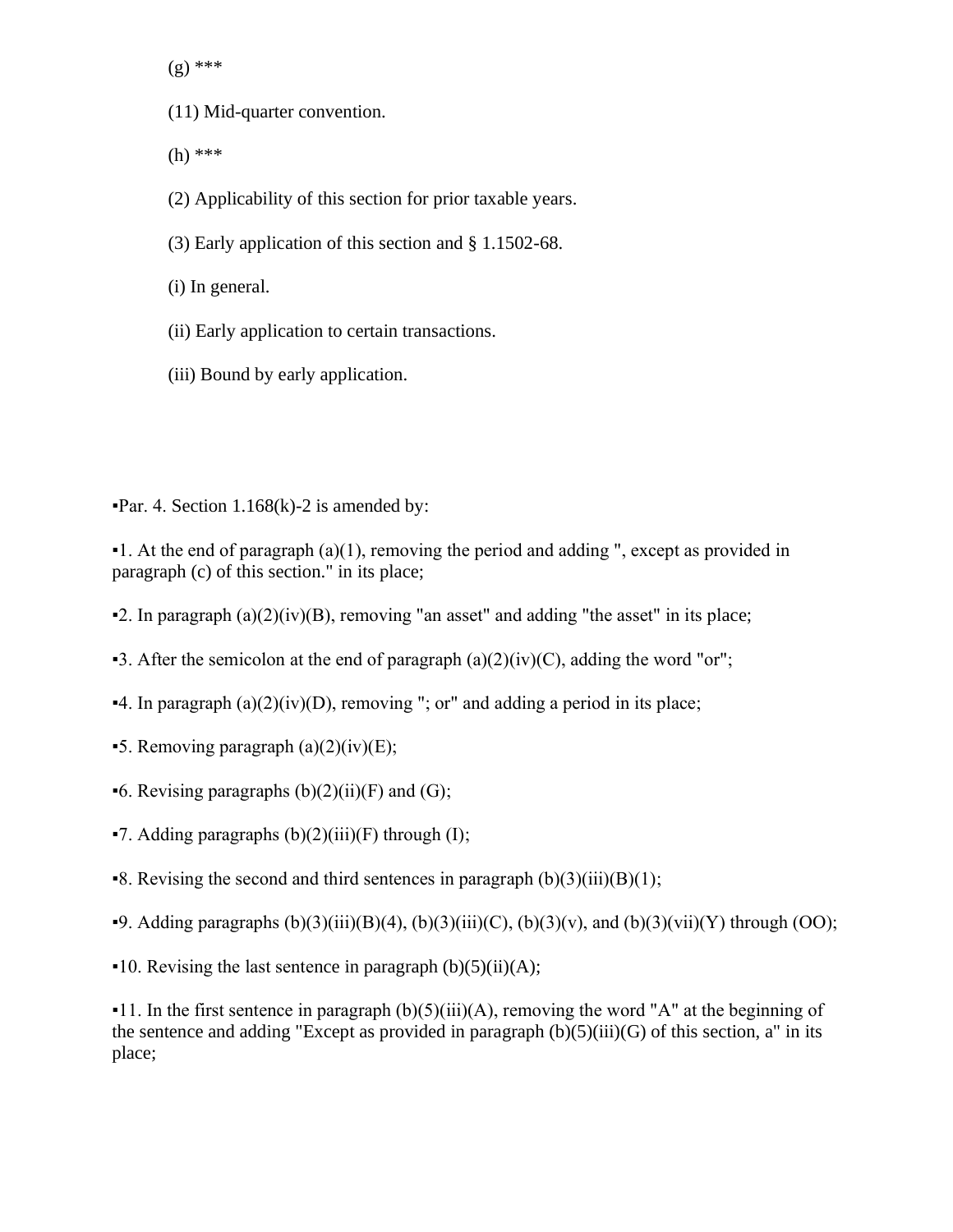$\bullet$ 12. In the first sentence in paragraph (b)(5)(iii)(B), removing the word "A" at the beginning of the sentence and adding "Except as provided in paragraph  $(b)(5)(iii)(G)$  of this section, a" in its place;

 $\bullet$ 13. Adding paragraph (b)(5)(iii)(G);

 $\bullet$  14. In the fourth sentence in paragraph (b)(5)(iv)(C)(1), removing the period at the end of the sentence and adding ", except as provided in paragraph (c) of this section." in its place;

 $\bullet$  15. In the fourth sentence in paragraph (b)(5)(iv)(C)(2), removing the period at the end of the sentence and adding ", except as provided in paragraph (c) of this section." in its place;

 $\blacksquare$ 16. Adding paragraph (b)(5)(v);

 $\bullet$  17. Revising the second sentence in paragraph (b)(5)(viii) introductory text;

▪18. Adding paragraph (c);

 $\bullet$ 19. Redesignating paragraph (d)(3)(iv) as paragraph (d)(4) and adding new paragraph (d)(3)(iv);

 $\bullet$  20. Adding three sentences at the end of paragraph (e)(1)(iii);

 $\bullet$ 21. In paragraph (f)(1)(ii)(D), removing "(a)(5)(ii)," and adding "(a)(5)(ii) (acquired by the taxpayer after September 27, 2017, and placed in service by the taxpayer after September 27, 2017, and before January 1, 2018)," in its place;

 $\text{-22. In paragraph (f)(1)(ii)(G), removing the word "A" at the beginning of the sentence and$ adding the word "Each" in its place;

 $\blacktriangleright$  23. Adding paragraph (f)(7);

 $\blacktriangleright$  24. In paragraph  $(g)(1)(i)$ :

 $\bullet$ i. In the first sentence, after "paragraphs  $(g)(1)(ii)$  and  $(iii)$  of this section" adding "and by the application of paragraph  $(b)(3)(iii)(B)(4)$  of this section"; and

▪ii. In the last sentence, removing the period at the end of the sentence and adding ", except as otherwise provided by the application of paragraph  $(b)(3)(iii)(B)$  of this section." in its place;

**-25.** Adding paragraph  $(g)(11)$ ; and

 $\bullet$  26. Revising paragraphs (h)(1), (2), and (3).

The additions and revisions read as follows:

§ 1.168(k)-2 Additional first year depreciation deduction for property acquired and placed in service after September 27, 2017.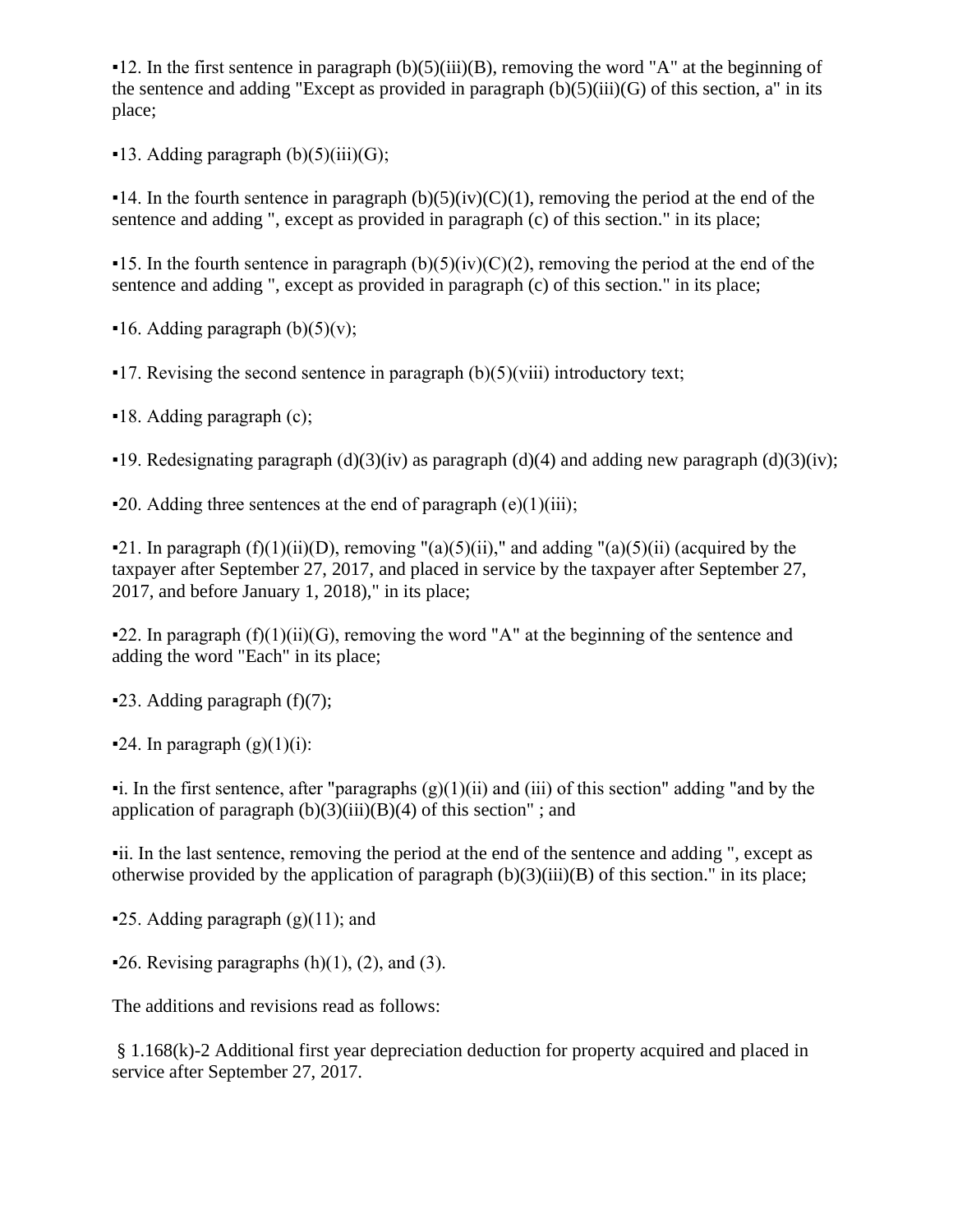\*\*\*\*\*

(b) \*\*\*

 $(2)$  \*\*\*

 $(ii)$  \*\*\*

(F) Primarily used in a trade or business described in section  $163(j)(7)(A)(iv)$  and §§ 1.163(j)-1(b)(15)(i) and 1.163(j)-10(c)(3)(iii)(C)(3), and placed in service by the taxpayer in any taxable year beginning after December 31, 2017. For purposes of section  $168(k)(9)(A)$  and this paragraph (b)(2)(ii)(F), the term primarily used has the same meaning as that term is used in § 1.167(a)-11(b)(4)(iii)(b) and (e)(3)(iii) for classifying property. This paragraph (b)(2)(ii)(F) does not apply to property that is leased to a lessee's trade or business described in section  $163(j)(7)(A)(iv)$  and §§ 1.163(j)-1(b)(15)(i) and 1.163(j)-10(c)(3)(iii)(C)(3), by a lessor's trade or business that is not described in section  $163(j)(7)(A)(iv)$  and §§ 1.163(j)-1(b)(15)(i) and  $1.163(j)-10(c)(3)(iii)(C)(3)$  for the taxable year; or

(G) Used in a trade or business that has had floor plan financing indebtedness, as defined in section  $163(i)(9)(B)$  and § 1.163(j)-1(b)(18), if the floor plan financing interest expense, as defined in section  $163(i)(9)(A)$  and § 1.163(j)-1(b)(19), related to such indebtedness is taken into account under section  $163(i)(1)(C)$  for the taxable year. Such property also must be placed in service by the taxpayer in any taxable year beginning after December 31, 2017. Solely for purposes of section  $168(k)(9)(B)$  and this paragraph  $(b)(2)(ii)(G)$ , floor plan financing interest expense is taken into account for the taxable year by a trade or business that has had floor plan financing indebtedness only if the business interest expense, as defined in section  $163(i)(5)$  and § 1.163(j)-1(b)(3), of the trade or business for the taxable year (which includes floor plan financing interest expense) exceeds the sum of the amounts calculated under section  $163(i)(1)(A)$  and (B) for the trade or business for the taxable year. If the trade or business has taken floor plan financing interest expense into account pursuant to this paragraph  $(b)(2)(ii)(G)$ for a taxable year, this paragraph  $(b)(2)(ii)(G)$  applies to any property placed in service by that trade or business in that taxable year. This paragraph  $(b)(2)(ii)(G)$  does not apply to property that is leased to a lessee's trade or business that has had floor plan financing indebtedness, by a lessor's trade or business that has not had floor plan financing indebtedness during the taxable year or that has had floor plan financing indebtedness but did not take into account floor plan financing interest expense for the taxable year pursuant to this paragraph  $(b)(2)(ii)(G)$ .

 $(iii)$  \*\*\*

(F) Example 6. In 2019, a financial institution buys new equipment for \$1 million and then leases this equipment to a lessee that primarily uses the equipment in a trade or business described in section  $163(j)(7)(A)(iv)$  and §§ 1.163(j)-1(b)(15)(i) and 1.163(j)- $10(c)(3)(iii)(C)(3)$ . The financial institution is not described in section  $163(i)(7)(A)(iv)$  and §§ 1.163(j)-1(b)(15)(i) and § 1.163(j)-10(c)(3)(iii)(C)(3). As a result, paragraph (b)(2)(ii)(F) of this section does not apply to this new equipment. Assuming all other requirements are met, the financial institution's purchase price of \$1 million for the new equipment qualifies for the additional first year depreciation deduction under this section.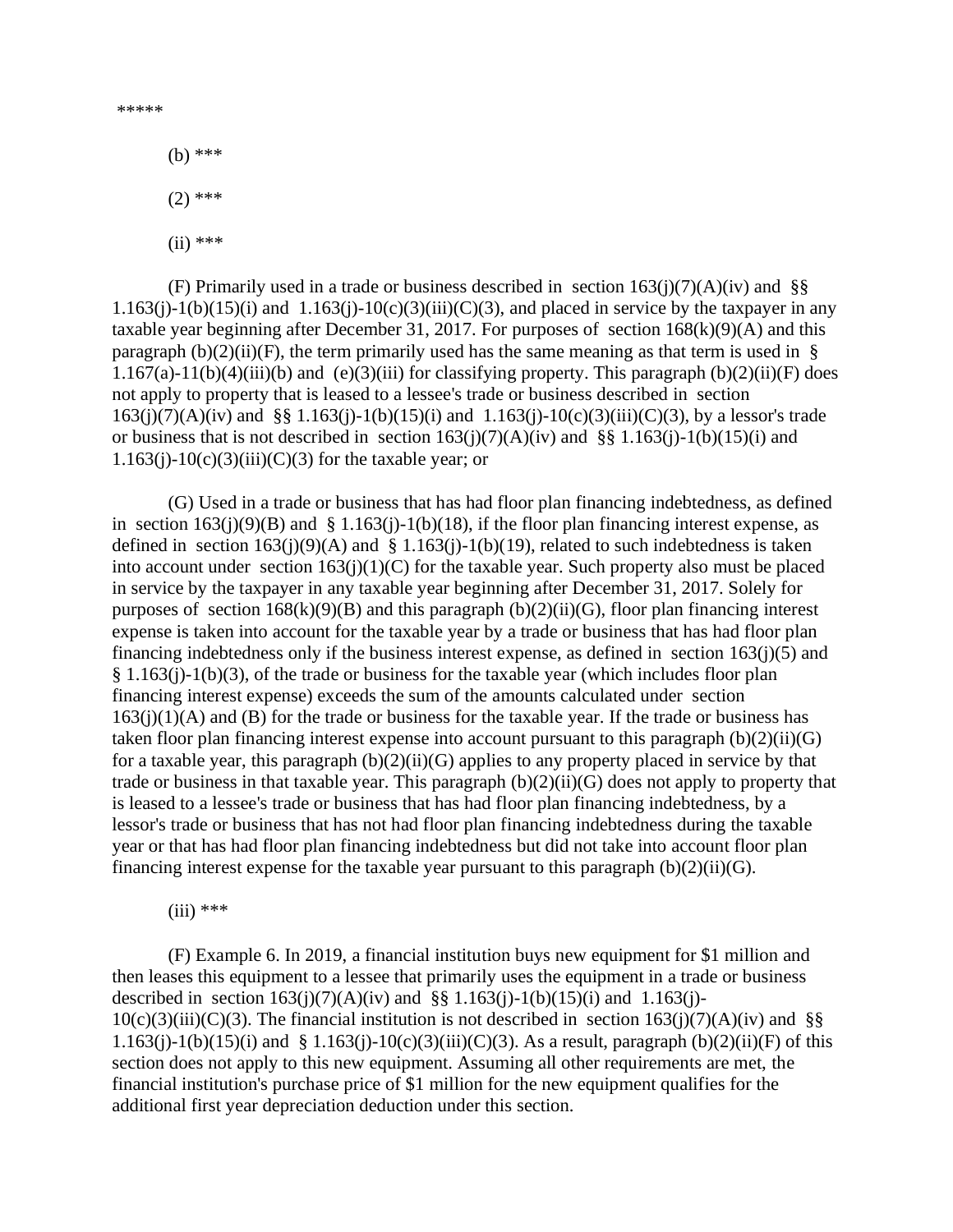(G) Example 7. During its taxable year beginning in 2020, F, a corporation that is an automobile dealer, buys new computers for \$50,000 for use in its trade or business of selling automobiles. For purposes of section 163(j), F has the following for 2020: \$700 of adjusted taxable income, \$40 of business interest income, \$400 of business interest expense (which includes \$100 of floor plan financing interest expense). The sum of the amounts calculated under section  $163(i)(1)(A)$  and (B) for F for 2020 is \$390 (\$40 + (\$700 x 50 percent)). F's business interest expense, which includes floor plan financing interest expense, for 2020 is \$400. As a result, F's floor plan financing interest expense is taken into account by F for 2020 pursuant to paragraph  $(b)(2)(ii)(G)$  of this section. Accordingly, F's purchase price of \$50,000 for the computers does not qualify for the additional first year depreciation deduction under this section.

(H) Example 8. The facts are the same as in Example 7 in paragraph  $(b)(2)(iii)(G)$  of this section, except F buys new computers for \$30,000 for use in its trade or business of selling automobiles and, for purposes of section 163(j), F has \$1,300 of adjusted taxable income. The sum of the amounts calculated under section  $163(i)(1)(A)$  and (B) for F for 2020 is \$690 (\$40 + (\$1,300 x 50 percent)). F's business interest expense, which includes floor plan financing interest expense, for 2020 is \$400. As a result, F's floor plan financing interest expense is not taken into account by F for 2020 pursuant to paragraph  $(b)(2)(ii)(G)$  of this section. Assuming all other requirements are met, F's purchase price of \$30,000 for the computers qualifies for the additional first year depreciation deduction under this section.

(I) Example 9.(1) G, a calendar-year taxpayer, owns an office building for use in its trade or business and G placed in service such building in 2000. In November 2018, G made and placed in service an improvement to the inside of such building at a cost of \$100,000. In January 2019, G entered into a written contract with H for H to construct an improvement to the inside of the building. In March 2019, H completed construction of the improvement at a cost of \$750,000 and G placed in service such improvement. Both improvements to the building are section 1250 property and are not described in  $\S 1.168(b) - 1(a)(5)(ii)$ .

(2) Both the improvement to the office building made by G in November 2018 and the improvement to the office building that was constructed by H for G in 2019 are improvements made by G under § 1.168(b)-1(a)(5)(i)(A). Further, each improvement is made to the inside of the office building, is section 1250 property, and is not described in § 1.168(b)-1(a)(5)(ii). As a result, each improvement meets the definition of qualified improvement property in section 168(e)(6) and § 1.168(b)-1(a)(5)(i)(A) and (a)(5)(ii). Accordingly, each improvement is 15-year property under section  $168(e)(3)$  and is described in §  $1.168(k)-2(b)(2)(i)(A)$ . Assuming all other requirements of this section are met, each improvement made by G qualifies for the additional first year depreciation deduction for G under this section.

- $(3)$  \*\*\*
- $(iii)$  \*\*\*
- (B) \*\*\*

(1) \*\*\* To determine if the taxpayer or a predecessor had a depreciable interest in the property at any time prior to the acquisition, only the five calendar years immediately prior to the current calendar year in which the property is placed in service by the taxpayer, and the portion of such current calendar year before the placed-in-service date of the property without taking into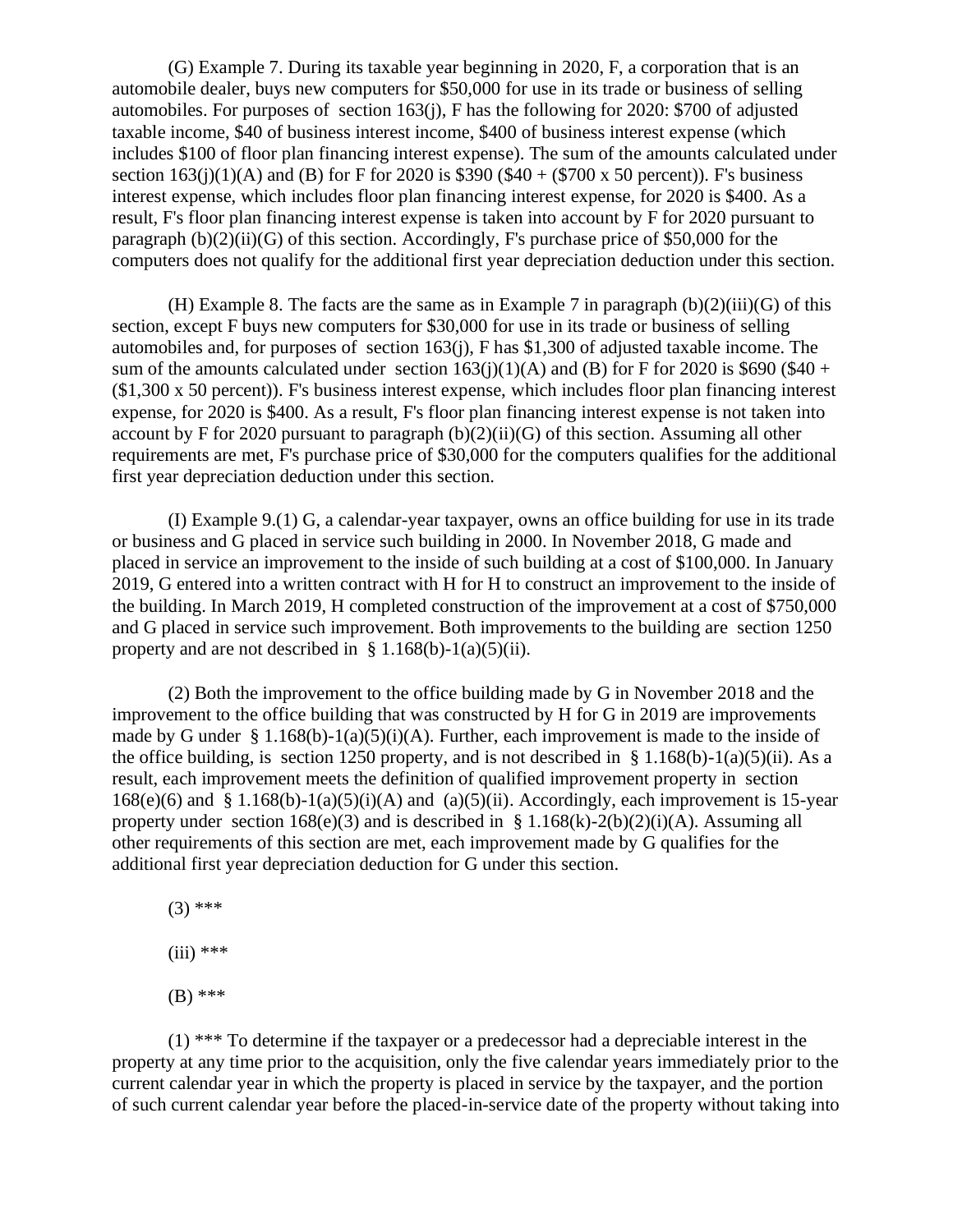account the applicable convention, are taken into account (lookback period). If either the taxpayer or a predecessor, or both, have not been in existence for the entire lookback period, only the portion of the lookback period during which the taxpayer or a predecessor, or both, as applicable, have been in existence is taken into account to determine if the taxpayer or a predecessor had a depreciable interest in the property at any time prior to the acquisition. \*\*\*

(4) De minimis use of property. If a taxpayer acquires and places in service property, the taxpayer or a predecessor did not previously have a depreciable interest in the property, the taxpayer disposes of the property to an unrelated party within 90 calendar days after the date the property was originally placed in service by the taxpayer, without taking into account the applicable convention, and the taxpayer reacquires and again places in service the property, then the taxpayer's depreciable interest in the property during that 90-day period is not taken into account for determining whether the property was used by the taxpayer or a predecessor at any time prior to its reacquisition by the taxpayer under paragraphs  $(b)(3)(iii)(A)(1)$  and  $(b)(3)(iii)(B)(1)$  of this section. If the taxpayer originally acquired the property before September 28, 2017, as determined under  $\S 1.168(k)-1(b)(4)$ , and the taxpayer reacquires and again places in service the property during the same taxable year the taxpayer disposed of the property to the unrelated party, then this paragraph  $(b)(3)(iii)(B)(4)$  does not apply. For purposes of this paragraph (b)(3)(iii)(B)(4), an unrelated party is a person not described in section  $179(d)(2)(A)$ or (B), and  $\S 1.179-4(c)(1)(ii)$  or (iii) or (c)(2).

(C) Special rules for a series of related transactions-(1) In general. Solely for purposes of paragraph (b)(3)(iii) of this section, each transferee in a series of related transactions tests its relationship under section  $179(d)(2)(A)$  or (B) with the transferor from which the transferee directly acquires the depreciable property (immediate transferor) and with the original transferor of the depreciable property in the series. The transferee is treated as related to the immediate transferor or the original transferor if the relationship exists either when the transferee acquires, or immediately before the first transfer of, the depreciable property in the series. A series of related transactions may include, for example, a transfer of partnership assets followed by a transfer of an interest in the partnership that owned the assets; or a disposition of property and a disposition, directly or indirectly, of the transferor or transferee of the property. For special rules that may apply when the transferor and transferee of the property are members of a consolidated group, as defined in § 1.1502-1(h), see § 1.1502-68.

(2) Special rules-(i) Property placed in service and disposed of in same taxable year or property not placed in service. Any party in a series of related transactions that is neither the original transferor nor the ultimate transferee is disregarded (disregarded party) for purposes of testing the relationships under paragraph  $(b)(3)(iii)(C)(1)$  of this section if the party places in service and disposes of the depreciable property subject to the series, other than in a transaction described in paragraph  $(g)(1)(iii)$  of this section, during the party's same taxable year, or if the party does not place in service the depreciable property subject to the series for use in the party's trade or business or production of income. In either case, the party to which the disregarded party disposed of the depreciable property tests its relationship with the party from which the disregarded party acquired the depreciable property and with the original transferor of the depreciable property in the series. If the series has consecutive disregarded parties, the party to which the last disregarded party disposed of the depreciable property tests its relationship with the party from which the first disregarded party acquired the depreciable property and with the original transferor of the depreciable property in the series. The rules for testing the relationships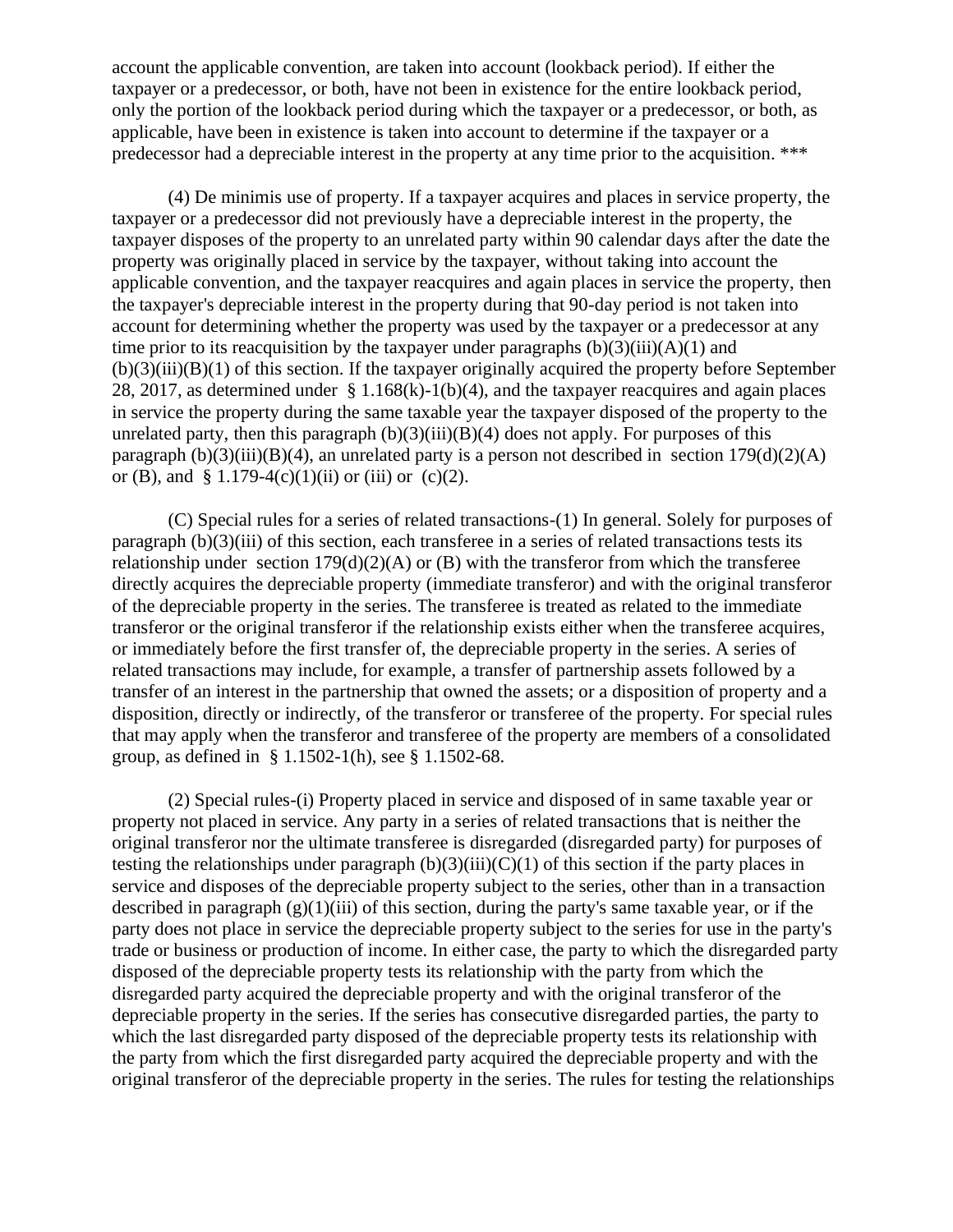in paragraph  $(b)(3)(iii)(C)(1)$  of this section continue to apply for the other transactions in the series.

(ii) All section  $168(i)(7)$  transactions. This paragraph  $(b)(3)(iii)(C)$  does not apply if all transactions in a series of related transactions are described in paragraph  $(g)(1)(iii)$  of this section ( section 168(i)(7) transactions in which property is transferred in the same taxable year that the property is placed in service by the transferor).

(iii) One or more section  $168(i)(7)$  transactions. Any step in a series of related transactions that is neither the original step nor the ultimate step is disregarded (disregarded step) for purposes of testing the relationships under paragraph  $(b)(3)(iii)(C)(1)$  of this section if the step is a transaction described in paragraph  $(g)(1)(iii)$  of this section. In this case, the relationship is not tested between the transferor and transferee of that transaction. Instead, the relationship is tested between the transferor in the disregarded step and the party to which the transferee in the disregarded step disposed of the depreciable property, the transferee in the disregarded step and the party to which the transferee in the disregarded step disposed of the depreciable property, and the original transferor of the depreciable property in the series and the party to which the transferee in the disregarded step disposed of the depreciable property. If the series has consecutive disregarded steps, the relationship is tested between the transferor in the first disregarded step and the party to which the transferee in the last disregarded step disposed of the depreciable property, the transferee in the last disregarded step and the party to which the transferee in the last disregarded step disposed of the depreciable property, and the original transferor of the depreciable property in the series and the party to which the transferee in the last disregarded step disposed of the depreciable property. The rules for testing the relationships in paragraph  $(b)(3)(iii)(C)(1)$  of this section continue to apply for the other transactions in the series.

(iv) Syndication transaction. This paragraph  $(b)(3)(iii)(C)$  does not apply to a syndication transaction described in paragraph (b)(3)(vi) of this section.

(v) Certain relationships disregarded. If a party acquires depreciable property in a series of related transactions in which the party acquires stock, meeting the requirements of section 1504(a)(2), of a corporation in a fully taxable transaction followed by a liquidation of the acquired corporation under section 331, any relationship created as part of such series of related transactions is disregarded in determining whether any party is related to such acquired corporation for purposes of testing the relationships under paragraph  $(b)(3)(iii)(C)(1)$  of this section.

(vi) Transferors that cease to exist for Federal tax purposes. Any transferor in a series of related transactions that ceases to exist for Federal tax purposes during the series is deemed, for purposes of testing the relationships under paragraph  $(b)(3)(iii)(C)(1)$  of this section, to be in existence at the time of any transfer in the series.

(vii) Newly created party. If a transferee in a series of related transactions acquires depreciable property from a transferor that was not in existence immediately prior to the first transfer of such property in such series (new transferor), the transferee tests its relationship with the party from which the new transferor acquired such property and with the original transferor of the depreciable property in the series for purposes of paragraph  $(b)(3)(iii)(C)(1)$  of this section. If the series has consecutive new transferors, the party to which the last new transferor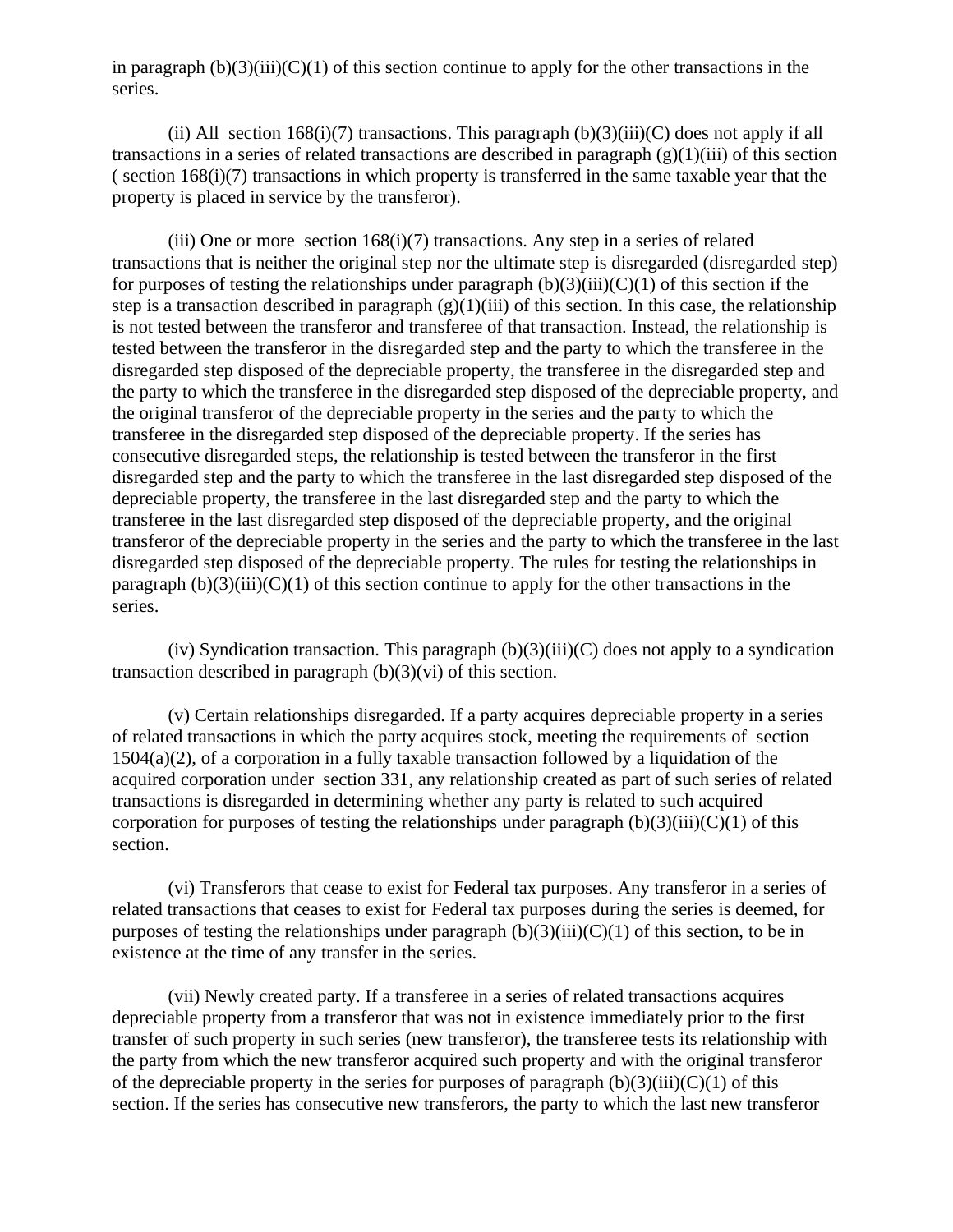disposed of the depreciable property tests its relationship with the party from which the first new transferor acquired the depreciable property and with the original transferor of the depreciable property in the series. The rules for testing the relationships in paragraph  $(b)(3)(iii)(C)(1)$  of this section continue to apply for the other transactions in the series.

(viii) Application of paragraph  $(g)(1)$  of this section. Paragraph  $(g)(1)$  of this section applies to each step in a series of related transactions.

\*\*\*\*\*

(v) Application to members of a consolidated group. For rules applicable to the acquisition of depreciable property by a member of a consolidated group, see § 1.1502-68.

\*\*\*\*\*

 $(vii)$  \*\*\*

(Y) Example 25. (1) JL is a fiscal year taxpayer with a taxable year ending June 30. On April 22, 2020, JL acquires and places in service a new machine for use in its trade or business. On May 1, 2022, JL sells this machine to JM, an unrelated party, for use in JM's trade or business. JM is a fiscal year taxpayer with a taxable year ending March 31. On February 1, 2023, JL buys the machine from JM and places the machine in service. JL uses the machine in its trade or business for the remainder of its taxable year ending June 30, 2023.

(2) JL's acquisition of the machine on April 22, 2020, satisfies the original use requirement in paragraph (b)(3)(ii) of this section. Assuming all other requirements are met, JL's purchase price of the machine qualifies for the additional first year depreciation deduction for JL for the taxable year ending June 30, 2020, under this section.

(3) JM placed in service the machine on May 1, 2022, and disposed of it on February 1, 2023. As a result, JM placed in service and disposed of the machine during the same taxable year (JM's taxable year beginning April 1, 2022, and ending March 31, 2023). Accordingly, JM's acquisition of the machine on May 1, 2022, does not qualify for the additional first year depreciation deduction pursuant to paragraph  $(g)(1)(i)$  of this section.

(4) Pursuant to paragraph  $(b)(3)(iii)(B)(1)$  of this section, the lookback period is calendar years 2018 through 2022 and January 1, 2023, through January 31, 2023, to determine if JL had a depreciable interest in the machine when JL reacquired it on February 1, 2023. As a result, JL's depreciable interest in the machine during the period April 22, 2020, to April 30, 2022, is taken into account for determining whether the machine was used by JL or a predecessor at any time prior to its reacquisition by JL on February 1, 2023. Accordingly, the reacquisition of the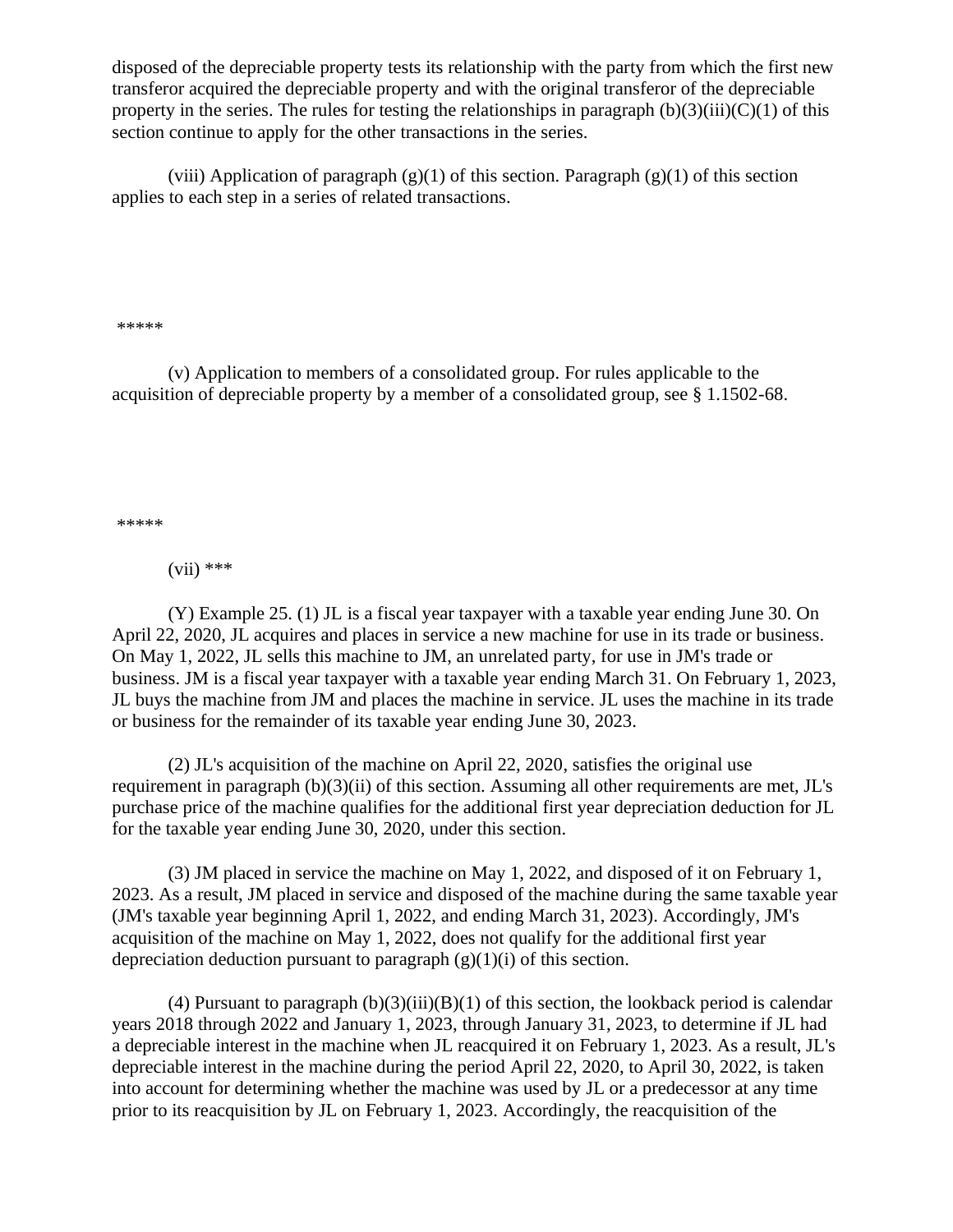machine by JL on February 1, 2023, does not qualify for the additional first year depreciation deduction.

(Z) Example 26. (1) EF has owned and had a depreciable interest in Property since 2012. On January 1, 2016, EF contributes assets (not including Property) to existing Partnership T in a transaction described in section 721, in exchange for a partnership interest in Partnership T, and Partnership T placed in service these assets for use in its trade or business. On July 1, 2016, EF sells Property to EG, a party unrelated to either EF or Partnership T. On April 1, 2018, Partnership T buys Property from EG and places it in service for use in its trade or business.

(2) EF is not Partnership T's predecessor with respect to Property within the meaning of paragraph (a)(2)(iv)(B) of this section. Pursuant to paragraph (b)(3)(iii)(B)(1) of this section, the lookback period is 2013-2017, plus January through March 2018, to determine if Partnership T had a depreciable interest in Property that Partnership T acquired on April 1, 2018. EF need not be examined in the lookback period to see if EF had a depreciable interest in Property, because EF is not Partnership T's predecessor. Because Partnership T did not have a depreciable interest in Property in the lookback period prior to its acquisition of Property on April 1, 2018, Partnership T's acquisition of Property on April 1, 2018, satisfies the used property acquisition requirement of paragraph  $(b)(3)(iii)(B)(1)$  of this section. Assuming all other requirements of this section are satisfied, Partnership T's purchase price of Property qualifies for the additional first year depreciation deduction under this section.

(AA) Example 27. (1) The facts are the same as in Example 26 of paragraph  $(b)(3)(vii)(Z)(1)$  of this section, except that on January 1, 2016, EF's contribution of assets to Partnership T includes Property. On July 1, 2016, Partnership T sells Property to EG.

(2) Partnership T's acquisition of Property on January 1, 2016, does not satisfy the original use requirement of  $\S 1.168(k)-1(b)(3)$  and is not eligible for the additional first year depreciation deduction under section 168(k) as in effect prior to the enactment of the Act.

(3) With respect to Partnership T's acquisition of Property on April 1, 2018, EF is Partnership T's predecessor with respect to Property within the meaning of paragraph  $(a)(2)(iv)(B)$  of this section. Pursuant to paragraph  $(b)(3)(iii)(B)(1)$  of this section, the lookback period is 2013-2017, plus January through March 2018, to determine if EF or Partnership T had a depreciable interest in Property that Partnership T acquired on April 1, 2018. Because EF had a depreciable interest in Property from 2013 to 2015 and Partnership T had a depreciable interest in Property from January through June 2016, Partnership T's acquisition of Property on April 1, 2018, does not satisfy the used property acquisition requirement of paragraph  $(b)(3)(iii)(B)(1)$  of this section and is not eligible for the additional first year depreciation deduction.

(BB) Example 28. (1) X Corporation has owned and had a depreciable interest in Property since 2012. On January 1, 2015, X Corporation sold Property to Q, an unrelated party. Y Corporation is formed July 1, 2015. On January 1, 2016, Y Corporation merges into X Corporation in a transaction described in section  $368(a)(1)(A)$ . On April 1, 2018, X Corporation buys Property from Q and places it in service for use in its trade or business.

(2) Pursuant to paragraph  $(a)(2)(iv)(A)$  of this section, Y Corporation is X Corporation's predecessor. Pursuant to paragraph  $(b)(3)(iii)(B)(1)$  of this section, the lookback period is 2013-2017, plus January through March 2018, to determine if Y Corporation or X Corporation had a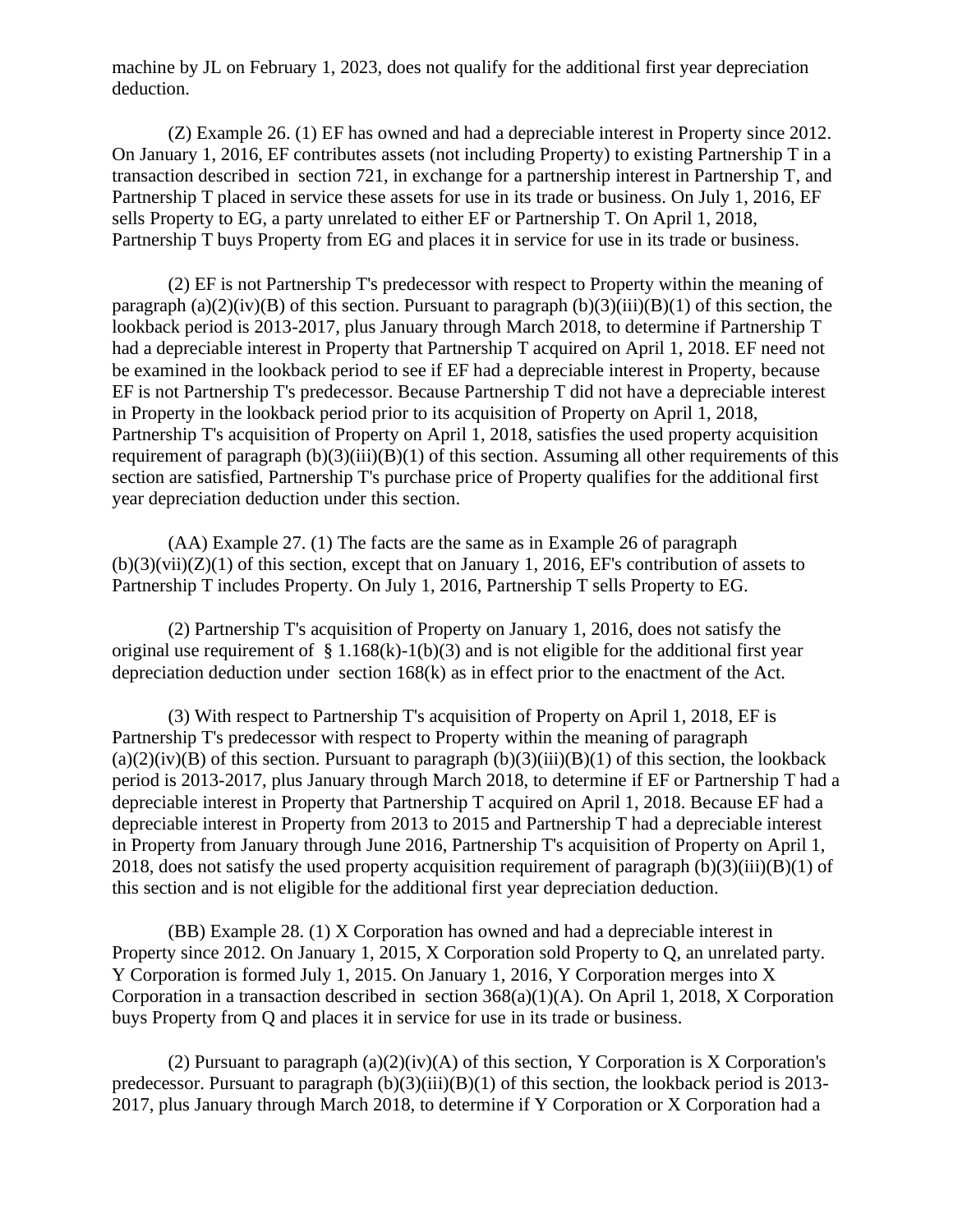depreciable interest in Property that X Corporation acquired on April 1, 2018. Y Corporation did not have a depreciable interest in Property at any time during the lookback period. Because X Corporation had a depreciable interest in Property from 2013 through 2014, X Corporation's acquisition of Property on April 1, 2018, does not satisfy the used property acquisition requirement of paragraph  $(b)(3)(iii)(B)(1)$  of this section and is not eligible for the additional first year depreciation deduction.

(CC) Example 29. (1) Y Corporation has owned and had a depreciable interest in Property since 2012. On January 1, 2015, Y Corporation sells Property to Q, an unrelated party. X Corporation is formed on July 1, 2015. On January 1, 2016, Y Corporation merges into X Corporation in a transaction described in section 368(a)(1)(A). On April 1, 2018, X Corporation buys Property from Q and places it in service for use in its trade or business.

(2) Pursuant to paragraph (a)(2)(iv)(A) of this section, Y Corporation is X Corporation's predecessor. Pursuant to paragraph  $(b)(3)(iii)(B)(1)$  of this section, the lookback period is 2013-2017, plus January through March 2018, to determine if X Corporation or Y Corporation had a depreciable interest in Property that X Corporation acquired on April 1, 2018. Because Y Corporation had a depreciable interest in Property from 2013 through 2014, X Corporation's acquisition of Property on April 1, 2018, does not satisfy the used property acquisition requirement of paragraph  $(b)(3)(iii)(B)(1)$  of this section and is not eligible for the additional first year depreciation deduction.

(DD) Example 30. (1) On September 5, 2017, Y, a calendar-year taxpayer, acquires and places in service a new machine (Machine #1), and begins using Machine #1 in its manufacturing trade or business. On November 1, 2017, Y sells Machine #1 to Z, then Z leases Machine #1 back to Y for 4 years, and Y continues to use Machine #1 in its manufacturing trade or business. The lease agreement contains a purchase option provision allowing Y to buy Machine #1 at the end of the lease term. On November 1, 2021, Y exercises the purchase option in the lease agreement and buys Machine #1 from Z. The lease between Y and Z for Machine #1 is a true lease for Federal tax purposes.

(2) Because Y, a calendar-year taxpayer, placed in service and disposed of Machine #1 during 2017, Machine #1 is not eligible for the additional first year depreciation deduction for Y pursuant to  $§ 1.168(k)-1(f)(1)(i)$ .

(3) The use of Machine #1 by Y prevents Z from satisfying the original use requirement of paragraph (b)(3)(ii) of this section. However, Z's acquisition of Machine #1 satisfies the used property acquisition requirements of paragraph  $(b)(3)(iii)$  of this section. Assuming all other requirements are met, Z's purchase price of Machine #1 qualifies for the additional first year depreciation deduction for Z under this section.

(4) During 2017, Y sold Machine #1 within 90 calendar days of placing Machine #1 in service originally on September 5, 2017. Pursuant to paragraph  $(b)(3)(iii)(B)(4)$  of this section, Y's depreciable interest in Machine #1 during that 90-day period is not taken into account for determining whether Machine #1 was used by Y or a predecessor at any time prior to its reacquisition by Y on November 1, 2021. Accordingly, assuming all other requirements are met, Y's purchase price of Machine #1 on November 1, 2021, qualifies for the additional first year depreciation deduction for Y under this section.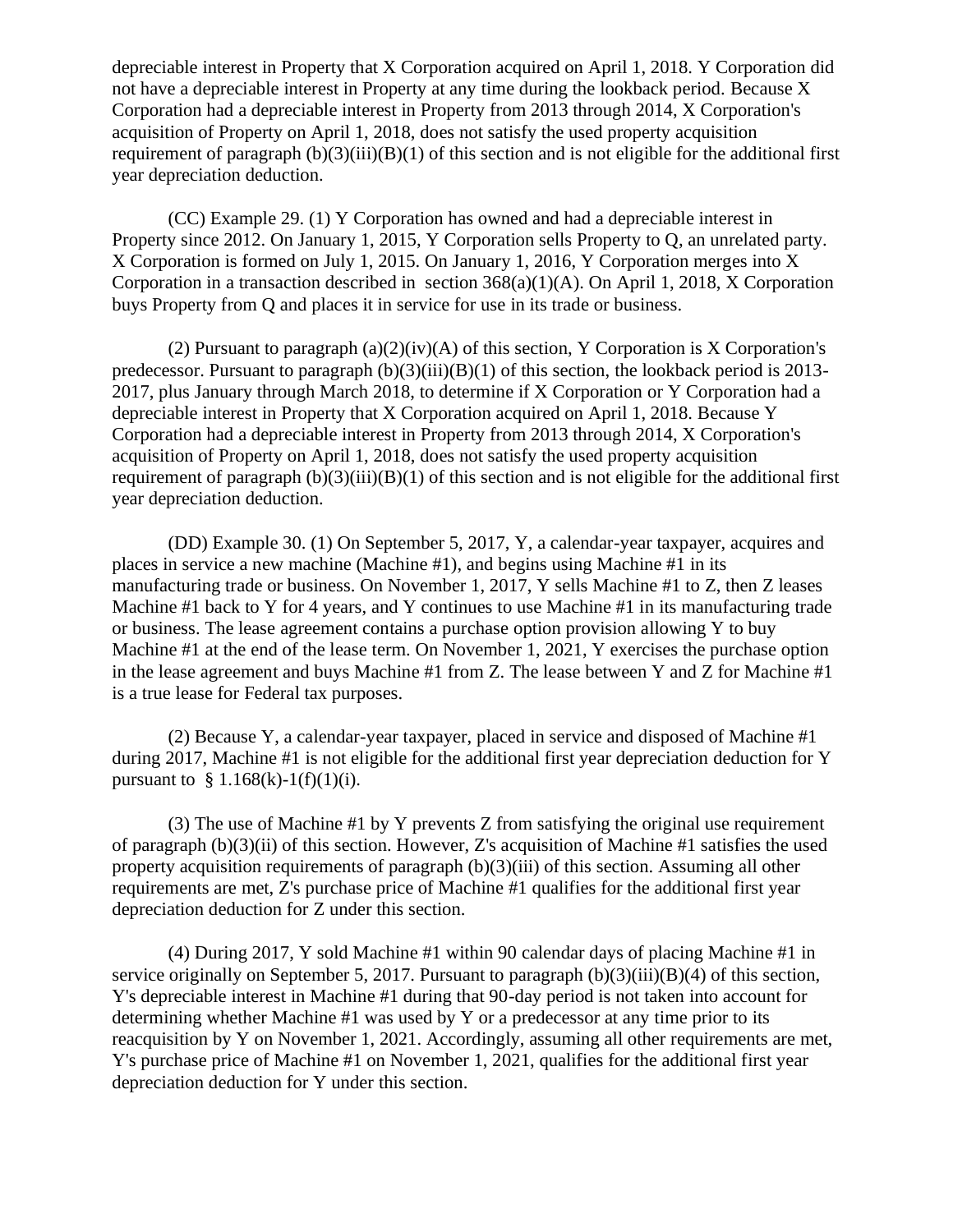(EE) Example 31. (1) On October 15, 2019, FA, a calendar-year taxpayer, buys and places in service a new machine for use in its trade or business. On January 10, 2020, FA sells this machine to FB for use in FB's trade or business. FB is a calendar-year taxpayer and is not related to FA. On March 30, 2020, FA buys the machine from FB and places the machine in service. FA uses the machine in its trade or business for the remainder of 2020.

(2) FA's acquisition of the machine on October 15, 2019, satisfies the original use requirement in paragraph (b)(3)(ii) of this section. Assuming all other requirements are met, FA's purchase price of the machine qualifies for the additional first year depreciation deduction for FA for the 2019 taxable year under this section.

(3) Because FB placed in service the machine on January 10, 2020, and disposed of it on March 30, 2020, FB's acquisition of the machine on January 10, 2020, does not qualify for the additional first year depreciation deduction pursuant to  $\S 1.168(k)-2(g)(1)(i)$ .

(4) FA sold the machine to FB in 2020 and within 90 calendar days of placing the machine in service originally on October 15, 2019. Pursuant to paragraph  $(b)(3)(iii)(B)(4)$  of this section, FA's depreciable interest in the machine during that 90-day period is not taken into account for determining whether the machine was used by FA or a predecessor at any time prior to its reacquisition by FA on March 30, 2020. Accordingly, assuming all other requirements are met, FA's purchase price of the machine on March 30, 2020, qualifies for the additional first year depreciation deduction for FA for the 2020 taxable year under this section.

(FF) Example 32. (1) The facts are the same as in Example 31 of paragraph  $(b)(3)(vii)(EE)(1)$  of this section, except that on November 1, 2020. FB buys the machine from FA and places the machine in service. FB uses the machine in its trade or business for the remainder of 2020.

(2) Because FA placed in service the machine on March 30, 2020, and disposed of it on November 1, 2020, FA's reacquisition of the machine on March 30, 2020, does not qualify for the additional first year depreciation deduction pursuant to paragraph  $(g)(1)(i)$  of this section.

(3) During 2020, FB sold the machine to FA within 90 calendar days of placing the machine in service originally on January 10, 2020. After FB reacquired the machine on November 1, 2020, FB did not dispose of the property during the remainder of 2020. Pursuant to paragraph  $(b)(3)(iii)(B)(4)$  of this section, FB's depreciable interest in the machine during that 90-day period is not taken into account for determining whether the machine was used by FB or a predecessor at any time prior to its reacquisition by FB on November 1, 2020. Accordingly, assuming all other requirements are met, FB's purchase price of the machine on November 1, 2020, qualifies for the additional first year depreciation deduction for FB under this section.

(GG) Example 33. (1) The facts are the same as in Example 32 of paragraph  $(b)(3)(vii)(FF)(1)$  of this section, except FB sells the machine to FC, an unrelated party, on December 31, 2020.

(2) Because FB placed in service the machine on November 1, 2020, and disposed of it on December 31, 2020, FB's reacquisition of the machine on November 1, 2020, does not qualify for the additional first year depreciation deduction pursuant to paragraph  $(g)(1)(i)$  of this section.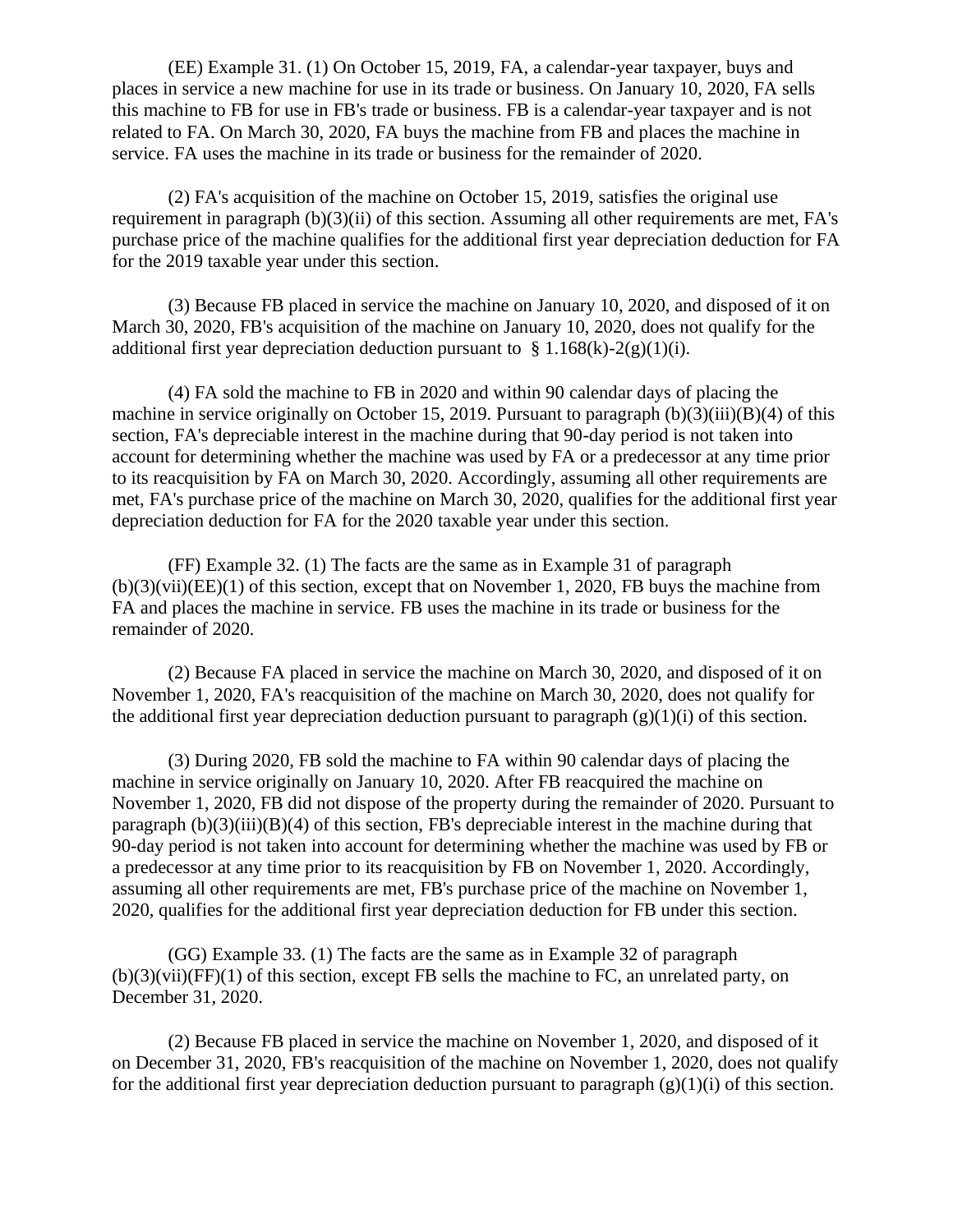(3) FC's acquisition of the machine on December 31, 2020, satisfies the used property acquisition requirement of paragraph  $(b)(3)(iii)(A)(2)$  of this section. Accordingly, assuming all other requirements of this section are satisfied, FC's purchase price of the machine qualifies for the additional first year depreciation deduction under this section.

(HH) Example 34. (1) In August 2017, FD, a calendar-year taxpayer, entered into a written binding contract with X for X to manufacture a machine for FD for use in its trade or business. Before September 28, 2017, FD incurred more than 10 percent of the total cost of the machine. On February 8, 2020, X delivered the machine to FD and FD placed in service the machine. The machine is property described in section  $168(k)(2)(B)$  as in effect on the day before the date of the enactment of the Act. FD's entire unadjusted depreciable basis of the machine is attributable to the machine's manufacture before January 1, 2020. FD uses the safe harbor test in § 1.168(k)-1(b)(4)(iii)(B)(2) to determine when manufacturing of the machine began. On March 26, 2020, FD sells the machine to FE for use in FE's trade or business. FE is a calendar-year taxpayer and is not related to FD. On November 7, 2020, FD buys the machine from FE and places in service the machine. FD uses the machine in its trade or business for the remainder of 2020.

(2) Because FD incurred more than 10 percent of the cost of the machine before September 28, 2017, and FD uses the safe harbor test in  $\S 1.168(k) - 1(b)(4)(iii)(B)(2)$  to determine when the manufacturing of the machine began, FD acquired the machine before September 28, 2017. If FD had not disposed of the machine on March 26, 2020, the cost of the machine would have qualified for the 30-percent additional first year depreciation deduction pursuant to section  $168(k)(8)$ , assuming all requirements are met under section  $168(k)(2)$  as in effect on the day before the date of the enactment of the Act. However, because FD placed in service the machine on February 8, 2020, and disposed of it on March 26, 2020, FD's acquisition of the machine on February 8, 2020, does not qualify for the additional first year depreciation deduction pursuant to  $§ 1.168(k)-1(f)(1)(i)$ .

(3) Because FE placed in service the machine on March 26, 2020, and disposed of it on November 7, 2020, FE's acquisition of the machine on March 26, 2020, does not qualify for the additional first year depreciation deduction pursuant to paragraph  $(g)(1)(i)$  of this section.

(4) During 2020, FD sold the machine to FE within 90 calendar days of placing the machine in service originally on February 8, 2020. After FD reacquired the machine on November 7, 2020, FD did not dispose of the machine during the remainder of 2020. FD originally acquired this machine before September 28, 2017. As a result, paragraph  $(b)(3)(iii)(B)(4)$  of this section does not apply. Pursuant to paragraph  $(b)(3)(iii)(B)(1)$  of this section, the lookback period is 2015 through 2019 and January 1, 2020, through November 6, 2020, to determine if FD had a depreciable interest in the machine when FD reacquired it on November 7, 2020. As a result, FD's depreciable interest in the machine during the period February 8, 2020, to March 26, 2020, is taken into account for determining whether the machine was used by FD or a predecessor at any time prior to its reacquisition by FD on November 7, 2020. Accordingly, the reacquisition of the machine by FD on November 7, 2020, does not qualify for the additional first year depreciation deduction.

(II) Example 35. (1) In a series of related transactions, a father sells a machine to an unrelated individual on December 15, 2019, who sells the machine to the father's daughter on January 2, 2020, for use in the daughter's trade or business. Pursuant to paragraph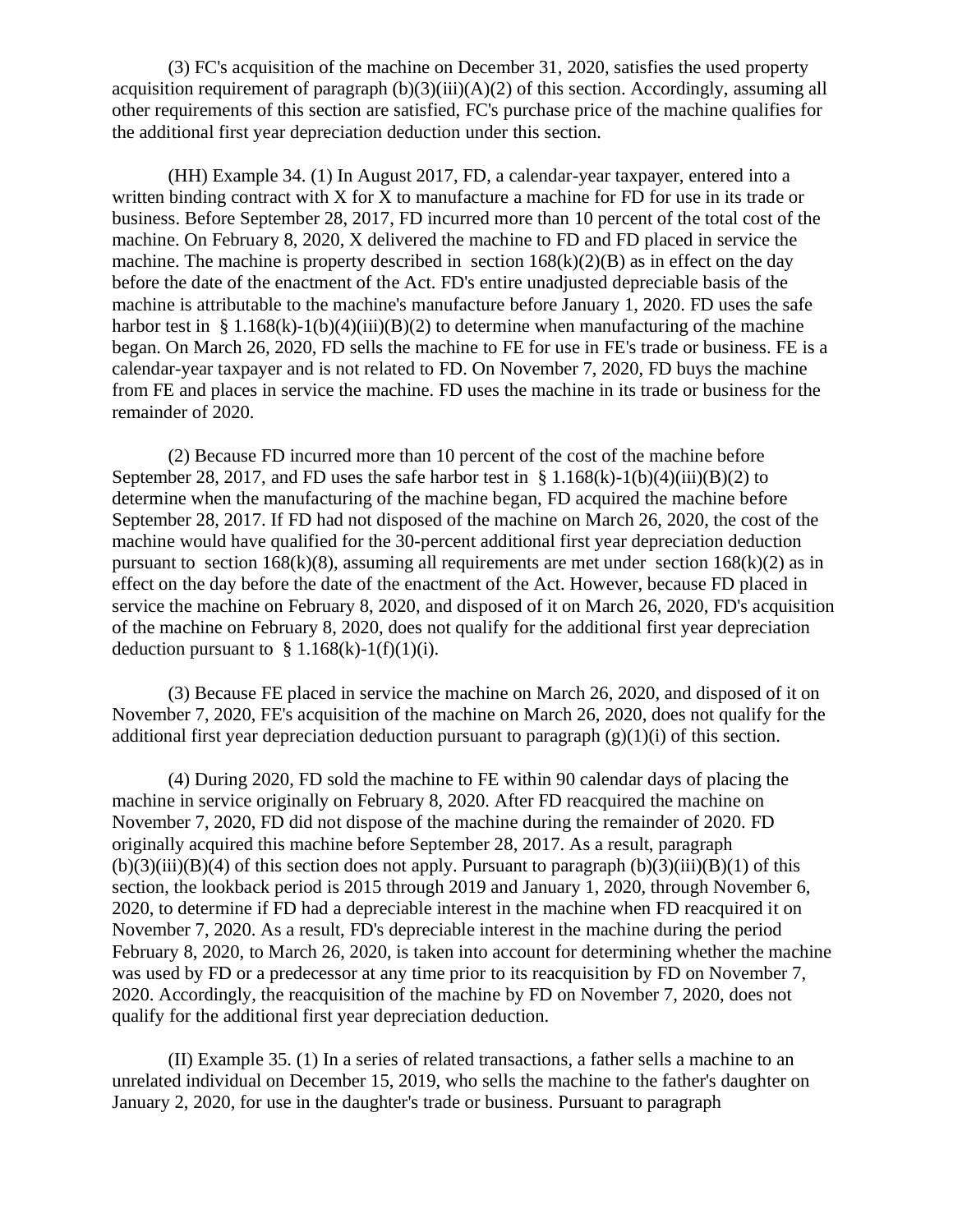$(b)(3)(iii)(C)(1)$  of this section, a transferee tests its relationship with the transferor from which the transferee directly acquires the depreciable property, and with the original transferor of the depreciable property in the series. The relationship is tested when the transferee acquires, and immediately before the first transfer of, the depreciable property in the series. As a result, the following relationships are tested under section  $179(d)(2)(A)$ : The unrelated individual tests its relationship to the father as of December 15, 2019; and the daughter tests her relationship to the unrelated individual as of January 2, 2020, and December 15, 2019, and to the father as of January 2, 2020, and December 15, 2019.

(2) Because the individual is not related to the father within the meaning of section  $179(d)(2)(A)$  and § 1.179-4(c)(1)(ii) as of December 15, 2019, the individual's acquisition of the machine satisfies the used property acquisition requirement of paragraph  $(b)(3)(iii)(A)(2)$  of this section. Accordingly, assuming the unrelated individual placed the machine in service for use in its trade or business in 2019 and all other requirements of this section are satisfied, the unrelated individual's purchase price of the machine qualifies for the additional first year depreciation deduction under this section.

(3) The individual and the daughter are not related parties within the meaning of section  $179(d)(2)$ (A) and §  $1.179-4(c)(1)(ii)$  as of January 2, 2020, or December 15, 2019. However, the father and his daughter are related parties within the meaning of section  $179(d)(2)(A)$  and § 1.179-4(c)(1)(ii) as of January 2, 2020, or December 15, 2019. Accordingly, the daughter's acquisition of the machine does not satisfy the used property acquisition requirements of paragraph (b)(3)(iii) of this section and is not eligible for the additional first year depreciation deduction.

(JJ) Example 36. (1) The facts are the same as in Example 35 of paragraph  $(b)(3)(vii)(II)(1)$  of this section, except that instead of selling to an unrelated individual, the father sells the machine to his son on December 15, 2019, who sells the machine to his sister (the father's daughter) on January 2, 2020. Pursuant to paragraph  $(b)(3)(iii)(C)(1)$  of this section, a transferee tests its relationship with the transferor from which the transferee directly acquires the depreciable property, and with the original transferor of the depreciable property in the series. The relationship is tested when the transferee acquires, and immediately before the first transfer of, the depreciable property in the series. As a result, the following relationships are tested under section 179(d)(2)(A): The son tests his relationship to the father as of December 15, 2019; and the daughter tests her relationship to her brother as of January 2, 2020, and December 15, 2019, and to the father as of January 2, 2020, and December 15, 2019.

(2) Because the father and his son are related parties within the meaning of section  $179(d)(2)(A)$  and § 1.179-4(c)(1)(ii) as of December 15, 2019, the son's acquisition of the machine does not satisfy the used property acquisition requirements of paragraph (b)(3)(iii) of this section. Accordingly, the son's acquisition of the machine is not eligible for the additional first year depreciation deduction.

(3) The son and his sister are not related parties within the meaning of section  $179(d)(2)(A)$  and §  $1.179-4(c)(1)(ii)$  as of January 2, 2020, or December 15, 2019. However, the father and his daughter are related parties within the meaning of section  $179(d)(2)(A)$  and §  $1.179-4(c)(1)(ii)$  as of January 2, 2020, or December 15, 2019. Accordingly, the daughter's acquisition of the machine does not satisfy the used property acquisition requirements of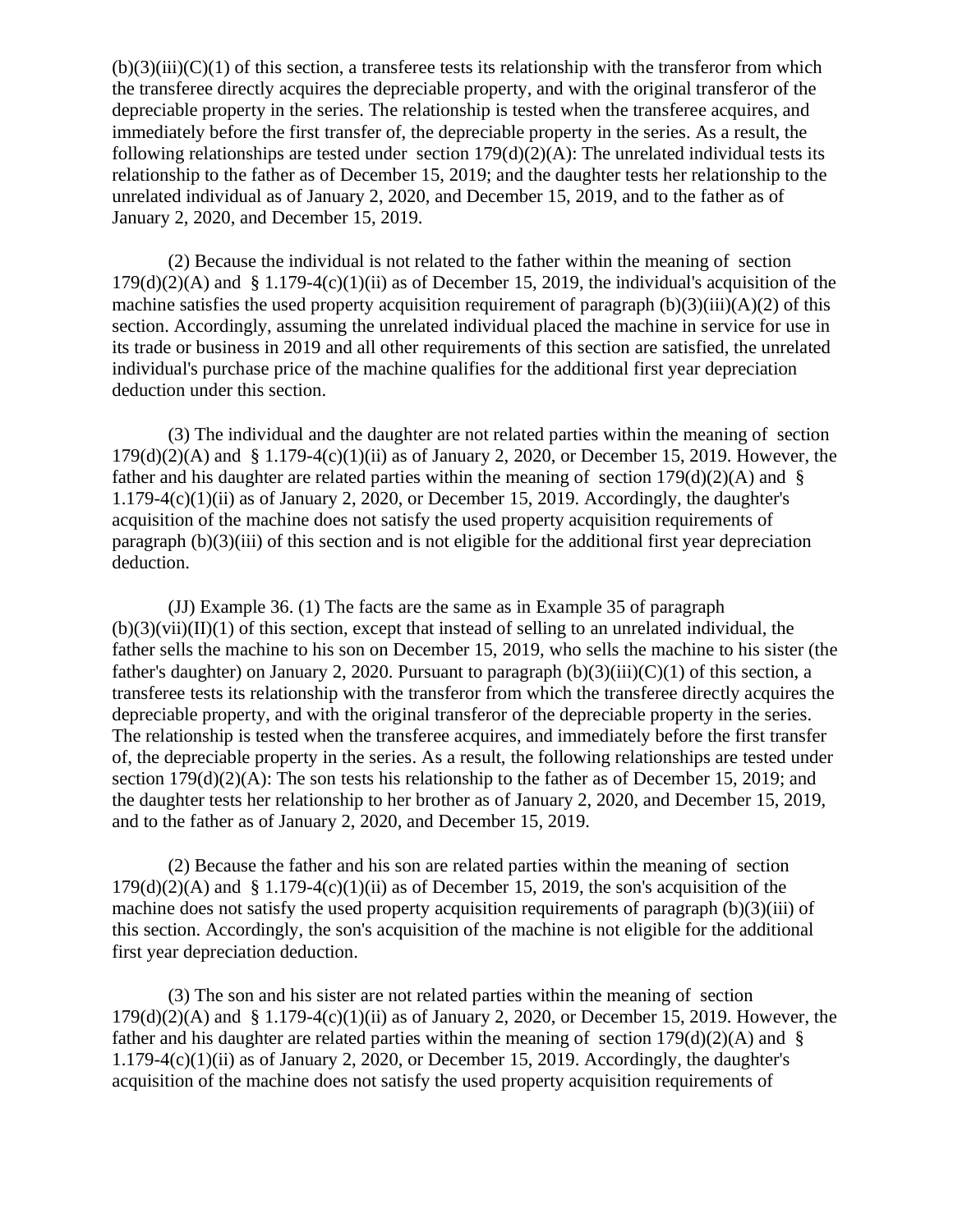paragraph (b)(3)(iii) of this section and is not eligible for the additional first year depreciation deduction.

(KK) Example 37. (1) In June 2018, BA, an individual, bought and placed in service a new machine from an unrelated party for use in its trade or business. In a series of related transactions, BA sells the machine to BB and BB places it in service on October 1, 2019, BB sells the machine to BC and BC places it in service on December 1, 2019, and BC sells the machine to BD and BD places it in service on January 2, 2020. BA and BB are related parties within the meaning of section  $179(d)(2)(A)$  and § 1.179-4(c)(1)(ii). BB and BC are related parties within the meaning of section  $179(d)(2)(B)$  and § 1.179-4(c)(1)(iii). BC and BD are not related parties within the meaning of section  $179(d)(2)(A)$  and § 1.179-4(c)(1)(ii), or section  $179(d)(2)(B)$  and § 1.179-4(c)(1)(iii). BA is not related to BC or to BD within the meaning of section  $179(d)(2)(A)$  and § 1.179-4(c)(1)(ii). All parties are calendar-year taxpayers.

(2) BA's purchase of the machine in June 2018 satisfies the original use requirement of paragraph (b)(3)(ii) of this section and, assuming all other requirements of this section are met, BA's purchase price of the machine qualifies for the additional first year depreciation deduction under this section.

(3) Pursuant to paragraph  $(b)(3)(iii)(C)(1)$  of this section, a transferee tests its relationship with the transferor from which the transferee directly acquires the depreciable property, and with the original transferor of the depreciable property in the series. The relationship is tested when the transferee acquires, and immediately before the first transfer of, the depreciable property in the series. However, because BB placed in service and disposed of the machine in the same taxable year, BB is disregarded pursuant to paragraph  $(b)(3)(iii)(C)(2)(i)$  of this section. As a result, the following relationships are tested under section 179(d)(2)(A) and (B): BC tests its relationship to BA as of December 1, 2019, and October 1, 2019; and BD tests its relationship to BC as of January 2, 2020, and October 1, 2019, and to BA as of January 2, 2020, and October 1, 2020.

(4) Because BA is not related to BC within the meaning of section  $179(d)(2)(A)$  and §  $1.179-4(c)(1)(ii)$  as of December 1, 2019, or October 1, 2019, BC's acquisition of the machine satisfies the used property acquisition requirement of paragraph  $(b)(3)(iii)(A)(2)$  of this section. Accordingly, assuming all other requirements of this section are satisfied, BC's purchase price of the machine qualifies for the additional first year depreciation deduction under this section.

(5) Because BC is not related to BD and BA is not related to BD within the meaning of section  $179(d)(2)(A)$  and § 1.179-4(c)(1)(ii), or section  $179(d)(2)(B)$  and § 1.179-4(c)(1)(iii) as of January 2, 2020, or October 1, 2019, BD's acquisition of the machine satisfies the used property acquisition requirement of paragraph  $(b)(3)(iii)(A)(2)$  of this section. Accordingly, assuming all other requirements of this section are satisfied, BD's purchase price of the machine qualifies for the additional first year depreciation deduction under this section.

(LL) Example 38. (1) In June 2018, CA, an individual, bought and placed in service a new machine from an unrelated party for use in his trade or business. In a series of related transactions, CA sells the machine to CB and CB places it in service on September 1, 2019, CB transfers the machine to CC in a transaction described in paragraph  $(g)(1)(iii)$  of this section and CC places it in service on November 1, 2019, and CC sells the machine to CD and CD places it in service on January 2, 2020. CA and CB are not related parties within the meaning of section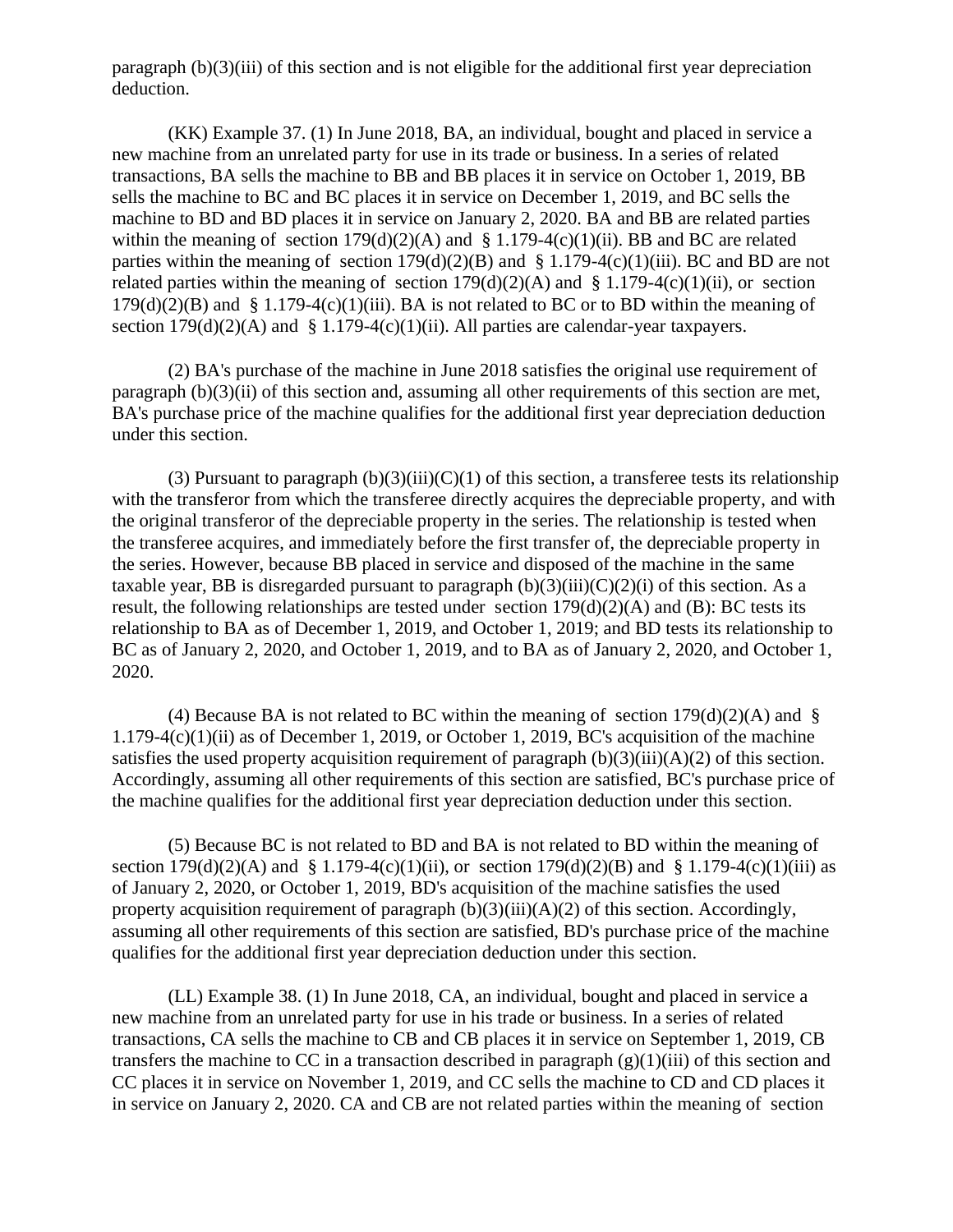$179(d)(2)(A)$  and § 1.179-4(c)(1)(ii). CB and CC are related parties within the meaning of section  $179(d)(2)(B)$  and § 1.179-4(c)(1)(iii). CB and CD are related parties within the meaning of section  $179(d)(2)(A)$  and § 1.179-4(c)(1)(ii), or section  $179(d)(2)(B)$  and § 1.179- $4(c)(1)(iii)$ . CC and CD are not related parties within the meaning of section 179(d)(2)(A) and § 1.179-4(c)(1)(ii), or section 179(d)(2)(B) and § 1.179-4(c)(1)(iii). CA is not related to CC or to CD within the meaning of section  $179(d)(2)(A)$  and § 1.179-4(c)(1)(ii). All parties are calendaryear taxpayers.

(2) CA's purchase of the machine in June 2018 satisfies the original use requirement of paragraph (b)(3)(ii) of this section and, assuming all other requirements of this section are met, CA's purchase price of the machine qualifies for the additional first year depreciation deduction under this section.

(3) Pursuant to paragraph  $(b)(3)(iii)(C)(1)$  of this section, a transferee tests its relationship with the transferor from which the transferee directly acquires the depreciable property, and with the original transferor of the depreciable property in the series. The relationship is tested when the transferee acquires, and immediately before the first transfer of, the depreciable property in the series. However, because CB placed in service and transferred the machine in the same taxable year in a transaction described in paragraph  $(g)(1)(iii)$  of this section, the section 168(i)(7) transaction between CB and CC is disregarded pursuant to paragraph  $(b)(3)(iii)(C)(2)(iii)$  of this section. As a result, the following relationships are tested under section  $179(d)(2)(A)$  and (B): CB tests its relationship to CA as of September 1, 2019; and CD tests its relationship to CB, CC, and CA as of January 2, 2020, and September 1, 2019.

(4) Because CA is not related to CB within the meaning of section  $179(d)(2)(A)$  and § 1.179-4(c)(1)(ii) as of September 1, 2019, CB's acquisition of the machine satisfies the used property acquisition requirement of paragraph  $(b)(3)(iii)(A)(2)$  of this section. Accordingly, assuming all other requirements of this section are satisfied, CB's purchase price of the machine qualifies for the additional first year depreciation deduction under this section. Pursuant to paragraph  $(g)(1)(iii)$  of this section, CB is allocated  $2/12$  of its 100-percent additional first year depreciation deduction for the machine, and CC is allocated the remaining portion of CB's 100 percent additional first year depreciation deduction for the machine.

(5) CC is not related to CD and CA is not related to CD within the meaning of section  $179(d)(2)(A)$  and §  $1.179-4(c)(1)(ii)$ , or section  $179(d)(2)(B)$  and §  $1.179-4(c)(1)(iii)$  as of January 2, 2020, or September 1, 2019. However, CB and CD are related parties within the meaning of section  $179(d)(2)(A)$  and § 1.179-4(c)(1)(ii), or section  $179(d)(2)(B)$  and § 1.179-4(c)(1)(iii) as of January 2, 2020, or September 1, 2019. Accordingly, CD's acquisition of the machine does not satisfy the used property acquisition requirements of paragraph (b)(3)(iii) of this section and is not eligible for the additional first year depreciation deduction.

(MM) Example 39. (1) In a series of related transactions, on January 2, 2018, DA, a corporation, bought and placed in service a new machine from an unrelated party for use in its trade or business. As part of the same series, DB purchases 100 percent of the stock of DA on January 2, 2019, and such stock acquisition meets the requirements of section  $1504(a)(2)$ . DB and DA were not related prior to the acquisition within the meaning of section 179(d)(2)(A) and  $§ 1.179-4(c)(1)(ii)$  or section 179(d)(2)(B) and  $§ 1.179-4(c)(1)(iii)$ . Immediately after acquiring the DA stock, and DB liquidates DA under section 331. In the liquidating distribution, DB receives the machine that was acquired by DA on January 2, 2018. As part of the same series, on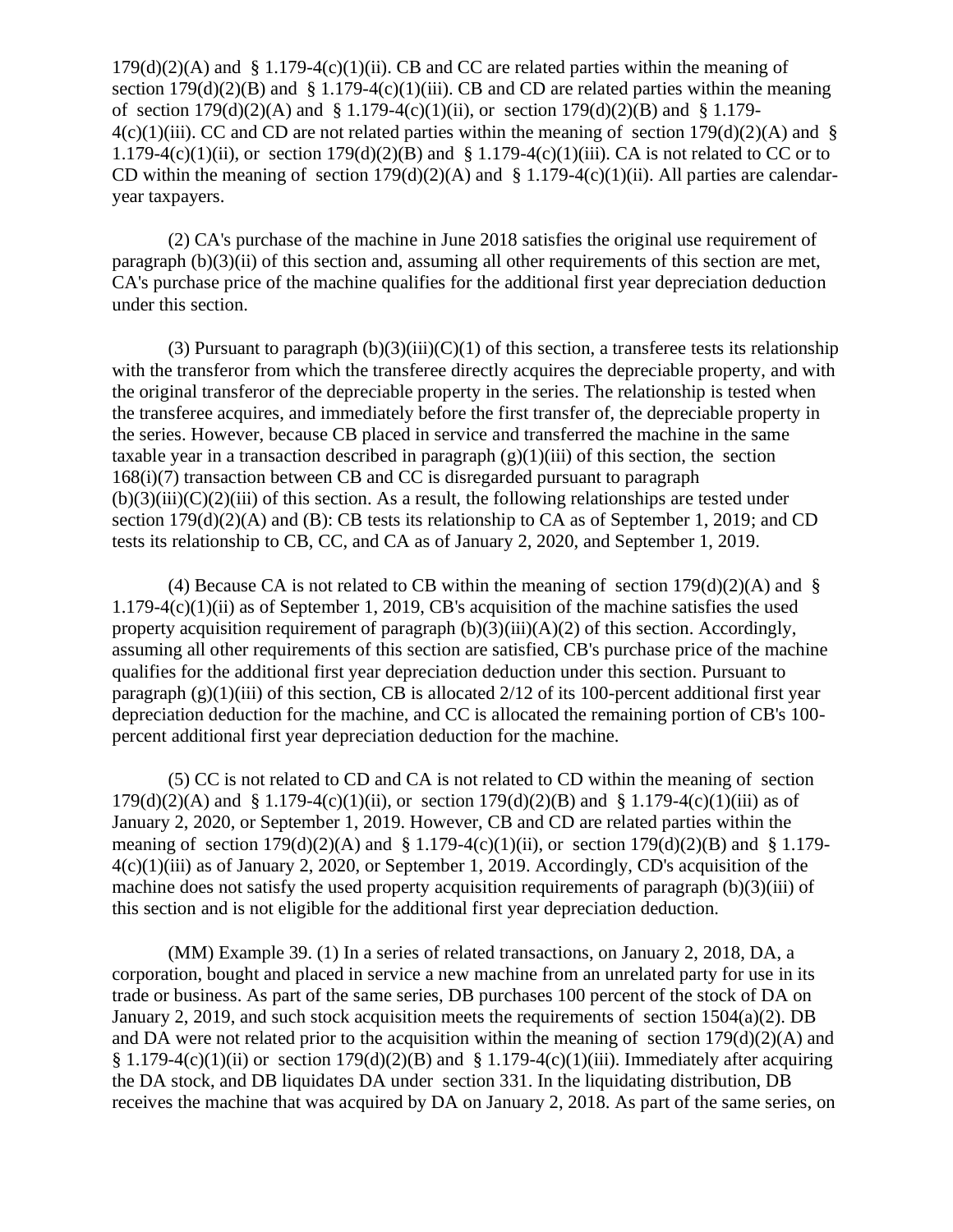March 1, 2020, DB sells the machine to DC and DC places it in service. Throughout the series, DC is not related to DB or DA within the meaning of section  $179(d)(2)(A)$  and § 1.179- $4(c)(1)(ii)$  or section  $179(d)(2)(B)$  and § 1.179-4(c)(1)(iii).

(2) DA's purchase of the machine on January 2, 2018, satisfies the original use requirement of paragraph (b)(3)(ii) of this section and, assuming all other requirements of this section are met, DA's purchase price of the machine qualifies for the additional first year depreciation deduction under this section.

(3) Pursuant to paragraph  $(b)(3)(iii)(C)(1)$  of this section, a transferee tests its relationship with the transferor from which the transferee directly acquires the depreciable property, and with the original transferor of the depreciable property in the series. The relationship is tested when the transferee acquires, and immediately before the first transfer of, the depreciable property in the series. Although DA is no longer in existence as of the date DC acquires the machine, pursuant to paragraph  $(b)(3)(iii)(C)(2)(vi)$  of this section, DA is deemed to be in existence at the time of each transfer for purposes of testing relationships under paragraph  $(b)(3)(iii)(C)(1)$ . As a result, the following relationships are tested under section 179(d)(2)(A) and (B): DB tests its relationship to DA as of January 2, 2019, and January 2, 2018; and DC tests its relationship to DB and DA as of March 1, 2020, and January 2, 2018.

(4) Because DB acquired the machine in a series of related transactions in which DB acquired stock, meeting the requirements of section  $1504(a)(2)$ , of DA followed by a liquidation of DA under section 331, the relationship of DB and DA created thereof is disregarded for purposes of testing the relationship pursuant to paragraph  $(b)(3)(iii)(C)(2)(v)$  of this section. Therefore, DA is not related to DB within the meaning of section  $179(d)(2)(A)$  and § 1.179- $4(c)(1)(ii)$  or section 179(d)(2)(B) and § 1.179-4(c)(1)(iii) as of January 2, 2019, or January 2, 2018, and DB's acquisition of the machine satisfies the used property acquisition requirement of paragraph  $(b)(3)(iii)(A)(2)$  of this section. Accordingly, assuming all other requirements of this section are satisfied, DB's depreciable basis of the machine as a result of the liquidation of DA qualifies for the additional first year depreciation deduction under this section.

(5) Because DC is not related to DB or DA within the meaning of section  $179(d)(2)(A)$ and § 1.179-4(c)(1)(ii) or section 179(d)(2)(B) and § 1.179-4(c)(1)(iii) as of March 1, 2020, or January 2, 2018, DC's acquisition of the machine satisfies the used property acquisition requirements of paragraph  $(b)(3)(iii)(A)(2)$  of this section. Accordingly, assuming all other requirements of this section are satisfied, DC's purchase price of the machine qualifies for the additional first year depreciation deduction.

(NN) Example 40. (1) Pursuant to a series of related transactions, on January 2, 2018, EA bought and placed in service a new machine from an unrelated party for use in its trade or business. As part of the same series, EA sells the machine to EB and EB places it in service on January 2, 2019. As part of the same series, EB sells the machine to EC and EC places it in service on January 2, 2020. Throughout the series, EA is not related to EB or EC within the meaning of section  $179(d)(2)(B)$  and § 1.179-4(c)(1)(iii). EB and EC were related parties within the meaning of section  $179(d)(2)(B)$  and § 1.179-4(c)(1)(iii) until July 1, 2019, at which time, they ceased to be related.

(2) EA's purchase of the machine on January 2, 2018, satisfies the original use requirement of paragraph (b)(3)(ii) of this section and, assuming all other requirements of this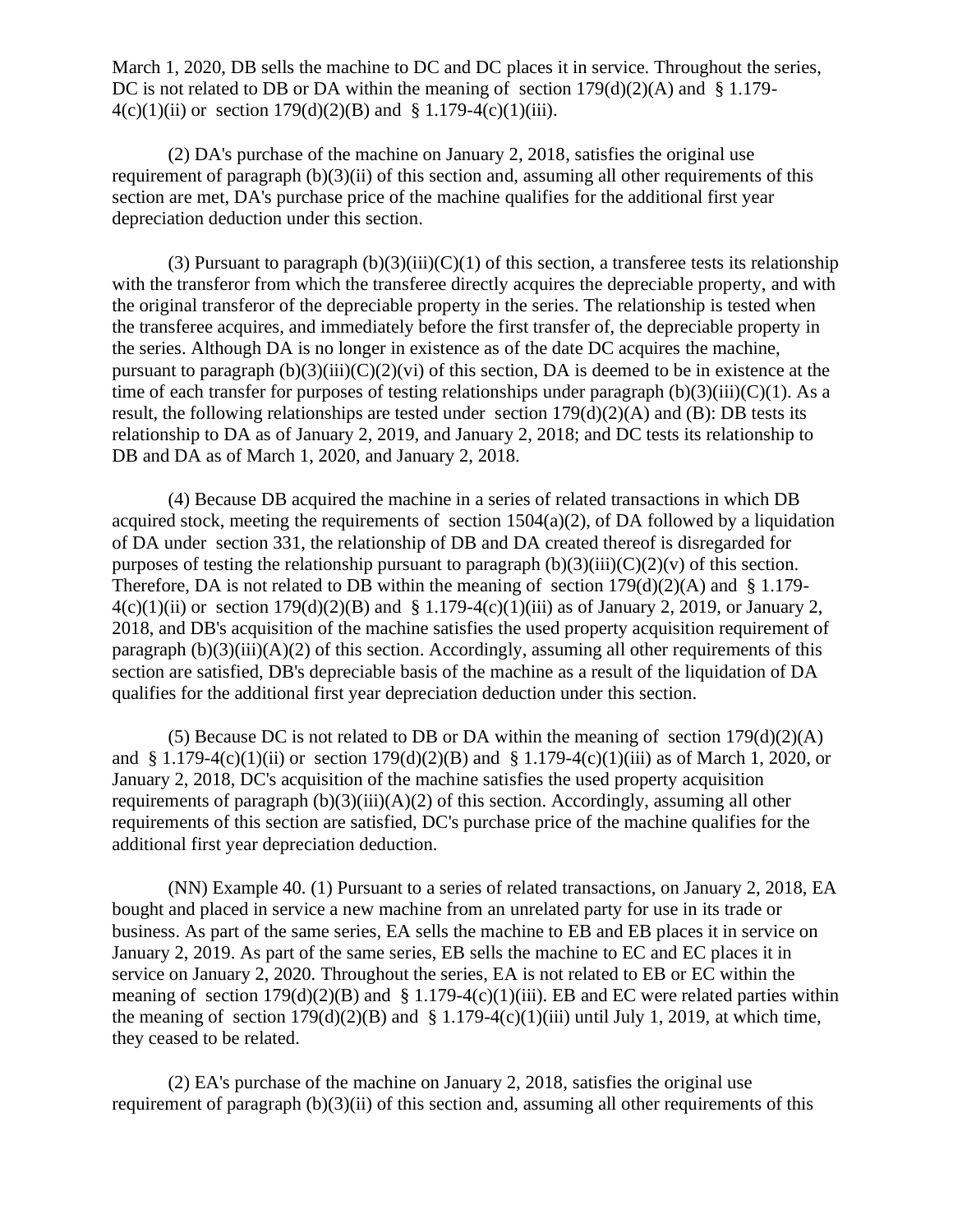section are met, EA's purchase price of the machines qualifies for the additional first year depreciation deduction under this section.

(3) Pursuant to paragraph  $(b)(3)(iii)(C)(1)$  of this section, a transferee tests its relationship with the transferor from which the transferee directly acquires the depreciable property, and with the original transferor of the depreciable property in the series. The relationship is tested when the transferee acquires, and immediately before the first transfer of, the depreciable property in the series. As a result, the following relationships are tested under section  $179(d)(2)(A)$  and (B): EB tests its relationship to EA as of January 2, 2019, and January 2, 2018; and EC tests its relationship to EA and EB as of January 2, 2020, and January 2, 2018.

(4) Because EA is not related to EB within the meaning of section  $179(d)(2)(B)$  and § 1.179-4(c)(1)(iii) as of January 2, 2019, or January 2, 2018, EB's acquisition of the machine satisfies the used property acquisition requirement of paragraph  $(b)(3)(iii)(A)(2)$  of this section. Accordingly, assuming all other requirements of this section are satisfied, EB's purchase price of the machine qualifies for the additional first year depreciation deduction under this section.

(5) EC and EA are not related parties within the meaning of section  $179(d)(2)(B)$  and § 1.179-4 $(c)(1)(iii)$  as of January 2, 2020, or January 2, 2018. Within the meaning of section  $179(d)(2)(B)$  and § 1.179-4(c)(1)(iii), EC is not related to EB as of January 2, 2020; however, EC is related to EB as of January 2, 2018. Accordingly, EC's acquisition of the machine does not satisfy the used property acquisition requirement of paragraph (b)(3)(iii) of this section and is not eligible for the additional first year depreciation deduction."

(OO) Example 41. (1) The facts are the same as in Example 40 of paragraph (b)(3)(vii)(NN)(1) of this section, except that instead of selling to EC, EB sells the machine to EE, and EE places in service on January 2, 2020, and EE sells the machine to EC and EC places in service on January 2, 2021. EE was not in existence until July 2019 and is not related to EA or EB.

(2) EA's purchase of the machine on January 2, 2018, satisfies the original use requirement of paragraph  $(b)(3)(ii)$  of this section and, assuming all other requirements of this section are met, EA's purchase price of the machine qualifies for the additional first year depreciation deduction under this section.

(3) Pursuant to paragraph  $(b)(3)(iii)(C)(1)$  of this section, a transferee tests its relationship with the transferor from which the transferee directly acquires the depreciable property, and with the original transferor of the depreciable property in the series. The relationship is tested when the transferee acquires, and immediately before the first transfer of, the depreciable property in the series. However, because EE was not in existence immediately prior to the first transfer of the depreciable property in the series, EC tests its relationship with EB and EA pursuant to paragraph  $(b)(3)(iii)(C)(2)(vii)$  of this section. As a result, the following relationships are tested under section  $179(d)(2)(A)$  and (B): EB tests its relationship to EA as of January 2, 2019, and January 2, 2018; EE tests its relationship to EA and EB as of January 2, 2020, and January 2, 2018; and EC tests its relationship to EA and EB as of January 2, 2021, and January 2, 2018.

(4) Because EA is not related to EB within the meaning of section  $179(d)(2)(B)$  and § 1.179-4 $(c)(1)(iii)$  as of January 2, 2019, or January 2, 2018, EB's acquisition of the machine satisfies the used property acquisition requirement of paragraph  $(b)(3)(iii)(A)(2)$  of this section.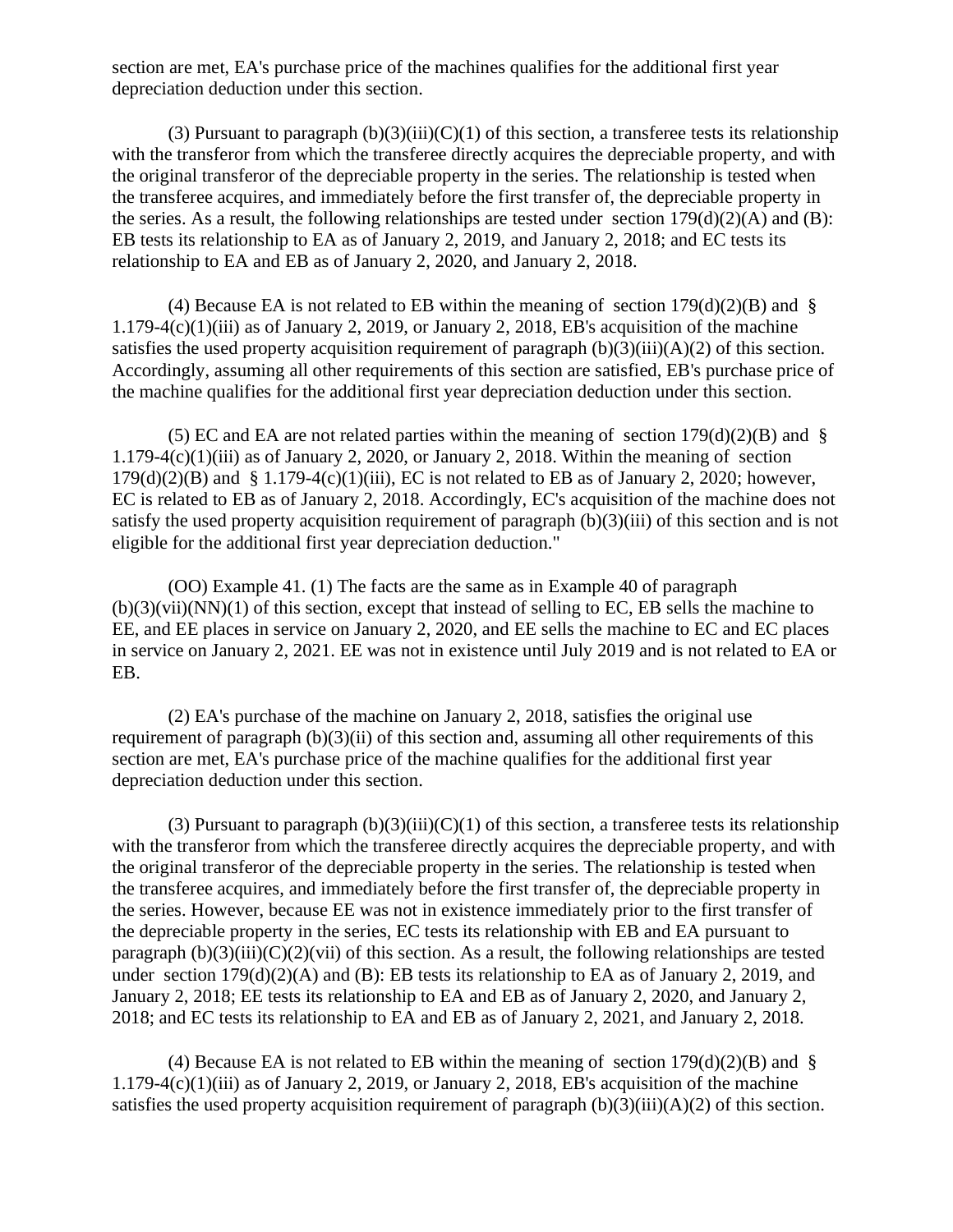Accordingly, assuming all other requirements of this section are satisfied, EB's purchase price of the machine qualifies for the additional first year depreciation deduction under this section.

(5) Because EE is not related to EA or EB within the meaning of section  $179(d)(2)(B)$ and  $\S 1.179-4(c)(1)(iii)$  as of January 2, 2020, or January 2, 2018, EE's acquisition of the machine satisfies the used property acquisition requirement of paragraph  $(b)(3)(iii)(A)(2)$  of this section. Accordingly, assuming all other requirements of this section are satisfied, EE "'s purchase price of the machine qualifies for the additional first year depreciation deduction under this section."

(6) Within the meaning of section  $179(d)(2)(B)$  and § 1.179-4(c)(1)(iii), EC is not related to EA as of January 2, 2021, or January 2, 2018; however, EC is related to EB as of January 2, 2018. Accordingly, EC "'s acquisition of the machine does not satisfy the used property acquisition requirement of paragraph (b)(3)(iii) of this section and is not eligible for the additional first year depreciation deduction."

\*\*\*\*\*

 $(5)$  \*\*\*

 $(ii)$  \*\*\*

(A) \*\*\* For determination of acquisition date, see paragraph  $(b)(5)(ii)(B)$  of this section for property acquired pursuant to a written binding contract, paragraph  $(b)(5)(iv)$  of this section for self-constructed property, and paragraph  $(b)(5)(v)$  of this section for property not acquired pursuant to a written binding contract.

\*\*\*\*\*

 $(iii)$  \*\*\*

(G) Acquisition of a trade or business or an entity. A contract to acquire all or substantially all of the assets of a trade or business or to acquire an entity (for example, a corporation, a partnership, or a limited liability company) is binding if it is enforceable under State law against the parties to the contract. The presence of a condition outside the control of the parties, including, for example, regulatory agency approval, will not prevent the contract from being a binding contract. Further, the fact that insubstantial terms remain to be negotiated by the parties to the contract, or that customary conditions remain to be satisfied, does not prevent the contract from being a binding contract. This paragraph  $(b)(5)(iii)(G)$  also applies to a contract for the sale of the stock of a corporation that is treated as an asset sale as a result of an election under section 338 or under section 336(e) made for a disposition described in § 1.336-2(b)(1).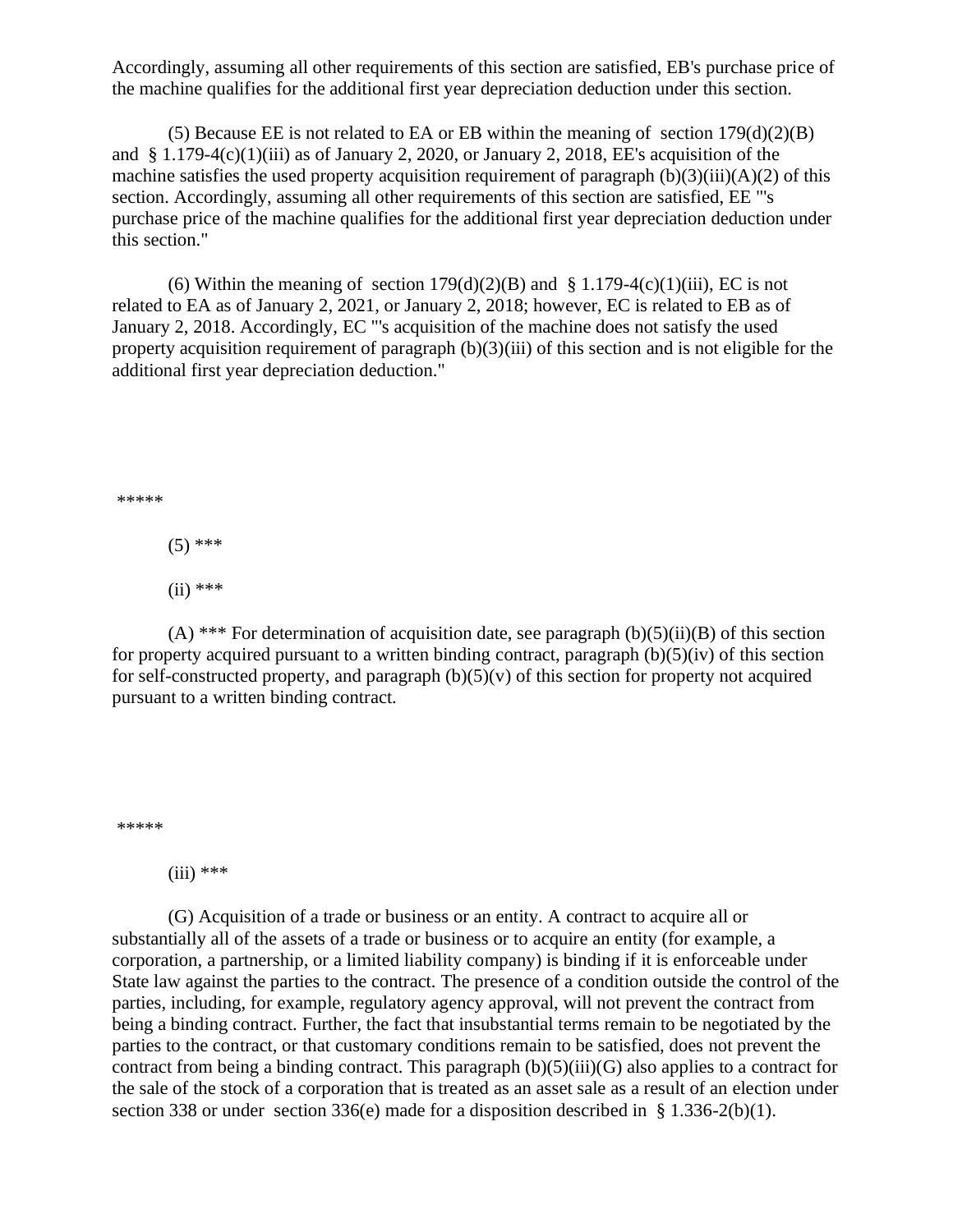\*\*\*\*\*

(v) Determination of acquisition date for property not acquired pursuant to a written binding contract. Except as provided in paragraphs  $(b)(5)(iv)$ ,  $(vi)$ , and  $(vii)$  of this section, the acquisition date of property that the taxpayer acquires pursuant to a contract that does not meet the definition of a written binding contract in paragraph  $(b)(5)(iii)$  of this section, is the date on which the taxpayer paid, in the case of a cash basis taxpayer, or incurred, in the case of an accrual basis taxpayer, more than 10 percent of the total cost of the property, excluding the cost of any land and preliminary activities such as planning and designing, securing financing, exploring, or researching. The preceding sentence also applies to property that is manufactured, constructed, or produced for the taxpayer by another person under a written contract that does not meet the definition of a binding contract in paragraph (b)(5)(iii) of this section, and that is entered into prior to the manufacture, construction, or production of the property for use by the taxpayer in its trade or business or for its production of income. This paragraph  $(b)(5)(v)$  does not apply to an acquisition described in paragraph  $(b)(5)(iii)(G)$  of this section.

#### \*\*\*\*\*

(viii) \*\*\* Unless the facts specifically indicate otherwise, assume that the parties are not related within the meaning of section  $179(d)(2)(A)$  or (B) and § 1.179-4(c), paragraph (c) of this section does not apply, and the parties do not have predecessors:

#### \*\*\*\*\*

(c) Election for components of larger self-constructed property for which the manufacture, construction, or production begins before September 28, 2017-

(1) In general. A taxpayer may elect to treat any acquired or self-constructed component, as described in paragraph (c)(3) of this section, of the larger self-constructed property, as described in paragraph  $(c)(2)$  of this section, as being eligible for the additional first year depreciation deduction under this section, assuming all requirements of section 168(k) and this section are met. The taxpayer may make this election for one or more such components.

(2) Eligible larger self-constructed property-(i) In general. Solely for purposes of this paragraph (c), a larger self-constructed property is property that is manufactured, constructed, or produced by the taxpayer for its own use in its trade or business or production of income. Solely for purposes of this paragraph (c), property that is manufactured, constructed, or produced for the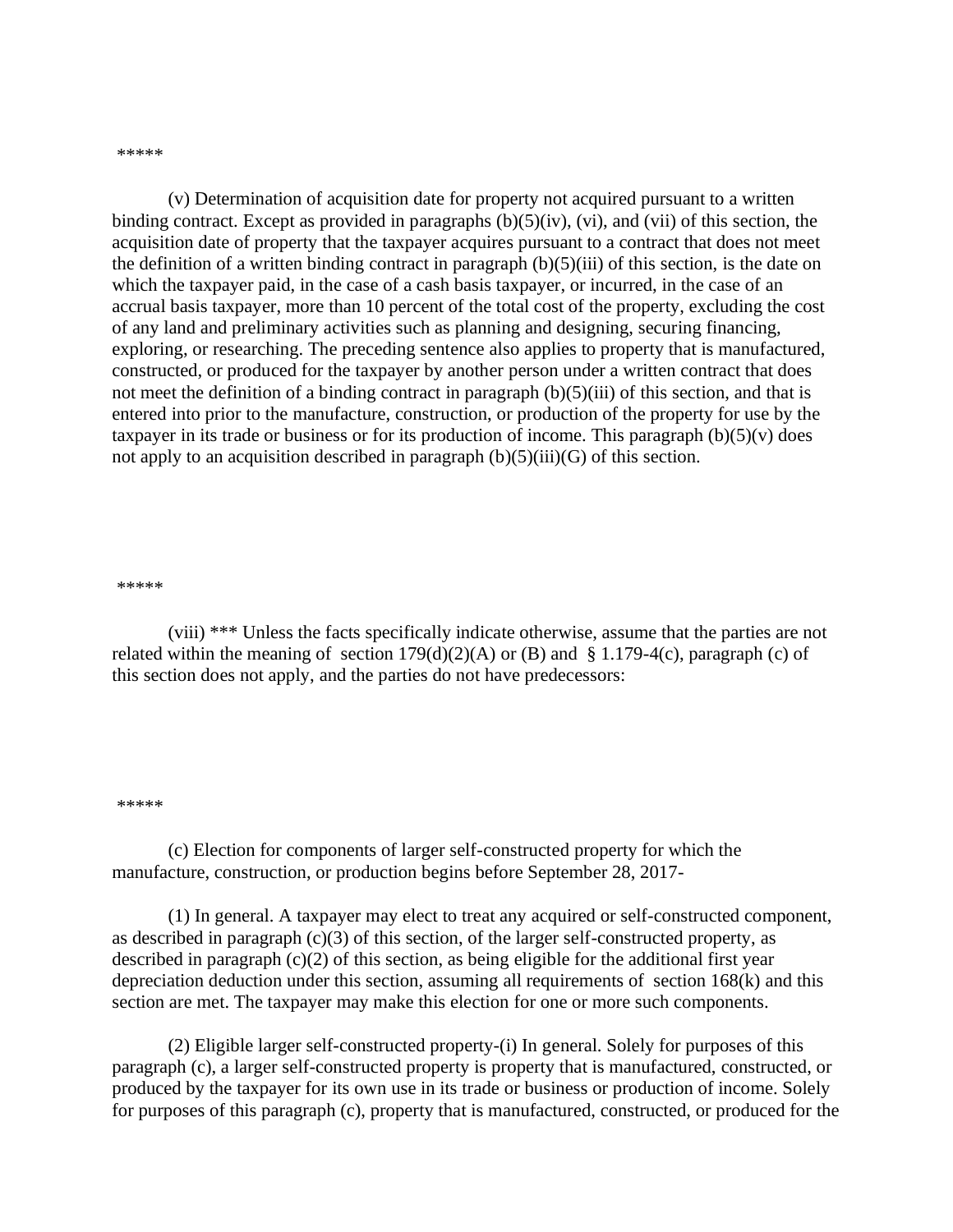taxpayer by another person under a written binding contract, as defined in paragraph (b)(5)(iii) of this section, or under a written contract that does not meet the definition of a binding contract in paragraph (b)(5)(iii) of this section, that is entered into prior to the manufacture, construction, or production of the property for use by the taxpayer in its trade or business or production of income is considered to be manufactured, constructed, or produced by the taxpayer. Except as provided in paragraph  $(c)(2)(iv)$  of this section, such larger self-constructed property must be property-

(A) That is described in paragraph  $(b)(2)(i)(A)$ ,  $(B)$ ,  $(C)$ , or  $(D)$  of this section. Solely for purposes of the preceding sentence, the requirement that property has to be acquired after September 27, 2017, is disregarded;

(B) That meets the requirements under paragraph (b) of this section, determined without regard to the acquisition date requirement in paragraph (b)(5) of this section; and

(C) For which the taxpayer begins the manufacture, construction, or production before September 28, 2017.

(ii) Residential rental property or nonresidential real property. If the taxpayer constructs, manufactures, or produces residential rental property or nonresidential real property, as defined in section 168(e)(2), or an improvement to such property, for use in its trade or business or production of income, all property that is constructed, manufactured, or produced as part of such residential rental property, nonresidential real property, or improvement, as applicable, and that is described in paragraph  $(c)(2)(i)(A)$  of this section is the larger self-constructed property for purposes of applying the rules in this paragraph (c).

(iii) Beginning of manufacturing, construction, or production. Solely for purposes of paragraph  $(c)(2)(i)(C)$  of this section, the determination of when manufacture, construction, or production of the larger self-constructed property begins is made in accordance with the rules in paragraph  $(b)(5)(iv)(B)$  of this section if the larger self-constructed property is manufactured, constructed, or produced by the taxpayer for its own use in its trade or business or production of income, or is manufactured, constructed, or produced for the taxpayer by another person under a written binding contract, as defined in paragraph  $(b)(5)(iii)$  of this section, that is entered into prior to the manufacture, construction, or production of the property for use by the taxpayer in its trade or business or production of income. If the larger self-constructed property is manufactured, constructed, or produced for the taxpayer by another person under a written contract that does not meet the definition of a binding contract in paragraph (b)(5)(iii) of this section, that is entered into prior to the manufacture, construction, or production of the property for use by the taxpayer in its trade or business or production of income, the determination of when manufacture, construction, or production of the larger self-constructed property begins is made in accordance with the rules in paragraph  $(b)(5)(v)$  of this section. If the taxpayer enters into a written binding contract, as defined in paragraph (b)(5)(iii) of this section, before September 28, 2017, with another person to manufacture, construct, or produce the larger selfconstructed property and the manufacture, construction, or production of this property begins after September 27, 2017, as determined under paragraph  $(b)(5)(iv)(B)$  of this section, this paragraph (c) does not apply. If the taxpayer enters into a written contract that does not meet the definition of a binding contract in paragraph (b)(5)(iii) of this section before September 28, 2017, with another person to manufacture, construct, or produce the larger self-constructed property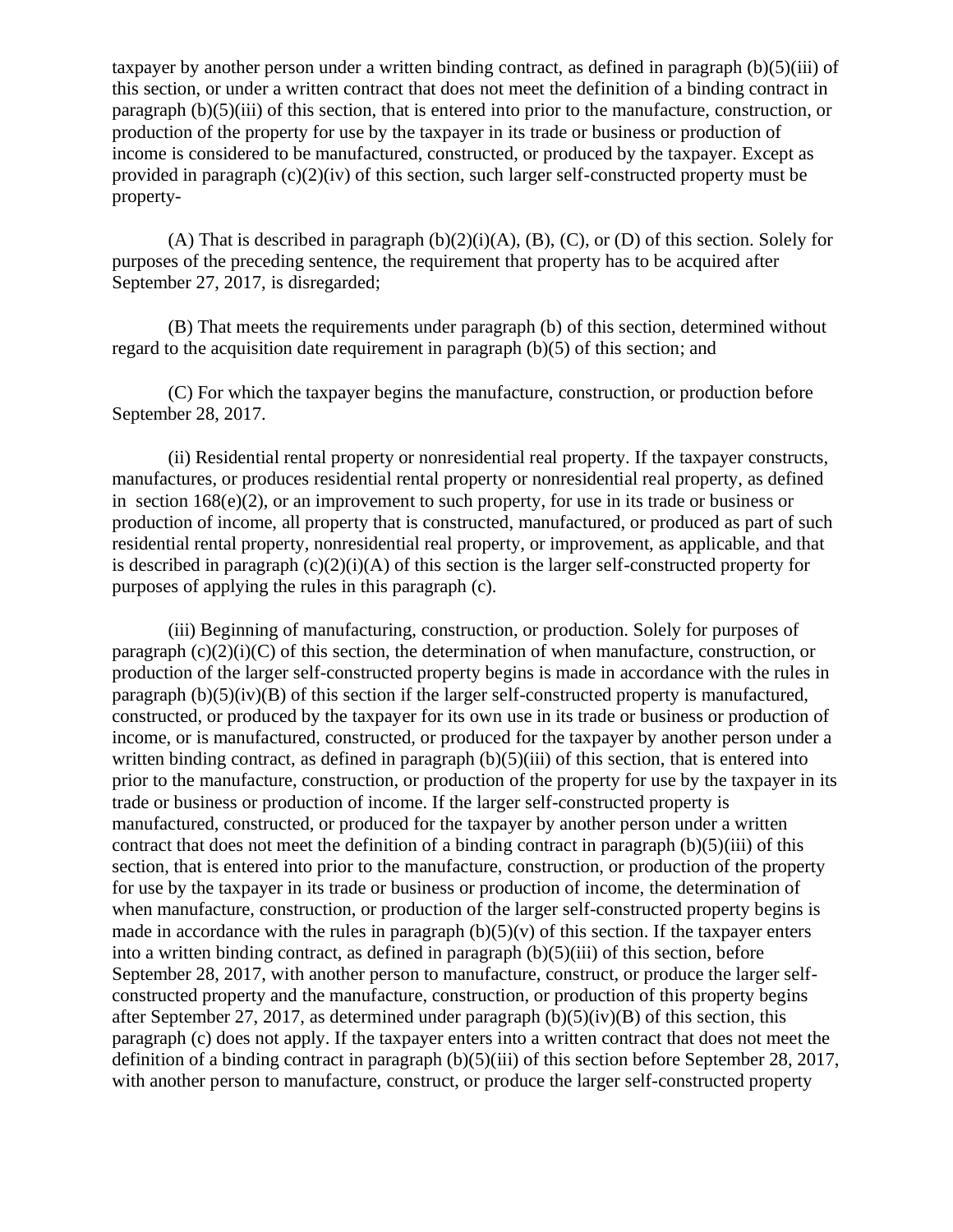and the manufacture, construction, or production of this property begins after September 27, 2017, as determined under paragraph  $(b)(5)(v)$  of this section, this paragraph (c) does not apply.

(iv) Exception. This paragraph (c) does not apply to any larger self-constructed property that is included in a class of property for which the taxpayer made an election under section  $168(k)(7)$  (formerly section  $168(k)(2)(D)(iii)$ ) not to deduct the additional first year depreciation deduction.

(3) Eligible components-(i) In general. Solely for purposes of this paragraph (c), a component of the larger self-constructed property, as described in paragraph (c)(2) of this section, must be qualified property under section  $168(k)(2)$  and paragraph (b) of this section. Solely for purposes of the preceding sentence, a component will satisfy the acquisition date requirement in paragraph (b)(5) of this section if it satisfies the requirements in paragraph  $(c)(3)(ii)$  or (iii) of this section, as applicable.

(ii) Acquired components. If a component of the larger self-constructed property is acquired pursuant to a written binding contract, as defined in paragraph (b)(5)(iii) of this section, the component must be acquired by the taxpayer after September 27, 2017, as determined under the rules in paragraph  $(b)(5)(ii)(B)$  of this section. If a component of the larger self-constructed property is acquired pursuant to a written contract that does not meet the definition of a binding contract in paragraph  $(b)(5)(iii)$  of this section, the component must be acquired by the taxpayer after September 27, 2017, as determined under the rules in paragraph  $(b)(5)(v)$  of this section.

(iii) Self-constructed components. The manufacture, construction, or production of a component of a larger self-constructed property must begin after September 27, 2017. The determination of when manufacture, construction, or production of the component begins is made in accordance with the rules in-

(A) Paragraph (b)(5)(iv)(B) of this section if the component is manufactured, constructed, or produced by the taxpayer for its own use in its trade or business or for its production of income, or is manufactured, constructed, or produced for the taxpayer by another person under a written binding contract, as defined in paragraph  $(b)(5)(iii)$  of this section, that is entered into prior to the manufacture, construction, or production of the component for use by the taxpayer in its trade or business or for its production of income; or

 $(B)$  Paragraph  $(b)(5)(v)$  of this section if the component is manufactured, constructed, or produced for the taxpayer by another person under a written contract that does not meet the definition of a binding contract in paragraph  $(b)(5)(iii)$  of this section, that is entered into prior to the manufacture, construction, or production of the component for use by the taxpayer in its trade or business or for its production of income.

(4) Special rules-(i) Installation costs. If the taxpayer pays, in the case of a cash basis taxpayer, or incurs, in the case of an accrual basis taxpayer, costs, including labor costs, to install a component of the larger self-constructed property, as described in paragraph (c)(2) of this section, such costs are eligible for the additional first year depreciation under this section, assuming all requirements are met, only if the component being installed meets the requirements in paragraph  $(c)(3)$  of this section.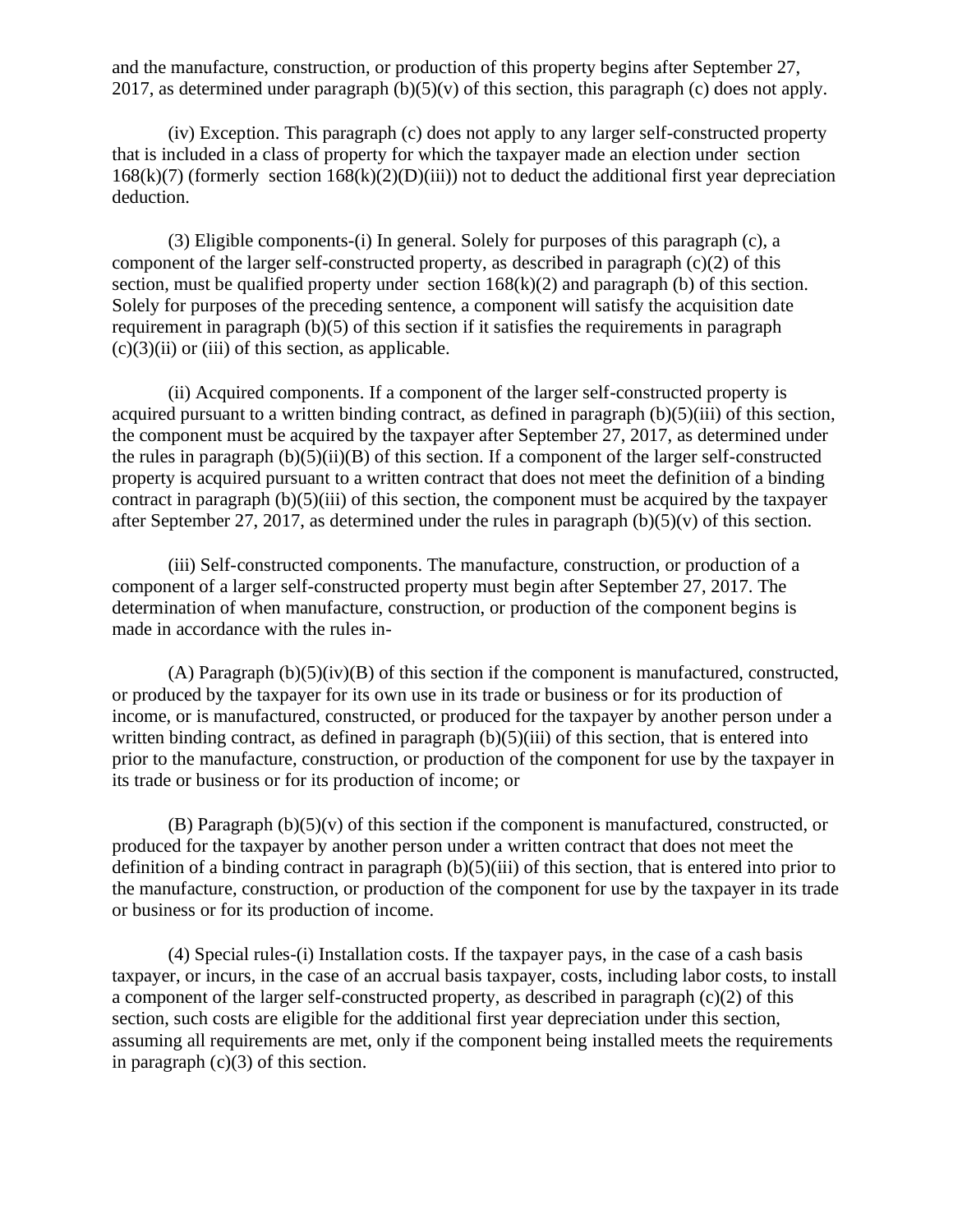(ii) Property described in section  $168(k)(2)(B)$ . The rules in paragraph (e)(1)(iii) of this section apply for determining the unadjusted depreciable basis, as defined in  $\S$  1.168(b)-1(a)(3), of larger self-constructed property described in paragraph (c)(2) of this section and in section  $168(k)(2)(B)$ .

(5) Computation of additional first year depreciation deduction-(i) Election is made. Before determining the allowable additional first year depreciation deduction for the larger selfconstructed property, as described in paragraph (c)(2) of this section, for which the taxpayer makes the election specified in this paragraph (c) for one or more components of such property, the taxpayer must determine the portion of the unadjusted depreciable basis, as defined in § 1.168(b)-1(a)(3), of the larger self-constructed property, including all components, attributable to the component that meets the requirements of paragraphs  $(c)(3)$  and  $(c)(4)(i)$  of this section (component basis). The additional first year depreciation deduction for the component basis is determined by multiplying such component basis by the applicable percentage for the placed-inservice year of the larger self-constructed property. The additional first year depreciation deduction, if any, for the remaining unadjusted depreciable basis of the larger self-constructed property, as described in paragraph  $(c)(2)$  of this section, is determined under section 168 $(k)$ , as in effect on the day before the date of the enactment of the Act, and section  $168(k)(8)$ . For purposes of this paragraph (c), the remaining unadjusted depreciable basis of the larger selfconstructed property is equal to the unadjusted depreciable basis, as defined in § 1.168(b)- 1(a)(3), of the larger self-constructed property, including all components, reduced by the sum of the component basis of the components for which the taxpayer makes the election specified in this paragraph (c).

(ii) Election is not made. If the taxpayer does not make the election specified in this paragraph (c), the additional first year depreciation deduction, if any, for the larger selfconstructed property, including all components, is determined under section 168(k), as in effect on the day before the date of the enactment of the Act, and section  $168(k)(8)$ .

(6) Time and manner for making election-(i) Time for making election. The election specified in this paragraph (c) must be made by the due date, including extensions, of the Federal tax return for the taxable year in which the taxpayer placed in service the larger self-constructed property.

(ii) Manner of making election. The election specified in this paragraph (c) must be made by attaching a statement to such return indicating that the taxpayer is making the election provided in this paragraph (c) and whether the taxpayer is making the election for all or some of the components described in paragraph (c)(3) of this section. The election is made separately by each person owning qualified property (for example, for each member of a consolidated group by the agent for the group (within the meaning of  $\S$  1.1502-77(a) and (c)), by the partnership (including a lower-tier partnership), or by the S corporation).

(7) Revocation of election-(i) In general. Except as provided in paragraph  $(c)(7)(ii)$  of this section, the election specified in this paragraph (c), once made, may be revoked only by filing a request for a private letter ruling and obtaining the Commissioner of Internal Revenue's written consent to revoke the election. The Commissioner may grant a request to revoke the election if the taxpayer acted reasonably and in good faith, and the revocation will not prejudice the interests of the Government. See generally § 301.9100-3 of this chapter. The election specified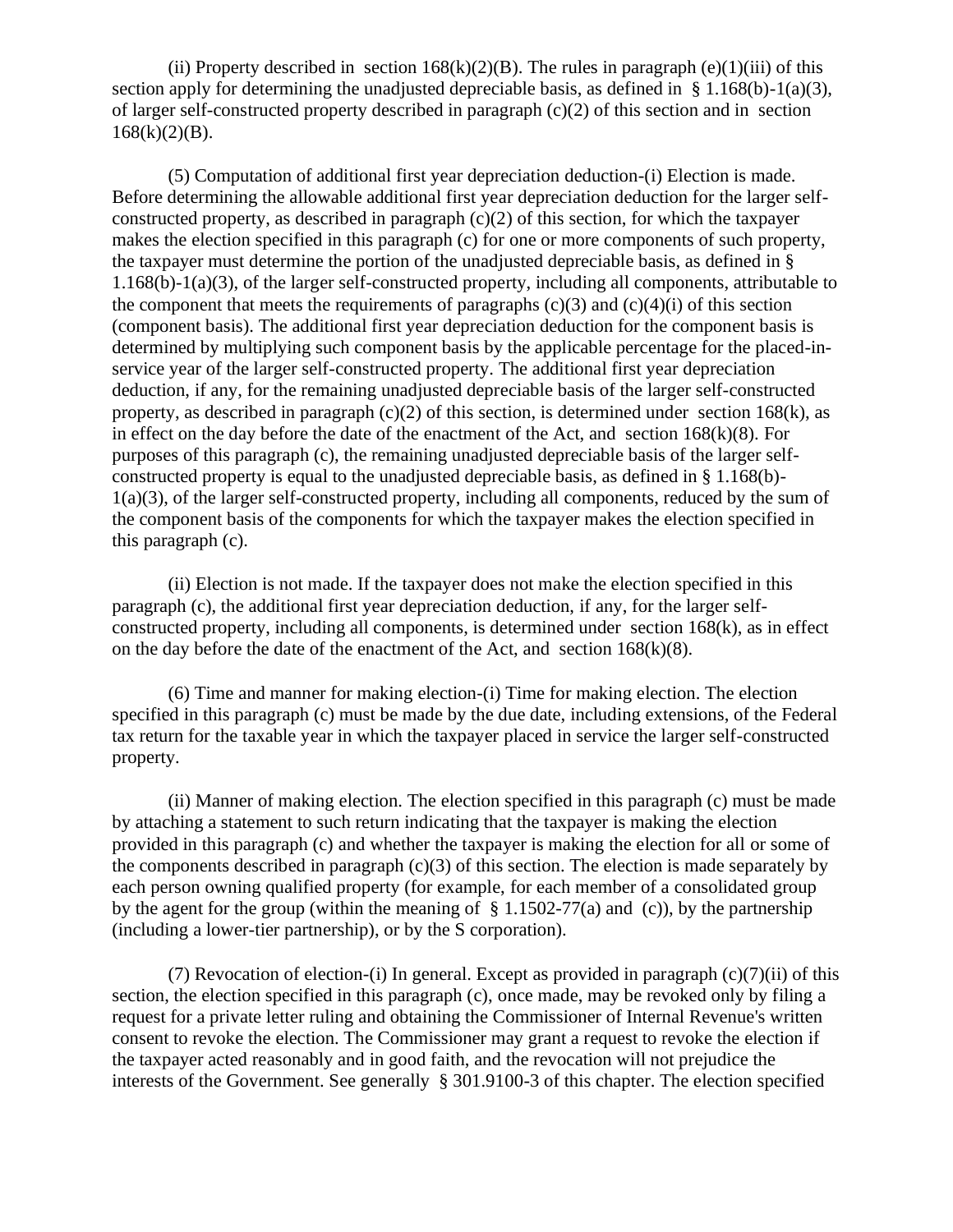in this paragraph (c) may not be revoked through a request under section 446(e) to change the taxpayer's method of accounting.

(ii) Automatic 6-month extension. If a taxpayer made the election specified in this paragraph (c), an automatic extension of 6 months from the due date of the taxpayer's Federal tax return, excluding extensions, for the placed-in-service year of the larger self-constructed property is granted to revoke that election, provided the taxpayer timely filed the taxpayer's Federal tax return for that placed-in-service year and, within this 6-month extension period, the taxpayer, and all taxpayers whose tax liability would be affected by the election, file an amended Federal tax return for the placed-in-service year in a manner that is consistent with the revocation of the election.

(8) Additional procedural guidance. The IRS may publish procedural guidance in the Internal Revenue Bulletin (see  $\S 601.601(d)(2)(ii)(b)$  of this chapter) that provides alternative procedures for complying with paragraph  $(c)(6)$  or  $(c)(7)(i)$  of this section.

(9) Examples. The application of this paragraph (c) is illustrated by the following examples. Unless the facts specifically indicate otherwise, assume that the larger self-constructed property is described in paragraph (c)(2) of this section, the components that are acquired or selfconstructed after September 27, 2017, are described in paragraph (c)(3) of this section, the taxpayer is an accrual basis taxpayer, and none of the costs paid or incurred after September 27, 2017, are for the installation of components that do not meet the requirements of paragraph (c)(3) of this section.

(i) Example 1. (A) BC, a calendar year taxpayer, is engaged in a trade or business described in section  $163(i)(7)(A)(iv)$  and §§ 1.163(j)-1(b)(15)(i) and 1.163(j)- $10(c)(3)(iii)(C)(3)$ . In December 2015, BC decided to construct an electric generation power plant for its own use. This plant is property described in section  $168(k)(2)(B)$  as in effect on the day before the date of the enactment of the Act. However, the turbine for the plant had to be manufactured by another person for BC. In January 2016, BC entered into a written binding contract with CD to acquire the turbine. BC received the completed turbine in August 2017 at which time BC incurred the cost of the turbine. The cost of the turbine is 11 percent of the total cost of the electric generation power plant to be constructed by BC. BC began constructing the electric generation power plant in October 2017 and placed in service this new power plant, including all component parts, in 2020.

(B) The larger self-constructed property is the electric generation power plant to be constructed by BC. For determining if the construction of this power plant begins before September 28, 2017, paragraph (b)(5)(iv)(B) of this section provides that manufacture, construction, or production of property begins when physical work of a significant nature begins. BC uses the safe harbor test in paragraph  $(b)(5)(iv)(B)(2)$  of this section to determine when physical work of a significant nature begins for the electric generation power plant. Because the turbine that was manufactured by CD for BC is more than 10 percent of the total cost of the electric generation power plant, physical work of a significant nature for this plant began before September 28, 2017.

(C) The power plant is described in section  $168(k)(9)(A)$  and paragraph  $(b)(2)(ii)(F)$  of this section and, therefore, is not larger self-constructed property eligible for the election pursuant to paragraph (c)(2)(i)(B) of this section. Accordingly, none of BC's expenditures for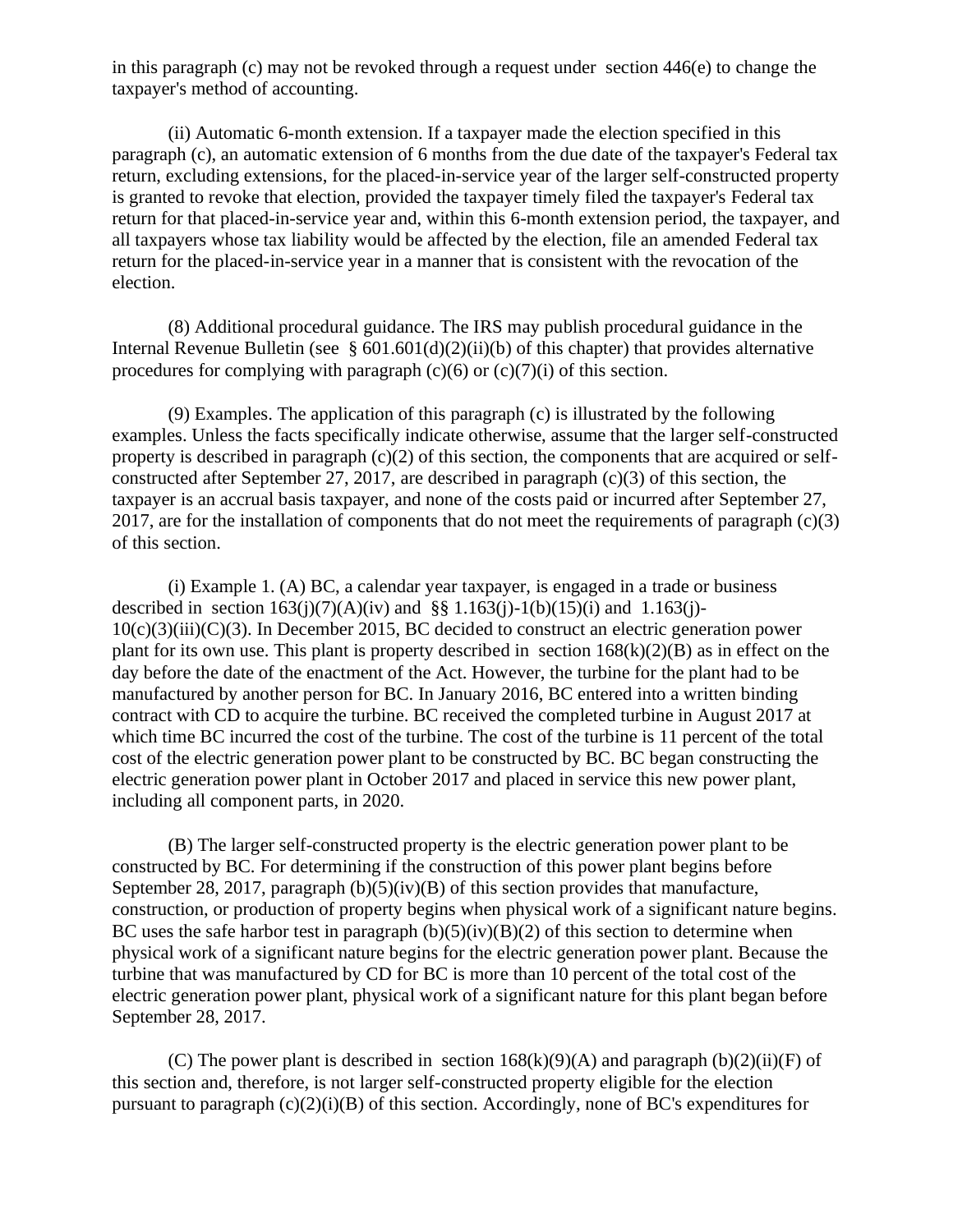components of the power plant that are acquired or self-constructed after September 27, 2017, are eligible for the election specified in this paragraph (c). Assuming all requirements are met under section  $168(k)(2)$  as in effect on the day before the date of the enactment of the Act, the unadjusted depreciable basis of the power plant, including all components, attributable to its construction before January 1, 2020, is eligible for the 30-percent additional first year depreciation deduction pursuant to section  $168(k)(8)$ .

(ii) Example 2. (A) In August 2017, BD, a calendar-year taxpayer, entered into a written binding contract with CE for CE to manufacture a locomotive for BD for use in its trade or business. Before September 28, 2017, BD acquired or self-constructed components of the locomotive. These components cost \$500,000, which is more than 10 percent of the total cost of the locomotive, and BD incurred such costs before September 28, 2017. After September 27, 2017, BD acquired or self-constructed components of the locomotive and these components cost \$4,000,000. In February 2019, CE delivered the locomotive to BD and BD placed in service the locomotive. The total cost of the locomotive is \$4,500,000. The locomotive is property described in section  $168(k)(2)(B)$  as in effect on the day before the date of the enactment of the Act. On its timely filed Federal income tax return for 2019, BD made the election specified in this paragraph (c).

(B) The larger self-constructed property is the locomotive being manufactured by CE for BD. For determining if the manufacturing of this locomotive begins before September 28, 2017, paragraph  $(b)(5)(iv)(B)$  of this section provides that manufacture, construction, or production of property begins when physical work of a significant nature begins. BD uses the safe harbor test in paragraph  $(b)(5)(iv)(B)(2)$  of this section to determine when physical work of a significant nature begins for the locomotive. Because BD had incurred more than 10 percent of the total cost of the locomotive before September 28, 2017, physical work of a significant nature for this locomotive began before September 28, 2017.

(C) Because BD made the election specified in this paragraph (c), the cost of \$4,000,000 for the locomotive's components acquired or self-constructed after September 27, 2017, qualifies for the 100-percent additional first year depreciation deduction under this section, assuming all other requirements are met. The remaining cost of the locomotive is \$500,000 and such amount qualifies for the 40-percent additional first year depreciation deduction pursuant to section 168(k)(8), assuming all other requirements in section 168(k) as in effect on the day before the date of the enactment of the Act are met.

(iii) Example 3. (A) In February 2016, BF, a calendar-year taxpayer, entered into a written binding contract with CG for CG to manufacture a vessel for BF for use in its trade or business. Before September 28, 2017, BF acquired or self-constructed components for the vessel. These components cost \$30,000,000, which is more than 10 percent of the total cost of the vessel, and BF incurred such costs before September 28, 2017. After September 27, 2017, BF acquired or self-constructed components for the vessel and these components cost \$15,000,000. In February 2021, CG delivered the vessel to BF and BF placed in service the vessel. The vessel is property described in section  $168(k)(2)(B)$  as in effect on the day before the date of the enactment of the Act. The total cost of the vessel is \$45,000,000. On its timely filed Federal income tax return for 2021, BF made the election specified in this paragraph (c).

(B) The larger self-constructed property is the vessel being manufactured by CG for BF. For determining if the manufacturing of this vessel begins before September 28, 2017, paragraph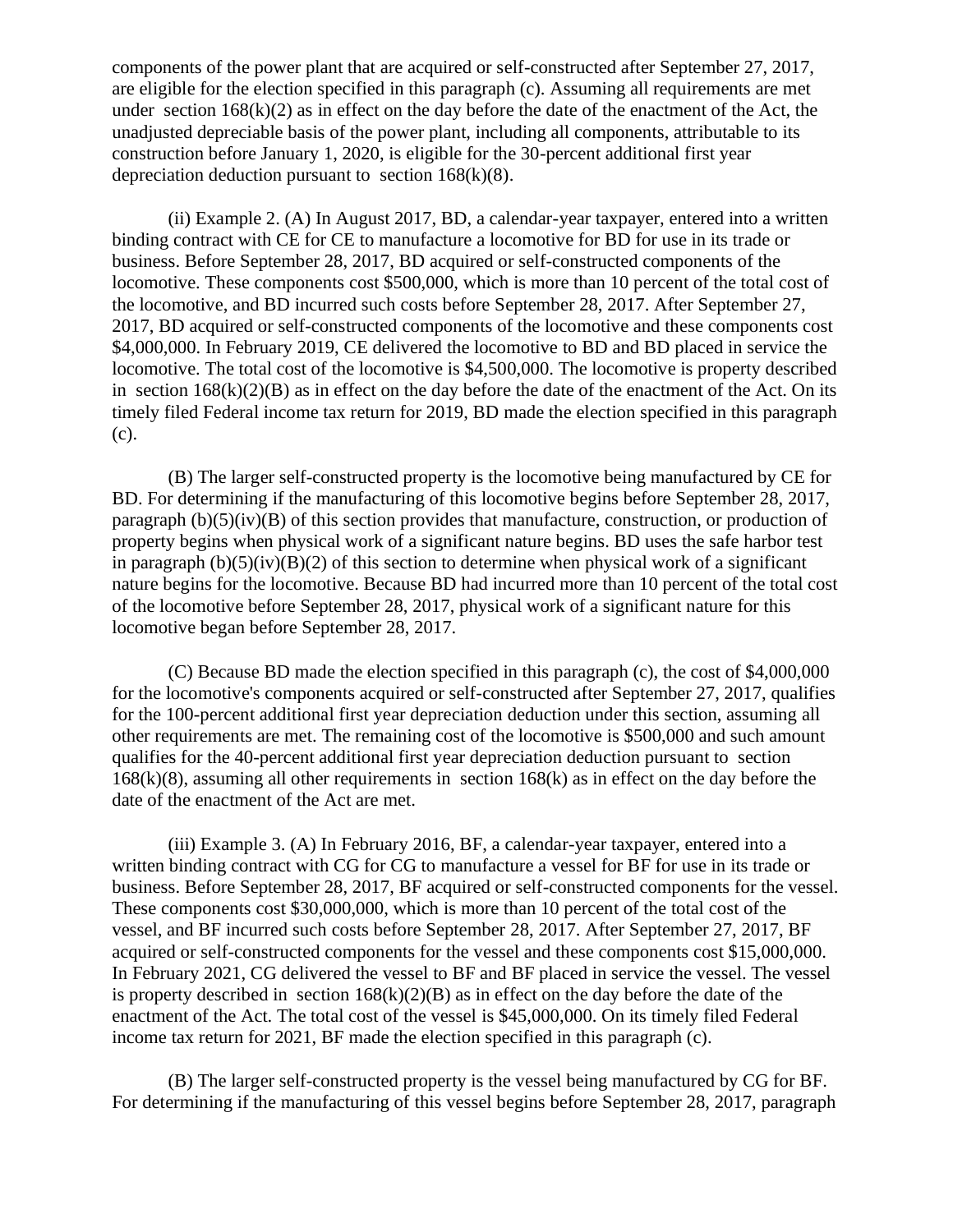$(b)(5)(iv)(B)$  of this section provides that manufacture, construction, or production of property begins when physical work of a significant nature begins. BF uses the safe harbor test in paragraph  $(b)(5)(iv)(B)(2)$  of this section to determine when physical work of a significant nature begins for the vessel. Because BF had incurred more than 10 percent of the total cost of the vessel before September 28, 2017, physical work of a significant nature for this vessel began before September 28, 2017.

(C) Because BF made the election specified in this paragraph (c), the cost of \$15,000,000 for the vessel's components acquired or self-constructed after September 27, 2017, qualifies for the 100-percent additional first year depreciation deduction under this section, assuming all other requirements are met. Pursuant to section 168(k)(8) and because BF placed in service the vessel after 2020, none of the remaining cost of the vessel is eligible for any additional first year depreciation deduction under section 168(k) and this section nor under section 168(k) as in effect on the day before the date of the enactment of the Act.

(iv) Example 4. (A) In March 2017, BG, a calendar year taxpayer, entered into a written contract with CH for CH to construct a building for BG to use in its retail business. This written contract does not meet the definition of a binding contract in paragraph (b)(5)(iii) of this section. In September 2019, the construction of the building was completed and placed in service by BG. The total cost is \$10,000,000. Of this amount, \$3,000,000 is the total cost for all section 1245 properties constructed as part of the building, and \$7,000,000 is for the building. Under section 168(e), section 1245 properties in the total amount of \$2,400,000 are 5-year property and in the total amount of \$600,000 are 7-year property. The building is nonresidential real property under section 168(e). Before September 28, 2017, BG acquired or self-constructed certain components and the total cost of these components is \$500,000 for the section 1245 properties and \$3,000,000 for the building. BG incurred these costs before September 28, 2017. After September 27, 2017, BG acquired or self-constructed the remaining components of the section 1245 properties and these components cost \$2,500,000. BG incurred these costs of \$2,500,000 after September 27, 2017. On its timely filed Federal income tax return for 2019, BG made the election specified in this paragraph (c).

(B) All section 1245 properties are constructed as part of the construction of the building and are described in paragraph  $(b)(2)(i)(A)$  of this section. The building is not described in paragraph  $(b)(2)(i)(A)$ ,  $(B)$ ,  $(C)$ , or  $(D)$  of this section. As a result, under paragraph  $(c)(2)(ii)$  of this section, the larger self-constructed property is all section 1245 properties with a total cost of \$3,000,000. For determining if the construction of these section 1245 properties begins before September 28, 2017, paragraph  $(b)(5)(v)$  of this section provides that manufacture, construction, or production of property begins when the taxpayer incurs more than 10 percent of the total cost of the property. Because BG incurred more than 10 percent of the total cost of the section 1245 properties before September 28, 2017, construction of the section 1245 properties began before September 28, 2017.

(C) Because BG made the election specified in this paragraph (c), the cost of \$2,500,000 for the section 1245 components acquired or self-constructed by BG after September 27, 2017, qualifies for the 100-percent additional first year depreciation deduction under this section, assuming all other requirements are met. The remaining cost of the section 1245 components is \$500,000 and such amount qualifies for the 30-percent additional first year depreciation deduction pursuant to section  $168(k)(8)$ , assuming all other requirements in section  $168(k)$ , as in effect on the day before the date of the enactment of the Act, are met. Because the building is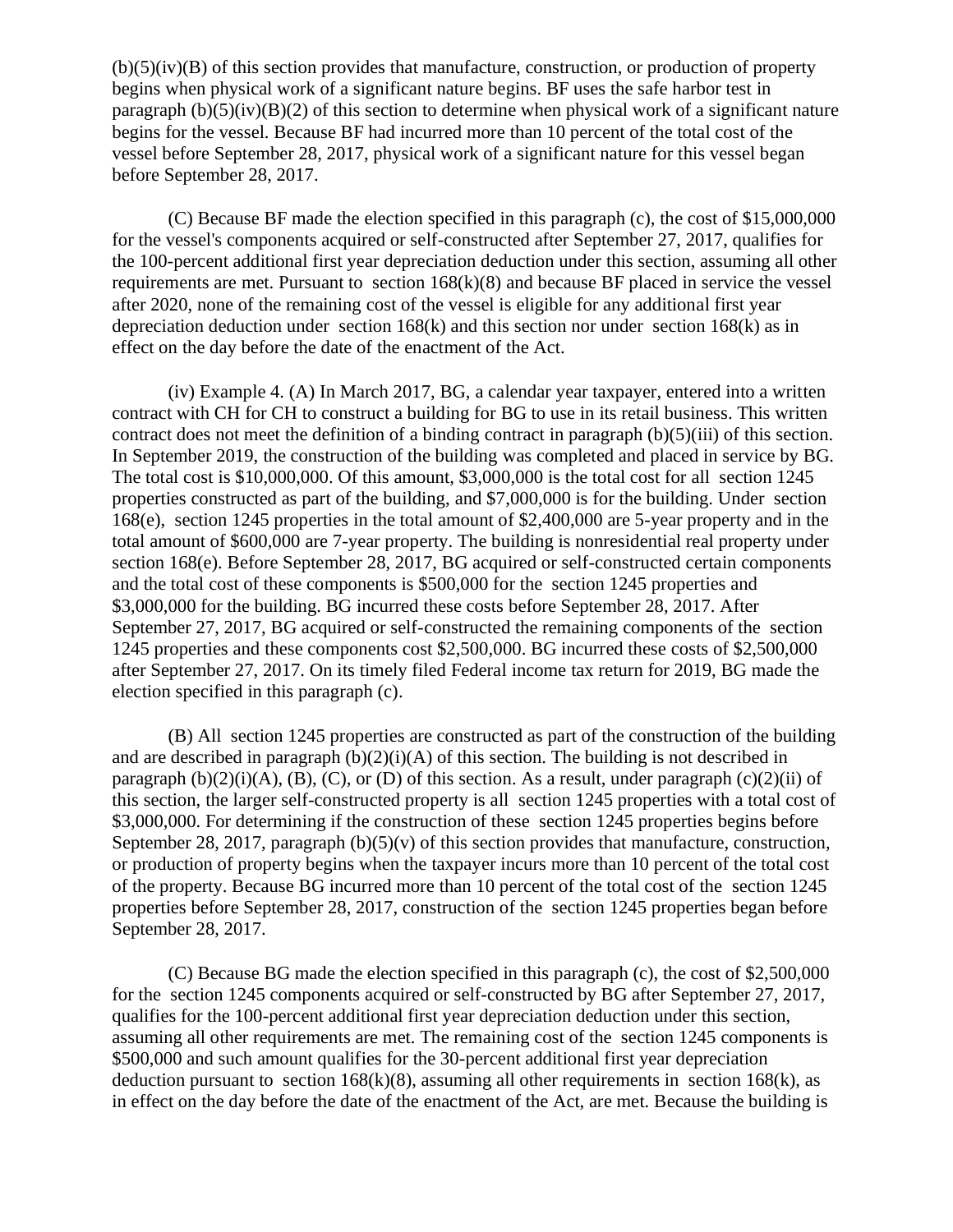not qualified property under section  $168(k)$ , as in effect on the day before the date of the enactment of the Act, none of the cost of \$7,000,000 for the building is eligible for any additional first year depreciation deduction under section 168(k) and this section or under section 168(k), as in effect on the day before the date of the enactment of the Act.

(d) \*\*\*

 $(3)$  \*\*\*

(iv) Determination of acquisition date for property not acquired pursuant to a written binding contract. For purposes of the acquisition rules in paragraph  $(d)(1)$  of this section, the following property is acquired by the taxpayer before January 1, 2027, if the taxpayer paid, in the case of a cash basis taxpayer, or incurred, in the case of an accrual basis taxpayer, more than 10 percent of the total cost of the property before January 1, 2027, excluding the cost of any land and preliminary activities such as planning and designing, securing financing, exploring, or researching:

(A) Property that the taxpayer acquires pursuant to a contract that does not meet the definition of a written binding contract in paragraph  $(b)(5)(iii)$  of this section; or

(B) Property that is manufactured, constructed, or produced for the taxpayer by another person under a written contract that does not meet the definition of a binding contract in paragraph (b)(5)(iii) of this section, and that is entered into prior to the manufacture, construction, or production of the property for use by the taxpayer in its trade or business or production of income.

\*\*\*\*\*

(e) \*\*\*

 $(1)$  \*\*\*

(iii) \*\*\* The amounts of unadjusted depreciable basis attributable to the property's manufacture, construction, or production before January 1, 2027, are referred to as "progress expenditures." Rules similar to the rules in section 4.02(1)(b) of Notice 2007-36 (2007-17 I.R.B. 1000) (see § 601.601(d)(2)(ii)(b) of this chapter) apply for determining progress expenditures, regardless of whether the property is manufactured, constructed, or produced for the taxpayer by another person under a written binding contract, as defined in paragraph (b)(5)(iii) of this section, or under a written contract that does not meet the definition of a binding contract in paragraph (b)(5)(iii) of this section. The IRS may publish procedural guidance in the Internal Revenue Bulletin (see  $\S 601.601(d)(2)(ii)(b)$  of this chapter) that provides alternative procedures for complying with this paragraph  $(e)(1)(iii)$ .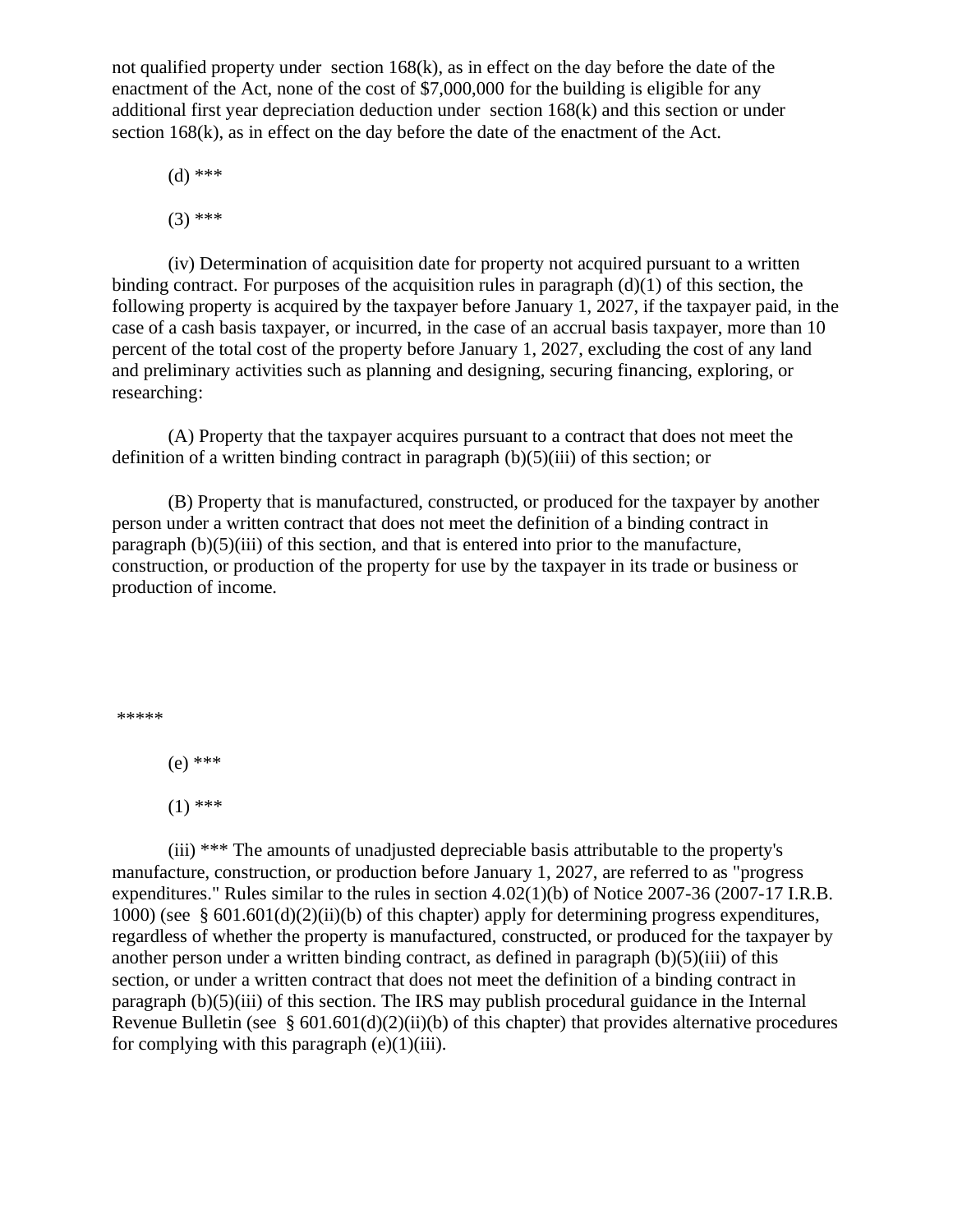\*\*\*\*\*

(f) \*\*\*

(7) Additional procedural guidance. The IRS may publish procedural guidance in the Internal Revenue Bulletin (see  $\S 601.601(d)(2)(ii)(b)$  of this chapter) that provides alternative procedures for complying with paragraph  $(f)(1)(iii)$ ,  $(f)(1)(iv)$ ,  $(f)(2)(ii)$ ,  $(f)(2)(iii)$ ,  $(f)(3)(ii)$ ,  $(f)(3)(iii)$ , or  $(f)(5)(i)$  of this section.

(g) \*\*\*

(11) Mid-quarter convention. In determining whether the mid-quarter convention applies for a taxable year under section  $168(d)(3)$  and § 1.168(d)-1, the depreciable basis, as defined in § 1.168(d)-1(b)(4), for the taxable year the qualified property is placed in service by the taxpayer is not reduced by the allowed or allowable additional first year depreciation deduction for that taxable year. See  $§ 1.168(d)-1(b)(4)$ .

(h) \*\*\*

(1) In general. Except as provided in paragraphs  $(h)(2)$  and  $(3)$  of this section, this section applies to-

(i) Depreciable property acquired after September 27, 2017, by the taxpayer and placed in service by the taxpayer during or after the taxpayer's taxable year that begins on or after January 1, 2021;

(ii) A specified plant for which the taxpayer properly made an election to apply section  $168(k)(5)$  and that is planted, or grafted to a plant that was previously planted, by the taxpayer during or after the taxpayer's taxable year that begins on or after January 1, 2021; and

(iii) Components acquired or self-constructed after September 27, 2017, of larger selfconstructed property described in paragraph (c)(2) of this section and placed in service by the taxpayer during or after the taxpayer's taxable year that begins on or after January 1, 2021.

(2) Applicability of this section for prior taxable years. For taxable years beginning before January 1, 2021, see § 1.168(k)-2 as contained in 26 CFR part 1, revised as of April 1, 2020.

(3) Early application of this section and § 1.1502-68-(i) In general. Subject to paragraphs  $(h)(3)(ii)$  and (iii) of this section, and provided that all members of a consolidated group consistently apply the same set of rules, a taxpayer may choose to apply both the rules of this section and the rules of § 1.1502-68 (to the extent relevant), in their entirety and in a consistent manner, to-

(A) Depreciable property acquired after September 27, 2017, by the taxpayer and placed in service by the taxpayer during a taxable year ending on or after September 28, 2017;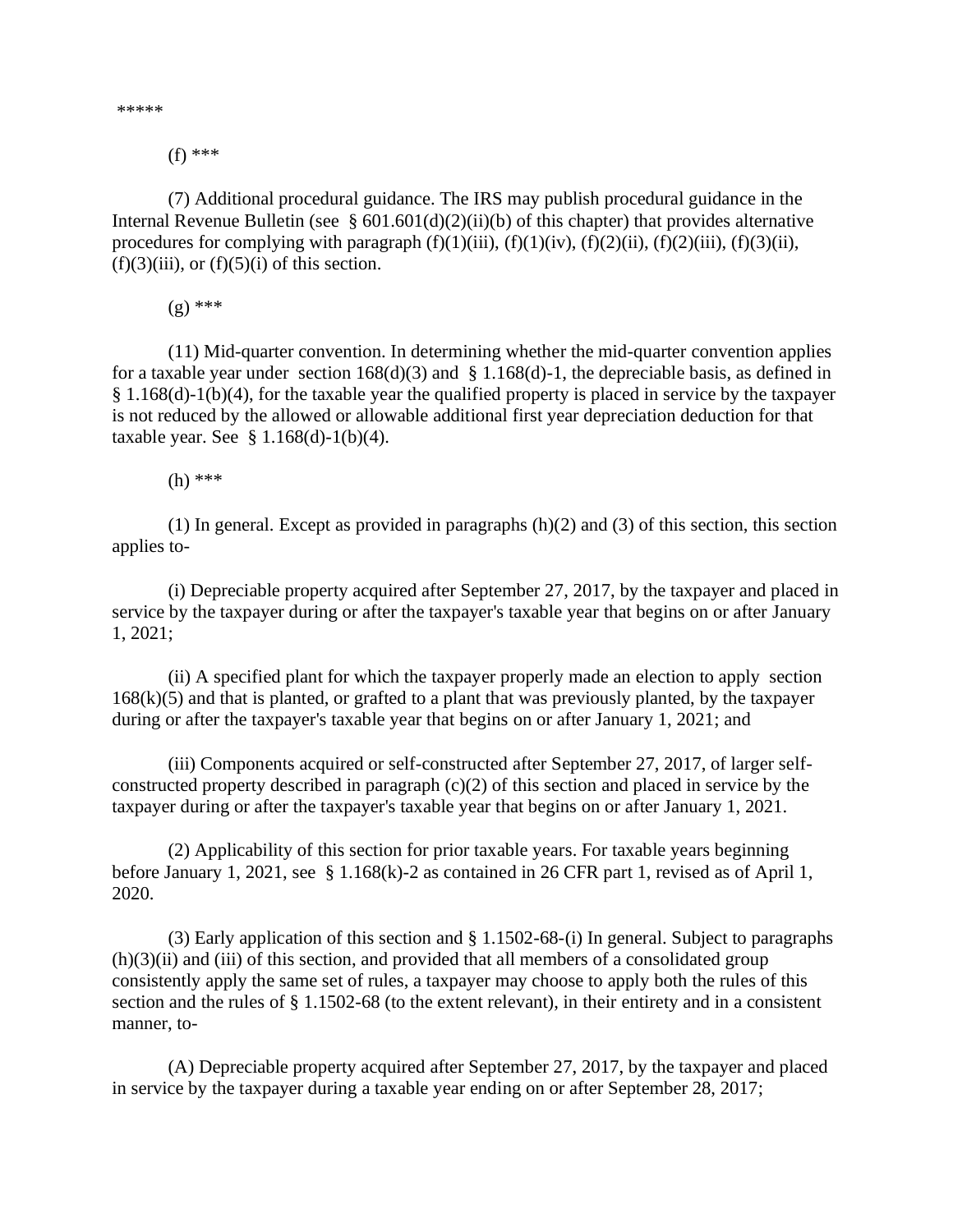(B) A specified plant for which the taxpayer properly made an election to apply section  $168(k)(5)$  and that is planted, or grafted to a plant that was previously planted, after September 27, 2017, by the taxpayer during a taxable year ending on or after September 28, 2017; and

(C) Components acquired or self-constructed after September 27, 2017, of larger selfconstructed property described in paragraph (c)(2) of this section and placed in service by the taxpayer during a taxable year ending on or after September 28, 2017.

(ii) Early application to certain transactions. In the case of property described in § 1.1502-68(e)(2)(i) that is acquired in a transaction that satisfies the requirements of  $\S 1.1502$ - $68(c)(1)(ii)$  or  $(c)(2)(ii)$ , the taxpayer may apply the rules of this section and the rules of § 1.1502-68 (to the extent relevant), in their entirety and in a consistent manner, to such property only if those rules are applied, in their entirety and in a consistent manner, by all parties to the transaction, including the transferor member, the transferee member, and the target, as applicable, and the consolidated groups of which they are members, for the taxable year(s) in which the transaction occurs and the taxable year(s) that includes the day after the deconsolidation date, as defined in  $\S 1.1502-68(a)(2)(iii)$ .

(iii) Bound by early application. Once a taxpayer applies the rules of this section and the rules of § 1.1502-68 (to the extent relevant), in their entirety, for a taxable year, the taxpayer must continue to apply the rules of this section and the rules of § 1.1502-68 (to the extent relevant), in their entirety, for the taxpayer's subsequent taxable years.

▪Par. 5. Section 1.1502-68 is added immediately following § 1.1502-59A to read as follows:

§ 1.1502-68 Additional first year depreciation deduction for property acquired and placed in service after September 27, 2017.

(a) In general-(1) Overview. This section provides rules governing the availability of the additional first year depreciation deduction allowable under section 168(k) for qualified property that is acquired and placed in service after September 27, 2017, by a member of a consolidated group. Except as otherwise provided in paragraph (c) of this section, the rules in § 1.168(k)-2 apply to members of a consolidated group in addition to the rules in this section. Paragraph (a)(2) of this section provides definitions of terms used in this section. Paragraph (b) of this section provides rules addressing the application of  $\S 1.168(k)-2(b)(3)(iii)(A)(1)$  (requiring that a taxpayer claiming the additional first year depreciation deduction for used property not previously have used the property) to members of a consolidated group. Paragraph (c) of this section provides rules addressing certain transfers of eligible property (as defined in paragraph  $(a)(2)(vii)$  of this section) between members of a consolidated group if the transferee member (as defined in paragraph  $(a)(2)(xii)$  of this section) leaves the group pursuant to the same series of related transactions. Paragraph (d) of this section provides examples illustrating the application of the rules of this section. Paragraph (e) of this section provides the applicability dates.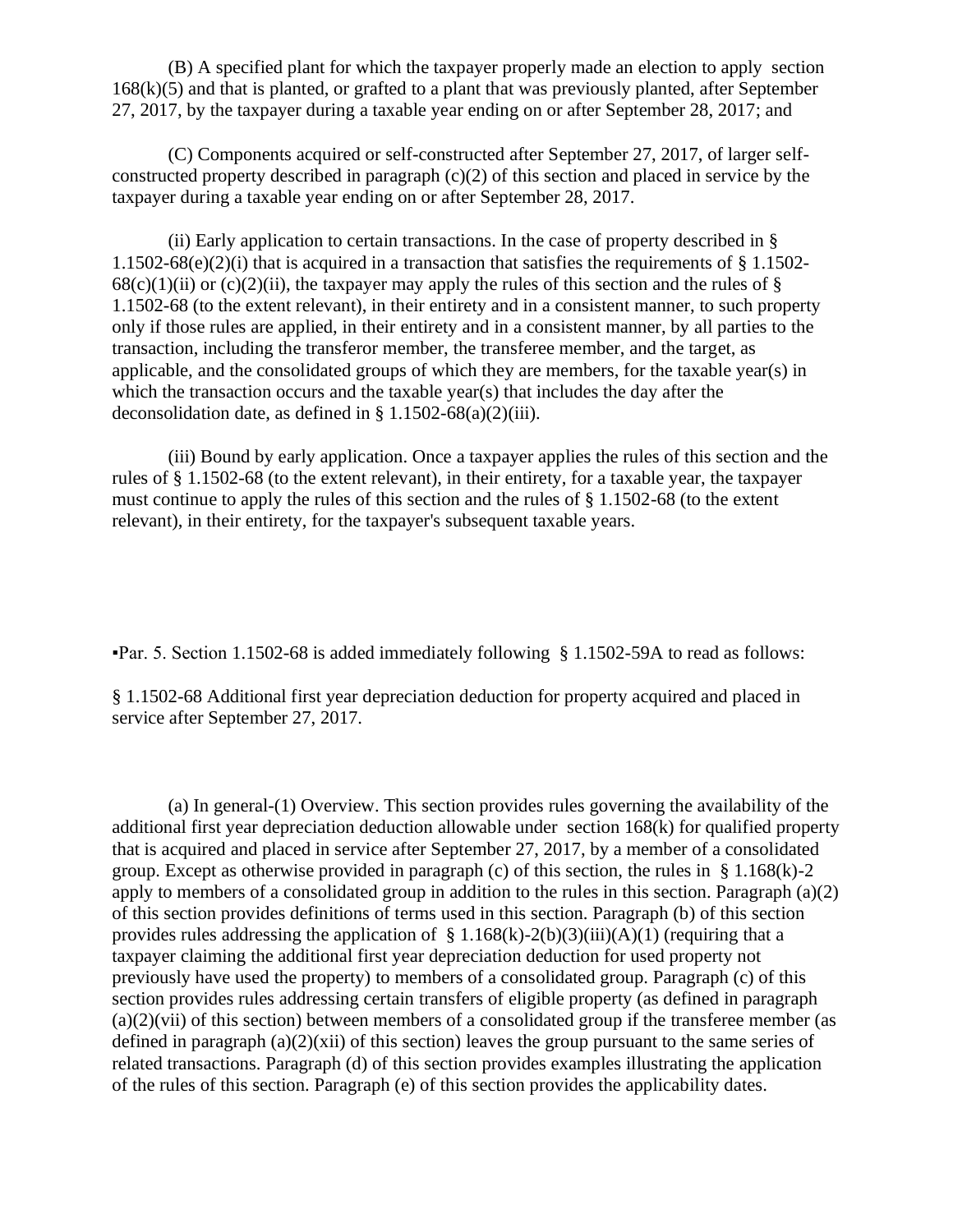(2) Definitions. The following definitions apply for purposes of this section.

(i) Consolidated Asset Acquisition Rule. The term Consolidated Asset Acquisition Rule refers to the rule set forth in paragraph  $(c)(1)(i)$  of this section addressing certain intercompany transfers of eligible property.

(ii) Consolidated Deemed Acquisition Rule. The term Consolidated Deemed Acquisition Rule refers to the rule set forth in paragraph  $(c)(2)(i)$  of this section addressing certain intercompany transfers of the stock of target (as defined in paragraph  $(a)(2)(x)$  of this section).

(iii) Deconsolidation date. The term deconsolidation date means the date on which a transferee member ceases to be a member of a consolidated group.

(iv) Designated transaction. The term designated transaction has the meaning provided in paragraph  $(c)(4)(i)$  of this section.

(v) Deemed replacement property. The term deemed replacement property means used property that is identical to (but is separate and distinct from) the eligible property that the transferee member or target is deemed to sell to an unrelated party under the Consolidated Asset Acquisition Rule or the Consolidated Deemed Acquisition Rule. For all Federal income tax purposes, the deemed purchase of deemed replacement property by the transferee member or target under paragraph  $(c)(1)(i)(B)$  or  $(c)(2)(i)(B)$  of this section, respectively, does not result in the basis in such property being determined, in whole or in part, by reference to the basis of other property held at any time by the transferee member or target. See section 179(d)(3) and §  $1.168(k)-2(b)(3)(iii)(A)(3).$ 

(vi) Deemed sale amount. The term deemed sale amount means an amount equal to the transferee member's or the target's adjusted basis in the eligible property immediately before the transferee member or target is deemed to sell the property to an unrelated party under the Consolidated Asset Acquisition Rule or the Consolidated Deemed Acquisition Rule.

(vii) Eligible property. The term eligible property means depreciable property (as defined in § 1.168(b)-1(a)(1)) that meets the requirements in § 1.168(k)-2(b)(2), determined without regard to § 1.168(k)-2(b)(2)(ii)(C) (property subject to an election not to claim the additional first year depreciation for a class of property) except on the day after the deconsolidation date.

(viii) Group Prior Use Rule. The term Group Prior Use Rule refers to the rule set forth in paragraph (b)(1) of this section addressing when a member of a consolidated group is attributed another member's depreciable interest in property.

(ix) Lookback Period. The term lookback period means, with respect to a member of a consolidated group, the period that includes the five calendar years immediately prior to the current calendar year in which the property is placed in service by such member, as well as the portion of such current calendar year before the date on which the member placed the property in service (without taking into account the applicable convention).

(x) Stock and Asset Acquisition Rule. The term Stock and Asset Acquisition Rule refers to the rule set forth in paragraph (b)(2) of this section addressing when a member of a consolidated group is attributed a new member's depreciable interest in property.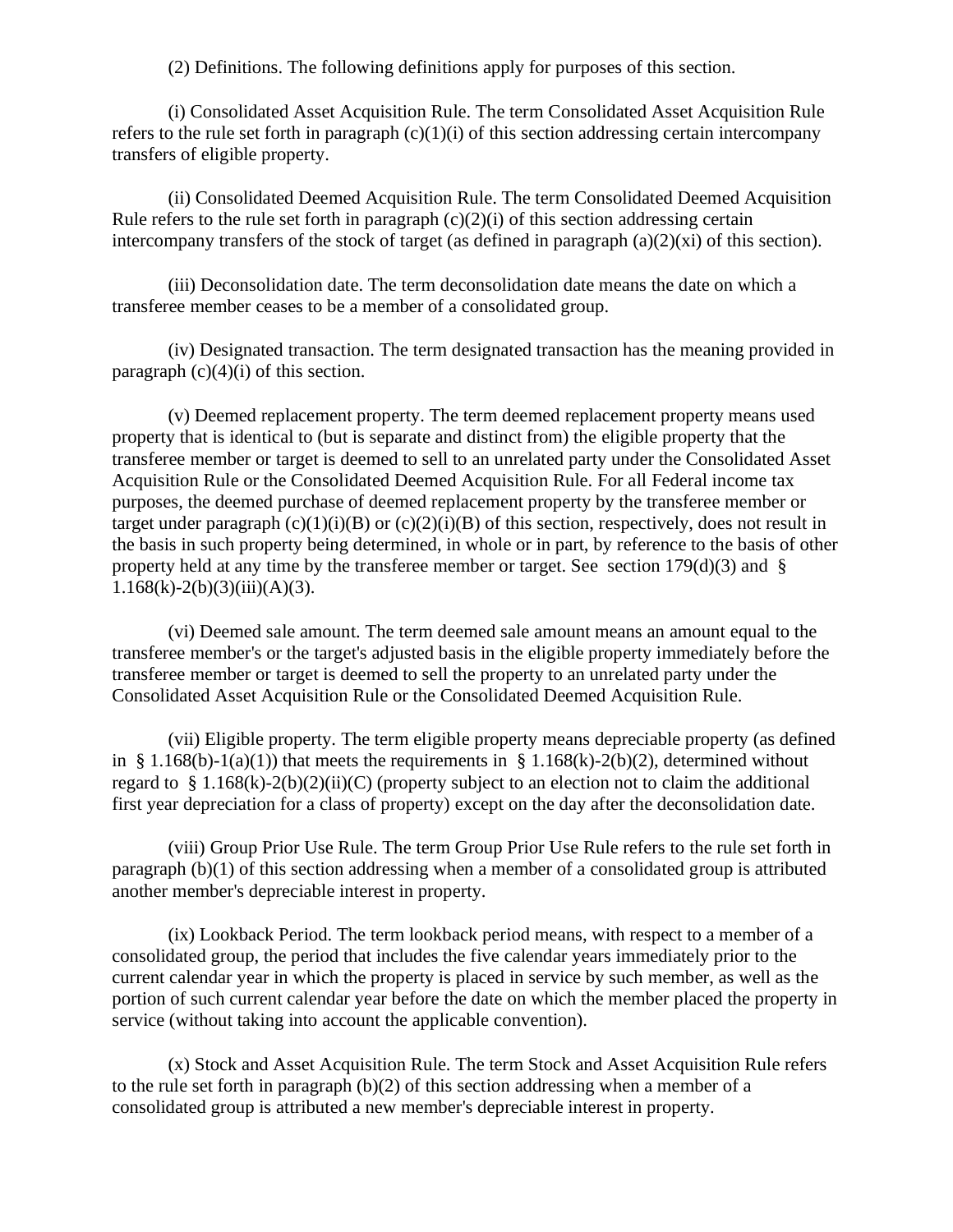(xi) Target. The term target means the member whose stock is transferred in a transaction that is subject to the Consolidated Deemed Acquisition Rule.

(xii) Transferee member. The term transferee member means the member that acquires eligible property or target stock, respectively, in a transaction that is subject to the Consolidated Asset Acquisition Rule or the Consolidated Deemed Acquisition Rule.

(xiii) Transferor member. The term transferor member means the member that transfers eligible property or target stock, respectively, in a transaction that is subject to the Consolidated Asset Acquisition Rule or the Consolidated Deemed Acquisition Rule.

(b) Acquisitions of depreciable property by a member of a consolidated group-(1) General rule (Group Prior Use Rule). Solely for purposes of applying § 1.168(k)-  $2(b)(3)(iii)(A)(1)$ , if a member of a consolidated group acquires depreciable property in which the group had a depreciable interest at any time within the lookback period, the member is treated as having a depreciable interest in the property prior to the acquisition. For purposes of this paragraph (b)(1), a consolidated group is treated as having a depreciable interest in property during the time any current or previous member of the group had a depreciable interest in the property while a member of the group. For special rules that apply when a member of a consolidated group acquires depreciable property in an intercompany transaction (as defined in  $§$  1.1502-13(b)(1)(i)) and then leaves the group pursuant to the same series of related transactions, see paragraph (c) of this section.

(2) Certain acquisitions pursuant to a series of related transactions (Stock and Asset Acquisition Rule). Solely for purposes of applying  $\S 1.168(k)$ -2(b)(3)(iii)(A)(1), if a series of related transactions includes one or more transactions in which property is acquired by a member of a consolidated group, and one or more transactions in which a corporation that had a depreciable interest in the property (determined without regard to the application of the Group Prior Use Rule) within the lookback period becomes a member of the group, then the member that acquires the property is treated as having a depreciable interest in the property prior to the acquisition.

(c) Certain intercompany transfers of eligible property followed by deconsolidation-(1) Acquisition of eligible property by a member that leaves the group-(i) General rule (Consolidated Asset Acquisition Rule). This paragraph (c)(1) applies to certain transactions pursuant to which one member of a consolidated group (transferee member) acquires from another member of the same consolidated group (transferor member) eligible property. Except as otherwise provided in paragraph  $(c)(3)$  or  $(4)$  of this section, if a transaction satisfies the requirements of paragraph (c)(1)(ii) of this section, then § 1.168(k)-2(b)(3)(iii)(C) (providing special rules when depreciable property is acquired as part of a series of related transactions) does not apply to the transaction, and for all Federal income tax purposes-

(A) The transferee member is treated as selling the eligible property to an unrelated person on the day after the deconsolidation date in exchange for an amount of cash equal to the deemed sale amount; and

(B) Immediately after the deemed sale in paragraph  $(c)(1)(i)(A)$  of this section, the transferee member is treated as purchasing deemed replacement property from an unrelated person for an amount of cash equal to the deemed sale amount.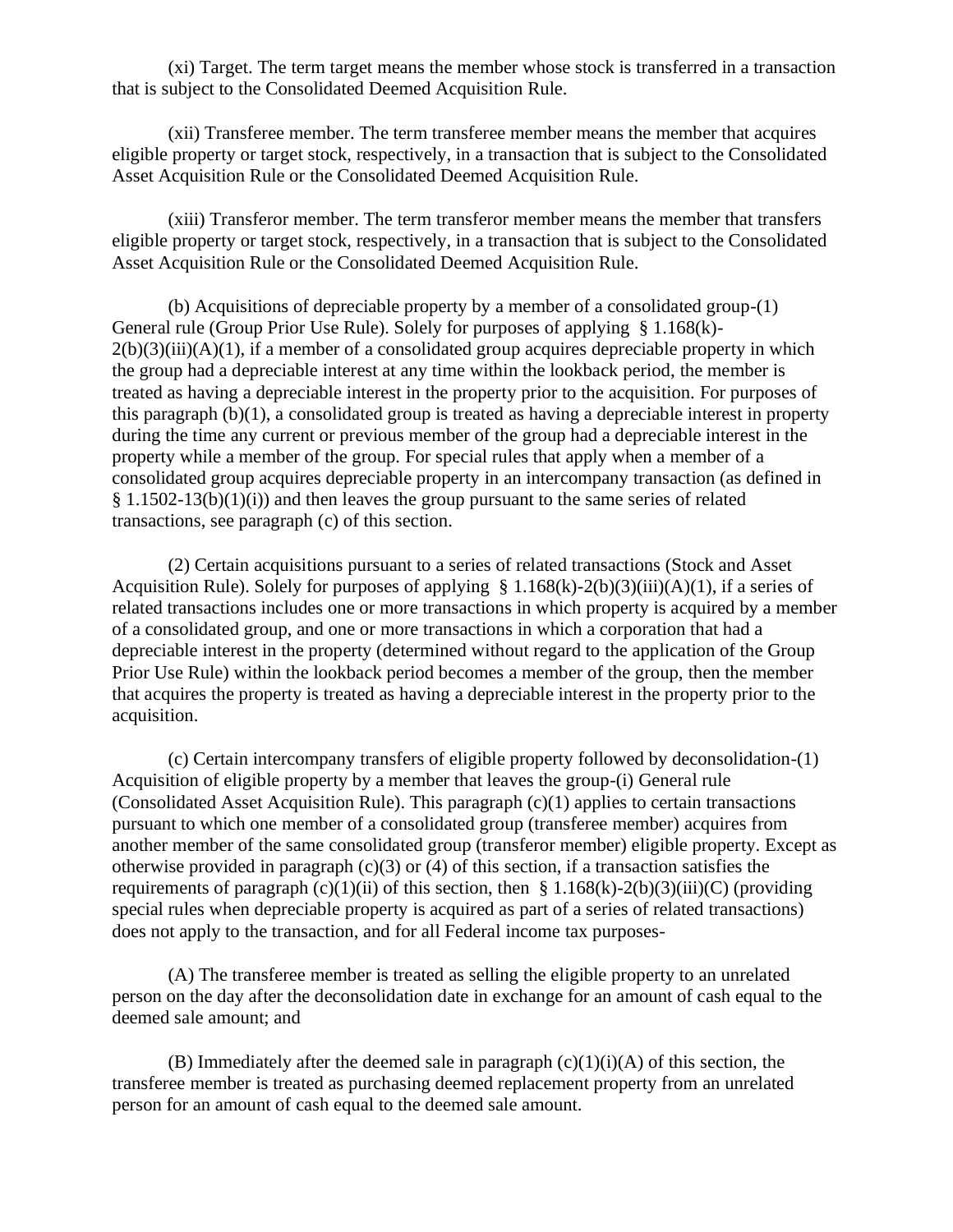(ii) Requirements. A transaction satisfies the requirements of this paragraph  $(c)(1)(ii)$  if-

(A) The transferee member's acquisition of the eligible property meets the requirements of § 1.168(k)-2(b)(3)(iii)(A) without regard to section  $179(d)(2)(A)$  or (B) and § 1.179- $4(c)(1)(ii)$  or (iii) or the Group Prior Use Rule;

(B) As part of the same series of related transactions that includes the acquisition, the transferee member ceases to be a member of the consolidated group and ceases to be related, within the meaning of section  $179(d)(2)(A)$  or (B) and § 1.179-4(c)(1)(ii) or (iii), to the transferor member; and

(C) The acquired eligible property continues to be eligible property on the deconsolidation date and the day after the deconsolidation date.

(2) Deemed acquisition of eligible property pursuant to an election under section 338 or 336(e) by a member that leaves the group-(i) General rule (Consolidated Deemed Acquisition Rule). This paragraph (c)(2) applies to certain transactions pursuant to which a transferee member acquires from a transferor member the stock of another member of the same consolidated group that holds eligible property (target) in either a qualified stock purchase for which a section 338 election is made or a qualified stock disposition described in § 1.336- $2(b)(1)$  for which a section 336(e) election is made. Except as otherwise provided in paragraph  $(c)(3)$  or (4) of this section, if a transaction satisfies the requirements of paragraph  $(c)(2)(ii)$  of this section, then § 1.168(k)-2(b)(3)(iii)(C) does not apply to the transaction, and for all Federal income tax purposes-

(A) The target is treated as selling the eligible property to an unrelated person on the day after the deconsolidation date in exchange for an amount of cash equal to the deemed sale amount; and

(B) Immediately after the deemed sale in paragraph  $(c)(2)(i)(A)$  of this section, the target is treated as purchasing deemed replacement property from an unrelated person for an amount of cash equal to the deemed sale amount.

(ii) Requirements. A transaction satisfies the requirements of this paragraph  $(c)(2)(ii)$  if:

(A) The target's acquisition of the eligible property meets the requirements of  $\S 1.168(k)$ - $2(b)(3)(iii)(A)$  without regard to the Group Prior Use Rule;

(B) As part of the same series of related transactions that includes the qualified stock purchase or qualified stock disposition, the transferee member and the target cease to be members of the transferor member's consolidated group and cease to be related, within the meaning of section  $179(d)(2)(A)$  or (B) and § 1.179-4(c)(1)(ii) or (iii), to the transferor member; and

(C) The target's eligible property on the acquisition date (within the meaning of § 1.338-  $2(c)(1)$ ) or the disposition date (within the meaning of § 1.336-1(b)(8)) continues to be eligible property on the deconsolidation date and the day after the deconsolidation date.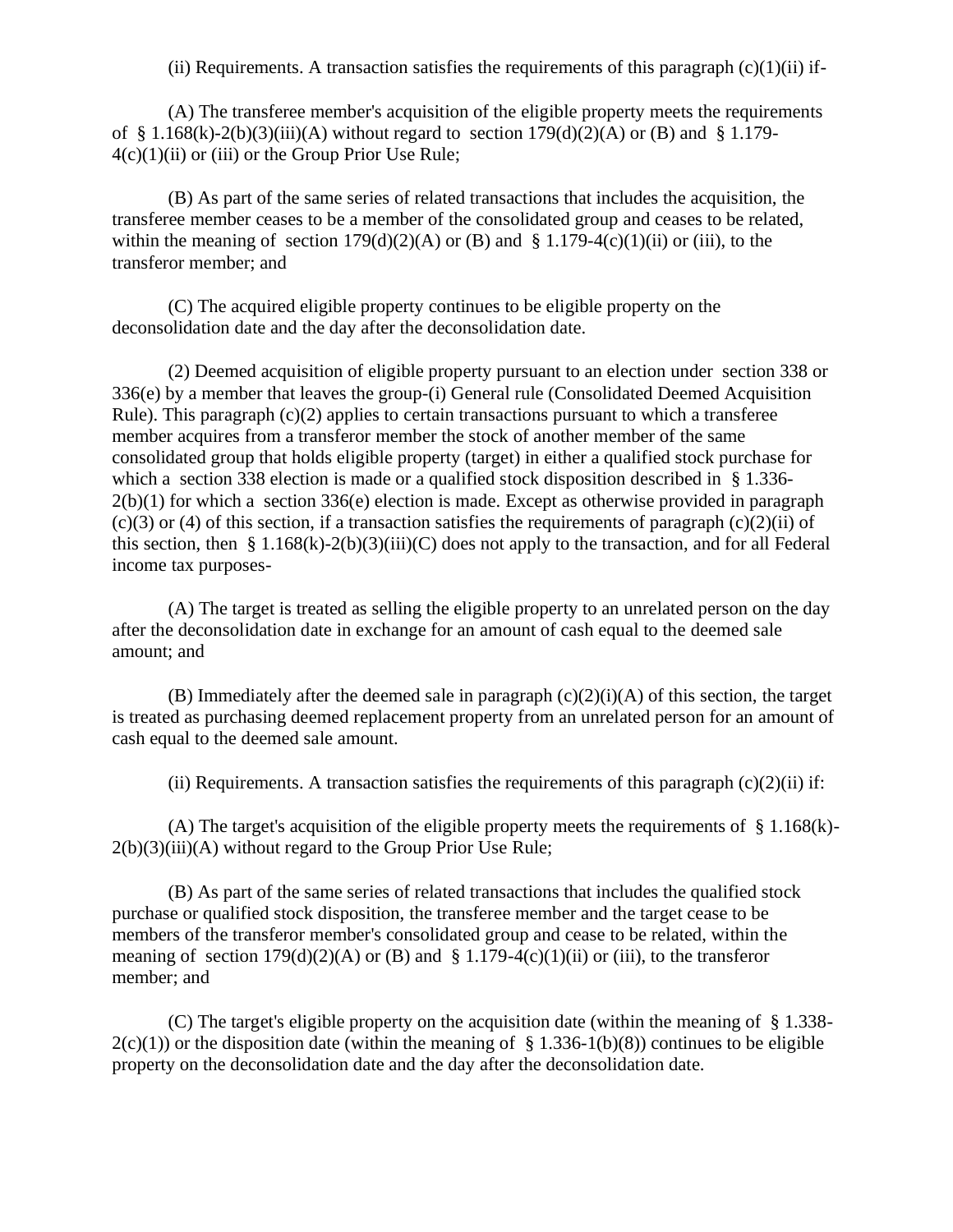(3) Disposition of depreciable property pursuant to the same series of related transactions. Paragraph (c)(1) of this section does not apply if, following the acquisition of eligible property, the transferee member disposes of such property pursuant to the same series of related transactions that includes the property acquisition. Paragraph (c)(2) of this section does not apply if, following the deemed acquisition of eligible property, the target disposes of such property pursuant to the same series of related transactions that includes the qualified stock purchase or qualified stock disposition. See § 1.168(k)-2(b)(3)(iii)(C) for rules regarding the transfer of property in a series of related transactions. See also  $\S 1.168(k)-2(g)(1)$  for rules regarding property placed in service and disposed of in the same taxable year. For purposes of this paragraph (c)(3), the deemed sale of eligible property by the transferee member or the target pursuant to paragraph  $(c)(1)(i)(A)$  or  $(c)(2)(i)(A)$  of this section is not treated as a "disposition" of such property.

(4) Election to not apply paragraph  $(c)(1)(i)$  or  $(c)(2)(i)$  of this section-(i) In general. If a transaction satisfies the requirements of the Consolidated Asset Acquisition Rule or the Consolidated Deemed Acquisition Rule in paragraph  $(c)(1)(ii)$  or  $(c)(2)(ii)$  of this section, respectively, the transferee member or the target nonetheless may elect not to apply the Consolidated Asset Acquisition Rule or the Consolidated Deemed Acquisition Rule, respectively, to all eligible property that is acquired or deemed acquired in such transaction. If a transferee member or target makes an election under this paragraph (c)(4) with respect to any transaction (designated transaction), then-

(A) The transferee member or target is deemed to have made such an election for all other transactions-

(1) That satisfy the requirements of the Consolidated Asset Acquisition Rule or the Consolidated Deemed Acquisition Rule;

(2) That are part of the same series of related transactions as the designated transaction; and

(3) In which the transferee member or target either is the same transferee member or target as in the designated transaction or is related, within the meaning of section  $179(d)(2)(A)$ or (B) and  $\S 1.179-4(c)(1)(ii)$  or (iii), to the transferee member or target in the designated transaction immediately after the end of the series of related transactions; and

(B) Any eligible property acquired or deemed acquired in the designated transaction and in any transactions described in paragraph  $(c)(4)(i)(A)$  of this section does not satisfy either the original use requirement or the used property acquisition requirements in  $\S 1.168(k)-2(b)(3)$  and, thus, is not "qualified property" within the meaning of  $\S 1.168(k)-2(b)(1)$ .

(ii) Time and manner for making election-(A) Time to make election. An election under this paragraph (c)(4) must be made by the due date, including extensions, for the Federal tax return for the taxable year of the transferee member or target that begins on the day after the deconsolidation date.

(B) Manner of making election. A transferee member or target, as applicable, makes the election under this paragraph  $(c)(4)$  by attaching a statement to its return for the taxable year that begins on the day after the deconsolidation date. The statement must describe the transaction(s)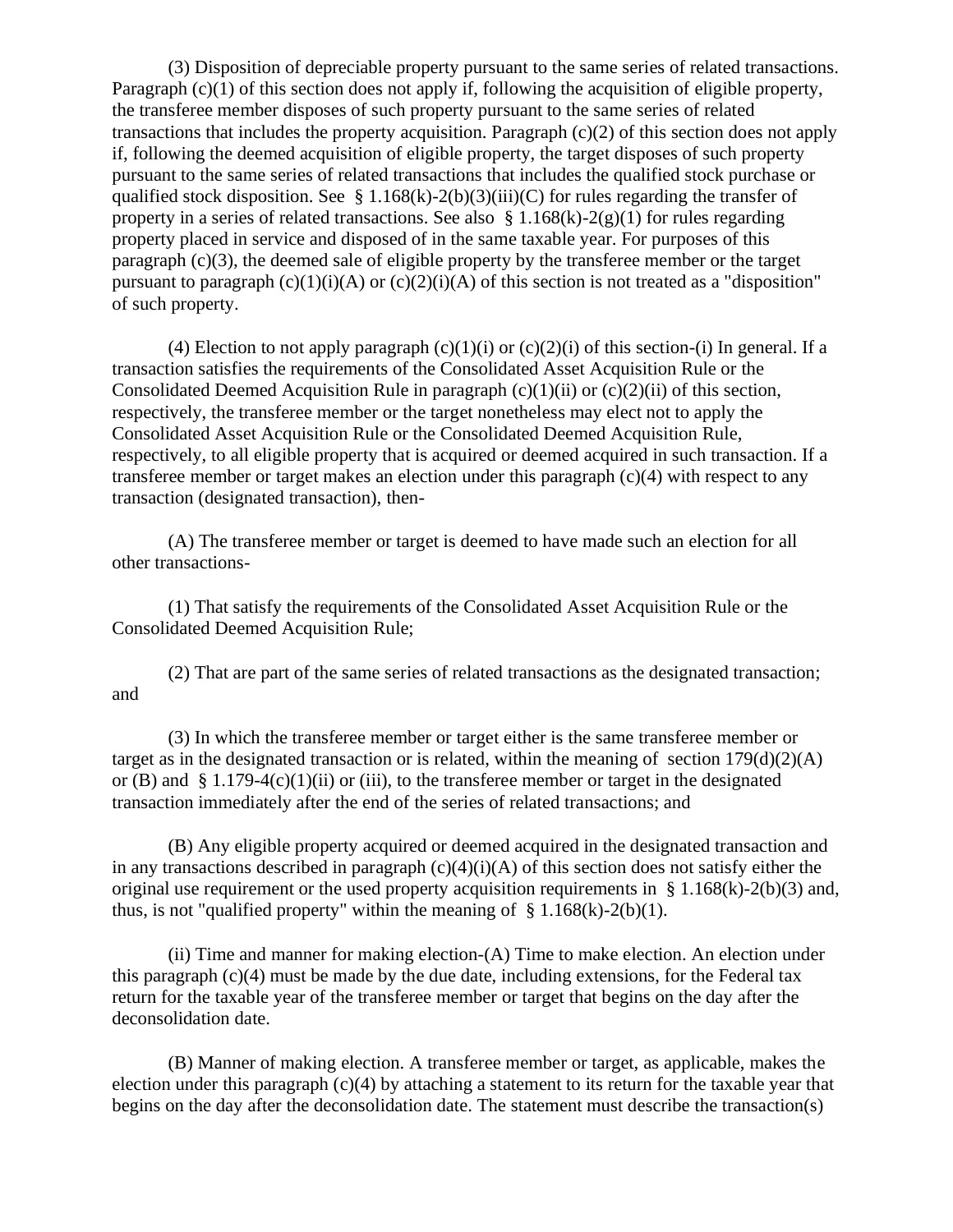to which the Consolidated Asset Acquisition Rule or Consolidated Deemed Acquisition Rule otherwise would apply and state that the transferee member or the target, as applicable, is not claiming the additional first year depreciation deduction for any eligible property transferred in such transaction(s). If, at the time the election is made, the transferee member or the target is a member of a consolidated group, the statement is made by the agent for the group (within the meaning of  $\S 1.1502-77(a)$  and (c)) on behalf of the transferee member or the target and is attached to the consolidated return of the group for the taxable year of the group that includes the taxable year of the transferee member or target that begins on the day after the deconsolidation date.

(C) Additional procedural guidance. The IRS may publish procedural guidance in the Internal Revenue Bulletin (see  $\S$  601.601(d)(2)(ii)(b) of this chapter) that provides alternative procedures for complying with paragraph  $(c)(4)(ii)(A)$  or  $(B)$  of this section.

 $(iii)$  Revocation of election. An election specified in this paragraph  $(c)(4)$ , once made, may be revoked only by filing a request for a private letter ruling and obtaining the Commissioner of Internal Revenue's written consent to revoke the election. The Commissioner may grant a request to revoke the election if the taxpayer acted reasonably and in good faith, and the revocation will not prejudice the interests of the Government. See generally § 301.9100-3 of this chapter. An election specified in this paragraph  $(c)(4)$  may not be revoked through a request under section 446(e) to change the taxpayer's method of accounting.

(d) Examples. For purposes of the examples in this section, unless otherwise stated: Parent, S, B, Controlled, and T are members of a consolidated group of which Parent is the common parent (Parent group); Parent owns all of the only class of stock of each of S, B, Controlled, and T; X is the common parent of the X consolidated group (X group); no member of the X group is related, within the meaning of section  $179(d)(2)(A)$  or (B) and § 1.179-4(c)(1)(ii) or (iii) (Related), to any member of the Parent group; G and U are corporations that are not Related to each other or to any member of the Parent group or the X group; the Equipment in each example is eligible property; no member of the Parent group or the X group has had a depreciable interest in the Equipment within the lookback period; § 1.168(k)-2(b)(3)(iii)(A)(1) is referred to as the No Prior Use Requirement; and  $\S 1.168(k) - 2(b)(3)(iii)(A)(2)$  is referred to as the Unrelated Party Requirement. The rules of this section are illustrated by the following examples.

(1) Example 1: Intercompany sale of eligible property-(i) Facts. S has a depreciable interest in Equipment #1. In 2018, S sells Equipment #1 to B, and B places Equipment #1 in service in the same year.

(ii) Analysis. B's acquisition of Equipment #1 does not satisfy either the No Prior Use Requirement or the Unrelated Party Requirement. Under the Group Prior Use Rule, B is treated as previously having a depreciable interest in Equipment #1 because B (a member of the Parent group) acquired Equipment #1 and S, while a member of the Parent group, had a depreciable interest in Equipment #1 within the lookback period. In addition, B acquires Equipment #1 from S, and B and S are Related at the time of the acquisition. Accordingly, B is not eligible to claim the additional first year depreciation deduction for Equipment #1 in 2018.

(2) Example 2: Sale outside of the consolidated group followed by a reacquisition within the lookback period-(i) Facts. S has a depreciable interest in Equipment #2. In 2018, S sells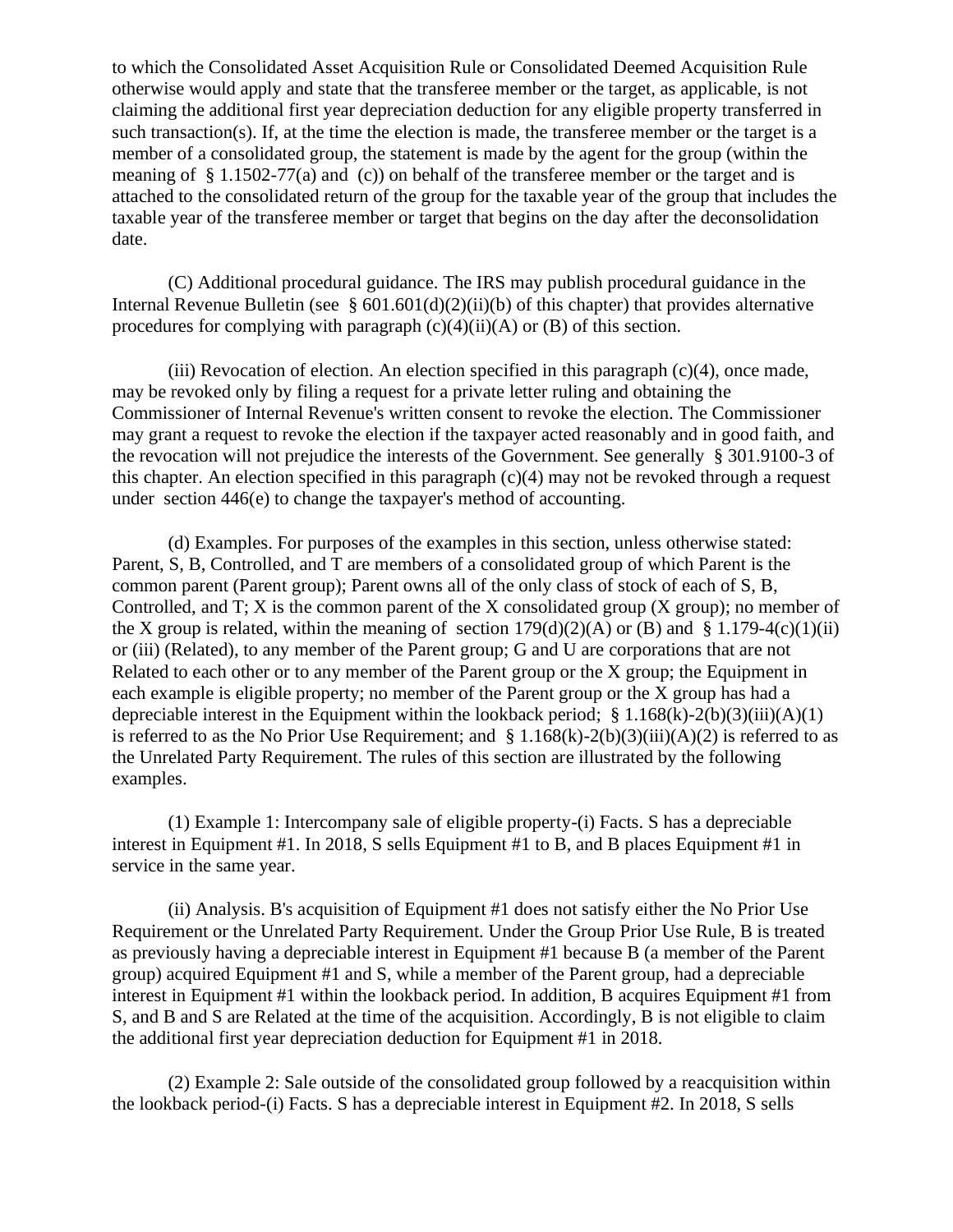Equipment #2 to G. In 2019, in an unrelated transaction, B acquires Equipment #2 from G and places it in service in the same year.

(ii) Analysis. B's acquisition of Equipment #2 does not satisfy the No Prior Use Requirement as a result of the Group Prior Use Rule. Pursuant to the Group Prior Use Rule, B is treated as previously having a depreciable interest in Equipment #2 because B is a member of the Parent group and S, while a member of the Parent group, had a depreciable interest in Equipment #2 within the lookback period. Thus, B is not eligible to claim the additional first year depreciation deduction for Equipment #2 in 2019. The result would be the same if, after selling Equipment #2 to G, S had ceased to be a member of the Parent group prior to B's acquisition of Equipment #2.

(iii) Sale outside of the consolidated group followed by a reacquisition beyond the lookback period. The facts are the same as in paragraph (d)(2)(i) of this section, except that B acquires Equipment #2 and places it in service in 2024 instead of 2019. B's acquisition of Equipment #2 satisfies the No Prior Use Requirement. B would not be treated as previously having a depreciable interest in Equipment #2 under the Group Prior Use Rule because the Parent group did not have a depreciable interest in Equipment #2 within the lookback period. Further, B itself did not have a prior depreciable interest in Equipment #2 within the lookback period. Assuming all other requirements in  $\S 1.168(k)-2$  are satisfied, B is eligible to claim the additional first year depreciation deduction for Equipment #2 in 2024. The result would be the same if S, rather than B, acquired and placed in service Equipment #2 in 2024.

(3) Example 3: Acquisition of eligible property by the consolidated group followed by a corporation with a prior depreciable interest joining the group as part of the same series of related transactions-(i) Facts. G has a depreciable interest in Equipment #3. During 2018, G sells Equipment #3 to U. In a series of related transactions that does not include the 2018 sale, Parent acquires all of the stock of G in 2019. Later in 2019, B purchases Equipment #3 from U and places it in service immediately thereafter.

(ii) Analysis. B's acquisition of Equipment #3 does not satisfy the No Prior Use Requirement as a result of the Stock and Asset Acquisition Rule. In a series of related transactions, G became a member of the Parent group and B acquired Equipment #3. Because G had a depreciable interest in Equipment #3 within the lookback period, B is treated as having a depreciable interest in Equipment #3 under the Stock and Asset Acquisition Rule. Thus, B is not eligible to claim the additional first year depreciation deduction for Equipment #3 in 2019.

(iii) B purchases Equipment #3 in 2024. The facts are the same as in paragraph  $(d)(3)(i)$ of this section, except that B acquires and places in service Equipment #3 in 2024 instead of 2019. B is not treated under the Stock and Asset Acquisition Rule as having a prior depreciable interest in Equipment #3 because G (which sold Equipment #3 to U in 2018) did not have a depreciable interest in Equipment #3 within the lookback period. In addition, B is not treated under the Group Prior Use Rule as having a prior depreciable interest in Equipment #3 at the time of the purchase because neither G nor any other member of the Parent group had a depreciable interest in Equipment #3 while a member of the Parent group within the lookback period. Further, B itself did not have a depreciable interest in Equipment #3 within the lookback period. Accordingly, B's acquisition of Equipment #3 satisfies the No Prior Use Requirement. Assuming all other requirements in  $\S 1.168(k)-2$  are satisfied, B is eligible to claim the additional first year depreciation deduction for Equipment #3 in 2024.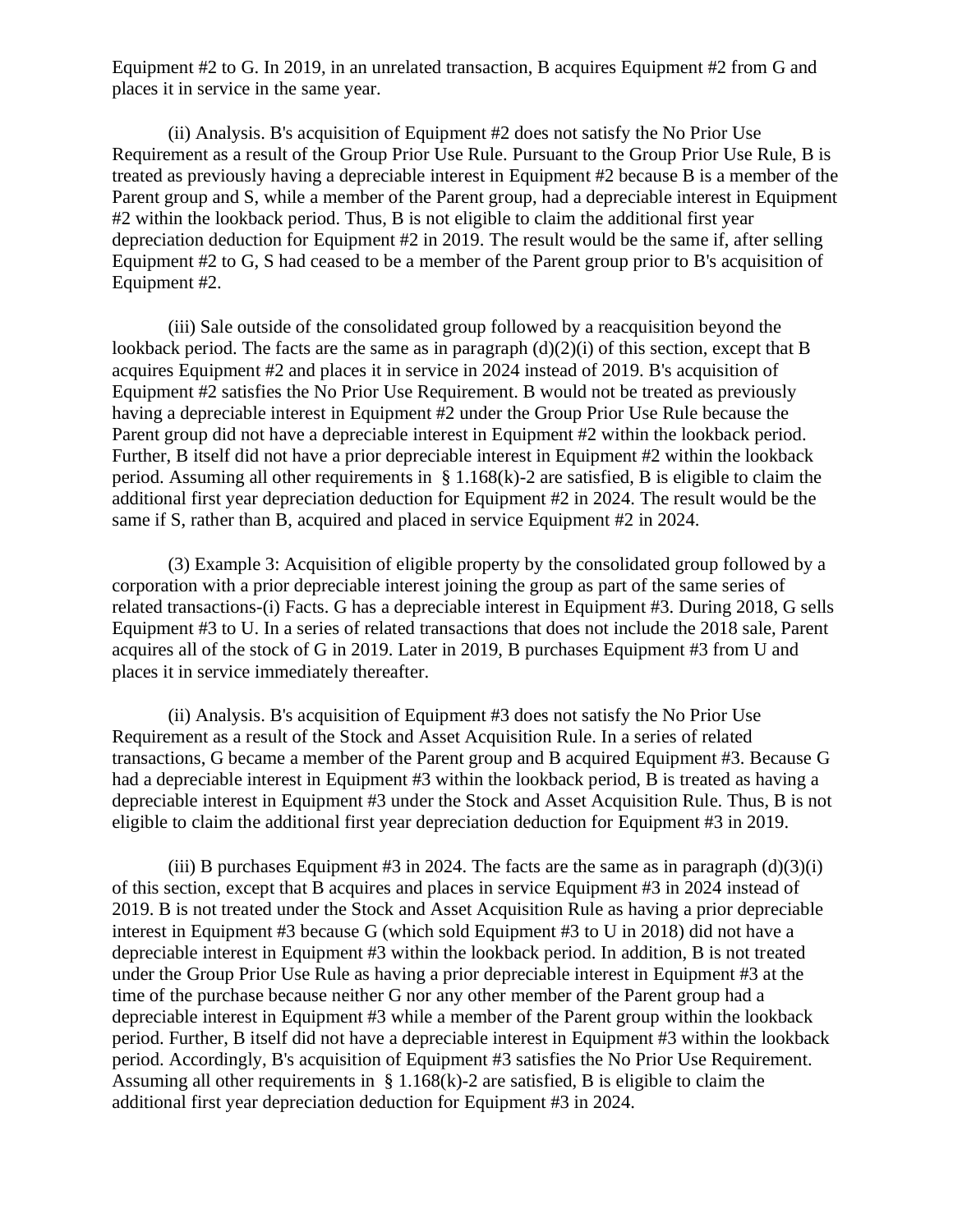(iv) No series of related transactions. The facts are the same as in paragraph  $(d)(3)(i)$  of this section, except that Parent's acquisition of the G stock and B's purchase of Equipment #3 are not part of the same series of related transactions. Because B's purchase of Equipment #3 and Parent's acquisition of the G stock did not occur pursuant to the same series of related transactions, the Stock and Asset Acquisition Rule does not apply. In addition, B is not treated under the Group Prior Use Rule as having a prior depreciable interest in Equipment #3 at the time of the purchase because neither G nor any other member of the Parent group had a depreciable interest in Equipment #3 while a member of the Parent group within the lookback period. Further, B itself did not have a depreciable interest in Equipment #3 within the lookback period. Accordingly, B's acquisition of Equipment #3 satisfies the No Prior Use Requirement. Assuming all other requirements in  $\S 1.168(k)-2$  are satisfied, B is eligible to claim the additional first year depreciation deduction for Equipment #3 in 2019.

(4) Example 4: Termination of the consolidated group-(i) Facts. S owns Equipment #4. In 2018, S sells Equipment #4 to U. In 2019, X acquires all of the stock of Parent in a transaction that causes the Parent group to terminate and Parent, B, and S to become members of the X group. In 2020, in a transaction that is not part of a series of related transactions, B purchases Equipment #4 from U and places it in service in the same year.

(ii) Analysis. B's acquisition of Equipment #4 satisfies the No Prior Use Requirement. The Group Prior Use Rule does not apply to treat B as having a prior depreciable interest in Equipment #4 because B is a member of the X group and no member of the X group had a depreciable interest in Equipment #4 while a member of the X group within the lookback period. Further, B itself did not have a prior depreciable interest in Equipment #4 within the lookback period. Assuming all other requirements in  $\S 1.168(k)-2$  are satisfied, B is eligible to claim the additional first year depreciation deduction for Equipment #4 in 2020.

(iii) S purchases Equipment #4 in 2020. The facts are the same as in paragraph  $(d)(4)(i)$ of this section, except that S rather than B purchases and places in service Equipment #4 in 2020. S's purchase of Equipment #4 does not satisfy the No Prior Use Requirement because S had a depreciable interest in Equipment #4 within the lookback period. Thus, S is not eligible to claim the additional first year depreciation deduction for Equipment #4 in 2020.

(iv) Acquisitions are part of the same series of related transactions. The facts are the same as in paragraph  $(d)(4)(i)$  of this section, except that X's acquisition of the Parent stock and B's purchase of Equipment #4 are part of the same series of related transactions. Thus, pursuant to the same series of related transactions, S became a member of the X group and B (another member of the X group) acquired Equipment #4. Because S had a depreciable interest in Equipment #4 within the lookback period, B is treated as having a depreciable interest in Equipment #4 under the Stock and Asset Acquisition Rule. As a result, B's acquisition of Equipment #4 does not satisfy the No Prior Use Requirement, and B is not eligible to claim the additional first year depreciation deduction for Equipment #4 in 2020.

(5) Example 5: Intercompany sale of eligible property followed by sale of B stock as part of the same series of related transactions-(i) Facts. S has a depreciable interest in Equipment #5. On January 1, 2019, B purchases Equipment #5 from S and places it in service. On June 1, 2019, as part of the same series of related transactions that includes B's purchase of Equipment #5, Parent sells all of the stock of B to X. Thus, B leaves the Parent group at the end of the day on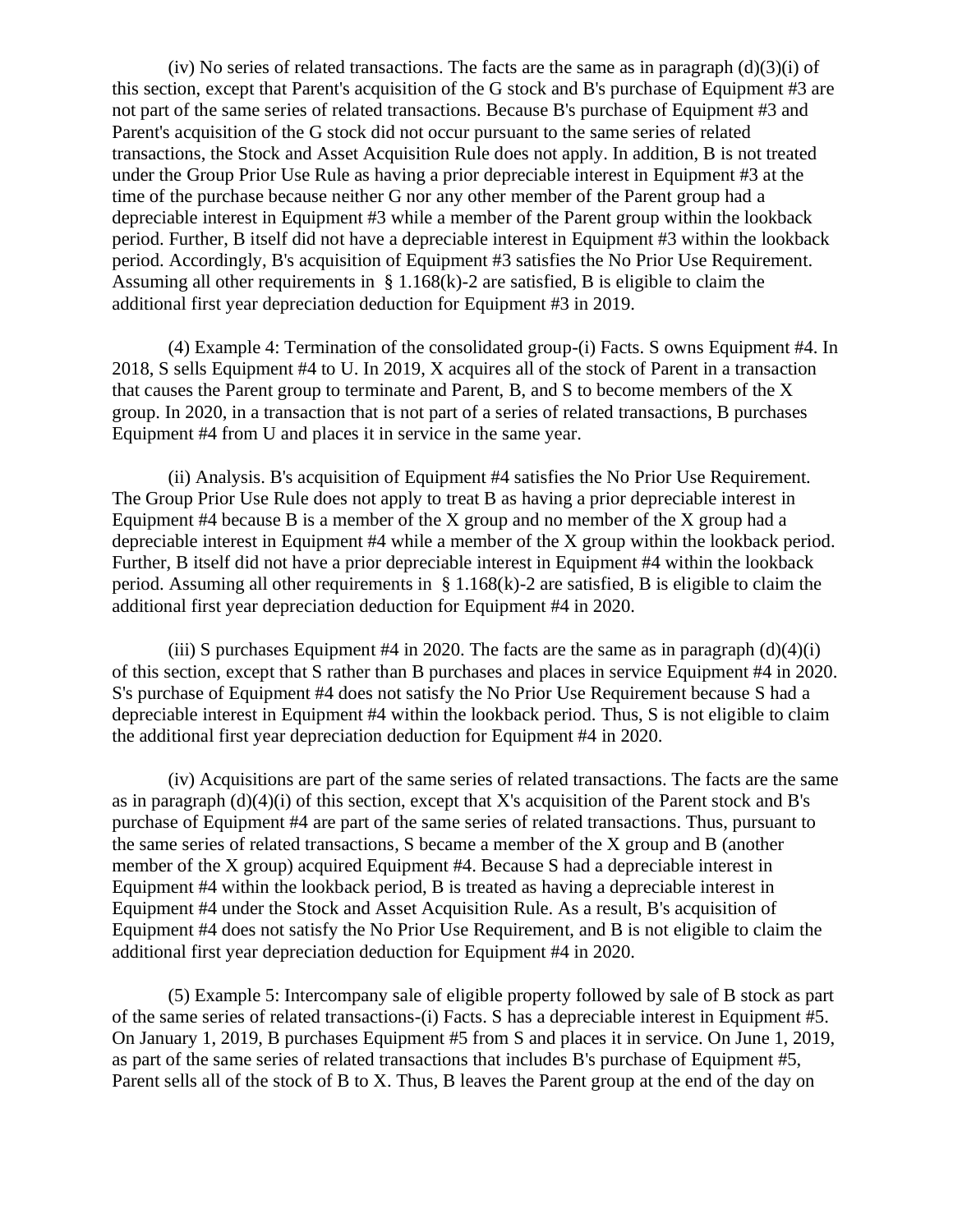June 1, 2019, and B is a member of the X group starting June 2, 2019. See § 1.1502-76(b). As of June 1, 2019, Equipment #5 remains eligible property.

(ii) Analysis-(A) Application of the Consolidated Asset Acquisition Rule. B was a member of the Parent group when it acquired Equipment #5. Because S, another member of the Parent group, had a depreciable interest in Equipment #5 while a member of the group within the lookback period, B would be treated as having a prior depreciable interest in Equipment #5 under the Group Prior Use Rule and B's acquisition of Equipment #5 would not satisfy the No Prior Use Requirement. However, B's acquisition of Equipment #5 satisfies the requirements of the Consolidated Asset Acquisition Rule in paragraph  $(c)(1)(ii)$  of this section. First, B's acquisition of Equipment #5 meets the requirements of § 1.168(k)-2(b)(3)(iii)(A) without regard to the related-party tests under section  $179(d)(2)(A)$  or (B) and § 1.179-4(c)(1)(ii) or (iii) or the Group Prior Use Rule. Second, as part of the same series of related transactions that includes B's acquisition of Equipment #5, B ceases to be a member of the Parent group and ceases to be Related to S. Third, Equipment #5 continues to be eligible property on the deconsolidation date (June 1, 2019).

(B) Consequences of the Consolidated Asset Acquisition Rule. Under the Consolidated Asset Acquisition Rule, B is treated for all Federal income tax purposes as transferring Equipment #5 to an unrelated person on June 2, 2019, in exchange for an amount of cash equal to the deemed sale amount and, immediately thereafter, acquiring deemed replacement property (New Equipment #5) from an unrelated person for an amount of cash equal to the deemed sale amount. Accordingly, assuming all other requirements in § 1.168(k)-2 are satisfied, B is eligible to claim the additional first year depreciation for an amount equal to the deemed sale amount for the taxable year in which it places New Equipment #5 in service.

(iii) Distribution of B. The facts are the same as in paragraph  $(d)(5)(i)$  of this section, except that, on June 1, 2019, Parent distributes the stock of B to its shareholders (which are not Related to S) in a distribution that qualifies for nonrecognition under section 355(a). Accordingly, the Consolidated Asset Acquisition Rule applies. As in paragraph (d)(5)(ii)(B) of this section, assuming all other requirements in  $\S 1.168(k)-2$  are satisfied, B is eligible to claim the additional first year depreciation deduction for an amount equal to the deemed sale amount for the taxable year in which it places New Equipment #5 in service.

(iv) Equipment #5 ceases to be eligible property. The facts are the same as in paragraph  $(d)(5)(i)$  of this section, except that, on June 1, 2019, Equipment #5 is no longer eligible property. The Consolidated Asset Acquisition Rule does not apply because B's acquisition of Equipment #5 fails to satisfy the requirement in paragraph  $(c)(1)(ii)(C)$  of this section that the acquired eligible property continue to be eligible property on the deconsolidation date. Therefore, B's acquisition of Equipment #5 on January 1, 2019, fails to satisfy the No Prior Use Requirement. Under the Group Prior Use Rule, B is treated as having a prior depreciable interest in Equipment #5 because B is a member of the Parent group and S, while a member of the Parent group, had a depreciable interest in Equipment #5 within the lookback period. Accordingly, B is not eligible to claim the additional first year depreciation deduction with respect to Equipment #5 in 2019.

(6) Example 6: Intercompany sale of member stock for which a section 338(h)(10) election is made followed by sale of B stock as part of a series of related transactions-(i) Facts. S owns all of the stock of T, which has a depreciable interest in Equipment #6. On January 1, 2019,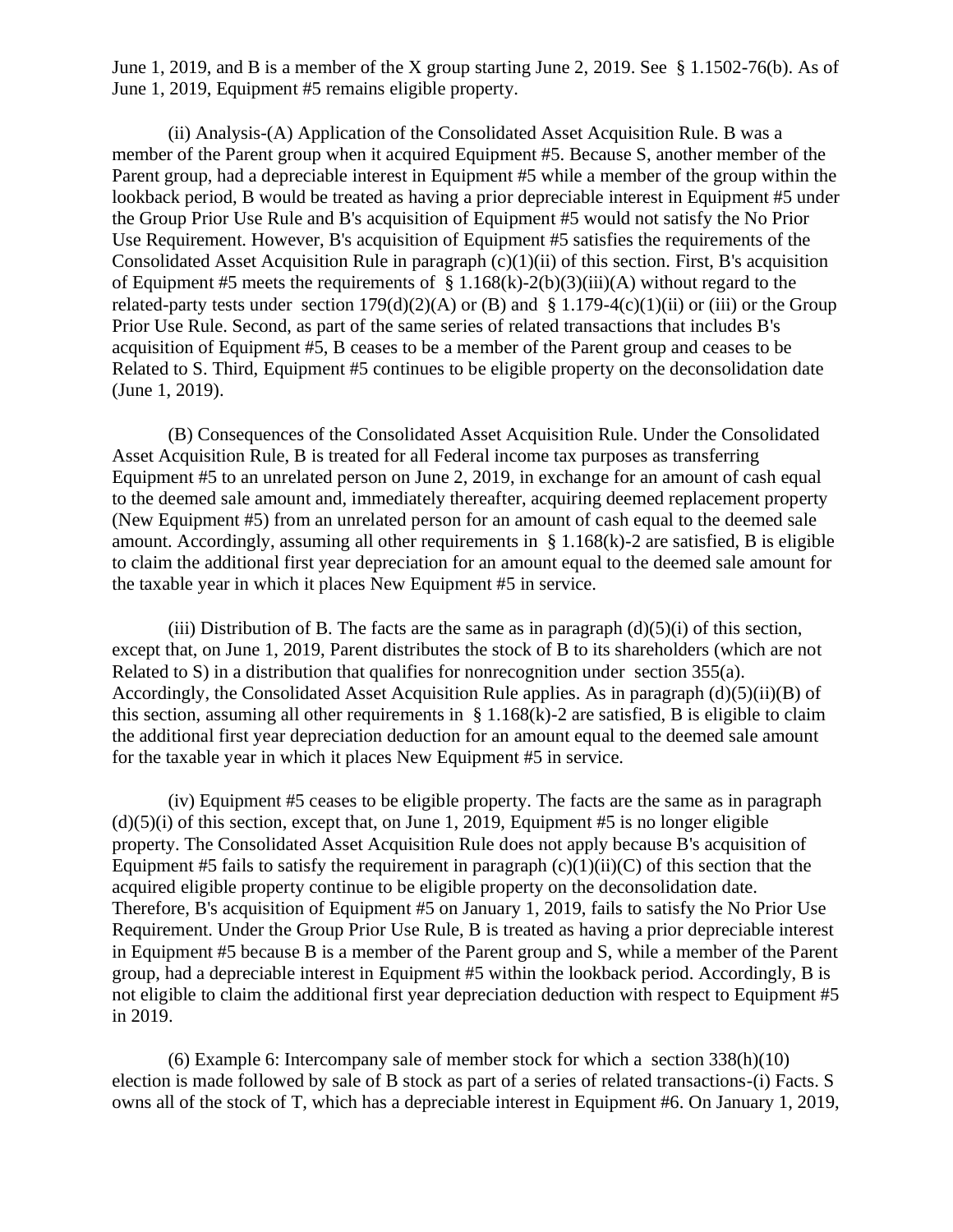B purchases all of the T stock from S in a qualified stock purchase for which a section 338(h)(10) election is made. On June 1, 2019, as part of the same series of related transactions that includes B's purchase of the T stock, Parent sells all of the stock of B to X. Thus, B and T leave the Parent group at the end of the day on June 1, 2019, and B and T are members of the X group starting June 2, 2019. See § 1.1502-76(b). As of June 1, 2019, Equipment #6 remains eligible property.

(ii) Analysis-(A) Section  $338(h)(10)$  election. Pursuant to the section  $338(h)(10)$ election, Old T is treated as transferring all of its assets, including Equipment #6, to an unrelated person in a single transaction in exchange for consideration at the close of the acquisition date (January 1, 2019), and New T is treated as acquiring all of its assets, including Equipment #6, from an unrelated person in exchange for consideration. Old T is deemed to liquidate following the deemed asset sale. See  $\S$  1.338-1(a)(1).

(B) Application of the Consolidated Deemed Acquisition Rule. New T was a member of the Parent group when New T acquired Equipment #6 from an unrelated person. Because Old T, another member of the Parent group, had a depreciable interest in Equipment #6 while a member of the group within the lookback period, New T would be treated as having a prior depreciable interest in Equipment #6 under the Group Prior Use Rule and New T's acquisition of Equipment #6 would not satisfy the No Prior Use Requirement. However, New T's acquisition of Equipment #6 satisfies the requirements of the Consolidated Deemed Acquisition Rule in paragraph  $(c)(2)(ii)$  of this section. First, New T's acquisition of Equipment #6 meets the requirements of § 1.168(k)-2(b)(3)(iii)(A) without regard to the Group Prior Use Rule. Second, as part of the same series of related transactions that includes B's qualified stock purchase of the T stock, B and New T cease to be members of the Parent group and cease to be Related to S. Third, Equipment #6 continues to be eligible property on the deconsolidation date (June 1, 2019).

(C) Consequences of the Consolidated Deemed Acquisition Rule. Under the Consolidated Deemed Acquisition Rule, New T is treated for all Federal income tax purposes as transferring Equipment #6 to an unrelated person on June 2, 2019, in exchange for an amount of cash equal to the deemed sale amount and, immediately thereafter, acquiring deemed replacement property (New Equipment #6) from an unrelated person for an amount of cash equal to the deemed sale amount. Accordingly, assuming all other requirements in § 1.168(k)-2 are satisfied, New T is eligible to claim the additional first year depreciation deduction for an amount equal to the deemed sale amount for the taxable year in which it places New Equipment #6 in service.

(iii) T owns multiple assets. The facts are the same as in paragraph  $(d)(6)(i)$  of this section, except that, in addition to Equipment #6, T also owns Asset A (depreciable real estate that is not eligible property). With respect to Equipment #6, the results are the same as in paragraph (d)(6)(ii) of this section. However, the Consolidated Deemed Acquisition Rule does not apply to Asset A because it is not eligible property. Accordingly, New T is not treated as transferring Asset A to an unrelated person on June 2, 2019 and then, immediately thereafter, acquiring deemed replacement property for Asset A. If Equipment #6 had ceased to be eligible property as of June 1, 2019, the Consolidated Deemed Acquisition Rule also would not apply to Equipment #6.

(7) Example 7: Section 355 transaction following a section 338(h)(10) transaction pursuant to the same series of related transactions-(i) Facts. T has a depreciable interest in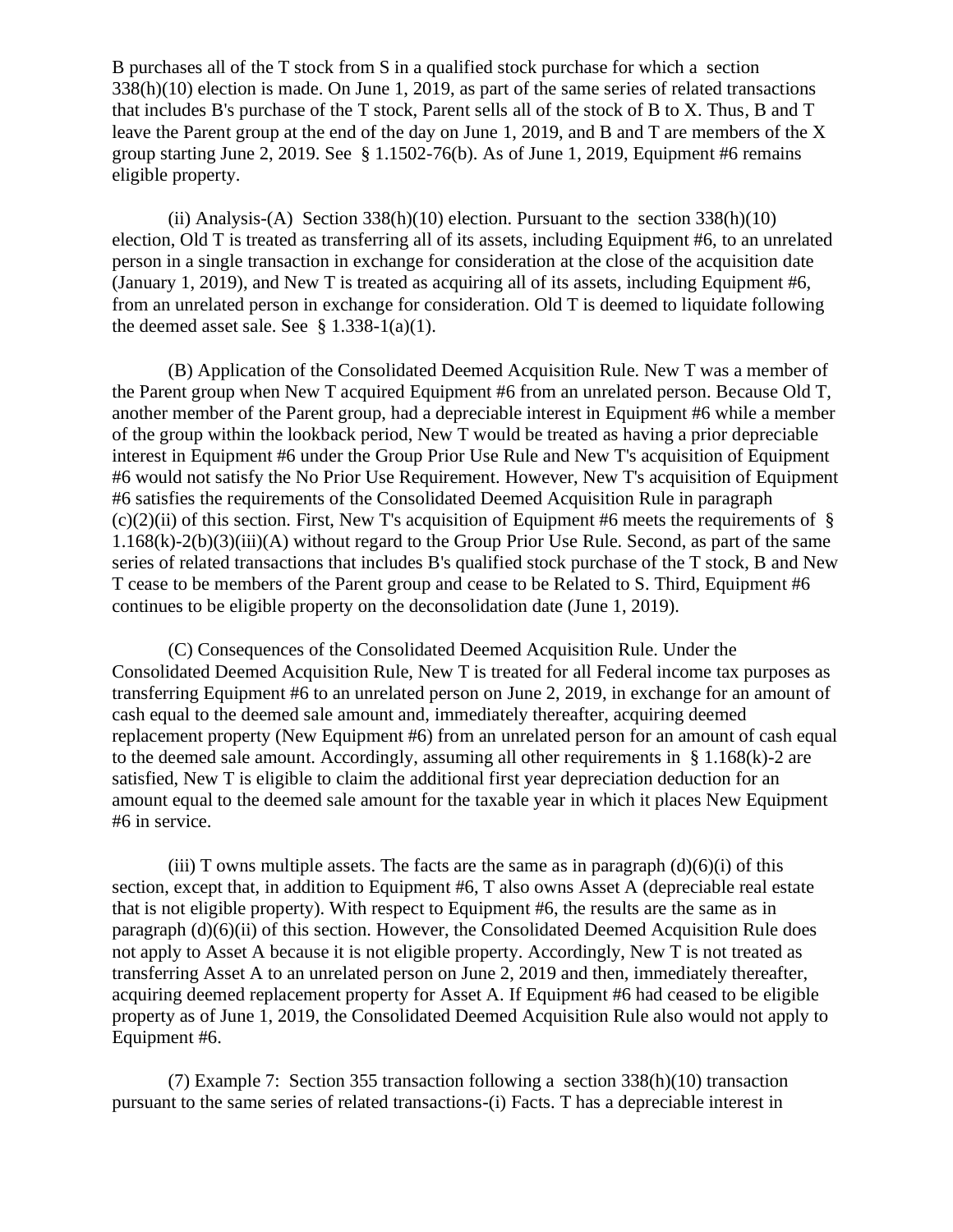Equipment #7. On January 1, 2019, Parent contributes all of the stock of T to B in exchange for common and non-voting preferred stock of B and sells the non-voting preferred stock of B to U pursuant to a binding commitment entered into prior to the contribution (T Exchange). The nonvoting preferred stock is not treated as "stock" for purposes of section 1504(a). See section 1504(a)(4). Parent and B jointly make an election under section 338(h)(10) with respect to the T Exchange. On June 1, 2019, as part of the same series of related transactions that includes the T Exchange, Parent contributes the stock of B and assets comprising an active trade or business (within the meaning of section 355(b)) to Controlled in exchange for Controlled common stock and then distributes the Controlled common stock to Parent's shareholders in a distribution qualifying under section 355(a) (Controlled Distribution). In the Controlled Distribution, T and B cease to be Related to Parent. Equipment #7 remains eligible property on June 1, 2019.

(ii) Section 338(h)(10) election. Immediately after the Controlled Distribution, Parent and B are not related as determined under section 338(h)(3)(A)(iii). Further, B's basis in the T stock is not determined, in whole or in part, by reference to the adjusted basis of the T stock in the hands of Parent, and the stock is not acquired in an exchange to which section 351, 354, 355, or 356 applies. Accordingly, the T Exchange qualifies as a "purchase" within the meaning of section 338(h)(3). Pursuant to the section 338(h)(10) election, Old T is treated as transferring all of its assets, including Equipment #7, to an unrelated person in a single transaction in exchange for consideration at the close of the acquisition date (January 1, 2019), and New T is treated as acquiring all of its assets, including Equipment #7, from an unrelated person in exchange for consideration. Old T is deemed to liquidate following the deemed asset sale. See §  $1.338 - 1(a)(1)$ .

(iii) Application of the Consolidated Deemed Acquisition Rule. New T was a member of the Parent group when New T acquired Equipment #7 from an unrelated person. Because Old T, another member of the Parent group, had a depreciable interest in Equipment #7 while a member of the group within the lookback period, New T would be treated as having a prior depreciable interest in Equipment #7 under the Group Prior Use Rule and New T's acquisition of Equipment #7 would not satisfy the No Prior Use Requirement. However, New T's acquisition of Equipment #7 satisfies the requirements of the Consolidated Deemed Acquisition Rule in paragraph  $(c)(2)(ii)$  of this section. Thus, New T is treated for all Federal income tax purposes as transferring Equipment #7 to an unrelated person on June 2, 2019, in exchange for an amount of cash equal to the deemed sale amount and, immediately thereafter, acquiring deemed replacement property (New Equipment #7) from an unrelated person for an amount of cash equal to the deemed sale amount. Accordingly, assuming all other requirements in § 1.168(k)-2 are satisfied, New T is eligible to claim the additional first year depreciation deduction for an amount equal to the deemed sale amount for the taxable year in which it places New Equipment #7 in service.

(e) Applicability dates-(1) In general. Except as provided in paragraph (e)(2) of this section, this section applies to-

(i) Depreciable property acquired after September 27, 2017, by the taxpayer and placed in service by the taxpayer during or after the taxpayer's taxable year that begins on or after January 1, 2021;